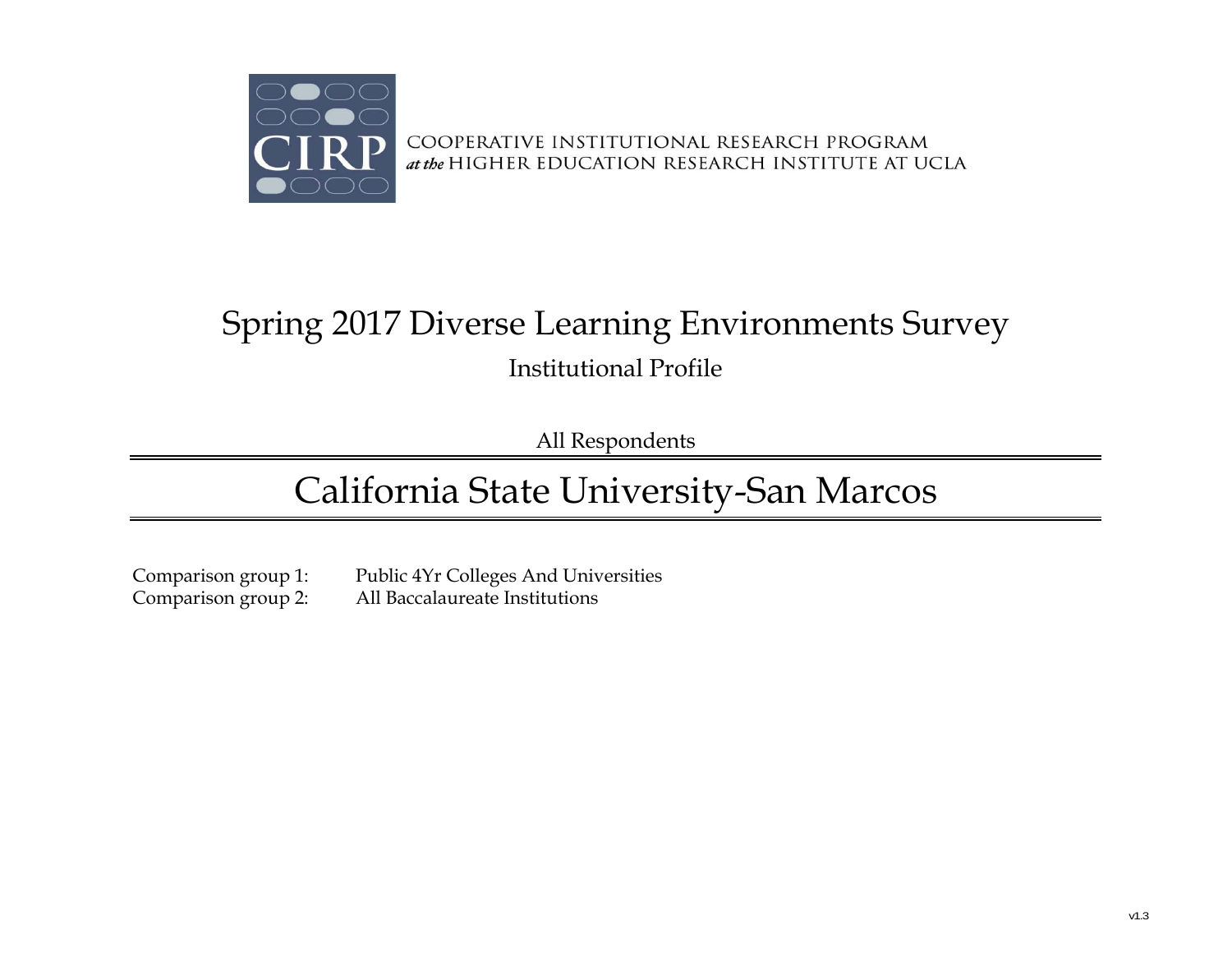

#### **2016-2017 Diverse Learning Environments Survey Institutional Profile Report All Respondents - Sophomores, Juniors, Non-graduating Seniors**

|                                                                    |           | Total  |        |           | Men    |        |           | Women  |        |
|--------------------------------------------------------------------|-----------|--------|--------|-----------|--------|--------|-----------|--------|--------|
| California State University-San Marcos                             | Your Inst | Comp 1 | Comp 2 | Your Inst | Comp 1 | Comp 2 | Your Inst | Comp 1 | Comp 2 |
| <b>All Respondents</b>                                             | 1,497     | 7,466  | 12,425 | 389       | 2,259  | 3,765  | 1,107     | 5,207  | 8,660  |
| Are you enrolled as a:                                             |           |        |        |           |        |        |           |        |        |
| Not enrolled                                                       | 0.0%      | 0.1%   | 0.2%   | 0.0%      | 0.3%   | 0.4%   | 0.0%      | 0.1%   | 0.1%   |
| Part-time student                                                  | 7.0%      | 4.7%   | 6.3%   | 6.7%      | 4.8%   | 6.6%   | 7.1%      | 4.6%   | 6.1%   |
| Full-time student                                                  | 93.0%     | 95.2%  | 93.5%  | 93.3%     | 94.9%  | 93.0%  | 92.9%     | 95.3%  | 93.8%  |
| Where did you begin college?                                       |           |        |        |           |        |        |           |        |        |
| I started here as a first-time freshman                            | 61.3%     | 74.3%  | 72.1%  | 56.6%     | 72.9%  | 71.5%  | 63.0%     | 74.8%  | 72.3%  |
| I started at a different 2-year college                            | 33.0%     | 17.9%  | 16.7%  | 37.0%     | 18.7%  | 16.7%  | 31.4%     | 17.6%  | 16.8%  |
| I started at a different 4-year college                            | 5.8%      | 7.8%   | 11.2%  | 6.4%      | 8.4%   | 11.8%  | 5.6%      | 7.6%   | 10.9%  |
| Total (n)                                                          | 1,487     | 7,294  | 11,991 | 389       | 2,199  | 3,686  | 1,097     | 5,095  | 8,305  |
| What do you think you will be doing in fall 2017?                  |           |        |        |           |        |        |           |        |        |
| Attending your current (or most recent) institution                | 97.0%     | 79.2%  | 77.9%  | 95.7%     | 79.6%  | 77.2%  | 97.4%     | 79.0%  | 78.2%  |
| Attending another institution                                      | 1.1%      | 3.8%   | 4.2%   | 1.5%      | 3.8%   | 4.6%   | 0.9%      | 3.8%   | 4.1%   |
| Don't know/have not decided yet                                    | 1.7%      | 6.4%   | 7.2%   | 2.5%      | 6.5%   | 7.4%   | 1.4%      | 6.4%   | 7.0%   |
| Not attending any institution                                      | 0.3%      | 10.6%  | 10.7%  | 0.3%      | 10.1%  | 10.8%  | 0.2%      | 10.8%  | 10.7%  |
| Total (n)                                                          | 1,186     | 5,764  | 9,619  | 323       | 1,757  | 2,956  | 862       | 4,007  | 6,663  |
| Please indicate the extent to which you agree or disagree with the |           |        |        |           |        |        |           |        |        |
| following statements:                                              |           |        |        |           |        |        |           |        |        |
| It will take me longer to graduate than I had planned              |           |        |        |           |        |        |           |        |        |
| Strongly agree                                                     | 36.9%     | 20.2%  | 15.5%  | 39.5%     | 21.2%  | 16.0%  | 36.1%     | 19.7%  | 15.3%  |
| Agree                                                              | 34.9%     | 24.3%  | 20.7%  | 37.4%     | 25.3%  | 22.4%  | 34.0%     | 23.8%  | 20.0%  |
| Disagree                                                           | 21.0%     | 29.4%  | 32.9%  | 18.4%     | 28.6%  | 32.4%  | 21.9%     | 29.7%  | 33.1%  |
| Strongly disagree                                                  | 7.2%      | 26.2%  | 30.9%  | 4.7%      | 24.8%  | 29.2%  | 8.1%      | 26.7%  | 31.7%  |
| Total (n)                                                          | 1,446     | 7,007  | 11,569 | 380       | 2,109  | 3,541  | 1,065     | 4,898  | 8,028  |
| Mean                                                               | 3.02      | 2.38   | 2.21   | 3.12      | 2.43   | 2.25   | 2.98      | 2.36   | 2.19   |
| Standard deviation                                                 | 0.93      | 1.08   | 1.05   | 0.87      | 1.08   | 1.05   | 0.95      | 1.08   | 1.05   |
| Significance                                                       | 0.02      | 0.01   | 0.01   | 0.04      | 0.02   | 0.02   | 0.03      | 0.02   | 0.01   |
| <b>Effect size</b>                                                 | 0.87      | 1.16   | 1.09   | 0.76      | 1.17   | 1.09   | 0.90      | 1.16   | 1.09   |
| Please indicate the extent to which you agree or disagree with the |           |        |        |           |        |        |           |        |        |
| following statements:                                              |           |        |        |           |        |        |           |        |        |
| Faculty empower me to learn here                                   |           |        |        |           |        |        |           |        |        |
| Strongly agree                                                     | 24.4%     | 16.7%  | 24.2%  | 26.9%     | 16.3%  | 23.9%  | 23.5%     | 16.9%  | 24.3%  |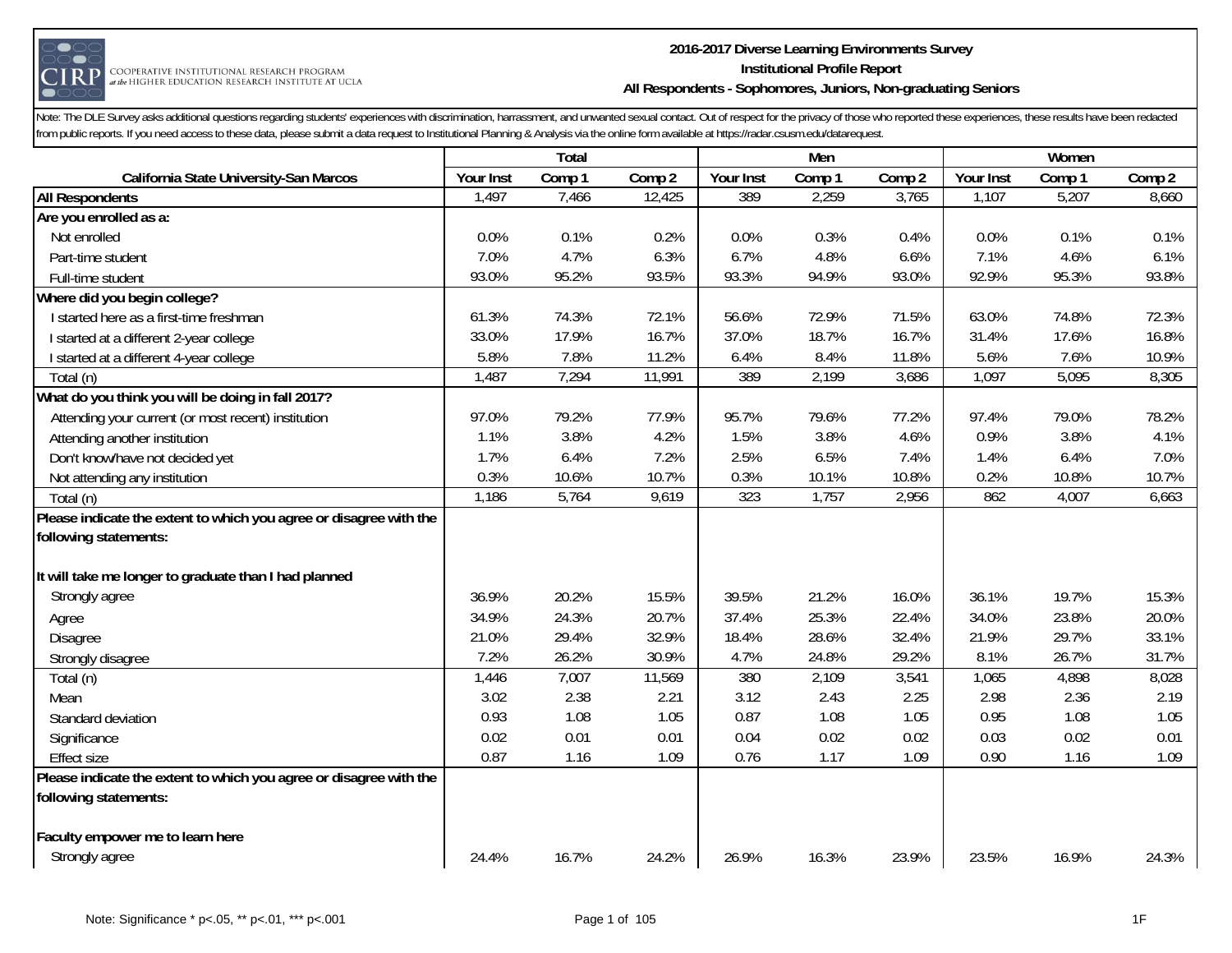

#### **2016-2017 Diverse Learning Environments Survey Institutional Profile Report All Respondents - Sophomores, Juniors, Non-graduating Seniors**

|                                                                    |           | Total  |        |           | Men    |        |                  | Women  |        |
|--------------------------------------------------------------------|-----------|--------|--------|-----------|--------|--------|------------------|--------|--------|
| California State University-San Marcos                             | Your Inst | Comp 1 | Comp 2 | Your Inst | Comp 1 | Comp 2 | <b>Your Inst</b> | Comp 1 | Comp 2 |
| Agree                                                              | 64.7%     | 66.3%  | 63.3%  | 61.7%     | 64.7%  | 62.1%  | 65.7%            | 67.0%  | 63.8%  |
| Disagree                                                           | 10.1%     | 14.7%  | 10.9%  | 10.6%     | 16.2%  | 11.8%  | 10.0%            | 14.1%  | 10.5%  |
| Strongly disagree                                                  | 0.8%      | 2.2%   | 1.7%   | 0.8%      | 2.9%   | 2.1%   | 0.8%             | 2.0%   | 1.5%   |
| Total (n)                                                          | 1,444     | 6,987  | 11,546 | 379       | 2,105  | 3,535  | 1,064            | 4,882  | 8,011  |
| Mean                                                               | 3.13      | 2.97   | 3.10   | 3.15      | 2.94   | 3.08   | 3.12             | 2.99   | 3.11   |
| Standard deviation                                                 | 0.60      | 0.64   | 0.64   | 0.62      | 0.66   | 0.66   | 0.60             | 0.62   | 0.63   |
| Significance                                                       | 0.02      | 0.01   | 0.01   | 0.03      | 0.01   | 0.01   | 0.02             | 0.01   | 0.01   |
| <b>Effect size</b>                                                 | 0.36      | 0.40   | 0.41   | 0.39      | 0.44   | 0.44   | 0.35             | 0.39   | 0.40   |
| see myself as a part of the campus community                       |           |        |        |           |        |        |                  |        |        |
| Strongly agree                                                     | 16.8%     | 20.5%  | 21.6%  | 20.3%     | 19.7%  | 21.2%  | 15.5%            | 20.8%  | 21.7%  |
| Agree                                                              | 52.8%     | 54.5%  | 53.3%  | 48.2%     | 53.4%  | 52.1%  | 54.5%            | 55.0%  | 53.8%  |
| Disagree                                                           | 24.6%     | 19.9%  | 20.0%  | 24.2%     | 19.7%  | 19.9%  | 24.7%            | 20.0%  | 20.0%  |
| Strongly disagree                                                  | 5.9%      | 5.1%   | 5.2%   | 7.4%      | 7.2%   | 6.8%   | 5.4%             | 4.2%   | 4.4%   |
| Total (n)                                                          | 1,446     | 6,988  | 11,540 | 380       | 2,104  | 3,534  | 1,065            | 4,884  | 8,006  |
| Mean                                                               | 2.80      | 2.90   | 2.91   | 2.81      | 2.86   | 2.88   | 2.80             | 2.92   | 2.93   |
| Standard deviation                                                 | 0.78      | 0.77   | 0.78   | 0.84      | 0.81   | 0.82   | 0.76             | 0.76   | 0.77   |
| Significance                                                       | 0.02      | 0.01   | 0.01   | 0.04      | 0.02   | 0.01   | 0.02             | 0.01   | 0.01   |
| <b>Effect size</b>                                                 | 0.61      | 0.60   | 0.61   | 0.71      | 0.66   | 0.67   | 0.58             | 0.57   | 0.59   |
| At least one staff member has taken an interest in my              |           |        |        |           |        |        |                  |        |        |
| development                                                        |           |        |        |           |        |        |                  |        |        |
| Strongly agree                                                     | 32.2%     | 30.9%  | 36.6%  | 38.4%     | 30.0%  | 35.7%  | 30.0%            | 31.3%  | 36.9%  |
| Agree                                                              | 46.7%     | 45.6%  | 44.4%  | 42.3%     | 45.7%  | 44.3%  | 48.3%            | 45.6%  | 44.4%  |
| Disagree                                                           | 18.0%     | 19.1%  | 15.7%  | 15.6%     | 19.3%  | 16.0%  | 18.9%            | 19.0%  | 15.6%  |
| Strongly disagree                                                  | 3.1%      | 4.4%   | 3.4%   | 3.7%      | 5.0%   | 4.0%   | 2.9%             | 4.1%   | 3.1%   |
| Total (n)                                                          | 1,444     | 6,991  | 11,546 | 378       | 2,104  | 3,533  | 1,065            | 4,887  | 8,013  |
| Mean                                                               | 3.08      | 3.03   | 3.14   | 3.15      | 3.01   | 3.12   | 3.05             | 3.04   | 3.15   |
| Standard deviation                                                 | 0.79      | 0.82   | 0.80   | 0.82      | 0.83   | 0.82   | 0.78             | 0.82   | 0.79   |
| Significance                                                       | 0.02      | 0.01   | 0.01   | 0.04      | 0.02   | 0.01   | 0.02             | 0.01   | 0.01   |
| <b>Effect size</b>                                                 | 0.62      | 0.67   | 0.64   | 0.67      | 0.69   | 0.67   | 0.60             | 0.67   | 0.63   |
| Please indicate the extent to which you agree or disagree with the |           |        |        |           |        |        |                  |        |        |
| following statements:                                              |           |        |        |           |        |        |                  |        |        |
| Faculty believe in my potential to succeed academically            |           |        |        |           |        |        |                  |        |        |
| Strongly agree                                                     | 29.6%     | 25.8%  | 32.9%  | 35.0%     | 26.9%  | 33.5%  | 27.7%            | 25.3%  | 32.6%  |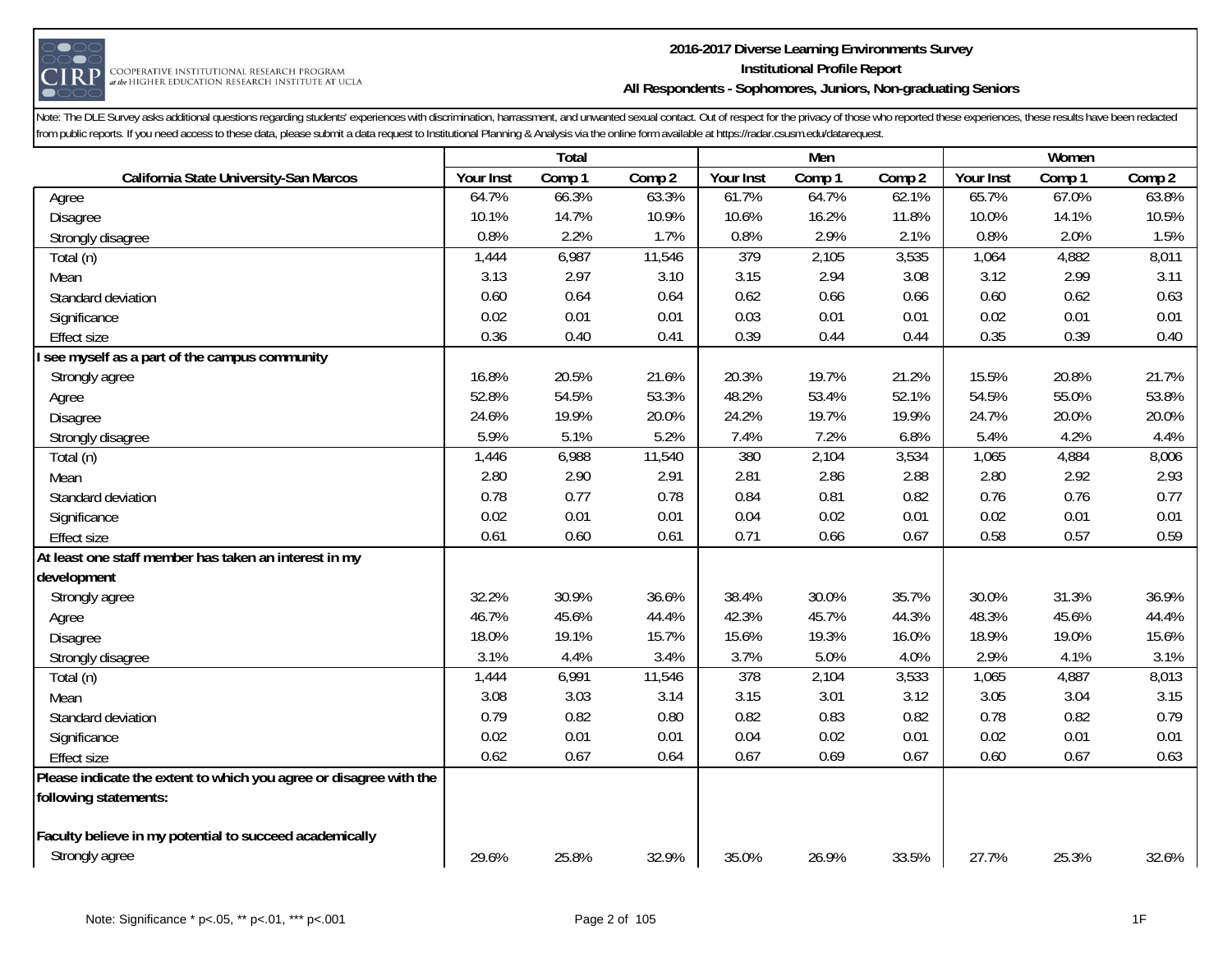

#### **2016-2017 Diverse Learning Environments Survey Institutional Profile Report All Respondents - Sophomores, Juniors, Non-graduating Seniors**

|                                                                    |           | Total  |        |           | Men    |        |                  | Women  |        |
|--------------------------------------------------------------------|-----------|--------|--------|-----------|--------|--------|------------------|--------|--------|
| California State University-San Marcos                             | Your Inst | Comp 1 | Comp 2 | Your Inst | Comp 1 | Comp 2 | <b>Your Inst</b> | Comp 1 | Comp 2 |
| Agree                                                              | 60.2%     | 60.0%  | 56.6%  | 55.8%     | 58.4%  | 55.8%  | 61.9%            | 60.7%  | 57.0%  |
| Disagree                                                           | 8.7%      | 12.3%  | 9.0%   | 8.4%      | 12.1%  | 8.7%   | 8.7%             | 12.3%  | 9.1%   |
| Strongly disagree                                                  | 1.5%      | 2.0%   | 1.5%   | 0.8%      | 2.6%   | 1.9%   | 1.7%             | 1.7%   | 1.3%   |
| Total (n)                                                          | 1,444     | 6,982  | 11,533 | 380       | 2,104  | 3,531  | 1,063            | 4,878  | 8,002  |
| Mean                                                               | 3.18      | 3.10   | 3.21   | 3.25      | 3.10   | 3.21   | 3.16             | 3.10   | 3.21   |
| Standard deviation                                                 | 0.64      | 0.67   | 0.66   | 0.64      | 0.70   | 0.67   | 0.64             | 0.66   | 0.65   |
| Significance                                                       | 0.02      | 0.01   | 0.01   | 0.03      | 0.02   | 0.01   | 0.02             | 0.01   | 0.01   |
| Effect size                                                        | 0.41      | 0.45   | 0.43   | 0.40      | 0.49   | 0.46   | 0.41             | 0.43   | 0.42   |
| feel that I am a member of this college                            |           |        |        |           |        |        |                  |        |        |
| Strongly agree                                                     | 25.3%     | 28.2%  | 30.6%  | 29.5%     | 28.4%  | 31.4%  | 23.8%            | 28.1%  | 30.2%  |
| Agree                                                              | 58.6%     | 57.6%  | 55.6%  | 55.3%     | 55.9%  | 53.7%  | 59.8%            | 58.4%  | 56.4%  |
| Disagree                                                           | 13.5%     | 11.3%  | 11.2%  | 11.6%     | 11.6%  | 11.5%  | 14.2%            | 11.2%  | 11.2%  |
| Strongly disagree                                                  | 2.6%      | 2.8%   | 2.6%   | 3.7%      | 4.1%   | 3.4%   | 2.3%             | 2.3%   | 2.2%   |
| Total (n)                                                          | 1,441     | 6,987  | 11,541 | 380       | 2,106  | 3,534  | 1,060            | 4,881  | 8,007  |
| Mean                                                               | 3.07      | 3.11   | 3.14   | 3.11      | 3.09   | 3.13   | 3.05             | 3.12   | 3.15   |
| Standard deviation                                                 | 0.70      | 0.70   | 0.71   | 0.74      | 0.75   | 0.74   | 0.68             | 0.69   | 0.69   |
| Significance                                                       | 0.02      | 0.01   | 0.01   | 0.04      | 0.02   | 0.01   | 0.02             | 0.01   | 0.01   |
| <b>Effect size</b>                                                 | 0.49      | 0.50   | 0.50   | 0.55      | 0.56   | 0.55   | 0.47             | 0.47   | 0.48   |
| Staff encourage me to get involved in campus activities            |           |        |        |           |        |        |                  |        |        |
| Strongly agree                                                     | 19.8%     | 15.6%  | 18.1%  | 19.7%     | 15.3%  | 18.1%  | 19.9%            | 15.7%  | 18.1%  |
| Agree                                                              | 47.8%     | 48.6%  | 48.7%  | 48.2%     | 49.9%  | 49.2%  | 47.6%            | 48.0%  | 48.5%  |
| Disagree                                                           | 26.2%     | 29.8%  | 27.7%  | 25.3%     | 27.8%  | 26.2%  | 26.5%            | 30.7%  | 28.4%  |
| Strongly disagree                                                  | 6.2%      | 6.1%   | 5.5%   | 6.8%      | 7.0%   | 6.5%   | 6.0%             | 5.6%   | 5.1%   |
| Total (n)                                                          | 1,437     | 6,948  | 11,477 | 380       | 2,100  | 3,518  | 1,056            | 4,848  | 7,959  |
| Mean                                                               | 2.81      | 2.74   | 2.79   | 2.81      | 2.73   | 2.79   | 2.81             | 2.74   | 2.80   |
| Standard deviation                                                 | 0.82      | 0.79   | 0.80   | 0.83      | 0.80   | 0.81   | 0.82             | 0.79   | 0.79   |
| Significance                                                       | 0.02      | 0.01   | 0.01   | 0.04      | 0.02   | 0.01   | 0.03             | 0.01   | 0.01   |
| <b>Effect size</b>                                                 | 0.67      | 0.63   | 0.63   | 0.69      | 0.64   | 0.66   | 0.67             | 0.62   | 0.63   |
| Please indicate the extent to which you agree or disagree with the |           |        |        |           |        |        |                  |        |        |
| following statements:                                              |           |        |        |           |        |        |                  |        |        |
|                                                                    |           |        |        |           |        |        |                  |        |        |
| I may have to choose between financially supporting my             |           |        |        |           |        |        |                  |        |        |
| family and going to college                                        |           |        |        |           |        |        |                  |        |        |
| Strongly agree                                                     | 12.6%     | 7.9%   | 8.5%   | 15.5%     | 8.7%   | 9.2%   | 11.5%            | 7.5%   | 8.2%   |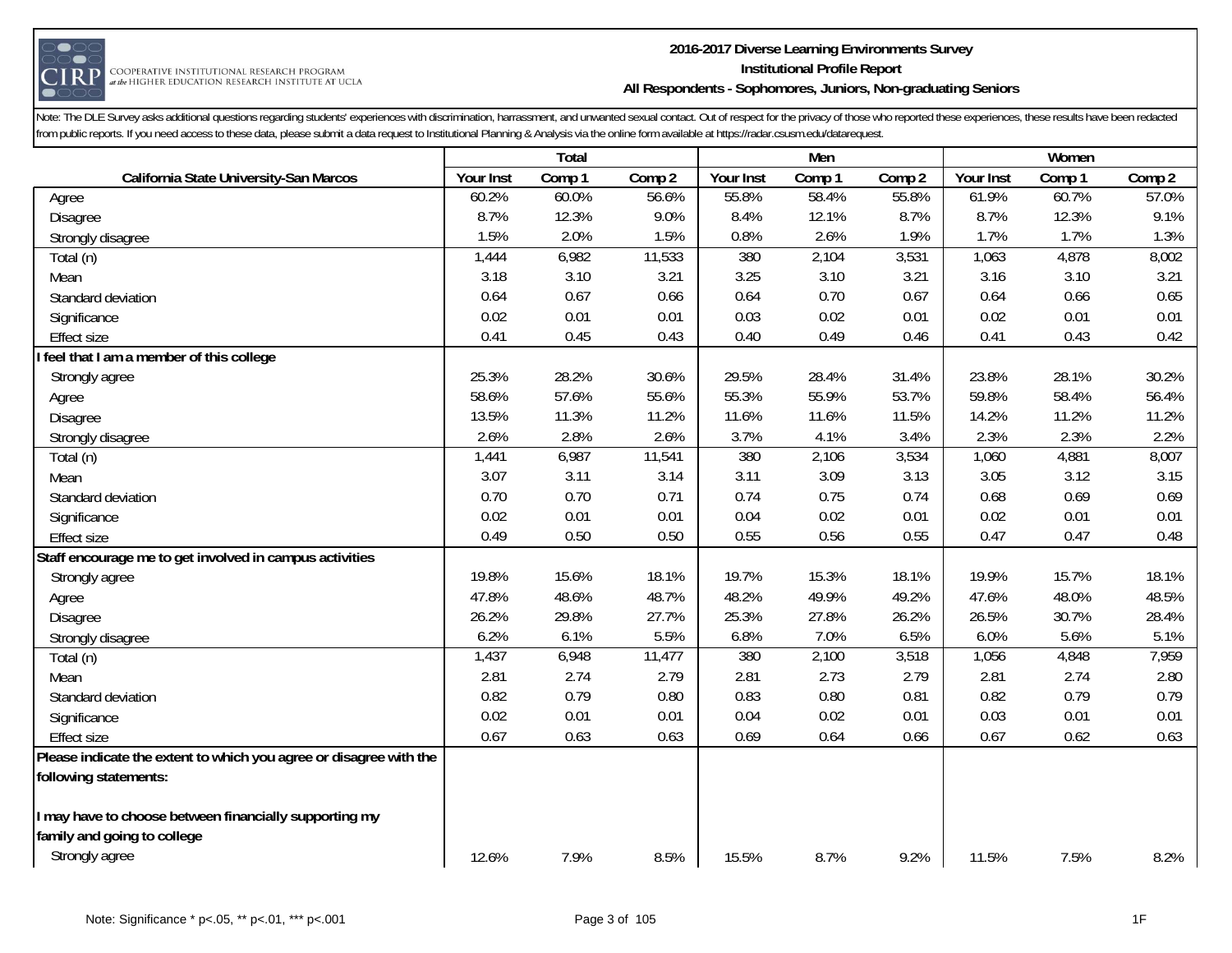

#### **2016-2017 Diverse Learning Environments Survey Institutional Profile Report All Respondents - Sophomores, Juniors, Non-graduating Seniors**

|                                                                    |           | Total  |        |           | Men    |        |                  | Women  |        |
|--------------------------------------------------------------------|-----------|--------|--------|-----------|--------|--------|------------------|--------|--------|
| California State University-San Marcos                             | Your Inst | Comp 1 | Comp 2 | Your Inst | Comp 1 | Comp 2 | <b>Your Inst</b> | Comp 1 | Comp 2 |
| Agree                                                              | 21.2%     | 17.1%  | 18.2%  | 23.7%     | 19.4%  | 20.0%  | 20.3%            | 16.1%  | 17.4%  |
| Disagree                                                           | 41.2%     | 40.8%  | 40.8%  | 35.8%     | 37.8%  | 37.6%  | 43.0%            | 42.1%  | 42.2%  |
| Strongly disagree                                                  | 25.1%     | 34.2%  | 32.5%  | 25.0%     | 34.1%  | 33.2%  | 25.2%            | 34.3%  | 32.2%  |
| Total (n)                                                          | 1,441     | 6,975  | 11,527 | 380       | 2,098  | 3,524  | 1,060            | 4,877  | 8,003  |
| Mean                                                               | 2.21      | 1.99   | 2.03   | 2.30      | 2.03   | 2.05   | 2.18             | 1.97   | 2.02   |
| Standard deviation                                                 | 0.96      | 0.91   | 0.92   | 1.01      | 0.94   | 0.95   | 0.94             | 0.90   | 0.91   |
| Significance                                                       | 0.03      | 0.01   | 0.01   | 0.05      | 0.02   | 0.02   | 0.03             | 0.01   | 0.01   |
| Effect size                                                        | 0.92      | 0.83   | 0.85   | 1.02      | 0.88   | 0.90   | 0.88             | 0.80   | 0.82   |
| If asked, I would recommend this college to others                 |           |        |        |           |        |        |                  |        |        |
| Strongly agree                                                     | 35.3%     | 37.3%  | 37.6%  | 33.9%     | 34.6%  | 35.5%  | 35.9%            | 38.4%  | 38.5%  |
| Agree                                                              | 55.6%     | 52.5%  | 51.5%  | 55.0%     | 53.3%  | 51.6%  | 55.8%            | 52.1%  | 51.4%  |
| Disagree                                                           | 6.9%      | 7.9%   | 8.5%   | 8.5%      | 9.0%   | 9.9%   | 6.3%             | 7.4%   | 7.9%   |
| Strongly disagree                                                  | 2.2%      | 2.4%   | 2.4%   | 2.6%      | 3.1%   | 2.9%   | 2.0%             | 2.1%   | 2.2%   |
| Total (n)                                                          | 1,440     | 6,980  | 11,531 | 378       | 2,100  | 3,526  | 1,061            | 4,880  | 8,005  |
| Mean                                                               | 3.24      | 3.25   | 3.24   | 3.20      | 3.19   | 3.20   | 3.26             | 3.27   | 3.26   |
| Standard deviation                                                 | 0.67      | 0.70   | 0.71   | 0.70      | 0.72   | 0.73   | 0.66             | 0.69   | 0.70   |
| Significance                                                       | 0.02      | 0.01   | 0.01   | 0.04      | 0.02   | 0.01   | 0.02             | 0.01   | 0.01   |
| <b>Effect size</b>                                                 | 0.45      | 0.49   | 0.50   | 0.49      | 0.52   | 0.53   | 0.44             | 0.47   | 0.48   |
| Staff recognize my achievements                                    |           |        |        |           |        |        |                  |        |        |
| Strongly agree                                                     | 15.8%     | 14.0%  | 17.4%  | 17.2%     | 14.9%  | 17.6%  | 15.2%            | 13.7%  | 17.4%  |
| Agree                                                              | 51.4%     | 49.2%  | 52.3%  | 50.1%     | 49.2%  | 52.5%  | 51.9%            | 49.2%  | 52.2%  |
| Disagree                                                           | 28.9%     | 31.6%  | 26.2%  | 27.7%     | 30.1%  | 25.1%  | 29.4%            | 32.3%  | 26.7%  |
| Strongly disagree                                                  | 3.9%      | 5.1%   | 4.1%   | 5.0%      | 5.9%   | 4.8%   | 3.5%             | 4.8%   | 3.8%   |
| Total (n)                                                          | 1,438     | 6,961  | 11,500 | 379       | 2,097  | 3,519  | 1,058            | 4,864  | 7,981  |
| Mean                                                               | 2.79      | 2.72   | 2.83   | 2.79      | 2.73   | 2.83   | 2.79             | 2.72   | 2.83   |
| Standard deviation                                                 | 0.75      | 0.76   | 0.76   | 0.78      | 0.78   | 0.77   | 0.74             | 0.76   | 0.75   |
| Significance                                                       | 0.02      | 0.01   | 0.01   | 0.04      | 0.02   | 0.01   | 0.02             | 0.01   | 0.01   |
| <b>Effect size</b>                                                 | 0.56      | 0.58   | 0.57   | 0.61      | 0.61   | 0.59   | 0.54             | 0.57   | 0.56   |
| Please indicate the extent to which you agree or disagree with the |           |        |        |           |        |        |                  |        |        |
| following statements:                                              |           |        |        |           |        |        |                  |        |        |
|                                                                    |           |        |        |           |        |        |                  |        |        |
| At least one faculty member has taken an interest in my            |           |        |        |           |        |        |                  |        |        |
| development                                                        |           |        |        |           |        |        |                  |        |        |
| Strongly agree                                                     | 27.8%     | 26.9%  | 32.6%  | 34.0%     | 27.5%  | 33.0%  | 25.6%            | 26.6%  | 32.4%  |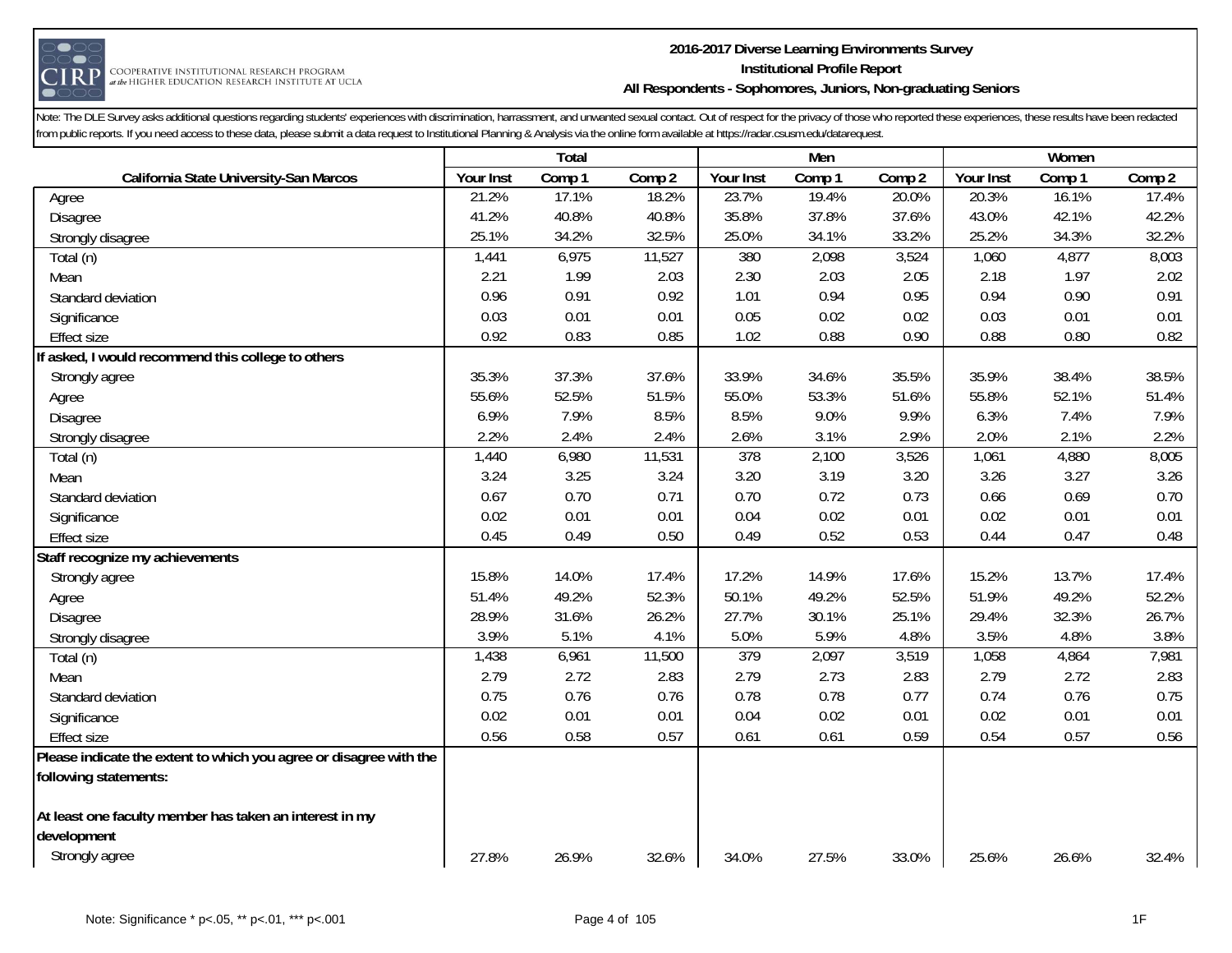

#### **2016-2017 Diverse Learning Environments Survey Institutional Profile Report All Respondents - Sophomores, Juniors, Non-graduating Seniors**

|                                                                    |           | Total  |        |           | Men    |        |           | Women  |        |
|--------------------------------------------------------------------|-----------|--------|--------|-----------|--------|--------|-----------|--------|--------|
| California State University-San Marcos                             | Your Inst | Comp 1 | Comp 2 | Your Inst | Comp 1 | Comp 2 | Your Inst | Comp 1 | Comp 2 |
| Agree                                                              | 49.9%     | 48.4%  | 47.8%  | 46.2%     | 48.1%  | 47.5%  | 51.2%     | 48.6%  | 48.0%  |
| Disagree                                                           | 19.1%     | 20.5%  | 16.2%  | 16.4%     | 19.7%  | 15.6%  | 20.1%     | 20.8%  | 16.4%  |
| Strongly disagree                                                  | 3.2%      | 4.3%   | 3.4%   | 3.4%      | 4.7%   | 3.8%   | 3.1%      | 4.1%   | 3.2%   |
| Total (n)                                                          | 1,440     | 6,968  | 11,515 | 379       | 2,099  | 3,526  | 1,060     | 4,869  | 7,989  |
| Mean                                                               | 3.02      | 2.98   | 3.10   | 3.11      | 2.98   | 3.10   | 2.99      | 2.98   | 3.10   |
| Standard deviation                                                 | 0.77      | 0.80   | 0.78   | 0.79      | 0.81   | 0.79   | 0.76      | 0.80   | 0.78   |
| Significance                                                       | 0.02      | 0.01   | 0.01   | 0.04      | 0.02   | 0.01   | 0.02      | 0.01   | 0.01   |
| <b>Effect size</b>                                                 | 0.60      | 0.64   | 0.61   | 0.63      | 0.66   | 0.63   | 0.58      | 0.64   | 0.61   |
| feel a sense of belonging to this campus                           |           |        |        |           |        |        |           |        |        |
| Strongly agree                                                     | 21.0%     | 23.2%  | 24.3%  | 22.2%     | 22.2%  | 23.7%  | 20.5%     | 23.7%  | 24.6%  |
| Agree                                                              | 54.5%     | 55.2%  | 53.5%  | 50.7%     | 53.6%  | 51.7%  | 55.9%     | 56.0%  | 54.2%  |
| Disagree                                                           | 20.8%     | 17.5%  | 17.9%  | 21.6%     | 18.4%  | 19.1%  | 20.5%     | 17.0%  | 17.4%  |
| Strongly disagree                                                  | 3.8%      | 4.1%   | 4.3%   | 5.5%      | 5.8%   | 5.5%   | 3.1%      | 3.4%   | 3.8%   |
| Total (n)                                                          | 1,431     | 6,939  | 11,471 | 379       | 2,094  | 3,517  | 1,051     | 4,845  | 7,954  |
| Mean                                                               | 2.93      | 2.98   | 2.98   | 2.89      | 2.92   | 2.94   | 2.94      | 3.00   | 3.00   |
| Standard deviation                                                 | 0.75      | 0.75   | 0.77   | 0.81      | 0.79   | 0.80   | 0.73      | 0.74   | 0.76   |
| Significance                                                       | 0.02      | 0.01   | 0.01   | 0.04      | 0.02   | 0.01   | 0.02      | 0.01   | 0.01   |
| <b>Effect size</b>                                                 | 0.56      | 0.57   | 0.59   | 0.65      | 0.63   | 0.64   | 0.53      | 0.54   | 0.57   |
| am interested in seeking information about current social          |           |        |        |           |        |        |           |        |        |
| and political issues                                               |           |        |        |           |        |        |           |        |        |
| Strongly agree                                                     | 19.8%     | 24.3%  | 25.3%  | 23.0%     | 24.3%  | 24.5%  | 18.6%     | 24.3%  | 25.7%  |
| Agree                                                              | 41.9%     | 46.0%  | 46.1%  | 36.0%     | 43.4%  | 44.7%  | 44.1%     | 47.1%  | 46.7%  |
| Disagree                                                           | 30.0%     | 23.6%  | 22.8%  | 31.0%     | 24.3%  | 23.1%  | 29.7%     | 23.4%  | 22.7%  |
| Strongly disagree                                                  | 8.2%      | 6.1%   | 5.8%   | 10.1%     | 8.0%   | 7.7%   | 7.6%      | 5.2%   | 4.9%   |
| Total (n)                                                          | 1,436     | 6,956  | 11,489 | 378       | 2,097  | 3,522  | 1,057     | 4,859  | 7,967  |
| Mean                                                               | 2.73      | 2.88   | 2.91   | 2.72      | 2.84   | 2.86   | 2.74      | 2.90   | 2.93   |
| Standard deviation                                                 | 0.87      | 0.84   | 0.84   | 0.93      | 0.88   | 0.87   | 0.85      | 0.82   | 0.82   |
| Significance                                                       | 0.02      | 0.01   | 0.01   | 0.05      | 0.02   | 0.01   | 0.03      | 0.01   | 0.01   |
| <b>Effect size</b>                                                 | 0.76      | 0.71   | 0.70   | 0.87      | 0.78   | 0.77   | 0.72      | 0.68   | 0.68   |
| Please indicate the extent to which you agree or disagree with the |           |        |        |           |        |        |           |        |        |
| following statements:                                              |           |        |        |           |        |        |           |        |        |
|                                                                    |           |        |        |           |        |        |           |        |        |
| feel unsafe on this campus                                         |           |        |        |           |        |        |           |        |        |
| Strongly agree                                                     | 1.5%      | 2.1%   | 1.7%   | 3.7%      | 2.6%   | 2.1%   | 0.8%      | 1.9%   | 1.5%   |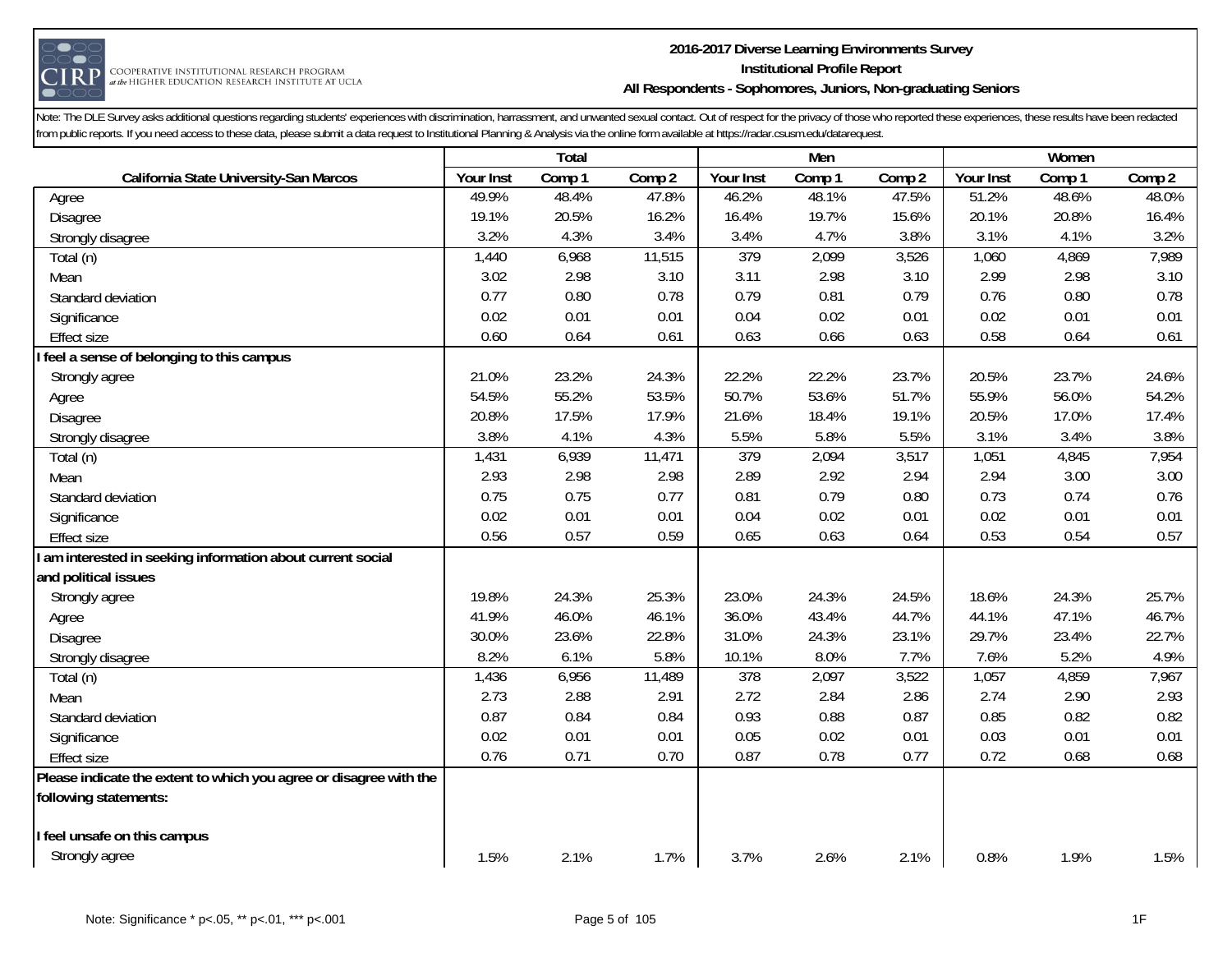

#### **2016-2017 Diverse Learning Environments Survey Institutional Profile Report All Respondents - Sophomores, Juniors, Non-graduating Seniors**

|                                                               |           | Total  |        |           | Men    |        |                  | Women  |                     |
|---------------------------------------------------------------|-----------|--------|--------|-----------|--------|--------|------------------|--------|---------------------|
| California State University-San Marcos                        | Your Inst | Comp 1 | Comp 2 | Your Inst | Comp 1 | Comp 2 | <b>Your Inst</b> | Comp 1 | Comp 2              |
| Agree                                                         | 7.0%      | 11.3%  | 9.5%   | 7.1%      | 8.7%   | 7.4%   | 7.0%             | 12.4%  | $10.\overline{4\%}$ |
| <b>Disagree</b>                                               | 47.7%     | 54.2%  | 50.3%  | 33.2%     | 45.2%  | 41.8%  | 52.9%            | 58.1%  | 54.0%               |
| Strongly disagree                                             | 43.8%     | 32.4%  | 38.5%  | 56.1%     | 43.6%  | 48.7%  | 39.4%            | 27.6%  | 34.0%               |
| Total (n)                                                     | 1,444     | 6,991  | 11,549 | 380       | 2,107  | 3,537  | 1,063            | 4,884  | 8,012               |
| Mean                                                          | 1.66      | 1.83   | 1.74   | 1.58      | 1.70   | 1.63   | 1.69             | 1.88   | 1.79                |
| Standard deviation                                            | 0.67      | 0.70   | 0.70   | 0.78      | 0.73   | 0.71   | 0.63             | 0.68   | 0.68                |
| Significance                                                  | 0.02      | 0.01   | 0.01   | 0.04      | 0.02   | 0.01   | 0.02             | 0.01   | 0.01                |
| <b>Effect size</b>                                            | 0.46      | 0.49   | 0.48   | 0.61      | 0.54   | 0.51   | 0.40             | 0.46   | 0.46                |
| How would you currently rate yourself in the following areas: |           |        |        |           |        |        |                  |        |                     |
|                                                               |           |        |        |           |        |        |                  |        |                     |
| Ability to see the world from someone else's perspective      |           |        |        |           |        |        |                  |        |                     |
| A Major strength                                              |           |        |        |           |        |        |                  |        |                     |
|                                                               | 47.0%     | 43.7%  | 44.0%  | 47.5%     | 43.0%  | 42.7%  | 46.8%            | 44.1%  | 44.5%               |
| Somewhat strong                                               | 40.5%     | 42.2%  | 42.4%  | 38.5%     | 41.6%  | 42.3%  | 41.2%            | 42.5%  | 42.5%               |
| Average                                                       | 10.9%     | 12.3%  | 12.1%  | 12.5%     | 13.5%  | 13.2%  | 10.3%            | 11.8%  | 11.6%               |
| Somewhat weak                                                 | 1.3%      | 1.4%   | 1.3%   | 0.8%      | 1.5%   | 1.6%   | 1.4%             | 1.4%   | 1.2%                |
| A major weakness                                              | 0.3%      | 0.3%   | 0.2%   | 0.8%      | 0.4%   | 0.3%   | 0.2%             | 0.3%   | 0.2%                |
| Total (n)                                                     | 1,433     | 6,949  | 11,481 | 377       | 2,088  | 3,509  | 1,055            | 4,861  | 7,972               |
| Mean                                                          | 4.33      | 4.28   | 4.29   | 4.31      | 4.25   | 4.25   | 4.33             | 4.29   | 4.30                |
| Standard deviation                                            | 0.74      | 0.75   | 0.74   | 0.78      | 0.78   | 0.76   | 0.73             | 0.75   | 0.73                |
| Significance                                                  | 0.02      | 0.01   | 0.01   | 0.04      | 0.02   | 0.01   | 0.02             | 0.01   | 0.01                |
| <b>Effect size</b>                                            | 0.55      | 0.57   | 0.55   | 0.61      | 0.60   | 0.58   | 0.54             | 0.56   | 0.54                |
| How would you currently rate yourself in the following areas: |           |        |        |           |        |        |                  |        |                     |
|                                                               |           |        |        |           |        |        |                  |        |                     |
| Tolerance of others with different beliefs                    |           |        |        |           |        |        |                  |        |                     |
| A major strength                                              |           |        |        |           |        |        |                  |        |                     |
|                                                               | 55.1%     | 50.8%  | 51.2%  | 53.8%     | 50.6%  | 51.0%  | 55.5%            | 50.8%  | 51.3%               |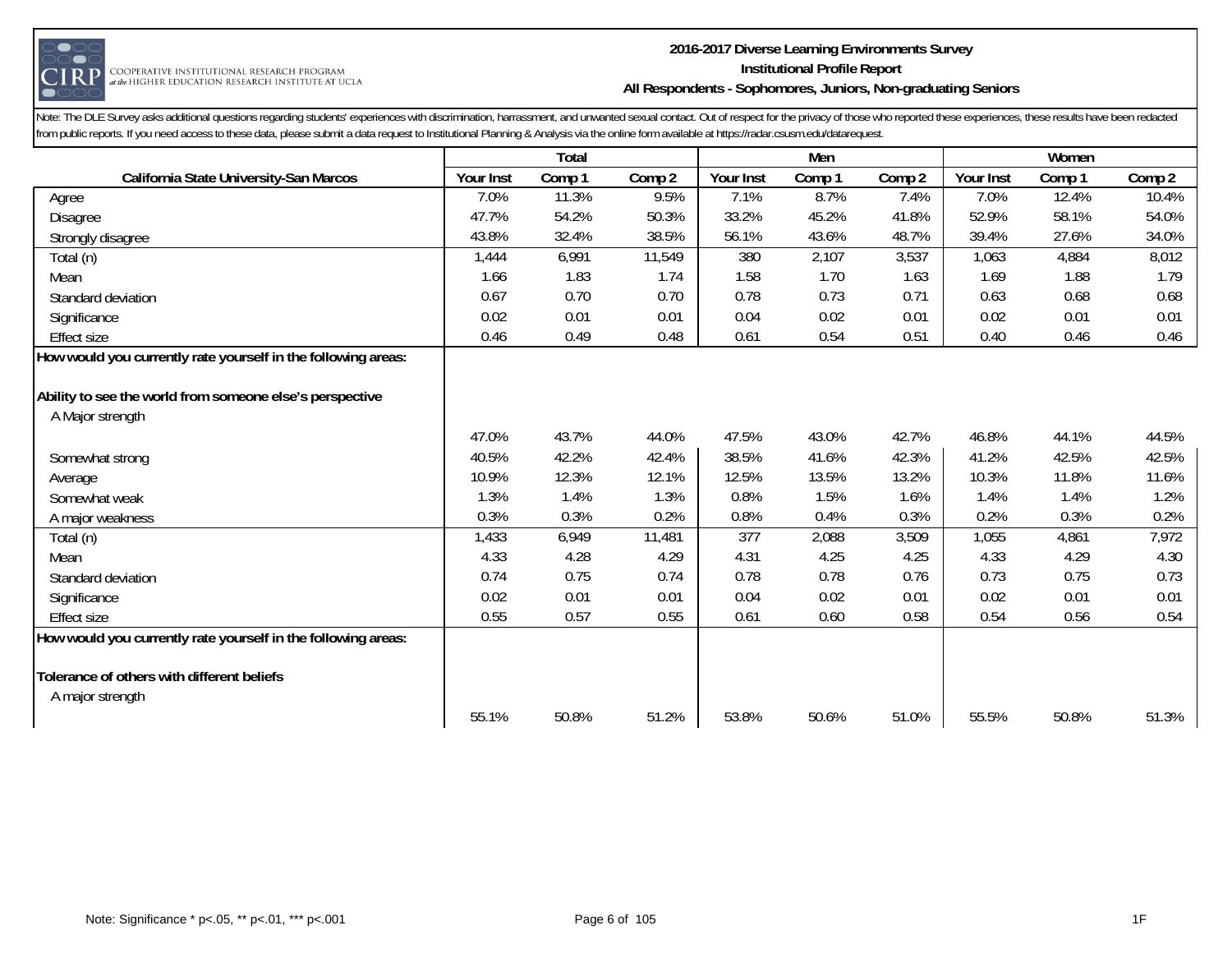

#### **2016-2017 Diverse Learning Environments Survey Institutional Profile Report All Respondents - Sophomores, Juniors, Non-graduating Seniors**

|                                                                       |           | Total  |        |                  | Men    |        |           | Women  |        |
|-----------------------------------------------------------------------|-----------|--------|--------|------------------|--------|--------|-----------|--------|--------|
| California State University-San Marcos                                | Your Inst | Comp 1 | Comp 2 | Your Inst        | Comp 1 | Comp 2 | Your Inst | Comp 1 | Comp 2 |
| Somewhat strong                                                       | 34.8%     | 36.8%  | 37.1%  | 35.3%            | 36.3%  | 36.7%  | 34.6%     | 37.1%  | 37.3%  |
| Average                                                               | 9.2%      | 10.9%  | 10.2%  | 9.5%             | 11.0%  | 10.5%  | 9.1%      | 10.8%  | 10.1%  |
| Somewhat weak                                                         | 0.7%      | 1.3%   | 1.3%   | 0.8%             | 1.8%   | 1.5%   | 0.7%      | 1.1%   | 1.1%   |
| A major weakness                                                      | 0.2%      | 0.2%   | 0.2%   | 0.5%             | 0.3%   | 0.4%   | 0.1%      | 0.1%   | 0.1%   |
| Total (n)                                                             | 1,432     | 6,944  | 11,465 | $\overline{377}$ | 2,089  | 3,506  | 1,054     | 4,855  | 7,959  |
| Mean                                                                  | 4.44      | 4.37   | 4.38   | 4.41             | 4.35   | 4.36   | 4.45      | 4.37   | 4.38   |
| Standard deviation                                                    | 0.71      | 0.74   | 0.74   | 0.74             | 0.77   | 0.76   | 0.69      | 0.73   | 0.72   |
| Significance                                                          | 0.02      | 0.01   | 0.01   | 0.04             | 0.02   | 0.01   | 0.02      | 0.01   | 0.01   |
| <b>Effect size</b>                                                    | 0.50      | 0.55   | 0.54   | 0.55             | 0.60   | 0.58   | 0.48      | 0.53   | 0.52   |
| Openness to having my own views challenged                            |           |        |        |                  |        |        |           |        |        |
| A major strength                                                      | 38.6%     | 33.8%  | 34.8%  | 42.4%            | 39.6%  | 40.5%  | 37.3%     | 31.3%  | 32.3%  |
| Somewhat strong                                                       | 39.9%     | 41.0%  | 41.0%  | 40.8%            | 39.5%  | 39.1%  | 39.5%     | 41.6%  | 41.8%  |
| Average                                                               | 18.3%     | 20.6%  | 19.8%  | 14.1%            | 16.8%  | 17.0%  | 19.7%     | 22.3%  | 21.1%  |
| Somewhat weak                                                         | 2.6%      | 3.9%   | 3.9%   | 1.6%             | 3.5%   | 2.9%   | 2.9%      | 4.1%   | 4.3%   |
| A major weakness                                                      | 0.7%      | 0.6%   | 0.5%   | 1.1%             | 0.6%   | 0.4%   | 0.6%      | 0.7%   | 0.6%   |
| Total (n)                                                             | 1,430     | 6,939  | 11,460 | 377              | 2,085  | 3,503  | 1,052     | 4,854  | 7,957  |
| Mean                                                                  | 4.13      | 4.03   | 4.06   | 4.22             | 4.14   | 4.16   | 4.10      | 3.99   | 4.01   |
| Standard deviation                                                    | 0.85      | 0.87   | 0.86   | 0.82             | 0.86   | 0.84   | 0.85      | 0.87   | 0.87   |
| Significance                                                          | 0.02      | 0.01   | 0.01   | 0.04             | 0.02   | 0.01   | 0.03      | 0.01   | 0.01   |
| <b>Effect size</b>                                                    | 0.72      | 0.76   | 0.75   | 0.68             | 0.74   | 0.70   | 0.73      | 0.76   | 0.76   |
| Ability to discuss and negotiate controversial issues                 |           |        |        |                  |        |        |           |        |        |
| A major strength                                                      | 41.2%     | 37.2%  | 38.1%  | 48.5%            | 45.0%  | 45.9%  | 38.7%     | 33.8%  | 34.7%  |
| Somewhat strong                                                       | 32.6%     | 36.7%  | 37.0%  | 30.2%            | 33.1%  | 33.6%  | 33.3%     | 38.3%  | 38.5%  |
| Average                                                               | 20.0%     | 19.8%  | 19.1%  | 14.9%            | 16.2%  | 15.4%  | 21.9%     | 21.4%  | 20.7%  |
| Somewhat weak                                                         | 4.8%      | 5.2%   | 5.0%   | 4.2%             | 4.7%   | 4.5%   | 5.0%      | 5.5%   | 5.2%   |
| A major weakness                                                      | 1.3%      | 1.0%   | 0.9%   | 2.1%             | 1.1%   | 0.7%   | 1.0%      | 1.0%   | 1.0%   |
| Total (n)                                                             | 1,428     | 6,928  | 11,448 | $\overline{377}$ | 2,084  | 3,504  | 1,050     | 4,844  | 7,944  |
| Mean                                                                  | 4.08      | 4.04   | 4.06   | 4.19             | 4.16   | 4.20   | 4.04      | 3.99   | 4.01   |
| Standard deviation                                                    | 0.96      | 0.93   | 0.92   | 0.98             | 0.93   | 0.90   | 0.95      | 0.93   | 0.92   |
| Significance                                                          | 0.03      | 0.01   | 0.01   | 0.05             | 0.02   | 0.02   | 0.03      | 0.01   | 0.01   |
| <b>Effect size</b>                                                    | 0.92      | 0.87   | 0.85   | 0.96             | 0.87   | 0.81   | 0.90      | 0.86   | 0.85   |
| How would you currently rate yourself in the following areas:         |           |        |        |                  |        |        |           |        |        |
| Ability to work cooperatively with diverse people<br>A major strength | 69.5%     | 63.2%  | 63.8%  | 66.8%            | 60.0%  | 60.8%  | 70.4%     | 64.5%  | 65.1%  |
|                                                                       |           |        |        |                  |        |        |           |        |        |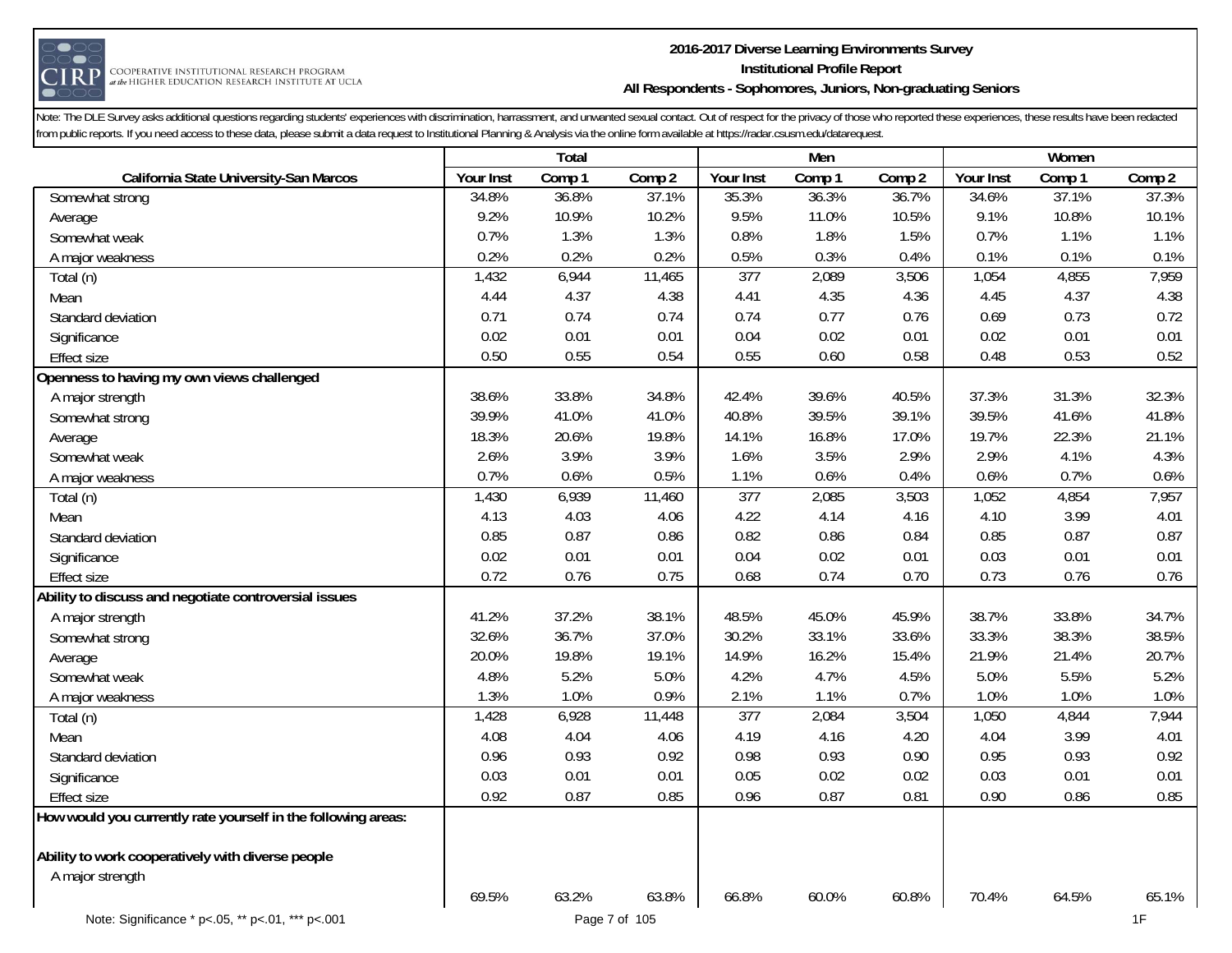

#### **2016-2017 Diverse Learning Environments Survey Institutional Profile Report All Respondents - Sophomores, Juniors, Non-graduating Seniors**

|                                                              |           | Total  |        |                  | Men    |        |           | Women  |        |
|--------------------------------------------------------------|-----------|--------|--------|------------------|--------|--------|-----------|--------|--------|
| California State University-San Marcos                       | Your Inst | Comp 1 | Comp 2 | Your Inst        | Comp 1 | Comp 2 | Your Inst | Comp 1 | Comp 2 |
| Somewhat strong                                              | 23.7%     | 28.2%  | 28.2%  | 24.4%            | 28.7%  | 28.8%  | 23.4%     | 28.1%  | 27.9%  |
| Average                                                      | 6.0%      | 7.3%   | 7.0%   | 7.2%             | 9.1%   | 8.6%   | 5.6%      | 6.6%   | 6.3%   |
| Somewhat weak                                                | 0.6%      | 1.0%   | 0.8%   | 1.1%             | 1.7%   | 1.5%   | 0.5%      | 0.7%   | 0.6%   |
| A major weakness                                             | 0.2%      | 0.2%   | 0.1%   | 0.5%             | 0.4%   | 0.3%   | 0.1%      | 0.1%   | 0.1%   |
| Total (n)                                                    | 1,432     | 6,944  | 11,472 | $\overline{377}$ | 2,085  | 3,507  | 1,054     | 4,859  | 7,965  |
| Mean                                                         | 4.62      | 4.53   | 4.55   | 4.56             | 4.46   | 4.49   | 4.64      | 4.56   | 4.57   |
| Standard deviation                                           | 0.65      | 0.70   | 0.68   | 0.72             | 0.77   | 0.74   | 0.62      | 0.66   | 0.65   |
| Significance                                                 | 0.02      | 0.01   | 0.01   | 0.04             | 0.02   | 0.01   | 0.02      | 0.01   | 0.01   |
| <b>Effect size</b>                                           | 0.42      | 0.48   | 0.46   | 0.52             | 0.59   | 0.54   | 0.38      | 0.44   | 0.42   |
| Since entering this college, how often have you utilized the |           |        |        |                  |        |        |           |        |        |
| following services:                                          |           |        |        |                  |        |        |           |        |        |
|                                                              |           |        |        |                  |        |        |           |        |        |
| <b>Writing center</b>                                        |           |        |        |                  |        |        |           |        |        |
| Frequently                                                   | 2.6%      | 4.8%   | 5.1%   | 2.7%             | 4.6%   | 4.2%   | 2.5%      | 4.9%   | 5.5%   |
| Occasionally                                                 | 44.9%     | 33.5%  | 34.0%  | 39.1%            | 29.1%  | 31.1%  | 47.0%     | 35.4%  | 35.2%  |
| Not at All                                                   | 52.5%     | 61.7%  | 60.9%  | 58.2%            | 66.3%  | 64.7%  | 50.5%     | 59.8%  | 59.3%  |
| Total (n)                                                    | 1,409     | 6,859  | 11,345 | 368              | 2,059  | 3,469  | 1,040     | 4,800  | 7,876  |
| Mean                                                         | 1.50      | 1.43   | 1.44   | 1.45             | 1.38   | 1.39   | 1.52      | 1.45   | 1.46   |
| Standard deviation                                           | 0.55      | 0.58   | 0.59   | 0.55             | 0.57   | 0.57   | 0.55      | 0.59   | 0.60   |
| Significance                                                 | 0.01      | 0.01   | 0.01   | 0.03             | 0.01   | 0.01   | 0.02      | 0.01   | 0.01   |
| <b>Effect size</b>                                           | 0.30      | 0.34   | 0.35   | 0.30             | 0.33   | 0.32   | 0.30      | 0.35   | 0.36   |
| Tutoring or other academic assistance                        |           |        |        |                  |        |        |           |        |        |
| Frequently                                                   | 12.0%     | 11.0%  | 9.8%   | 13.3%            | 9.9%   | 8.5%   | 11.6%     | 11.4%  | 10.3%  |
| Occasionally                                                 | 36.8%     | 38.4%  | 37.3%  | 37.8%            | 35.6%  | 36.0%  | 36.5%     | 39.6%  | 37.9%  |
| Not at All                                                   | 51.1%     | 50.7%  | 52.9%  | 48.9%            | 54.6%  | 55.6%  | 51.9%     | 49.0%  | 51.7%  |
| Total (n)                                                    | 1,404     | 6,848  | 11,324 | 368              | 2,058  | 3,467  | 1,035     | 4,790  | 7,857  |
| Mean                                                         | 1.61      | 1.60   | 1.57   | 1.64             | 1.55   | 1.53   | 1.60      | 1.62   | 1.59   |
| Standard deviation                                           | 0.69      | 0.68   | 0.66   | 0.70             | 0.67   | 0.65   | 0.69      | 0.68   | 0.67   |
| Significance                                                 | 0.02      | 0.01   | 0.01   | 0.04             | 0.01   | 0.01   | 0.02      | 0.01   | 0.01   |
| <b>Effect size</b>                                           | 0.48      | 0.46   | 0.44   | 0.50             | 0.44   | 0.42   | 0.47      | 0.46   | 0.45   |
| Since entering this college, how often have you utilized the |           |        |        |                  |        |        |           |        |        |
| following services:                                          |           |        |        |                  |        |        |           |        |        |
| Disability resource center                                   |           |        |        |                  |        |        |           |        |        |
| Frequently                                                   | 4.5%      | 3.7%   | 3.3%   | 4.9%             | 4.1%   | 3.3%   | 4.3%      | 3.6%   | 3.3%   |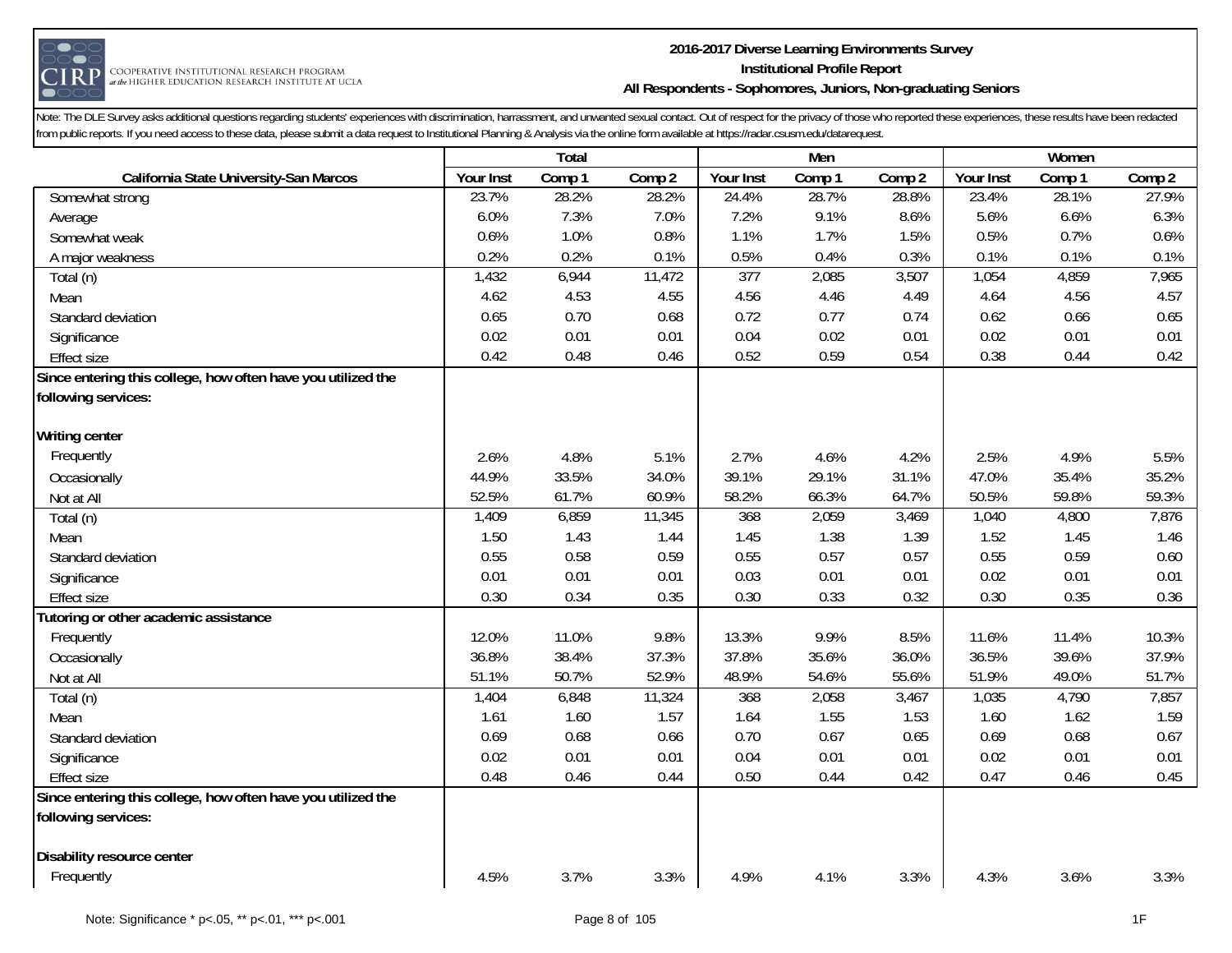

#### **2016-2017 Diverse Learning Environments Survey Institutional Profile Report All Respondents - Sophomores, Juniors, Non-graduating Seniors**

|                                                              |           | Total  |        |           | Men    |        |           | Women  |        |
|--------------------------------------------------------------|-----------|--------|--------|-----------|--------|--------|-----------|--------|--------|
| California State University-San Marcos                       | Your Inst | Comp 1 | Comp 2 | Your Inst | Comp 1 | Comp 2 | Your Inst | Comp 1 | Comp 2 |
| Occasionally                                                 | 7.6%      | 5.9%   | 6.0%   | 8.8%      | 5.5%   | 5.7%   | 7.1%      | 6.1%   | 6.1%   |
| Not at All                                                   | 88.0%     | 90.4%  | 90.7%  | 86.3%     | 90.4%  | 90.9%  | 88.5%     | 90.4%  | 90.6%  |
| Total (n)                                                    | 1,403     | 6,815  | 11,255 | 365       | 2,040  | 3,439  | 1,037     | 4,775  | 7,816  |
| Mean                                                         | 1.17      | 1.13   | 1.13   | 1.19      | 1.14   | 1.12   | 1.16      | 1.13   | 1.13   |
| Standard deviation                                           | 0.48      | 0.44   | 0.42   | 0.50      | 0.45   | 0.42   | 0.47      | 0.43   | 0.42   |
| Significance                                                 | 0.01      | 0.01   | 0.00   | 0.03      | 0.01   | 0.01   | 0.01      | 0.01   | 0.00   |
| <b>Effect size</b>                                           | 0.23      | 0.19   | 0.18   | 0.25      | 0.20   | 0.18   | 0.22      | 0.19   | 0.18   |
| Career counseling and advising                               |           |        |        |           |        |        |           |        |        |
| Frequently                                                   | 15.5%     | 9.3%   | 10.3%  | 14.2%     | 7.3%   | 8.5%   | 16.0%     | 10.1%  | 11.1%  |
| Occasionally                                                 | 45.5%     | 42.1%  | 42.5%  | 47.8%     | 41.1%  | 42.2%  | 44.7%     | 42.5%  | 42.7%  |
| Not at All                                                   | 39.0%     | 48.6%  | 47.2%  | 38.0%     | 51.6%  | 49.3%  | 39.3%     | 47.3%  | 46.2%  |
| Total (n)                                                    | 1,403     | 6,832  | 11,307 | 366       | 2,048  | 3,456  | 1,036     | 4,784  | 7,851  |
| Mean                                                         | 1.77      | 1.61   | 1.63   | 1.76      | 1.56   | 1.59   | 1.77      | 1.63   | 1.65   |
| Standard deviation                                           | 0.70      | 0.65   | 0.66   | 0.68      | 0.63   | 0.64   | 0.71      | 0.66   | 0.67   |
| Significance                                                 | 0.02      | 0.01   | 0.01   | 0.04      | 0.01   | 0.01   | 0.02      | 0.01   | 0.01   |
| <b>Effect size</b>                                           | 0.49      | 0.42   | 0.44   | 0.47      | 0.39   | 0.41   | 0.50      | 0.44   | 0.45   |
| Academic advising                                            |           |        |        |           |        |        |           |        |        |
| Frequently                                                   | 29.2%     | 20.8%  | 23.6%  | 26.0%     | 17.0%  | 19.6%  | 30.4%     | 22.4%  | 25.3%  |
| Occasionally                                                 | 53.5%     | 58.2%  | 57.3%  | 50.5%     | 57.5%  | 56.8%  | 54.6%     | 58.5%  | 57.4%  |
| Not at All                                                   | 17.3%     | 21.0%  | 19.2%  | 23.5%     | 25.5%  | 23.6%  | 15.0%     | 19.1%  | 17.2%  |
| Total (n)                                                    | 1,402     | 6,851  | 11,326 | 366       | 2,059  | 3,464  | 1,035     | 4,792  | 7,862  |
| Mean                                                         | 2.12      | 2.00   | 2.04   | 2.02      | 1.91   | 1.96   | 2.15      | 2.03   | 2.08   |
| Standard deviation                                           | 0.67      | 0.65   | 0.65   | 0.70      | 0.65   | 0.66   | 0.66      | 0.64   | 0.65   |
| Significance                                                 | 0.02      | 0.01   | 0.01   | 0.04      | 0.01   | 0.01   | 0.02      | 0.01   | 0.01   |
| <b>Effect size</b>                                           | 0.45      | 0.42   | 0.43   | 0.50      | 0.42   | 0.43   | 0.43      | 0.41   | 0.42   |
| Since entering this college, how often have you utilized the |           |        |        |           |        |        |           |        |        |
| following services:                                          |           |        |        |           |        |        |           |        |        |
| <b>Transcript review</b>                                     |           |        |        |           |        |        |           |        |        |
| Frequently                                                   | 9.5%      | 5.8%   | 7.1%   | 8.2%      | 5.3%   | 6.2%   | 9.9%      | 6.1%   | 7.4%   |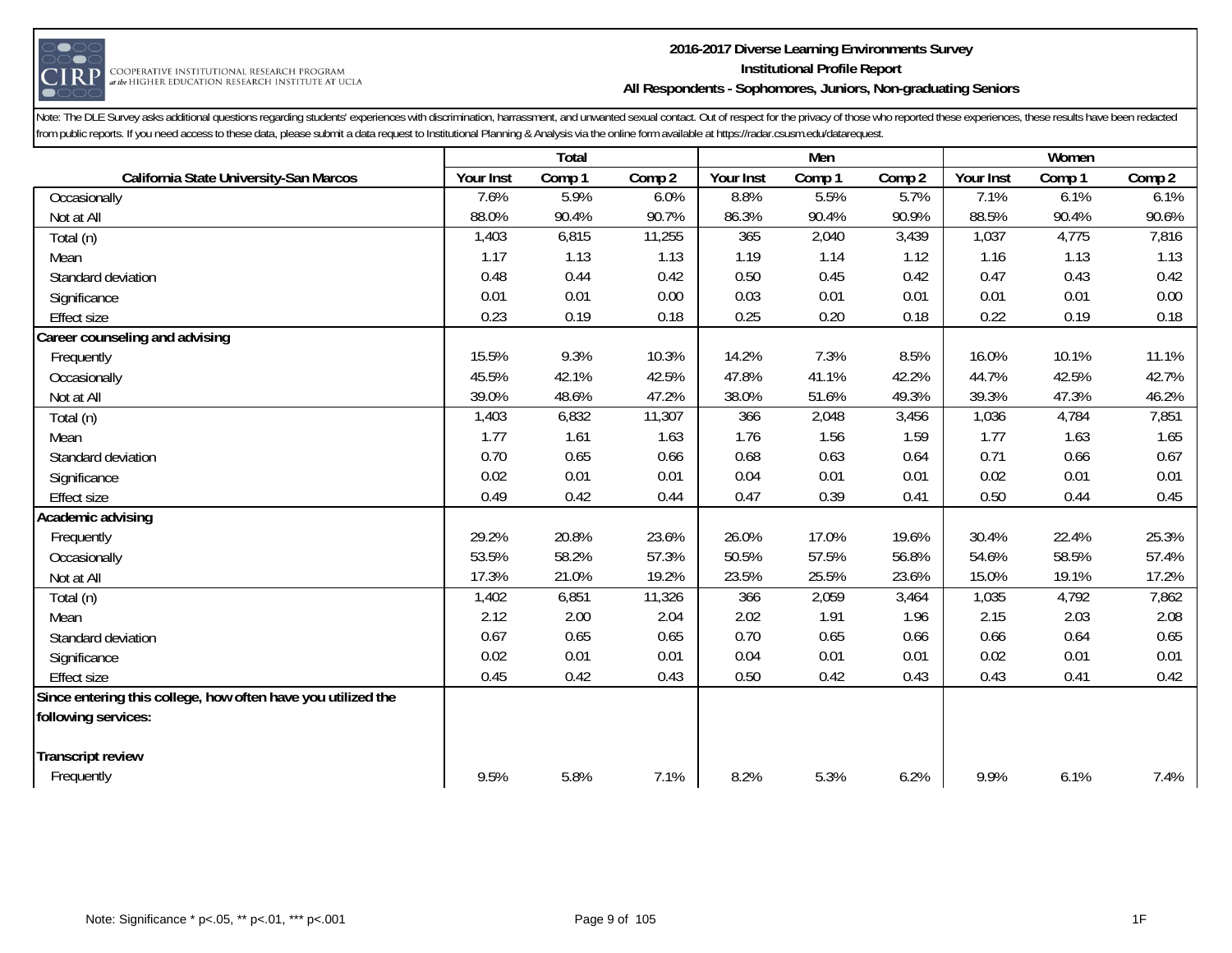

#### **2016-2017 Diverse Learning Environments Survey Institutional Profile Report All Respondents - Sophomores, Juniors, Non-graduating Seniors**

|                                                              |           | Total  |        |           | Men    |        |           | Women  |        |
|--------------------------------------------------------------|-----------|--------|--------|-----------|--------|--------|-----------|--------|--------|
| California State University-San Marcos                       | Your Inst | Comp 1 | Comp 2 | Your Inst | Comp 1 | Comp 2 | Your Inst | Comp 1 | Comp 2 |
| Occasionally                                                 | 31.1%     | 23.3%  | 26.1%  | 29.8%     | 23.0%  | 26.9%  | 31.6%     | 23.4%  | 25.8%  |
| Not at All                                                   | 59.5%     | 70.9%  | 66.8%  | 62.0%     | 71.7%  | 67.0%  | 58.5%     | 70.5%  | 66.7%  |
| Total (n)                                                    | 1,406     | 6,838  | 11,313 | 366       | 2,050  | 3,456  | 1,039     | 4,788  | 7,857  |
| Mean                                                         | 1.50      | 1.35   | 1.40   | 1.46      | 1.34   | 1.39   | 1.51      | 1.36   | 1.41   |
| Standard deviation                                           | 0.66      | 0.59   | 0.62   | 0.64      | 0.57   | 0.60   | 0.67      | 0.59   | 0.62   |
| Significance                                                 | 0.02      | 0.01   | 0.01   | 0.03      | 0.01   | 0.01   | 0.02      | 0.01   | 0.01   |
| <b>Effect size</b>                                           | 0.44      | 0.34   | 0.38   | 0.41      | 0.33   | 0.36   | 0.45      | 0.35   | 0.39   |
| Financial aid advising                                       |           |        |        |           |        |        |           |        |        |
| Frequently                                                   | 15.6%     | 10.2%  | 11.1%  | 15.5%     | 8.9%   | 9.5%   | 15.6%     | 10.7%  | 11.8%  |
| Occasionally                                                 | 43.9%     | 32.4%  | 36.3%  | 38.6%     | 29.6%  | 34.0%  | 45.9%     | 33.6%  | 37.3%  |
| Not at All                                                   | 40.5%     | 57.4%  | 52.6%  | 45.9%     | 61.5%  | 56.5%  | 38.5%     | 55.7%  | 50.9%  |
| Total (n)                                                    | 1,407     | 6,836  | 11,312 | 368       | 2,057  | 3,462  | 1,038     | 4,779  | 7,850  |
| Mean                                                         | 1.75      | 1.53   | 1.58   | 1.70      | 1.47   | 1.53   | 1.77      | 1.55   | 1.61   |
| Standard deviation                                           | 0.71      | 0.67   | 0.68   | 0.72      | 0.65   | 0.66   | 0.70      | 0.68   | 0.69   |
| Significance                                                 | 0.02      | 0.01   | 0.01   | 0.04      | 0.01   | 0.01   | 0.02      | 0.01   | 0.01   |
| <b>Effect size</b>                                           | 0.50      | 0.45   | 0.46   | 0.52      | 0.43   | 0.44   | 0.49      | 0.46   | 0.47   |
| Since entering this college, how often have you utilized the |           |        |        |           |        |        |           |        |        |
| following services:                                          |           |        |        |           |        |        |           |        |        |
| Student health services                                      |           |        |        |           |        |        |           |        |        |
| Frequently                                                   | 11.7%     | 11.5%  | 10.3%  | 9.0%      | 6.5%   | 5.8%   | 12.6%     | 13.6%  | 12.3%  |
| Occasionally                                                 | 30.9%     | 40.1%  | 38.2%  | 26.6%     | 37.1%  | 35.4%  | 32.4%     | 41.4%  | 39.4%  |
| Not at All                                                   | 57.4%     | 48.4%  | 51.6%  | 64.4%     | 56.4%  | 58.8%  | 55.0%     | 45.0%  | 48.4%  |
| Total (n)                                                    | 1,407     | 6,836  | 11,310 | 368       | 2,055  | 3,458  | 1,038     | 4,781  | 7,852  |
| Mean                                                         | 1.54      | 1.63   | 1.59   | 1.45      | 1.50   | 1.47   | 1.58      | 1.69   | 1.64   |
| Standard deviation                                           | 0.69      | 0.68   | 0.67   | 0.65      | 0.62   | 0.60   | 0.71      | 0.70   | 0.69   |
| Significance                                                 | 0.02      | 0.01   | 0.01   | 0.03      | 0.01   | 0.01   | 0.02      | 0.01   | 0.01   |
| <b>Effect size</b>                                           | 0.48      | 0.46   | 0.45   | 0.43      | 0.38   | 0.36   | 0.50      | 0.49   | 0.48   |
| Student psychological services                               |           |        |        |           |        |        |           |        |        |
| Frequently                                                   | 4.6%      | 5.6%   | 6.2%   | 3.8%      | 3.7%   | 3.7%   | 4.7%      | 6.4%   | 7.2%   |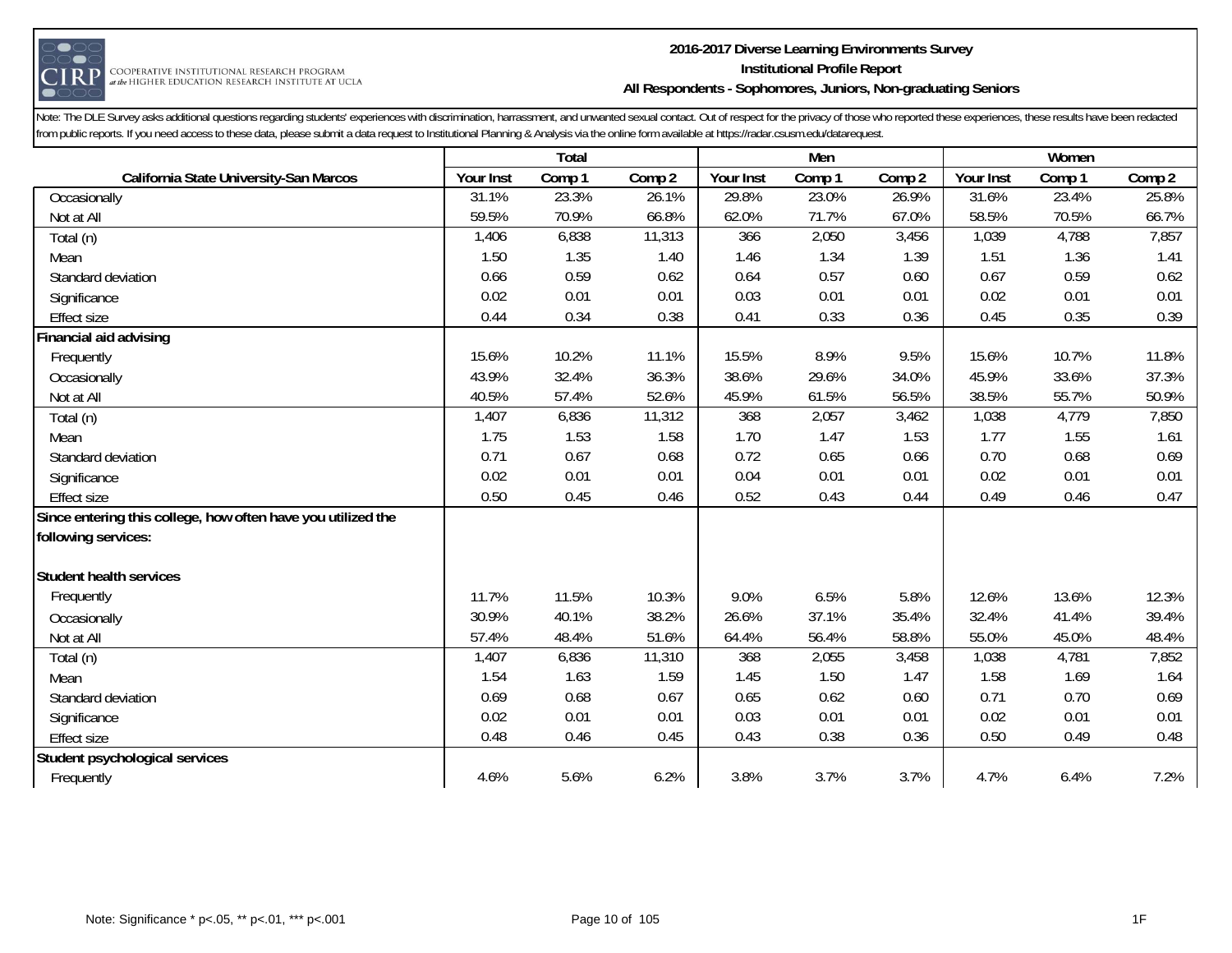

#### **2016-2017 Diverse Learning Environments Survey Institutional Profile Report All Respondents - Sophomores, Juniors, Non-graduating Seniors**

|                                                                                                                                                                               |           | Total  |                |           | Men    |        |           | Women  |        |
|-------------------------------------------------------------------------------------------------------------------------------------------------------------------------------|-----------|--------|----------------|-----------|--------|--------|-----------|--------|--------|
| California State University-San Marcos                                                                                                                                        | Your Inst | Comp 1 | Comp 2         | Your Inst | Comp 1 | Comp 2 | Your Inst | Comp 1 | Comp 2 |
| Occasionally                                                                                                                                                                  | 9.4%      | 14.6%  | 14.5%          | 9.5%      | 13.7%  | 13.2%  | 9.4%      | 15.0%  | 15.1%  |
| Not at All                                                                                                                                                                    | 86.0%     | 79.8%  | 79.3%          | 86.6%     | 82.6%  | 83.1%  | 85.9%     | 78.7%  | 77.7%  |
| Total (n)                                                                                                                                                                     | 1,401     | 6,813  | 11,272         | 367       | 2,048  | 3,450  | 1,033     | 4,765  | 7,822  |
| Mean                                                                                                                                                                          | 1.19      | 1.26   | 1.27           | 1.17      | 1.21   | 1.21   | 1.19      | 1.28   | 1.30   |
| Standard deviation                                                                                                                                                            | 0.49      | 0.55   | 0.57           | 0.47      | 0.49   | 0.49   | 0.50      | 0.57   | 0.59   |
| Significance                                                                                                                                                                  | 0.01      | 0.01   | 0.01           | 0.02      | 0.01   | 0.01   | 0.02      | 0.01   | 0.01   |
| <b>Effect size</b>                                                                                                                                                            | 0.24      | 0.30   | 0.32           | 0.22      | 0.24   | 0.24   | 0.25      | 0.33   | 0.35   |
| Campus safety services (Safe Walk, Public Safety/Police                                                                                                                       |           |        |                |           |        |        |           |        |        |
| Department, etc.)                                                                                                                                                             |           |        |                |           |        |        |           |        |        |
| Frequently                                                                                                                                                                    | 2.1%      | 1.9%   | 3.0%           | 2.5%      | 1.8%   | 2.4%   | 1.9%      | 2.0%   | 3.2%   |
| Occasionally                                                                                                                                                                  | 16.9%     | 16.6%  | 19.3%          | 12.3%     | 12.8%  | 15.8%  | 18.5%     | 18.3%  | 20.9%  |
| Not at All                                                                                                                                                                    | 81.0%     | 81.4%  | 77.7%          | 85.3%     | 85.4%  | 81.8%  | 79.6%     | 79.7%  | 75.9%  |
| Total (n)                                                                                                                                                                     | 1,407     | 6,835  | 11,313         | 367       | 2,054  | 3,461  | 1,039     | 4,781  | 7,852  |
| Mean                                                                                                                                                                          | 1.21      | 1.21   | 1.25           | 1.17      | 1.16   | 1.21   | 1.22      | 1.22   | 1.27   |
| Standard deviation                                                                                                                                                            | 0.46      | 0.45   | 0.50           | 0.44      | 0.42   | 0.46   | 0.46      | 0.46   | 0.51   |
| Significance                                                                                                                                                                  | 0.01      | 0.01   | 0.00           | 0.02      | 0.01   | 0.01   | 0.01      | 0.01   | 0.01   |
| <b>Effect size</b>                                                                                                                                                            | 0.21      | 0.20   | 0.25           | 0.19      | 0.17   | 0.21   | 0.21      | 0.21   | 0.26   |
| Please indicate the extent to which you agree or disagree with the<br>following statements. This college:<br>Encourages students to have a public voice and share their ideas |           |        |                |           |        |        |           |        |        |
| openly                                                                                                                                                                        |           |        |                |           |        |        |           |        |        |
| <b>Strongly Agree</b>                                                                                                                                                         | 38.0%     | 32.5%  | 33.2%          | 35.5%     | 28.8%  | 30.2%  | 38.8%     | 34.1%  | 34.5%  |
| Agree                                                                                                                                                                         | 53.8%     | 57.3%  | 56.4%          | 53.6%     | 57.9%  | 56.5%  | 54.0%     | 57.1%  | 56.3%  |
| Disagree                                                                                                                                                                      | 6.2%      | 8.0%   | 8.2%           | 6.6%      | 9.3%   | 9.3%   | 6.0%      | 7.5%   | 7.7%   |
| <b>Strongly Disagree</b>                                                                                                                                                      | 2.0%      | 2.1%   | 2.2%           | 4.4%      | 4.0%   | 4.0%   | 1.2%      | 1.3%   | 1.4%   |
| Total (n)                                                                                                                                                                     | 1,393     | 6,761  | 11,188         | 366       | 2,026  | 3,420  | 1,026     | 4,735  | 7,768  |
| Mean                                                                                                                                                                          | 3.28      | 3.20   | 3.21           | 3.20      | 3.12   | 3.13   | 3.30      | 3.24   | 3.24   |
| Standard deviation                                                                                                                                                            | 0.67      | 0.67   | 0.68           | 0.75      | 0.73   | 0.73   | 0.63      | 0.64   | 0.65   |
| Significance                                                                                                                                                                  | 0.02      | 0.01   | 0.01           | 0.04      | 0.02   | 0.01   | 0.02      | 0.01   | 0.01   |
| <b>Effect size</b>                                                                                                                                                            | 0.45      | 0.45   | 0.46           | 0.56      | 0.53   | 0.54   | 0.40      | 0.41   | 0.42   |
| Please indicate the extent to which you agree or disagree with the                                                                                                            |           |        |                |           |        |        |           |        |        |
| following statements. This college:                                                                                                                                           |           |        |                |           |        |        |           |        |        |
| Has a long-standing commitment to diversity                                                                                                                                   |           |        |                |           |        |        |           |        |        |
| <b>Strongly Agree</b>                                                                                                                                                         | 47.3%     | 39.1%  | 37.0%          | 47.7%     | 38.9%  | 36.7%  | 47.2%     | 39.3%  | 37.2%  |
| Note: Significance * p<.05, ** p<.01, *** p<.001                                                                                                                              |           |        | Page 11 of 105 |           |        |        |           |        | 1F     |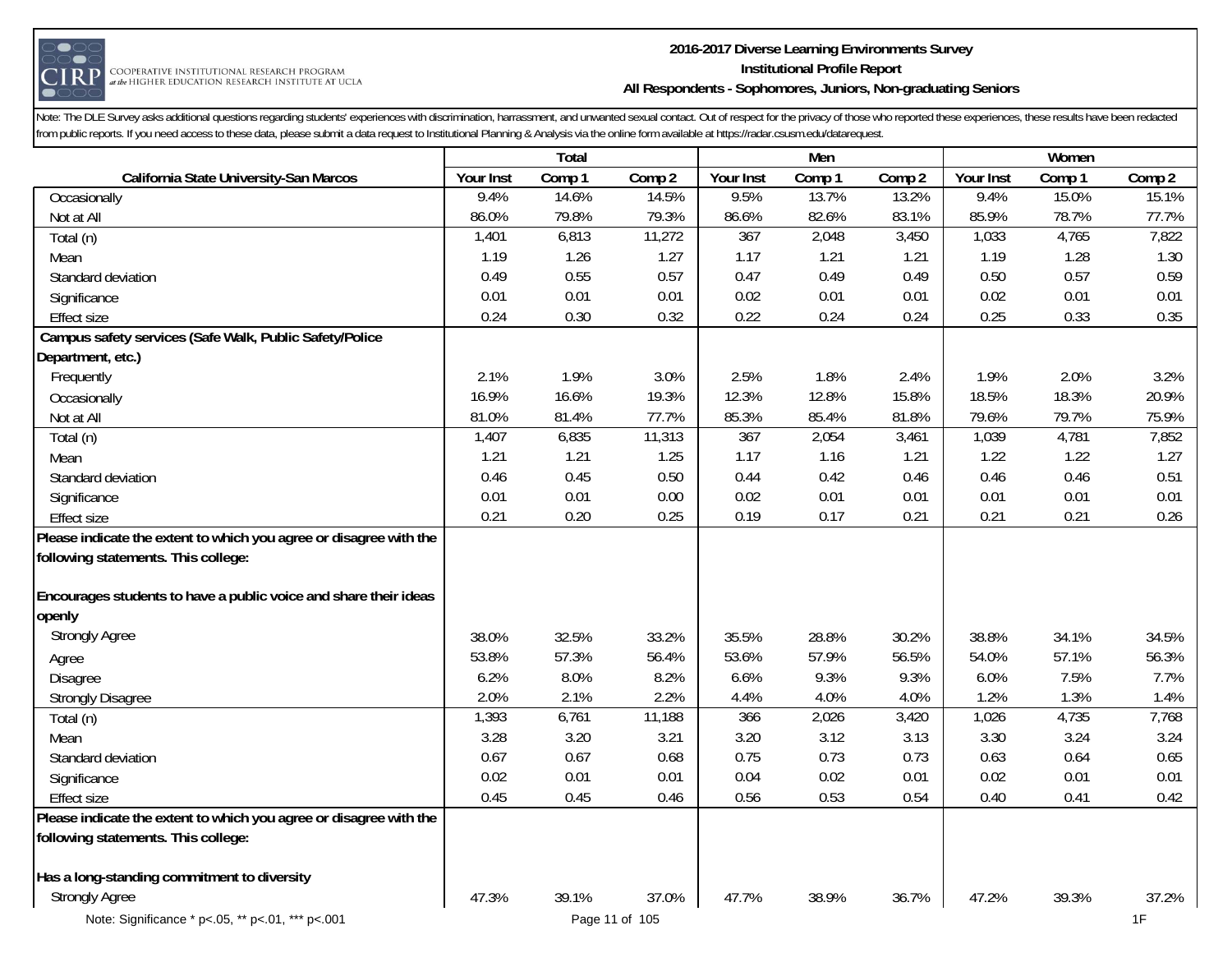

#### **2016-2017 Diverse Learning Environments Survey Institutional Profile Report All Respondents - Sophomores, Juniors, Non-graduating Seniors**

|                                                                       |           | Total  |        |           | Men    |        |           | Women  |        |
|-----------------------------------------------------------------------|-----------|--------|--------|-----------|--------|--------|-----------|--------|--------|
| California State University-San Marcos                                | Your Inst | Comp 1 | Comp 2 | Your Inst | Comp 1 | Comp 2 | Your Inst | Comp 1 | Comp 2 |
| Agree                                                                 | 47.7%     | 50.3%  | 50.2%  | 46.8%     | 51.0%  | 51.3%  | 47.9%     | 50.0%  | 49.7%  |
| Disagree                                                              | 4.1%      | 8.5%   | 10.3%  | 3.3%      | 7.6%   | 9.5%   | 4.4%      | 8.9%   | 10.7%  |
| <b>Strongly Disagree</b>                                              | 0.9%      | 2.0%   | 2.5%   | 2.2%      | 2.5%   | 2.5%   | 0.5%      | 1.8%   | 2.4%   |
| Total (n)                                                             | 1,390     | 6,747  | 11,162 | 365       | 2,022  | 3,411  | 1,024     | 4,725  | 7,751  |
| Mean                                                                  | 3.41      | 3.27   | 3.22   | 3.40      | 3.26   | 3.22   | 3.42      | 3.27   | 3.22   |
| Standard deviation                                                    | 0.62      | 0.70   | 0.72   | 0.66      | 0.70   | 0.72   | 0.60      | 0.70   | 0.73   |
| Significance                                                          | 0.02      | 0.01   | 0.01   | 0.03      | 0.02   | 0.01   | 0.02      | 0.01   | 0.01   |
| <b>Effect size</b>                                                    | 0.38      | 0.49   | 0.52   | 0.44      | 0.50   | 0.51   | 0.36      | 0.48   | 0.53   |
| Accurately reflects the diversity of its student body in publications |           |        |        |           |        |        |           |        |        |
| <b>Strongly Agree</b>                                                 |           |        |        |           |        |        |           |        |        |
|                                                                       | 38.1%     | 30.3%  | 28.8%  | 36.1%     | 29.1%  | 28.1%  | 38.8%     | 30.8%  | 29.1%  |
| Agree                                                                 | 53.3%     | 53.8%  | 53.0%  | 55.2%     | 54.5%  | 54.5%  | 52.7%     | 53.4%  | 52.3%  |
| Disagree                                                              | 6.5%      | 12.5%  | 14.4%  | 5.2%      | 12.0%  | 13.4%  | 7.0%      | 12.8%  | 14.9%  |
| <b>Strongly Disagree</b>                                              | 2.0%      | 3.5%   | 3.8%   | 3.6%      | 4.4%   | 4.0%   | 1.5%      | 3.1%   | 3.7%   |
| Total (n)                                                             | 1,391     | 6,742  | 11,149 | 366       | 2,021  | 3,405  | 1,024     | 4,721  | 7,744  |
| Mean                                                                  | 3.28      | 3.11   | 3.07   | 3.24      | 3.08   | 3.07   | 3.29      | 3.12   | 3.07   |
| Standard deviation                                                    | 0.67      | 0.74   | 0.76   | 0.71      | 0.76   | 0.76   | 0.66      | 0.74   | 0.76   |
| Significance                                                          | 0.02      | 0.01   | 0.01   | 0.04      | 0.02   | 0.01   | 0.02      | 0.01   | 0.01   |
| <b>Effect size</b>                                                    | 0.45      | 0.55   | 0.58   | 0.50      | 0.58   | 0.57   | 0.43      | 0.54   | 0.58   |
| Please indicate the extent to which you agree or disagree with the    |           |        |        |           |        |        |           |        |        |
| following statements. This college:                                   |           |        |        |           |        |        |           |        |        |
| Promotes the appreciation of cultural differences                     |           |        |        |           |        |        |           |        |        |
| <b>Strongly Agree</b>                                                 | 48.5%     | 38.9%  | 38.7%  | 50.4%     | 38.4%  | 38.5%  | 47.8%     | 39.1%  | 38.7%  |
| Agree                                                                 | 45.5%     | 52.1%  | 52.1%  | 43.8%     | 52.3%  | 52.5%  | 46.1%     | 52.0%  | 52.0%  |
| Disagree                                                              | 5.1%      | 7.4%   | 7.6%   | 3.8%      | 6.7%   | 6.8%   | 5.6%      | 7.6%   | 7.9%   |
| <b>Strongly Disagree</b>                                              | 0.9%      | 1.7%   | 1.6%   | 1.9%      | 2.6%   | 2.1%   | 0.6%      | 1.3%   | 1.4%   |
| Total (n)                                                             | 1,390     | 6,738  | 11,146 | 365       | 2,021  | 3,410  | 1,024     | 4,717  | 7,736  |
| Mean                                                                  | 3.42      | 3.28   | 3.28   | 3.43      | 3.27   | 3.27   | 3.41      | 3.29   | 3.28   |
| Standard deviation                                                    | 0.63      | 0.67   | 0.67   | 0.66      | 0.70   | 0.68   | 0.62      | 0.66   | 0.67   |
| Significance                                                          | 0.02      | 0.01   | 0.01   | 0.03      | 0.02   | 0.01   | 0.02      | 0.01   | 0.01   |
| <b>Effect size</b>                                                    | 0.40      | 0.45   | 0.45   | 0.44      | 0.48   | 0.46   | 0.39      | 0.43   | 0.45   |
| Has campus administrators who regularly speak about the value         |           |        |        |           |        |        |           |        |        |
| of diversity                                                          |           |        |        |           |        |        |           |        |        |
| <b>Strongly Agree</b>                                                 | 32.8%     | 28.1%  | 29.0%  | 30.0%     | 28.7%  | 29.4%  | 33.8%     | 27.9%  | 28.9%  |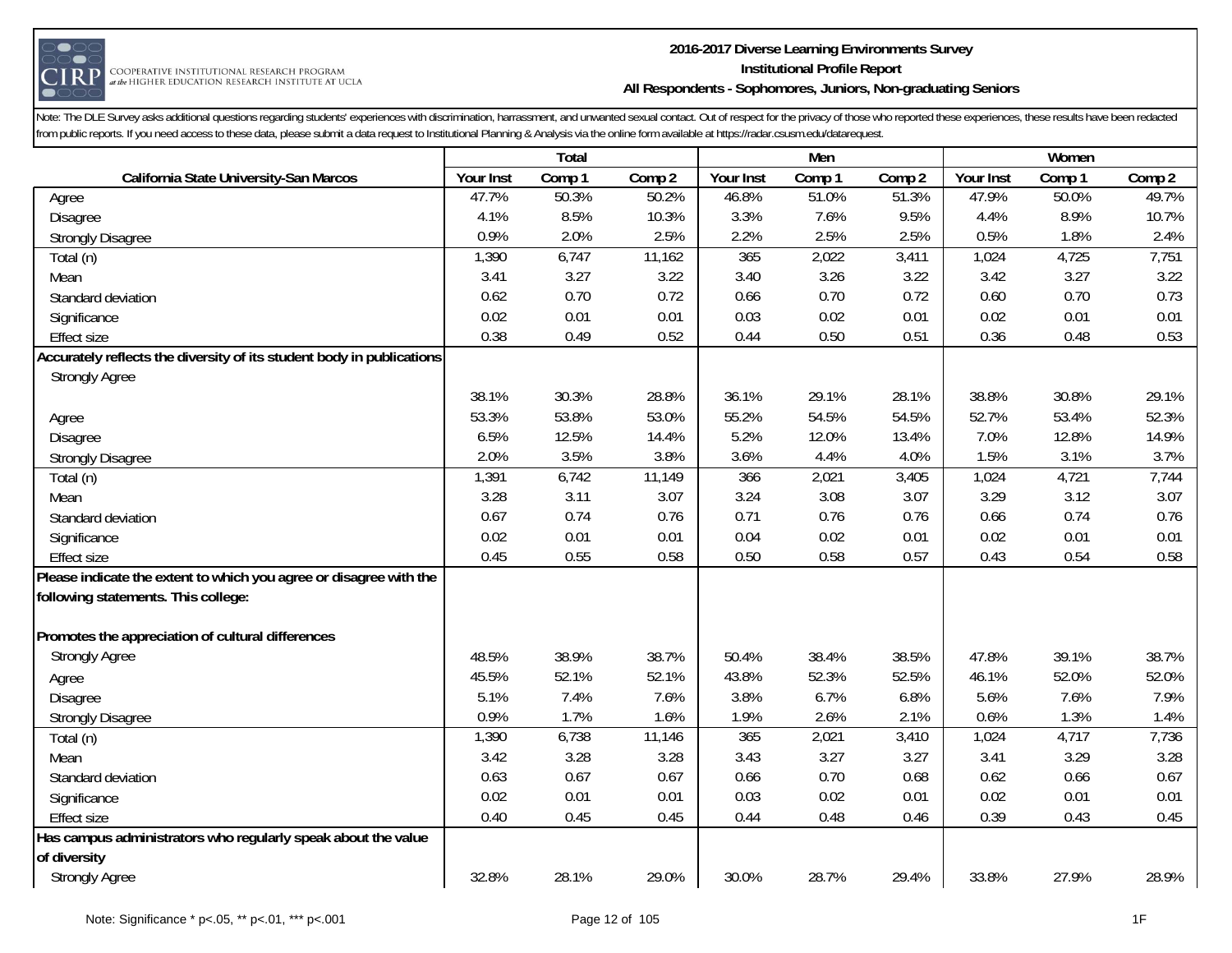

#### **2016-2017 Diverse Learning Environments Survey Institutional Profile Report All Respondents - Sophomores, Juniors, Non-graduating Seniors**

|                                                                    |           | Total  |        |           | Men    |        |           | Women  |        |
|--------------------------------------------------------------------|-----------|--------|--------|-----------|--------|--------|-----------|--------|--------|
| California State University-San Marcos                             | Your Inst | Comp 1 | Comp 2 | Your Inst | Comp 1 | Comp 2 | Your Inst | Comp 1 | Comp 2 |
| Agree                                                              | 52.0%     | 52.9%  | 52.9%  | 56.4%     | 53.9%  | 54.3%  | 50.5%     | 52.5%  | 52.3%  |
| Disagree                                                           | 13.3%     | 16.4%  | 15.5%  | 11.1%     | 14.7%  | 13.9%  | 14.0%     | 17.1%  | 16.2%  |
| <b>Strongly Disagree</b>                                           | 1.9%      | 2.6%   | 2.5%   | 2.5%      | 2.7%   | 2.4%   | 1.7%      | 2.5%   | 2.6%   |
| Total (n)                                                          | 1,379     | 6,712  | 11,101 | 360       | 2,011  | 3,392  | 1,018     | 4,701  | 7,709  |
| Mean                                                               | 3.16      | 3.07   | 3.08   | 3.14      | 3.09   | 3.11   | 3.16      | 3.06   | 3.08   |
| Standard deviation                                                 | 0.72      | 0.74   | 0.73   | 0.70      | 0.73   | 0.72   | 0.72      | 0.74   | 0.74   |
| Significance                                                       | 0.02      | 0.01   | 0.01   | 0.04      | 0.02   | 0.01   | 0.02      | 0.01   | 0.01   |
| <b>Effect size</b>                                                 | 0.51      | 0.54   | 0.54   | 0.49      | 0.54   | 0.52   | 0.52      | 0.55   | 0.55   |
| Has a lot of racial tension                                        |           |        |        |           |        |        |           |        |        |
| <b>Strongly Agree</b>                                              | 4.5%      | 6.5%   | 6.6%   | 7.4%      | 7.7%   | 7.5%   | 3.4%      | 5.9%   | 6.2%   |
| Agree                                                              | 11.2%     | 21.0%  | 20.8%  | 12.1%     | 20.1%  | 19.6%  | 11.0%     | 21.4%  | 21.3%  |
| Disagree                                                           | 49.2%     | 52.4%  | 50.9%  | 44.1%     | 49.0%  | 47.9%  | 51.1%     | 53.9%  | 52.1%  |
| <b>Strongly Disagree</b>                                           | 35.0%     | 20.1%  | 21.8%  | 36.4%     | 23.2%  | 24.9%  | 34.5%     | 18.8%  | 20.5%  |
| Total (n)                                                          | 1,387     | 6,742  | 11,156 | 365       | 2,022  | 3,411  | 1,021     | 4,720  | 7,745  |
| Mean                                                               | 1.85      | 2.14   | 2.12   | 1.90      | 2.12   | 2.10   | 1.83      | 2.15   | 2.13   |
| Standard deviation                                                 | 0.79      | 0.81   | 0.82   | 0.88      | 0.85   | 0.86   | 0.75      | 0.79   | 0.80   |
| Significance                                                       | 0.02      | 0.01   | 0.01   | 0.05      | 0.02   | 0.01   | 0.02      | 0.01   | 0.01   |
| <b>Effect size</b>                                                 | 0.62      | 0.65   | 0.67   | 0.77      | 0.73   | 0.74   | 0.56      | 0.62   | 0.65   |
| Please indicate the extent to which you agree or disagree with the |           |        |        |           |        |        |           |        |        |
| following statements. This college:                                |           |        |        |           |        |        |           |        |        |
|                                                                    |           |        |        |           |        |        |           |        |        |
| Provides the financial support I need to stay enrolled             |           |        |        |           |        |        |           |        |        |
| <b>Strongly Agree</b>                                              | 20.3%     | 13.9%  | 15.1%  | 22.4%     | 15.0%  | 16.4%  | 19.6%     | 13.4%  | 14.5%  |
| Agree                                                              | 51.0%     | 49.3%  | 50.2%  | 45.9%     | 50.4%  | 51.3%  | 52.9%     | 48.8%  | 49.7%  |
| Disagree                                                           | 19.9%     | 26.1%  | 24.7%  | 19.7%     | 23.6%  | 22.2%  | 19.9%     | 27.1%  | 25.8%  |
| <b>Strongly Disagree</b>                                           | 8.8%      | 10.7%  | 10.0%  | 12.0%     | 11.0%  | 10.1%  | 7.6%      | 10.6%  | 10.0%  |
| Total (n)                                                          | 1,389     | 6,746  | 11,160 | 366       | 2,023  | 3,407  | 1,022     | 4,723  | 7,753  |
| Mean                                                               | 2.83      | 2.66   | 2.70   | 2.79      | 2.70   | 2.74   | 2.84      | 2.65   | 2.69   |
| Standard deviation                                                 | 0.85      | 0.85   | 0.84   | 0.93      | 0.86   | 0.85   | 0.82      | 0.84   | 0.84   |
| Significance                                                       | 0.02      | 0.01   | 0.01   | 0.05      | 0.02   | 0.01   | 0.03      | 0.01   | 0.01   |
| <b>Effect size</b>                                                 | 0.72      | 0.72   | 0.71   | 0.86      | 0.73   | 0.72   | 0.68      | 0.71   | 0.70   |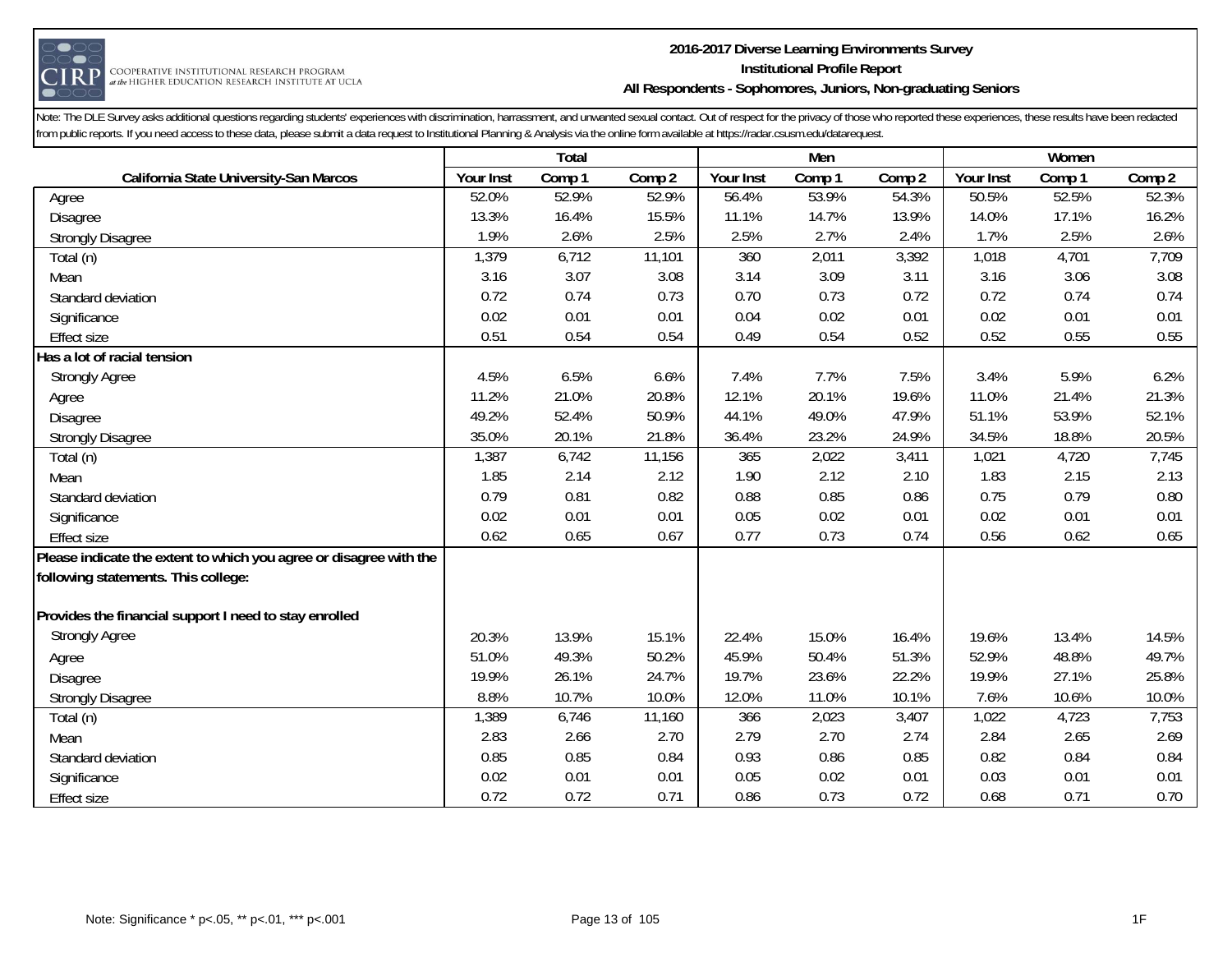

COOPERATIVE INSTITUTIONAL RESEARCH PROGRAM  $_{at\textit{the}}$  higher education research institute at ucla

#### **2016-2017 Diverse Learning Environments Survey Institutional Profile Report All Respondents - Sophomores, Juniors, Non-graduating Seniors**

|                                                                    | Total     |        |        | Men       |        |        | Women     |        |        |
|--------------------------------------------------------------------|-----------|--------|--------|-----------|--------|--------|-----------|--------|--------|
| California State University-San Marcos                             | Your Inst | Comp 1 | Comp 2 | Your Inst | Comp 1 | Comp 2 | Your Inst | Comp 1 | Comp 2 |
| We are all members of different social identity groups (e.g.,      |           |        |        |           |        |        |           |        |        |
| gender, race, ethnicity, sexual orientation, socioeconomic class). |           |        |        |           |        |        |           |        |        |
| How often in the past year have you                                |           |        |        |           |        |        |           |        |        |
| thought about your:                                                |           |        |        |           |        |        |           |        |        |
|                                                                    |           |        |        |           |        |        |           |        |        |
| Ability/disability status                                          |           |        |        |           |        |        |           |        |        |
| Very Often                                                         | 8.1%      | 8.7%   | 8.6%   | 8.0%      | 7.3%   | 7.2%   | 8.1%      | 9.4%   | 9.2%   |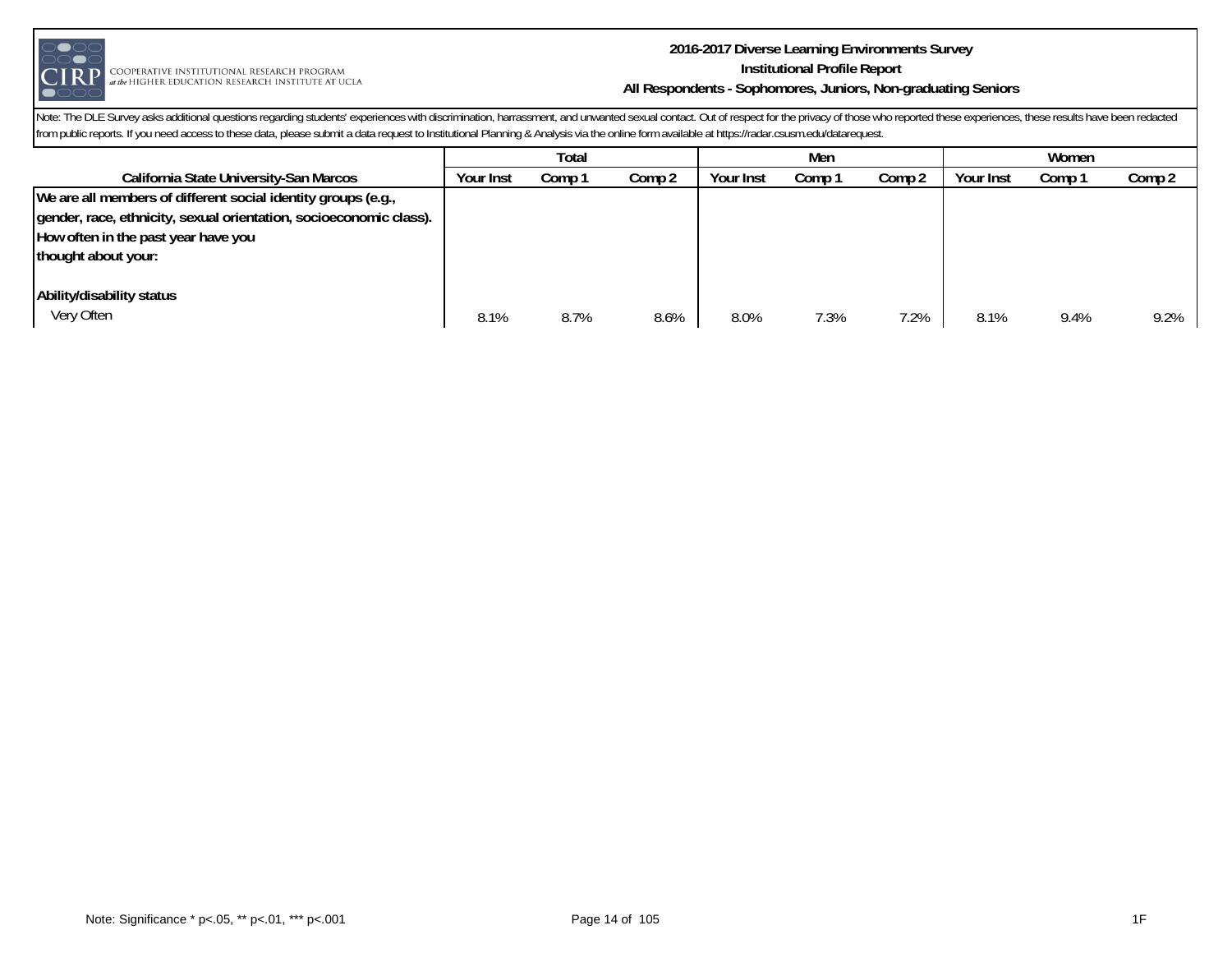

#### **2016-2017 Diverse Learning Environments Survey Institutional Profile Report All Respondents - Sophomores, Juniors, Non-graduating Seniors**

|                                        |           | Total  |        |           | Men    |        |           | Women  |        |
|----------------------------------------|-----------|--------|--------|-----------|--------|--------|-----------|--------|--------|
| California State University-San Marcos | Your Inst | Comp 1 | Comp 2 | Your Inst | Comp 1 | Comp 2 | Your Inst | Comp 1 | Comp 2 |
| Often                                  | 12.0%     | 12.4%  | 12.9%  | 11.0%     | 12.1%  | 12.6%  | 12.4%     | 12.5%  | 13.1%  |
| Sometimes                              | 19.7%     | 19.5%  | 19.0%  | 23.7%     | 20.1%  | 19.5%  | 18.1%     | 19.2%  | 18.9%  |
| Seldom                                 | 18.3%     | 19.9%  | 20.3%  | 15.2%     | 19.9%  | 19.6%  | 19.4%     | 19.9%  | 20.6%  |
| Never                                  | 42.0%     | 39.5%  | 39.2%  | 42.1%     | 40.7%  | 41.1%  | 42.0%     | 39.0%  | 38.3%  |
| Total (n)                              | 1,374     | 6,670  | 11,066 | 363       | 2,004  | 3,377  | 1,010     | 4,666  | 7,689  |
| Mean                                   | 2.26      | 2.31   | 2.31   | 2.28      | 2.25   | 2.25   | 2.25      | 2.33   | 2.34   |
| Standard deviation                     | 1.33      | 1.33   | 1.33   | 1.32      | 1.30   | 1.30   | 1.33      | 1.35   | 1.34   |
| Significance                           | 0.04      | 0.02   | 0.01   | 0.07      | 0.03   | 0.02   | 0.04      | 0.02   | 0.02   |
| Effect size                            | 1.76      | 1.78   | 1.77   | 1.75      | 1.68   | 1.69   | 1.76      | 1.81   | 1.80   |
| Age                                    |           |        |        |           |        |        |           |        |        |
| Very Often                             | 14.0%     | 12.5%  | 12.8%  | 13.2%     | 11.0%  | 11.0%  | 14.4%     | 13.2%  | 13.5%  |
| Often                                  | 26.4%     | 25.5%  | 25.3%  | 22.3%     | 22.2%  | 22.3%  | 27.8%     | 26.9%  | 26.6%  |
| Sometimes                              | 30.6%     | 31.0%  | 30.9%  | 31.4%     | 31.0%  | 31.2%  | 30.4%     | 31.0%  | 30.7%  |
| Seldom                                 | 15.9%     | 17.6%  | 18.1%  | 16.3%     | 18.8%  | 19.0%  | 15.7%     | 17.1%  | 17.7%  |
| Never                                  | 13.0%     | 13.3%  | 13.1%  | 16.8%     | 17.1%  | 16.6%  | 11.7%     | 11.7%  | 11.5%  |
| Total (n)                              | 1,374     | 6,670  | 11,061 | 363       | 2,005  | 3,377  | 1,010     | 4,665  | 7,684  |
| Mean                                   | 3.13      | 3.06   | 3.07   | 2.99      | 2.91   | 2.92   | 3.17      | 3.13   | 3.13   |
| Standard deviation                     | 1.22      | 1.21   | 1.21   | 1.26      | 1.24   | 1.23   | 1.20      | 1.19   | 1.19   |
| Significance                           | 0.03      | 0.01   | 0.01   | 0.07      | 0.03   | 0.02   | 0.04      | 0.02   | 0.01   |
| <b>Effect size</b>                     | 1.49      | 1.46   | 1.46   | 1.59      | 1.53   | 1.51   | 1.45      | 1.42   | 1.43   |
| Citizenship status                     |           |        |        |           |        |        |           |        |        |
| Very Often                             | 7.5%      | 6.3%   | 6.3%   | 7.4%      | 6.3%   | 6.0%   | 7.5%      | 6.4%   | 6.5%   |
| Often                                  | 7.6%      | 7.8%   | 7.9%   | 5.2%      | 6.5%   | 7.2%   | 8.4%      | 8.3%   | 8.2%   |
| Sometimes                              | 11.8%     | 12.0%  | 11.7%  | 12.4%     | 11.6%  | 11.1%  | 11.6%     | 12.2%  | 12.0%  |
| Seldom                                 | 14.1%     | 16.1%  | 16.1%  | 13.2%     | 16.0%  | 15.9%  | 14.3%     | 16.2%  | 16.2%  |
| Never                                  | 59.0%     | 57.7%  | 57.9%  | 61.7%     | 59.7%  | 59.8%  | 58.1%     | 56.9%  | 57.1%  |
| Total (n)                              | 1,371     | 6,662  | 11,053 | 363       | 2,000  | 3,371  | 1,007     | 4,662  | 7,682  |
| Mean                                   | 1.91      | 1.89   | 1.89   | 1.83      | 1.84   | 1.84   | 1.93      | 1.91   | 1.91   |
| Standard deviation                     | 1.30      | 1.25   | 1.25   | 1.26      | 1.23   | 1.23   | 1.31      | 1.26   | 1.26   |
| Significance                           | 0.04      | 0.02   | 0.01   | 0.07      | 0.03   | 0.02   | 0.04      | 0.02   | 0.01   |
| <b>Effect size</b>                     | 1.68      | 1.57   | 1.57   | 1.60      | 1.51   | 1.51   | 1.71      | 1.59   | 1.59   |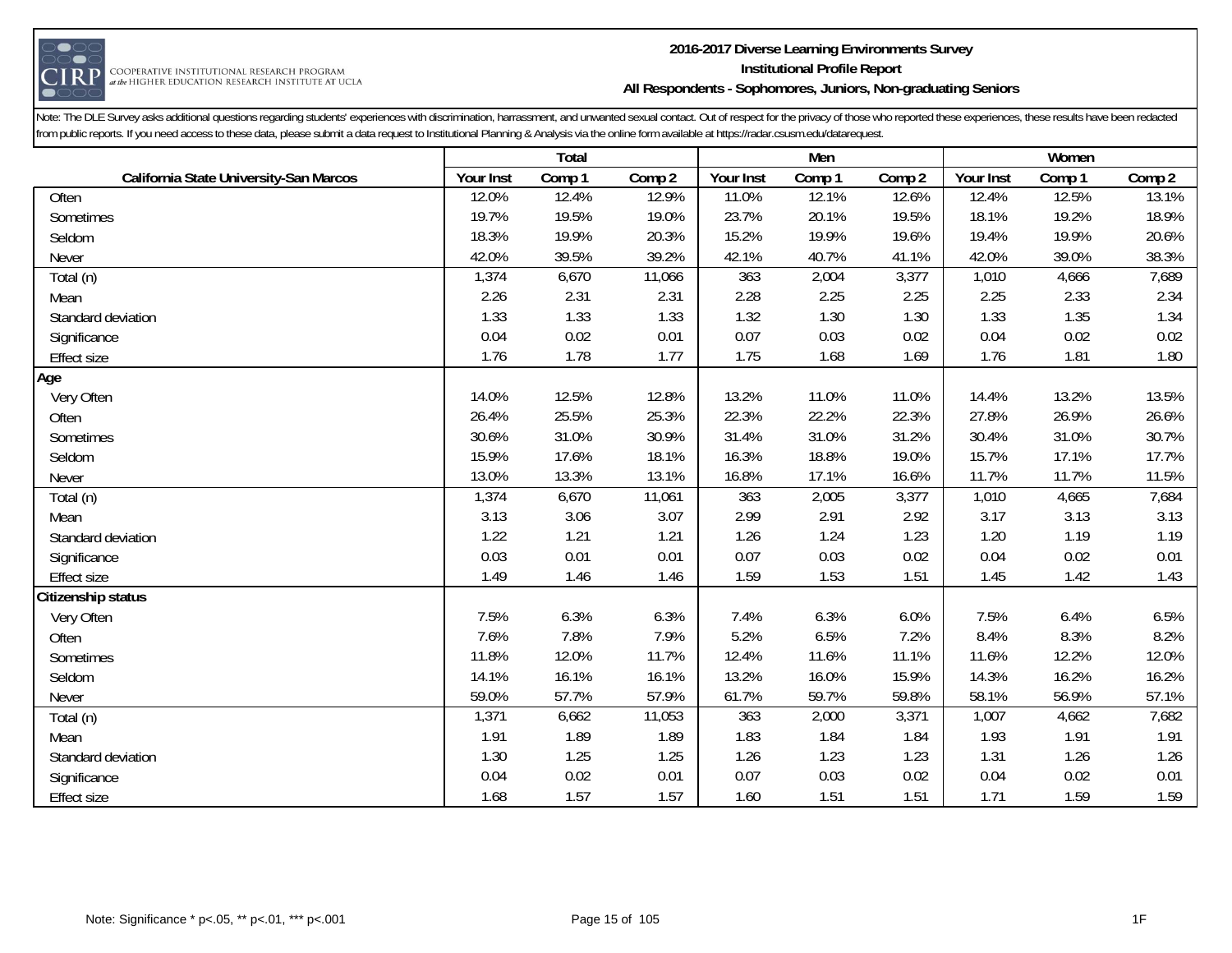

#### **2016-2017 Diverse Learning Environments Survey Institutional Profile Report All Respondents - Sophomores, Juniors, Non-graduating Seniors**

|                                                                    |           | Total  |        |           | Men    |        |           | Women  |        |
|--------------------------------------------------------------------|-----------|--------|--------|-----------|--------|--------|-----------|--------|--------|
| California State University-San Marcos                             | Your Inst | Comp 1 | Comp 2 | Your Inst | Comp 1 | Comp 2 | Your Inst | Comp 1 | Comp 2 |
| We are all members of different social identity groups (e.g.,      |           |        |        |           |        |        |           |        |        |
| gender, race, ethnicity, sexual orientation, socioeconomic class). |           |        |        |           |        |        |           |        |        |
| How often in the past year have you                                |           |        |        |           |        |        |           |        |        |
| thought about your:                                                |           |        |        |           |        |        |           |        |        |
| Gender                                                             |           |        |        |           |        |        |           |        |        |
| Very Often                                                         | 8.2%      | 11.4%  | 12.0%  | 4.7%      | 4.8%   | 5.2%   | 9.4%      | 14.3%  | 15.0%  |
| Often                                                              | 14.3%     | 17.5%  | 17.4%  | 10.5%     | 10.7%  | 10.5%  | 15.6%     | 20.5%  | 20.5%  |
| Sometimes                                                          | 19.6%     | 19.3%  | 18.8%  | 14.1%     | 16.2%  | 15.8%  | 21.6%     | 20.6%  | 20.1%  |
| Seldom                                                             | 15.3%     | 15.6%  | 15.4%  | 13.8%     | 16.5%  | 17.0%  | 15.8%     | 15.2%  | 14.7%  |
| Never                                                              | 42.6%     | 36.2%  | 36.3%  | 56.9%     | 51.9%  | 51.5%  | 37.6%     | 29.5%  | 29.7%  |
| Total (n)                                                          | 1,374     | 6,663  | 11,052 | 362       | 1,999  | 3,370  | 1,011     | 4,664  | 7,682  |
| Mean                                                               | 2.30      | 2.52   | 2.53   | 1.92      | 2.00   | 2.01   | 2.43      | 2.75   | 2.76   |
| Standard deviation                                                 | 1.36      | 1.42   | 1.43   | 1.25      | 1.24   | 1.25   | 1.37      | 1.43   | 1.44   |
| Significance                                                       | 0.04      | 0.02   | 0.01   | 0.07      | 0.03   | 0.02   | 0.04      | 0.02   | 0.02   |
| <b>Effect size</b>                                                 | 1.84      | 2.01   | 2.05   | 1.55      | 1.54   | 1.56   | 1.88      | 2.04   | 2.08   |
| Military/Veteran status                                            |           |        |        |           |        |        |           |        |        |
| Very Often                                                         | 2.8%      | 2.1%   | 2.0%   | 4.4%      | 3.2%   | 3.2%   | 2.2%      | 1.6%   | 1.4%   |
| Often                                                              | 3.6%      | 2.8%   | 2.6%   | 5.2%      | 3.7%   | 3.8%   | 3.0%      | 2.4%   | 2.0%   |
| Sometimes                                                          | 7.2%      | 5.8%   | 5.3%   | 11.3%     | 8.3%   | 7.7%   | 5.7%      | 4.8%   | 4.3%   |
| Seldom                                                             | 8.3%      | 10.1%  | 9.6%   | 9.9%      | 11.8%  | 11.1%  | 7.7%      | 9.4%   | 8.9%   |
| Never                                                              | 78.1%     | 79.2%  | 80.5%  | 69.1%     | 73.1%  | 74.1%  | 81.4%     | 81.8%  | 83.4%  |
| Total (n)                                                          | 1,363     | 6,633  | 11,017 | 362       | 1,994  | 3,365  | 1,000     | 4,639  | 7,652  |
| Mean                                                               | 1.45      | 1.38   | 1.36   | 1.66      | 1.52   | 1.51   | 1.37      | 1.33   | 1.29   |
| Standard deviation                                                 | 0.97      | 0.88   | 0.85   | 1.14      | 1.01   | 1.01   | 0.89      | 0.81   | 0.76   |
| Significance                                                       | 0.03      | 0.01   | 0.01   | 0.06      | 0.02   | 0.02   | 0.03      | 0.01   | 0.01   |
| <b>Effect size</b>                                                 | 0.94      | 0.77   | 0.73   | 1.30      | 1.02   | 1.02   | 0.79      | 0.65   | 0.58   |
| <b>Political affiliation</b>                                       |           |        |        |           |        |        |           |        |        |
| Very Often                                                         | 12.5%     | 16.4%  | 17.1%  | 13.7%     | 16.0%  | 16.4%  | 12.0%     | 16.5%  | 17.4%  |
| Often                                                              | 18.7%     | 25.0%  | 25.0%  | 17.6%     | 24.2%  | 23.9%  | 19.1%     | 25.3%  | 25.6%  |
| Sometimes                                                          | 24.9%     | 24.4%  | 24.5%  | 25.0%     | 24.7%  | 25.6%  | 25.0%     | 24.3%  | 24.0%  |
| Seldom                                                             | 16.2%     | 14.1%  | 13.8%  | 15.9%     | 13.9%  | 13.5%  | 16.3%     | 14.3%  | 13.9%  |
| Never                                                              | 27.6%     | 20.1%  | 19.5%  | 27.7%     | 21.2%  | 20.5%  | 27.6%     | 19.6%  | 19.1%  |
| Total (n)                                                          | 1,371     | 6,653  | 11,037 | 364       | 2,003  | 3,374  | 1,006     | 4,650  | 7,663  |
| Mean                                                               | 2.72      | 3.03   | 3.06   | 2.74      | 3.00   | 3.02   | 2.72      | 3.05   | 3.08   |
| Standard deviation                                                 | 1.37      | 1.36   | 1.36   | 1.39      | 1.37   | 1.36   | 1.36      | 1.36   | 1.36   |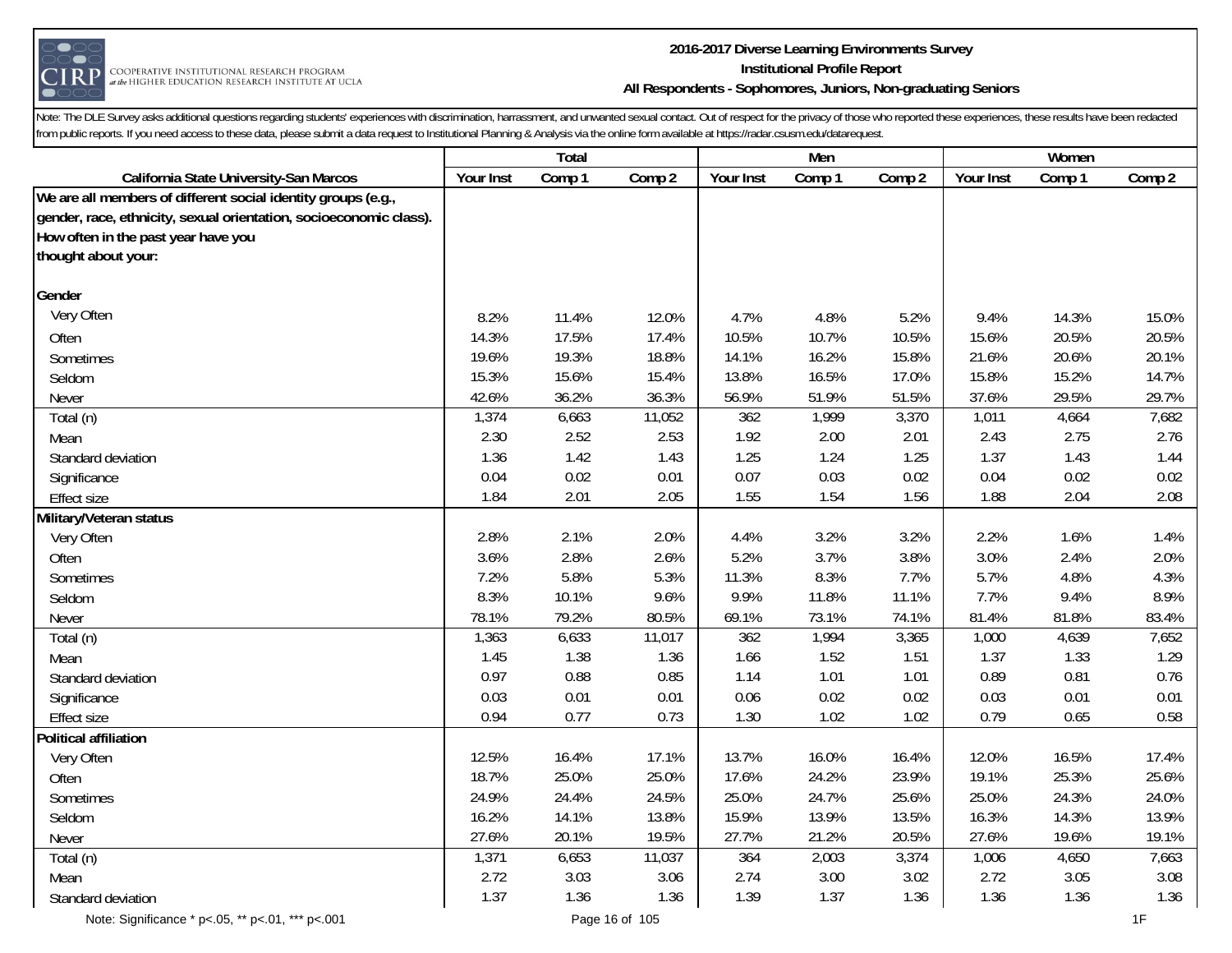

## **2016-2017 Diverse Learning Environments Survey Institutional Profile Report All Respondents - Sophomores, Juniors, Non-graduating Seniors**

| Comp 2<br>Your Inst<br>Comp 2<br>Your Inst<br>Comp 1<br>Your Inst<br>Comp 1<br>Comp 2<br>Comp 1<br>California State University-San Marcos<br>0.02<br>0.03<br>0.02<br>0.02<br>0.04<br>0.01<br>0.07<br>0.04<br>0.02<br>Significance<br>1.88<br>1.85<br>1.85<br>1.93<br>1.87<br>1.85<br>1.86<br>1.84<br>1.85<br><b>Effect size</b><br>Race/ethnicity<br>16.8%<br>20.2%<br>20.5%<br>15.1%<br>22.3%<br>22.5%<br>Very Often<br>13.3%<br>15.8%<br>18.0%<br>22.2%<br>23.8%<br>23.6%<br>22.0%<br>24.6%<br>20.7%<br>21.7%<br>22.6%<br>24.4%<br>Often<br>24.3%<br>23.9%<br>24.2%<br>25.9%<br>24.3%<br>25.1%<br>22.9%<br>24.3%<br>23.7%<br>Sometimes<br>15.7%<br>14.3%<br>14.5%<br>16.3%<br>16.6%<br>16.7%<br>15.5%<br>13.3%<br>13.6%<br>Seldom<br>20.3%<br>17.5%<br>17.5%<br>26.8%<br>22.3%<br>21.5%<br>18.0%<br>15.4%<br>15.8%<br>Never<br>1,372<br>6,667<br>362<br>2,000<br>4,667<br>11,055<br>3,372<br>1,009<br>7,683<br>Total (n)<br>2.99<br>3.15<br>2.77<br>2.91<br>3.25<br>3.15<br>2.94<br>3.07<br>3.24<br>Mean<br>1.37<br>1.37<br>1.35<br>1.37<br>1.37<br>1.39<br>1.37<br>1.35<br>1.36<br>Standard deviation<br>0.02<br>0.02<br>0.04<br>0.01<br>0.07<br>0.03<br>0.02<br>0.04<br>0.02<br>Significance<br>1.86<br>1.86<br>1.93<br>1.87<br>1.82<br>1.83<br>1.85<br>1.88<br>1.87<br><b>Effect size</b><br>We are all members of different social identity groups (e.g.,<br>gender, race, ethnicity, sexual orientation, socioeconomic class).<br>How often in the past year have you |  | Total |  | Men |  | Women |  |
|------------------------------------------------------------------------------------------------------------------------------------------------------------------------------------------------------------------------------------------------------------------------------------------------------------------------------------------------------------------------------------------------------------------------------------------------------------------------------------------------------------------------------------------------------------------------------------------------------------------------------------------------------------------------------------------------------------------------------------------------------------------------------------------------------------------------------------------------------------------------------------------------------------------------------------------------------------------------------------------------------------------------------------------------------------------------------------------------------------------------------------------------------------------------------------------------------------------------------------------------------------------------------------------------------------------------------------------------------------------------------------------------------------------------------------------------------------------------------|--|-------|--|-----|--|-------|--|
|                                                                                                                                                                                                                                                                                                                                                                                                                                                                                                                                                                                                                                                                                                                                                                                                                                                                                                                                                                                                                                                                                                                                                                                                                                                                                                                                                                                                                                                                              |  |       |  |     |  |       |  |
|                                                                                                                                                                                                                                                                                                                                                                                                                                                                                                                                                                                                                                                                                                                                                                                                                                                                                                                                                                                                                                                                                                                                                                                                                                                                                                                                                                                                                                                                              |  |       |  |     |  |       |  |
|                                                                                                                                                                                                                                                                                                                                                                                                                                                                                                                                                                                                                                                                                                                                                                                                                                                                                                                                                                                                                                                                                                                                                                                                                                                                                                                                                                                                                                                                              |  |       |  |     |  |       |  |
|                                                                                                                                                                                                                                                                                                                                                                                                                                                                                                                                                                                                                                                                                                                                                                                                                                                                                                                                                                                                                                                                                                                                                                                                                                                                                                                                                                                                                                                                              |  |       |  |     |  |       |  |
|                                                                                                                                                                                                                                                                                                                                                                                                                                                                                                                                                                                                                                                                                                                                                                                                                                                                                                                                                                                                                                                                                                                                                                                                                                                                                                                                                                                                                                                                              |  |       |  |     |  |       |  |
|                                                                                                                                                                                                                                                                                                                                                                                                                                                                                                                                                                                                                                                                                                                                                                                                                                                                                                                                                                                                                                                                                                                                                                                                                                                                                                                                                                                                                                                                              |  |       |  |     |  |       |  |
|                                                                                                                                                                                                                                                                                                                                                                                                                                                                                                                                                                                                                                                                                                                                                                                                                                                                                                                                                                                                                                                                                                                                                                                                                                                                                                                                                                                                                                                                              |  |       |  |     |  |       |  |
|                                                                                                                                                                                                                                                                                                                                                                                                                                                                                                                                                                                                                                                                                                                                                                                                                                                                                                                                                                                                                                                                                                                                                                                                                                                                                                                                                                                                                                                                              |  |       |  |     |  |       |  |
|                                                                                                                                                                                                                                                                                                                                                                                                                                                                                                                                                                                                                                                                                                                                                                                                                                                                                                                                                                                                                                                                                                                                                                                                                                                                                                                                                                                                                                                                              |  |       |  |     |  |       |  |
|                                                                                                                                                                                                                                                                                                                                                                                                                                                                                                                                                                                                                                                                                                                                                                                                                                                                                                                                                                                                                                                                                                                                                                                                                                                                                                                                                                                                                                                                              |  |       |  |     |  |       |  |
|                                                                                                                                                                                                                                                                                                                                                                                                                                                                                                                                                                                                                                                                                                                                                                                                                                                                                                                                                                                                                                                                                                                                                                                                                                                                                                                                                                                                                                                                              |  |       |  |     |  |       |  |
|                                                                                                                                                                                                                                                                                                                                                                                                                                                                                                                                                                                                                                                                                                                                                                                                                                                                                                                                                                                                                                                                                                                                                                                                                                                                                                                                                                                                                                                                              |  |       |  |     |  |       |  |
|                                                                                                                                                                                                                                                                                                                                                                                                                                                                                                                                                                                                                                                                                                                                                                                                                                                                                                                                                                                                                                                                                                                                                                                                                                                                                                                                                                                                                                                                              |  |       |  |     |  |       |  |
|                                                                                                                                                                                                                                                                                                                                                                                                                                                                                                                                                                                                                                                                                                                                                                                                                                                                                                                                                                                                                                                                                                                                                                                                                                                                                                                                                                                                                                                                              |  |       |  |     |  |       |  |
|                                                                                                                                                                                                                                                                                                                                                                                                                                                                                                                                                                                                                                                                                                                                                                                                                                                                                                                                                                                                                                                                                                                                                                                                                                                                                                                                                                                                                                                                              |  |       |  |     |  |       |  |
|                                                                                                                                                                                                                                                                                                                                                                                                                                                                                                                                                                                                                                                                                                                                                                                                                                                                                                                                                                                                                                                                                                                                                                                                                                                                                                                                                                                                                                                                              |  |       |  |     |  |       |  |
|                                                                                                                                                                                                                                                                                                                                                                                                                                                                                                                                                                                                                                                                                                                                                                                                                                                                                                                                                                                                                                                                                                                                                                                                                                                                                                                                                                                                                                                                              |  |       |  |     |  |       |  |
| thought about your:                                                                                                                                                                                                                                                                                                                                                                                                                                                                                                                                                                                                                                                                                                                                                                                                                                                                                                                                                                                                                                                                                                                                                                                                                                                                                                                                                                                                                                                          |  |       |  |     |  |       |  |
| Religious/spiritual affiliation                                                                                                                                                                                                                                                                                                                                                                                                                                                                                                                                                                                                                                                                                                                                                                                                                                                                                                                                                                                                                                                                                                                                                                                                                                                                                                                                                                                                                                              |  |       |  |     |  |       |  |
| Very Often<br>13.2%<br>15.1%<br>15.8%<br>11.0%<br>13.3%<br>13.9%<br>15.8%<br>16.5%<br>14.4%                                                                                                                                                                                                                                                                                                                                                                                                                                                                                                                                                                                                                                                                                                                                                                                                                                                                                                                                                                                                                                                                                                                                                                                                                                                                                                                                                                                  |  |       |  |     |  |       |  |
| 17.4%<br>18.2%<br>16.8%<br>18.3%<br>18.8%<br>20.3%<br>19.4%<br>14.9%<br>17.4%<br>Often                                                                                                                                                                                                                                                                                                                                                                                                                                                                                                                                                                                                                                                                                                                                                                                                                                                                                                                                                                                                                                                                                                                                                                                                                                                                                                                                                                                       |  |       |  |     |  |       |  |
| 23.6%<br>24.2%<br>26.8%<br>23.1%<br>24.8%<br>24.4%<br>23.9%<br>22.4%<br>24.6%<br>Sometimes                                                                                                                                                                                                                                                                                                                                                                                                                                                                                                                                                                                                                                                                                                                                                                                                                                                                                                                                                                                                                                                                                                                                                                                                                                                                                                                                                                                   |  |       |  |     |  |       |  |
| 17.6%<br>18.1%<br>17.9%<br>18.3%<br>17.7%<br>18.1%<br>Seldom<br>17.1%<br>18.0%<br>17.8%                                                                                                                                                                                                                                                                                                                                                                                                                                                                                                                                                                                                                                                                                                                                                                                                                                                                                                                                                                                                                                                                                                                                                                                                                                                                                                                                                                                      |  |       |  |     |  |       |  |
| 28.2%<br>24.4%<br>22.5%<br>30.1%<br>28.6%<br>26.4%<br>27.6%<br>22.5%<br>20.8%<br>Never                                                                                                                                                                                                                                                                                                                                                                                                                                                                                                                                                                                                                                                                                                                                                                                                                                                                                                                                                                                                                                                                                                                                                                                                                                                                                                                                                                                       |  |       |  |     |  |       |  |
| 1,367<br>6,652<br>2,002<br>4,650<br>362<br>3,374<br>1,004<br>7,665<br>11,039<br>Total (n)                                                                                                                                                                                                                                                                                                                                                                                                                                                                                                                                                                                                                                                                                                                                                                                                                                                                                                                                                                                                                                                                                                                                                                                                                                                                                                                                                                                    |  |       |  |     |  |       |  |
| 2.70<br>2.81<br>2.60<br>2.68<br>2.73<br>2.87<br>2.88<br>2.75<br>2.94<br>Mean                                                                                                                                                                                                                                                                                                                                                                                                                                                                                                                                                                                                                                                                                                                                                                                                                                                                                                                                                                                                                                                                                                                                                                                                                                                                                                                                                                                                 |  |       |  |     |  |       |  |
| 1.38<br>1.37<br>1.38<br>1.38<br>1.35<br>1.39<br>1.39<br>1.40<br>1.37<br>Standard deviation                                                                                                                                                                                                                                                                                                                                                                                                                                                                                                                                                                                                                                                                                                                                                                                                                                                                                                                                                                                                                                                                                                                                                                                                                                                                                                                                                                                   |  |       |  |     |  |       |  |
| 0.04<br>0.02<br>0.07<br>0.03<br>0.02<br>0.02<br>0.01<br>0.02<br>0.04<br>Significance                                                                                                                                                                                                                                                                                                                                                                                                                                                                                                                                                                                                                                                                                                                                                                                                                                                                                                                                                                                                                                                                                                                                                                                                                                                                                                                                                                                         |  |       |  |     |  |       |  |
| 1.92<br>1.89<br>1.92<br>1.91<br>1.89<br>1.81<br>1.93<br>1.95<br>1.87<br><b>Effect size</b>                                                                                                                                                                                                                                                                                                                                                                                                                                                                                                                                                                                                                                                                                                                                                                                                                                                                                                                                                                                                                                                                                                                                                                                                                                                                                                                                                                                   |  |       |  |     |  |       |  |
| Sexual orientation                                                                                                                                                                                                                                                                                                                                                                                                                                                                                                                                                                                                                                                                                                                                                                                                                                                                                                                                                                                                                                                                                                                                                                                                                                                                                                                                                                                                                                                           |  |       |  |     |  |       |  |
| 6.4%<br>9.0%<br>9.4%<br>7.5%<br>8.3%<br>8.3%<br>5.9%<br>9.4%<br>9.9%<br>Very Often                                                                                                                                                                                                                                                                                                                                                                                                                                                                                                                                                                                                                                                                                                                                                                                                                                                                                                                                                                                                                                                                                                                                                                                                                                                                                                                                                                                           |  |       |  |     |  |       |  |
| 6.8%<br>9.6%<br>8.4%<br>9.6%<br>5.0%<br>8.5%<br>7.4%<br>10.1%<br>10.1%<br>Often                                                                                                                                                                                                                                                                                                                                                                                                                                                                                                                                                                                                                                                                                                                                                                                                                                                                                                                                                                                                                                                                                                                                                                                                                                                                                                                                                                                              |  |       |  |     |  |       |  |
| 14.7%<br>15.0%<br>14.5%<br>13.5%<br>13.4%<br>13.5%<br>15.1%<br>15.7%<br>15.0%<br>Sometimes                                                                                                                                                                                                                                                                                                                                                                                                                                                                                                                                                                                                                                                                                                                                                                                                                                                                                                                                                                                                                                                                                                                                                                                                                                                                                                                                                                                   |  |       |  |     |  |       |  |
| 16.7%<br>18.8%<br>16.3%<br>17.8%<br>16.9%<br>19.2%<br>18.8%<br>16.9%<br>19.6%<br>Seldom                                                                                                                                                                                                                                                                                                                                                                                                                                                                                                                                                                                                                                                                                                                                                                                                                                                                                                                                                                                                                                                                                                                                                                                                                                                                                                                                                                                      |  |       |  |     |  |       |  |
| 55.4%<br>52.0%<br>45.7%<br>47.6%<br>47.7%<br>57.7%<br>52.7%<br>54.6%<br>45.5%<br>Never                                                                                                                                                                                                                                                                                                                                                                                                                                                                                                                                                                                                                                                                                                                                                                                                                                                                                                                                                                                                                                                                                                                                                                                                                                                                                                                                                                                       |  |       |  |     |  |       |  |
| 1,374<br>362<br>6,657<br>11,038<br>2,001<br>3,372<br>1,011<br>4,656<br>7,666<br>Total (n)                                                                                                                                                                                                                                                                                                                                                                                                                                                                                                                                                                                                                                                                                                                                                                                                                                                                                                                                                                                                                                                                                                                                                                                                                                                                                                                                                                                    |  |       |  |     |  |       |  |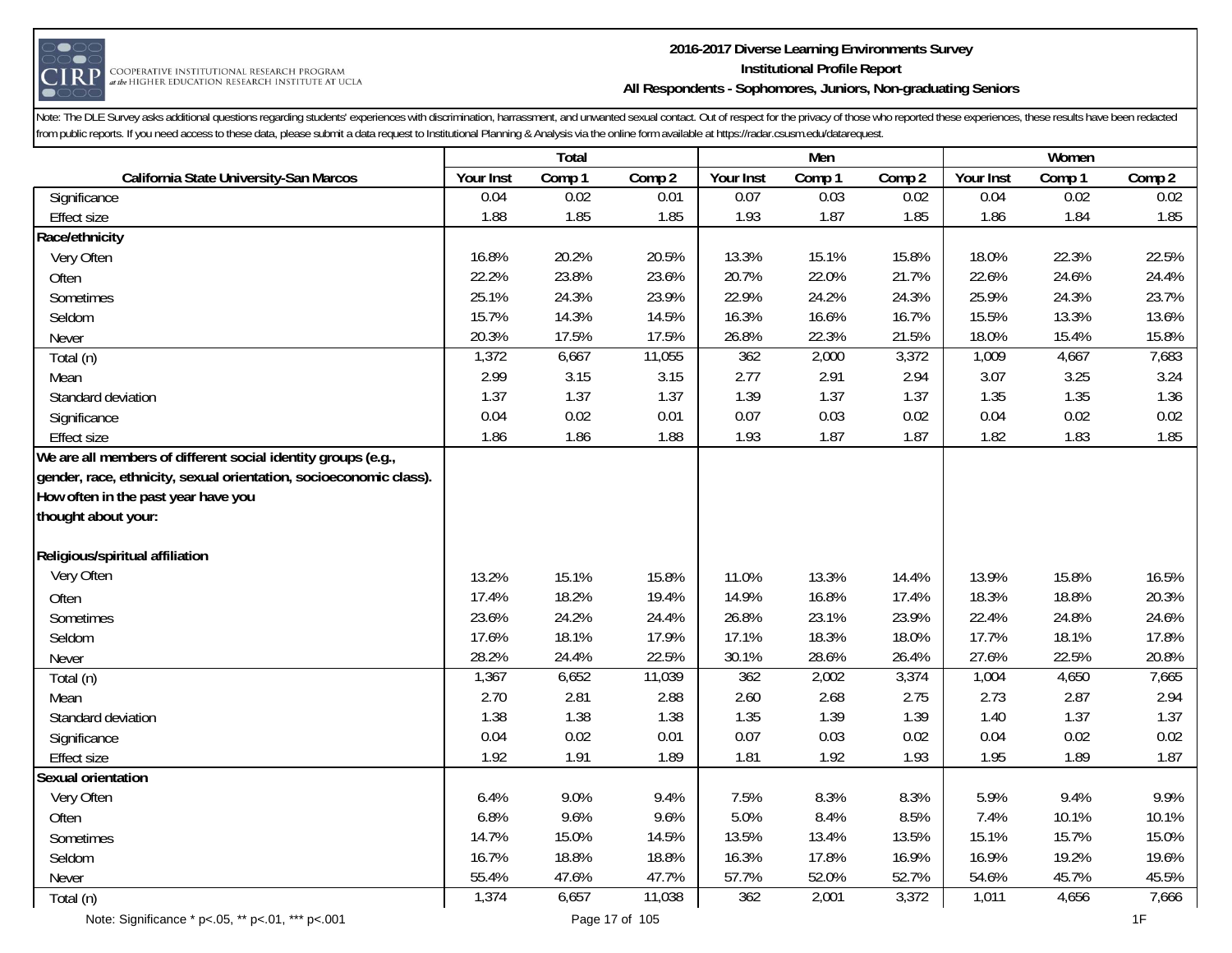

#### **2016-2017 Diverse Learning Environments Survey Institutional Profile Report All Respondents - Sophomores, Juniors, Non-graduating Seniors**

|                                                                 |           | Total  |        |           | Men    |        |           | Women  |        |
|-----------------------------------------------------------------|-----------|--------|--------|-----------|--------|--------|-----------|--------|--------|
| California State University-San Marcos                          | Your Inst | Comp 1 | Comp 2 | Your Inst | Comp 1 | Comp 2 | Your Inst | Comp 1 | Comp 2 |
| Mean                                                            | 1.92      | 2.14   | 2.14   | 1.88      | 2.03   | 2.03   | 1.93      | 2.18   | 2.19   |
| Standard deviation                                              | 1.24      | 1.34   | 1.35   | 1.25      | 1.32   | 1.32   | 1.23      | 1.35   | 1.36   |
| Significance                                                    | 0.03      | 0.02   | 0.01   | 0.07      | 0.03   | 0.02   | 0.04      | 0.02   | 0.02   |
| <b>Effect size</b>                                              | 1.54      | 1.80   | 1.83   | 1.57      | 1.74   | 1.75   | 1.53      | 1.83   | 1.86   |
| Socioeconomic class                                             |           |        |        |           |        |        |           |        |        |
| Very Often                                                      | 17.0%     | 16.6%  | 17.4%  | 14.3%     | 13.6%  | 14.4%  | 18.0%     | 17.9%  | 18.8%  |
| Often                                                           | 20.6%     | 22.4%  | 22.6%  | 18.2%     | 21.1%  | 20.8%  | 21.4%     | 22.9%  | 23.4%  |
| Sometimes                                                       | 27.1%     | 28.2%  | 27.7%  | 28.4%     | 27.7%  | 28.1%  | 26.7%     | 28.4%  | 27.6%  |
| Seldom                                                          | 15.5%     | 15.7%  | 15.3%  | 16.5%     | 16.7%  | 16.0%  | 15.2%     | 15.3%  | 15.1%  |
| Never                                                           | 19.8%     | 17.1%  | 16.8%  | 22.6%     | 20.9%  | 20.7%  | 18.8%     | 15.4%  | 15.1%  |
| Total (n)                                                       | 1,372     | 6,671  | 11,070 | 363       | 2,006  | 3,383  | 1,008     | 4,665  | 7,687  |
| Mean                                                            | 3.00      | 3.06   | 3.08   | 2.85      | 2.90   | 2.92   | 3.05      | 3.13   | 3.16   |
| Standard deviation                                              | 1.35      | 1.31   | 1.32   | 1.34      | 1.32   | 1.33   | 1.35      | 1.30   | 1.31   |
| Significance                                                    | 0.04      | 0.02   | 0.01   | 0.07      | 0.03   | 0.02   | 0.04      | 0.02   | 0.01   |
| <b>Effect size</b>                                              | 1.83      | 1.73   | 1.74   | 1.81      | 1.75   | 1.77   | 1.83      | 1.70   | 1.72   |
| To what extent have you experienced the following with students |           |        |        |           |        |        |           |        |        |
| from a racial/ethnic group other than your own?                 |           |        |        |           |        |        |           |        |        |
|                                                                 |           |        |        |           |        |        |           |        |        |
| Dined or shared a meal                                          |           |        |        |           |        |        |           |        |        |
| Very Often                                                      | 29.4%     | 36.8%  | 35.1%  | 30.9%     | 37.6%  | 35.7%  | 28.8%     | 36.5%  | 34.8%  |
| Often                                                           | 22.9%     | 24.4%  | 24.7%  | 21.4%     | 23.8%  | 24.6%  | 23.4%     | 24.7%  | 24.7%  |
| Sometimes                                                       | 21.8%     | 21.0%  | 21.5%  | 21.7%     | 20.8%  | 21.3%  | 21.9%     | 21.1%  | 21.6%  |
| Seldom                                                          | 11.3%     | 9.6%   | 9.7%   | 12.0%     | 9.3%   | 9.1%   | 11.0%     | 9.8%   | 10.0%  |
| Never                                                           | 14.7%     | 8.1%   | 9.1%   | 13.9%     | 8.5%   | 9.4%   | 14.9%     | 7.9%   | 9.0%   |
| Total (n)                                                       | 1,365     | 6,589  | 10,952 | 359       | 1,981  | 3,337  | 1,005     | 4,608  | 7,615  |
| Mean                                                            | 3.41      | 3.72   | 3.67   | 3.43      | 3.73   | 3.68   | 3.40      | 3.72   | 3.66   |
| Standard deviation                                              | 1.39      | 1.27   | 1.29   | 1.39      | 1.28   | 1.29   | 1.39      | 1.27   | 1.29   |
| Significance                                                    | 0.04      | 0.02   | 0.01   | 0.07      | 0.03   | 0.02   | 0.04      | 0.02   | 0.01   |
| <b>Effect size</b>                                              | 1.94      | 1.61   | 1.66   | 1.94      | 1.65   | 1.68   | 1.93      | 1.60   | 1.66   |
| Had meaningful and honest discussions about race/ethnic         |           |        |        |           |        |        |           |        |        |
| relations outside of class                                      |           |        |        |           |        |        |           |        |        |
| Very Often                                                      | 20.5%     | 25.5%  | 23.9%  | 18.4%     | 23.8%  | 22.3%  | 21.3%     | 26.2%  | 24.6%  |
| Often                                                           | 19.7%     | 22.1%  | 22.5%  | 18.9%     | 22.0%  | 22.7%  | 19.9%     | 22.1%  | 22.4%  |
| Sometimes                                                       | 27.8%     | 27.0%  | 26.7%  | 31.2%     | 27.5%  | 27.2%  | 26.7%     | 26.8%  | 26.4%  |
| Seldom                                                          | 16.6%     | 14.9%  | 15.4%  | 17.5%     | 14.6%  | 15.0%  | 16.2%     | 15.1%  | 15.7%  |
| Never                                                           | 15.4%     | 10.5%  | 11.5%  | 13.9%     | 12.1%  | 12.8%  | 15.9%     | 9.8%   | 11.0%  |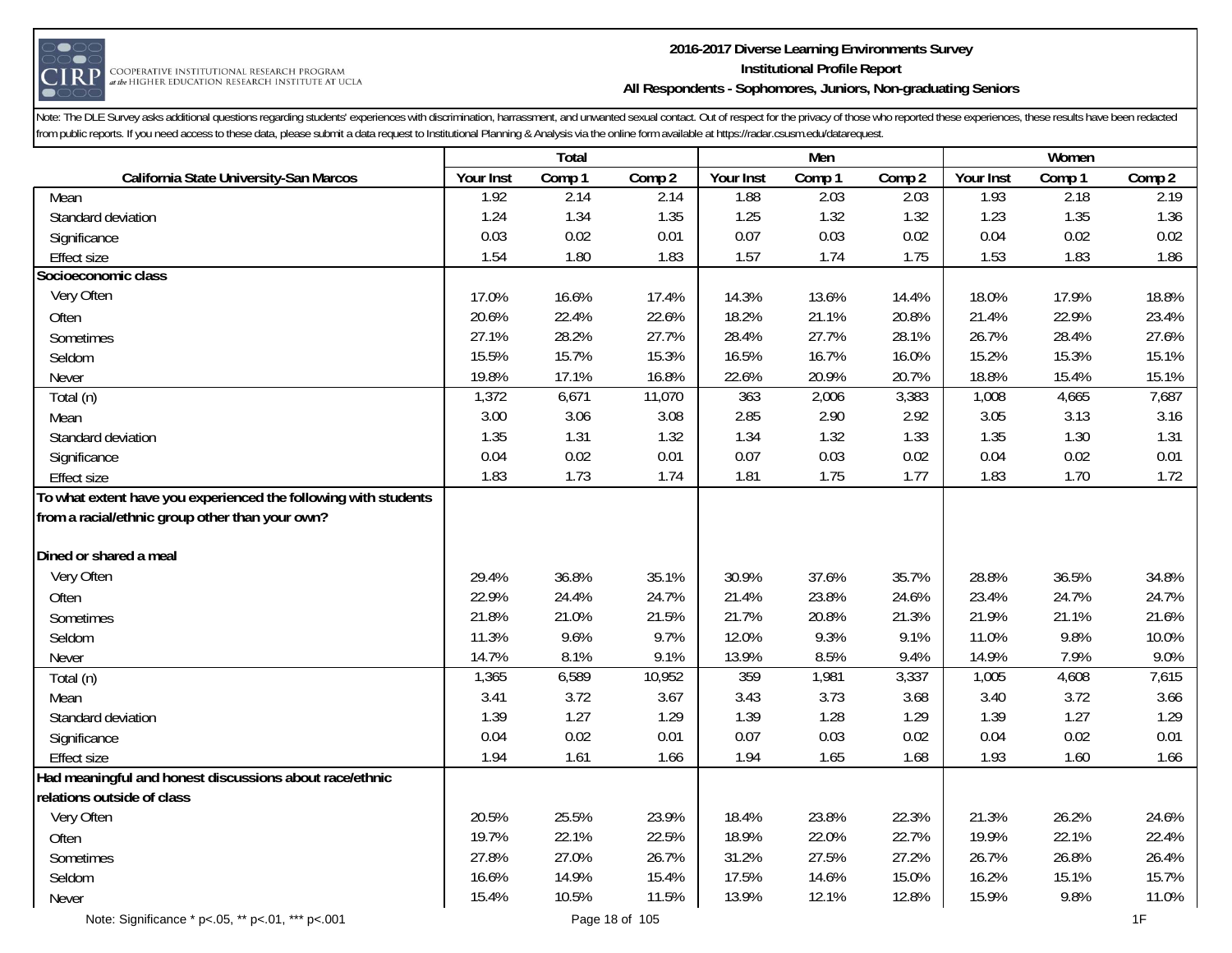

#### **2016-2017 Diverse Learning Environments Survey Institutional Profile Report All Respondents - Sophomores, Juniors, Non-graduating Seniors**

|                                        |           | Total  |        |           | Men   |            |           | Women  |                   |
|----------------------------------------|-----------|--------|--------|-----------|-------|------------|-----------|--------|-------------------|
| California State University-San Marcos | Your Inst | Comp : | Comp 2 | Your Inst | `ompٺ | Comp 2     | Your Inst | Comp : | Comp 2            |
| Total (n)                              | ,365      | 6,587  | 10,943 | 359       | ,980  | 3,333      | .005      | 4,607  | 7,610             |
| Mean                                   | 3.13      | 3.37   | 3.32   | 3.10      | 3.31  | 3.27       | 3.14      | 3.40   | 3.34              |
| Standard deviation                     | 1.33      | 29، ا  | i.30   | . 29      | 1.31  | -21<br>. ب | 1.35      | . 29   | 1.30 <sub>1</sub> |
| Significance                           | 0.04      | 0.02   | 0.01   | 0.07      | 0.03  | 0.02       | 0.04      | 0.02   | 0.01              |
| Effect size                            | .78       | .67    | .69    | 1.65      | 1.71  | 74         | 1.83      | l.65   | 1.69              |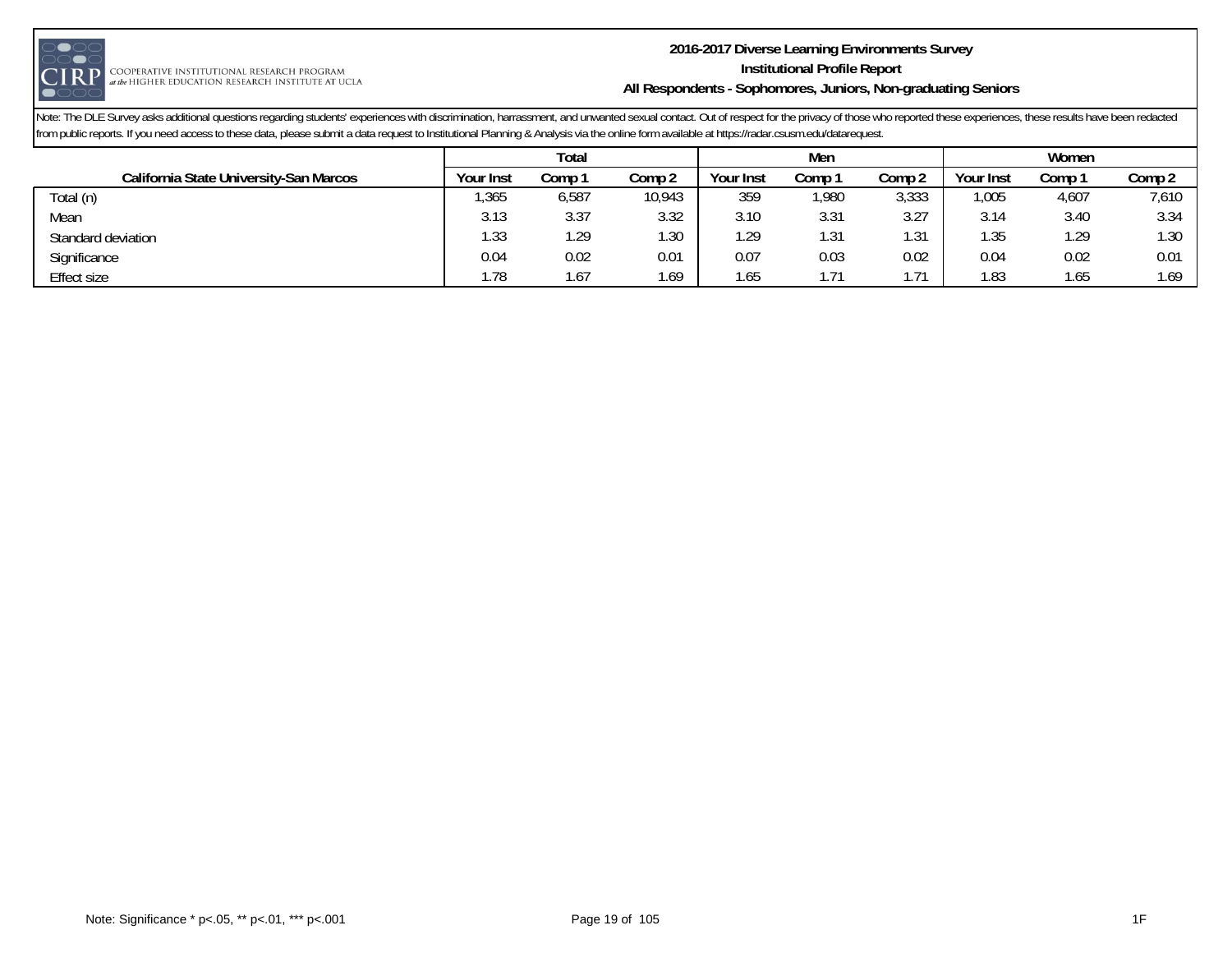

## **2016-2017 Diverse Learning Environments Survey Institutional Profile Report All Respondents - Sophomores, Juniors, Non-graduating Seniors**

|                                                                 |           | Total  |        |           | Men    |        |           | Women  |        |
|-----------------------------------------------------------------|-----------|--------|--------|-----------|--------|--------|-----------|--------|--------|
| California State University-San Marcos                          | Your Inst | Comp 1 | Comp 2 | Your Inst | Comp 1 | Comp 2 | Your Inst | Comp 1 | Comp 2 |
| To what extent have you experienced the following with students |           |        |        |           |        |        |           |        |        |
| from a racial/ethnic group other than your own?                 |           |        |        |           |        |        |           |        |        |
|                                                                 |           |        |        |           |        |        |           |        |        |
| Had guarded, cautious interactions                              |           |        |        |           |        |        |           |        |        |
| Very Often                                                      | 5.2%      | 6.4%   | 6.1%   | 7.0%      | 7.0%   | 6.6%   | 4.6%      | 6.1%   | 5.9%   |
| Often                                                           | 7.0%      | 8.9%   | 9.0%   | 8.1%      | 10.4%  | 10.5%  | 6.6%      | 8.3%   | 8.3%   |
| Sometimes                                                       | 19.3%     | 25.2%  | 24.2%  | 20.3%     | 25.7%  | 24.8%  | 18.9%     | 24.9%  | 23.9%  |
| Seldom                                                          | 28.1%     | 30.8%  | 30.4%  | 32.0%     | 29.3%  | 28.9%  | 26.7%     | 31.4%  | 31.1%  |
| Never                                                           | 40.4%     | 28.7%  | 30.3%  | 32.6%     | 27.6%  | 29.2%  | 43.2%     | 29.2%  | 30.8%  |
| Total (n)                                                       | 1,363     | 6,567  | 10,917 | 359       | 1,977  | 3,328  | 1,003     | 4,590  | 7,589  |
| Mean                                                            | 2.08      | 2.33   | 2.30   | 2.25      | 2.40   | 2.36   | 2.03      | 2.31   | 2.27   |
| Standard deviation                                              | 1.16      | 1.17   | 1.17   | 1.19      | 1.19   | 1.19   | 1.14      | 1.15   | 1.16   |
| Significance                                                    | 0.03      | 0.01   | 0.01   | 0.06      | 0.03   | 0.02   | 0.04      | 0.02   | 0.01   |
| <b>Effect size</b>                                              | 1.34      | 1.36   | 1.36   | 1.42      | 1.42   | 1.42   | 1.30      | 1.33   | 1.34   |
| Shared personal feelings and problems                           |           |        |        |           |        |        |           |        |        |
| Very Often                                                      | 20.4%     | 24.8%  | 23.4%  | 19.8%     | 21.7%  | 19.5%  | 20.7%     | 26.1%  | 25.1%  |
| Often                                                           | 22.8%     | 25.7%  | 25.4%  | 18.9%     | 23.5%  | 23.5%  | 24.1%     | 26.6%  | 26.2%  |
| Sometimes                                                       | 28.8%     | 27.1%  | 27.7%  | 29.2%     | 28.0%  | 28.7%  | 28.7%     | 26.8%  | 27.2%  |
| Seldom                                                          | 13.7%     | 13.0%  | 13.4%  | 16.4%     | 14.4%  | 15.3%  | 12.7%     | 12.4%  | 12.6%  |
| Never                                                           | 14.3%     | 9.5%   | 10.1%  | 15.6%     | 12.4%  | 12.9%  | 13.8%     | 8.2%   | 8.9%   |
| Total (n)                                                       | 1,366     | 6,583  | 10,940 | 359       | 1,978  | 3,332  | 1,006     | 4,605  | 7,608  |
| Mean                                                            | 3.21      | 3.43   | 3.38   | 3.11      | 3.28   | 3.21   | 3.25      | 3.50   | 3.46   |
| Standard deviation                                              | 1.31      | 1.25   | 1.26   | 1.33      | 1.29   | 1.28   | 1.30      | 1.23   | 1.24   |
| Significance                                                    | 0.04      | 0.02   | 0.01   | 0.07      | 0.03   | 0.02   | 0.04      | 0.02   | 0.01   |
| <b>Effect size</b>                                              | 1.71      | 1.57   | 1.58   | 1.76      | 1.67   | 1.64   | 1.69      | 1.51   | 1.54   |
| Had tense, somewhat hostile interactions                        |           |        |        |           |        |        |           |        |        |
| Very Often                                                      | 3.6%      | 3.5%   | 3.0%   | 5.6%      | 4.1%   | 3.4%   | 2.9%      | 3.3%   | 2.9%   |
| Often                                                           | 3.2%      | 3.8%   | 3.8%   | 3.6%      | 4.9%   | 5.0%   | 3.0%      | 3.4%   | 3.3%   |
| Sometimes                                                       | 9.7%      | 13.0%  | 12.2%  | 11.5%     | 15.1%  | 14.0%  | 9.0%      | 12.1%  | 11.5%  |
| Seldom                                                          | 19.5%     | 26.2%  | 25.3%  | 24.9%     | 27.9%  | 27.4%  | 17.6%     | 25.4%  | 24.4%  |
| Never                                                           | 64.1%     | 53.5%  | 55.6%  | 54.5%     | 48.0%  | 50.3%  | 67.5%     | 55.9%  | 57.9%  |
| Total (n)                                                       | 1,365     | 6,562  | 10,909 | 358       | 1,972  | 3,323  | 1,006     | 4,590  | 7,586  |
| Mean                                                            | 1.63      | 1.78   | 1.73   | 1.81      | 1.89   | 1.84   | 1.56      | 1.73   | 1.69   |
| Standard deviation                                              | 1.02      | 1.04   | 1.02   | 1.13      | 1.09   | 1.06   | 0.98      | 1.02   | 0.99   |
| Significance                                                    | 0.03      | 0.01   | 0.01   | 0.06      | 0.02   | 0.02   | 0.03      | 0.02   | 0.01   |
| <b>Effect size</b>                                              | 1.05      | 1.09   | 1.03   | 1.27      | 1.18   | 1.12   | 0.95      | 1.03   | 0.99   |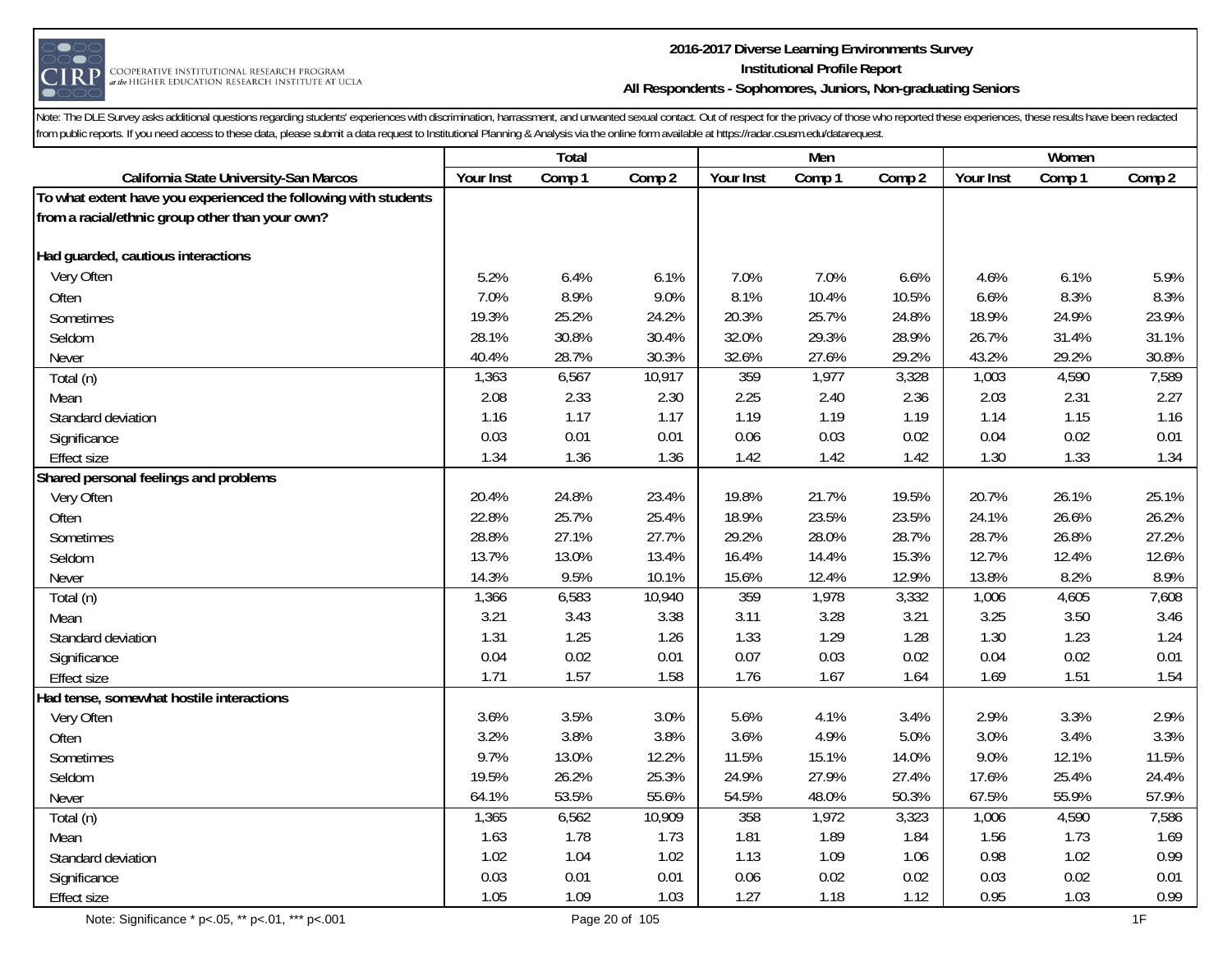

#### **2016-2017 Diverse Learning Environments Survey Institutional Profile Report All Respondents - Sophomores, Juniors, Non-graduating Seniors**

|                                                                 |           | Total  |        |           | Men    |        |           | Women  |        |
|-----------------------------------------------------------------|-----------|--------|--------|-----------|--------|--------|-----------|--------|--------|
| California State University-San Marcos                          | Your Inst | Comp 1 | Comp 2 | Your Inst | Comp 1 | Comp 2 | Your Inst | Comp 1 | Comp 2 |
| To what extent have you experienced the following with students |           |        |        |           |        |        |           |        |        |
| from a racial/ethnic group other than your own?                 |           |        |        |           |        |        |           |        |        |
|                                                                 |           |        |        |           |        |        |           |        |        |
| Had intellectual discussions outside of class                   |           |        |        |           |        |        |           |        |        |
| Very Often                                                      | 22.7%     | 27.7%  | 27.0%  | 25.1%     | 28.1%  | 27.6%  | 21.9%     | 27.6%  | 26.7%  |
| Often                                                           | 25.5%     | 27.1%  | 27.3%  | 25.9%     | 28.3%  | 27.4%  | 25.2%     | 26.5%  | 27.3%  |
| Sometimes                                                       | 26.7%     | 26.1%  | 25.8%  | 26.5%     | 26.7%  | 26.7%  | 26.7%     | 25.8%  | 25.5%  |
| Seldom                                                          | 12.4%     | 11.0%  | 11.0%  | 12.0%     | 8.9%   | 10.0%  | 12.6%     | 11.9%  | 11.4%  |
| Never                                                           | 12.8%     | 8.1%   | 8.8%   | 10.6%     | 7.9%   | 8.4%   | 13.6%     | 8.1%   | 9.0%   |
| Total (n)                                                       | 1,362     | 6,571  | 10,914 | 359       | 1,978  | 3,329  | 1,002     | 4,593  | 7,585  |
| Mean                                                            | 3.33      | 3.55   | 3.53   | 3.43      | 3.60   | 3.56   | 3.29      | 3.53   | 3.51   |
| Standard deviation                                              | 1.30      | 1.23   | 1.24   | 1.27      | 1.21   | 1.22   | 1.31      | 1.24   | 1.25   |
| Significance                                                    | 0.04      | 0.02   | 0.01   | 0.07      | 0.03   | 0.02   | 0.04      | 0.02   | 0.01   |
| <b>Effect size</b>                                              | 1.69      | 1.51   | 1.54   | 1.63      | 1.46   | 1.50   | 1.71      | 1.53   | 1.56   |
| Felt insulted or threatened because of race/ethnicity           |           |        |        |           |        |        |           |        |        |
| Very Often                                                      | 4.7%      | 4.2%   | 3.7%   | 7.3%      | 4.8%   | 4.1%   | 3.8%      | 4.0%   | 3.5%   |
| Often                                                           | 3.6%      | 5.3%   | 4.8%   | 3.6%      | 5.6%   | 5.2%   | 3.6%      | 5.1%   | 4.6%   |
| Sometimes                                                       | 10.3%     | 15.5%  | 14.3%  | 10.9%     | 14.7%  | 14.5%  | 10.1%     | 15.9%  | 14.3%  |
| Seldom                                                          | 19.5%     | 23.0%  | 21.7%  | 21.6%     | 23.3%  | 21.6%  | 18.8%     | 22.8%  | 21.8%  |
| Never                                                           | 61.8%     | 52.0%  | 55.5%  | 56.6%     | 51.7%  | 54.6%  | 63.6%     | 52.1%  | 55.8%  |
| Total (n)                                                       | 1,356     | 6,549  | 10,895 | 357       | 1,971  | 3,321  | 998       | 4,578  | 7,574  |
| Mean                                                            | 1.70      | 1.87   | 1.80   | 1.83      | 1.88   | 1.83   | 1.65      | 1.86   | 1.78   |
| Standard deviation                                              | 1.10      | 1.12   | 1.09   | 1.21      | 1.14   | 1.11   | 1.05      | 1.11   | 1.08   |
| Significance                                                    | 0.03      | 0.01   | 0.01   | 0.06      | 0.03   | 0.02   | 0.03      | 0.02   | 0.01   |
| <b>Effect size</b>                                              | 1.20      | 1.25   | 1.18   | 1.45      | 1.30   | 1.24   | 1.10      | 1.23   | 1.16   |
| Studied or prepared for class                                   |           |        |        |           |        |        |           |        |        |
| Very Often                                                      | 36.0%     | 35.1%  | 34.2%  | 34.0%     | 32.8%  | 31.7%  | 36.6%     | 36.1%  | 35.3%  |
| Often                                                           | 26.8%     | 27.4%  | 27.4%  | 25.3%     | 27.6%  | 28.1%  | 27.3%     | 27.3%  | 27.1%  |
| Sometimes                                                       | 22.4%     | 23.2%  | 22.8%  | 24.2%     | 24.2%  | 23.9%  | 21.7%     | 22.8%  | 22.3%  |
| Seldom                                                          | 8.2%      | 8.2%   | 8.7%   | 9.2%      | 8.1%   | 8.5%   | 7.8%      | 8.2%   | 8.7%   |
| Never                                                           | 6.7%      | 6.1%   | 6.9%   | 7.2%      | 7.4%   | 7.7%   | 6.5%      | 5.6%   | 6.6%   |
| Total (n)                                                       | 1,368     | 6,582  | 10,936 | 359       | 1,978  | 3,333  | 1,008     | 4,604  | 7,603  |
| Mean                                                            | 3.77      | 3.77   | 3.73   | 3.70      | 3.70   | 3.68   | 3.80      | 3.80   | 3.76   |
| Standard deviation                                              | 1.21      | 1.19   | 1.21   | 1.23      | 1.21   | 1.22   | 1.20      | 1.18   | 1.21   |
| Significance                                                    | 0.03      | 0.01   | 0.01   | 0.06      | 0.03   | 0.02   | 0.04      | 0.02   | 0.01   |
| <b>Effect size</b>                                              | 1.46      | 1.41   | 1.47   | 1.51      | 1.47   | 1.49   | 1.45      | 1.38   | 1.46   |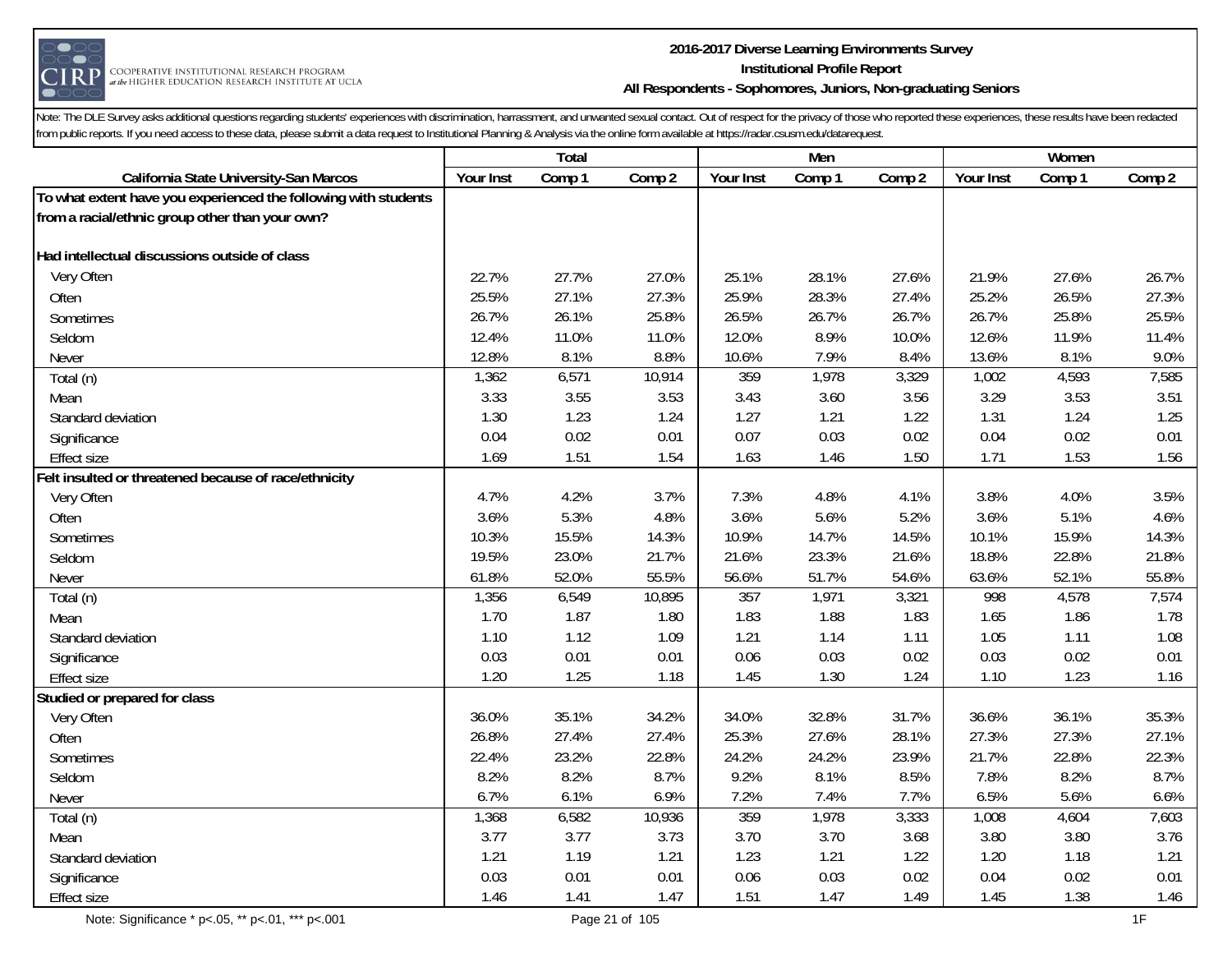

#### **2016-2017 Diverse Learning Environments Survey Institutional Profile Report All Respondents - Sophomores, Juniors, Non-graduating Seniors**

|                                                                                                                    |           | Total  |        |           | Men    |        |           | Women  |        |
|--------------------------------------------------------------------------------------------------------------------|-----------|--------|--------|-----------|--------|--------|-----------|--------|--------|
| California State University-San Marcos                                                                             | Your Inst | Comp 1 | Comp 2 | Your Inst | Comp 1 | Comp 2 | Your Inst | Comp 1 | Comp 2 |
| To what extent have you experienced the following with students<br>from a racial/ethnic group other than your own? |           |        |        |           |        |        |           |        |        |
| Socialized or partied                                                                                              |           |        |        |           |        |        |           |        |        |
| Very Often                                                                                                         | 23.8%     | 31.3%  | 29.8%  | 25.3%     | 31.4%  | 30.2%  | 23.2%     | 31.2%  | 29.6%  |
| Often                                                                                                              | 22.4%     | 24.2%  | 24.3%  | 20.1%     | 22.7%  | 23.6%  | 23.2%     | 24.8%  | 24.6%  |
| Sometimes                                                                                                          | 23.9%     | 23.9%  | 23.8%  | 25.6%     | 24.5%  | 23.7%  | 23.2%     | 23.6%  | 23.8%  |
| Seldom                                                                                                             | 14.0%     | 11.4%  | 12.0%  | 12.5%     | 11.5%  | 11.8%  | 14.5%     | 11.4%  | 12.0%  |
| Never                                                                                                              | 15.9%     | 9.2%   | 10.2%  | 16.4%     | 9.9%   | 10.7%  | 15.8%     | 8.9%   | 10.0%  |
| Total (n)                                                                                                          | 1,367     | 6,587  | 10,942 | 359       | 1,980  | 3,333  | 1,007     | 4,607  | 7,609  |
| Mean                                                                                                               | 3.24      | 3.57   | 3.51   | 3.25      | 3.54   | 3.51   | 3.24      | 3.58   | 3.52   |
| Standard deviation                                                                                                 | 1.38      | 1.29   | 1.30   | 1.39      | 1.30   | 1.32   | 1.37      | 1.28   | 1.30   |
| Significance                                                                                                       | 0.04      | 0.02   | 0.01   | 0.07      | 0.03   | 0.02   | 0.04      | 0.02   | 0.01   |
| <b>Effect size</b>                                                                                                 | 1.90      | 1.65   | 1.70   | 1.94      | 1.70   | 1.73   | 1.88      | 1.63   | 1.68   |
| Please indicate the importance to you personally of each of the                                                    |           |        |        |           |        |        |           |        |        |
| following:                                                                                                         |           |        |        |           |        |        |           |        |        |
| Influencing social values                                                                                          |           |        |        |           |        |        |           |        |        |
| Essential                                                                                                          | 30.1%     | 28.3%  | 28.1%  | 28.2%     | 25.0%  | 24.7%  | 30.8%     | 29.7%  | 29.6%  |
| Very Important                                                                                                     | 39.1%     | 39.4%  | 40.2%  | 35.5%     | 36.7%  | 37.1%  | 40.3%     | 40.5%  | 41.5%  |
| Somewhat Important                                                                                                 | 27.0%     | 28.0%  | 27.7%  | 28.5%     | 29.7%  | 30.5%  | 26.5%     | 27.2%  | 26.5%  |
| Not Important                                                                                                      | 3.8%      | 4.4%   | 4.0%   | 7.8%      | 8.6%   | 7.7%   | 2.4%      | 2.6%   | 2.4%   |
| Total (n)                                                                                                          | 1,352     | 6,531  | 10,851 | 358       | 1,967  | 3,315  | 993       | 4,564  | 7,536  |
| Mean                                                                                                               | 2.95      | 2.92   | 2.92   | 2.84      | 2.78   | 2.79   | 2.99      | 2.97   | 2.98   |
| Standard deviation                                                                                                 | 0.85      | 0.85   | 0.84   | 0.93      | 0.92   | 0.90   | 0.82      | 0.82   | 0.81   |
| Significance                                                                                                       | 0.02      | 0.01   | 0.01   | 0.05      | 0.02   | 0.02   | 0.03      | 0.01   | 0.01   |
| <b>Effect size</b>                                                                                                 | 0.72      | 0.73   | 0.71   | 0.86      | 0.84   | 0.82   | 0.67      | 0.67   | 0.66   |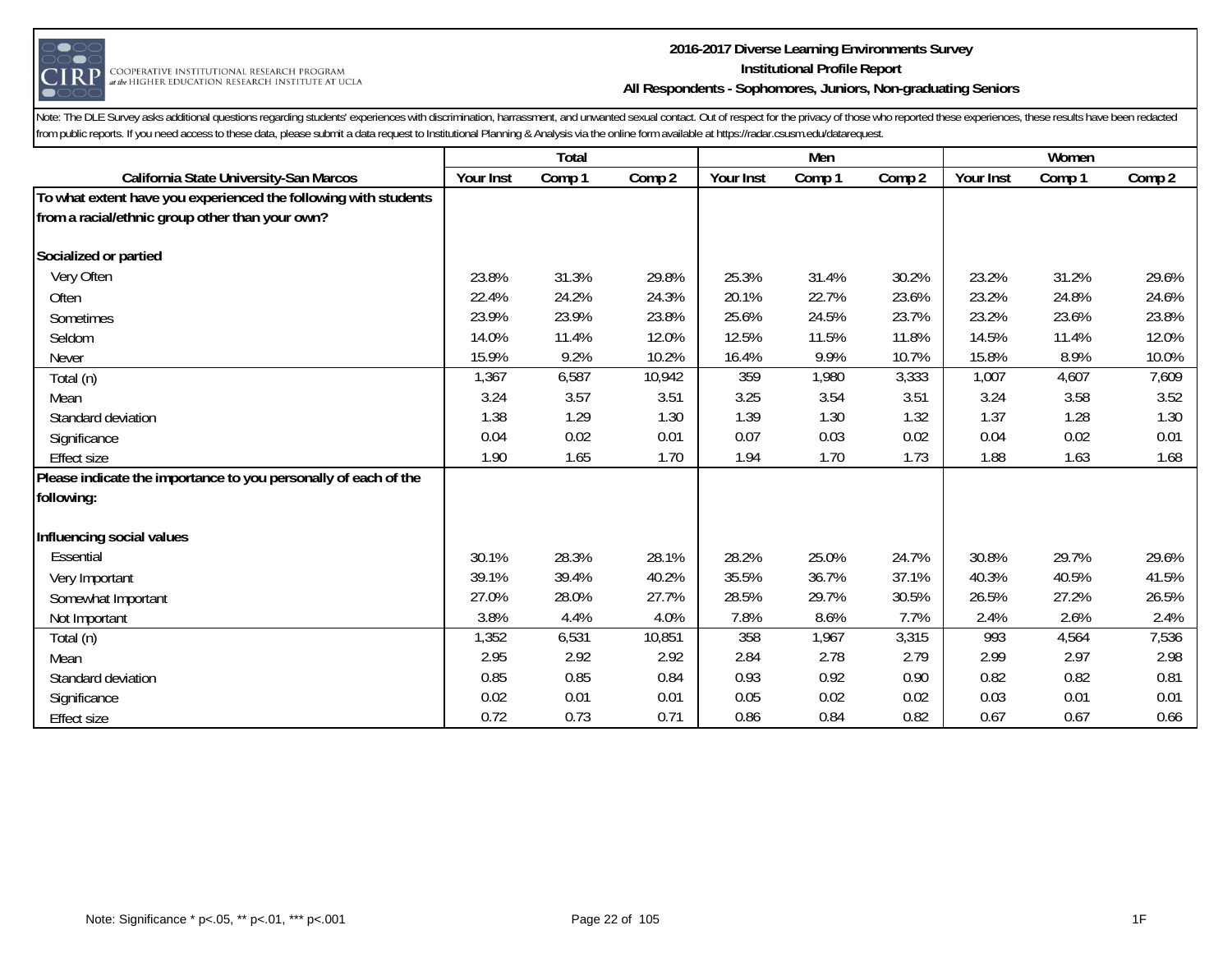

#### **2016-2017 Diverse Learning Environments Survey Institutional Profile Report All Respondents - Sophomores, Juniors, Non-graduating Seniors**

|                                                                 | Total     |        |        |           | Men    |        |           | Women  |        |  |
|-----------------------------------------------------------------|-----------|--------|--------|-----------|--------|--------|-----------|--------|--------|--|
| California State University-San Marcos                          | Your Inst | Comp 1 | Comp 2 | Your Inst | Comp 1 | Comp 2 | Your Inst | Comp 1 | Comp 2 |  |
| Please indicate the importance to you personally of each of the |           |        |        |           |        |        |           |        |        |  |
| following:                                                      |           |        |        |           |        |        |           |        |        |  |
| Helping to promote racial understanding                         |           |        |        |           |        |        |           |        |        |  |
| Essential                                                       | 39.5%     | 38.8%  | 38.3%  | 32.2%     | 29.6%  | 29.5%  | 42.1%     | 42.7%  | 42.2%  |  |
| Very Important                                                  | 35.4%     | 34.8%  | 35.5%  | 31.1%     | 32.2%  | 33.3%  | 36.9%     | 35.9%  | 36.5%  |  |
| Somewhat Important                                              | 20.8%     | 21.6%  | 21.8%  | 27.7%     | 28.2%  | 28.3%  | 18.3%     | 18.7%  | 18.9%  |  |
| Not Important                                                   | 4.4%      | 4.9%   | 4.4%   | 9.0%      | 10.1%  | 9.0%   | 2.7%      | 2.6%   | 2.4%   |  |
| Total (n)                                                       | 1,352     | 6,511  | 10,819 | 357       | 1,960  | 3,302  | 994       | 4,551  | 7,517  |  |
| Mean                                                            | 3.10      | 3.07   | 3.08   | 2.87      | 2.81   | 2.83   | 3.18      | 3.19   | 3.19   |  |
| Standard deviation                                              | 0.88      | 0.89   | 0.88   | 0.97      | 0.97   | 0.95   | 0.82      | 0.83   | 0.82   |  |
| Significance                                                    | 0.02      | 0.01   | 0.01   | 0.05      | 0.02   | 0.02   | 0.03      | 0.01   | 0.01   |  |
| <b>Effect size</b>                                              | 0.77      | 0.79   | 0.77   | 0.94      | 0.95   | 0.91   | 0.68      | 0.68   | 0.67   |  |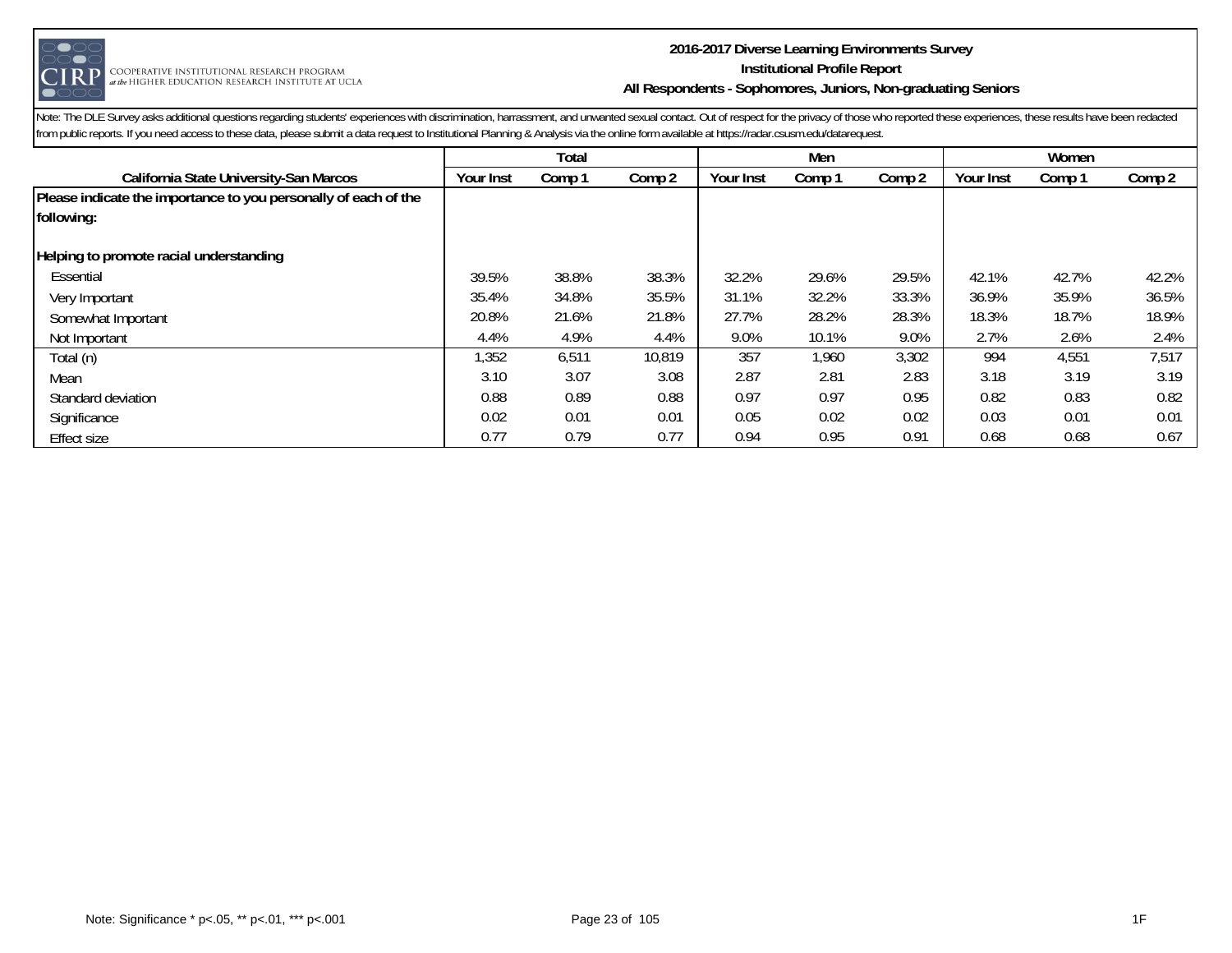

#### **2016-2017 Diverse Learning Environments Survey Institutional Profile Report All Respondents - Sophomores, Juniors, Non-graduating Seniors**

|                                                                 |           | Total  |        |           | Men    |        |           | Women  |        |
|-----------------------------------------------------------------|-----------|--------|--------|-----------|--------|--------|-----------|--------|--------|
| California State University-San Marcos                          | Your Inst | Comp 1 | Comp 2 | Your Inst | Comp 1 | Comp 2 | Your Inst | Comp 1 | Comp 2 |
| Please indicate the importance to you personally of each of the |           |        |        |           |        |        |           |        |        |
| following:                                                      |           |        |        |           |        |        |           |        |        |
|                                                                 |           |        |        |           |        |        |           |        |        |
| Being very well-off financially                                 |           |        |        |           |        |        |           |        |        |
| Essential                                                       | 34.4%     | 29.6%  | 27.6%  | 33.2%     | 30.5%  | 29.5%  | 34.9%     | 29.2%  | 26.8%  |
| Very Important                                                  | 37.1%     | 35.8%  | 35.0%  | 38.3%     | 35.3%  | 34.5%  | 36.7%     | 36.1%  | 35.3%  |
| Somewhat Important                                              | 24.0%     | 29.1%  | 30.8%  | 24.0%     | 28.0%  | 29.1%  | 24.0%     | 29.6%  | 31.6%  |
| Not Important                                                   | 4.5%      | 5.5%   | 6.5%   | 4.5%      | 6.3%   | 6.9%   | 4.4%      | 5.1%   | 6.4%   |
| Total (n)                                                       | 1,348     | 6,499  | 10,815 | 358       | 1,957  | 3,300  | 989       | 4,542  | 7,515  |
| Mean                                                            | 3.01      | 2.90   | 2.84   | 3.00      | 2.90   | 2.87   | 3.02      | 2.89   | 2.82   |
| Standard deviation                                              | 0.87      | 0.89   | 0.91   | 0.87      | 0.91   | 0.92   | 0.88      | 0.88   | 0.90   |
| Significance                                                    | 0.02      | 0.01   | 0.01   | 0.05      | 0.02   | 0.02   | 0.03      | 0.01   | 0.01   |
| <b>Effect size</b>                                              | 0.76      | 0.79   | 0.82   | 0.75      | 0.83   | 0.85   | 0.77      | 0.78   | 0.81   |
| Please indicate the importance to you personally of each of the |           |        |        |           |        |        |           |        |        |
| following:                                                      |           |        |        |           |        |        |           |        |        |
|                                                                 |           |        |        |           |        |        |           |        |        |
| Influencing the political structure (e.g., voting, education    |           |        |        |           |        |        |           |        |        |
| campaigns, get-out-the-vote efforts)                            |           |        |        |           |        |        |           |        |        |
| Essential                                                       | 22.8%     | 22.5%  | 22.5%  | 25.3%     | 21.8%  | 21.4%  | 21.9%     | 22.8%  | 22.9%  |
| Very Important                                                  | 33.9%     | 33.5%  | 33.6%  | 31.7%     | 31.1%  | 31.6%  | 34.6%     | 34.6%  | 34.4%  |
| Somewhat Important                                              | 34.6%     | 35.0%  | 35.0%  | 30.9%     | 34.4%  | 35.0%  | 36.0%     | 35.3%  | 35.0%  |
| Not Important                                                   | 8.7%      | 8.9%   | 9.0%   | 12.1%     | 12.7%  | 12.0%  | 7.4%      | 7.3%   | 7.6%   |
| Total (n)                                                       | 1,351     | 6,511  | 10,813 | 356       | 1,961  | 3,303  | 994       | 4,550  | 7,510  |
| Mean                                                            | 2.71      | 2.70   | 2.69   | 2.70      | 2.62   | 2.62   | 2.71      | 2.73   | 2.73   |
| Standard deviation                                              | 0.91      | 0.92   | 0.92   | 0.98      | 0.96   | 0.95   | 0.89      | 0.89   | 0.90   |
| Significance                                                    | 0.02      | 0.01   | 0.01   | 0.05      | 0.02   | 0.02   | 0.03      | 0.01   | 0.01   |
| <b>Effect size</b>                                              | 0.84      | 0.84   | 0.84   | 0.96      | 0.93   | 0.90   | 0.79      | 0.80   | 0.81   |
| Please indicate the importance to you personally of each of the |           |        |        |           |        |        |           |        |        |
| following:                                                      |           |        |        |           |        |        |           |        |        |
|                                                                 |           |        |        |           |        |        |           |        |        |
| Influencing social values                                       |           |        |        |           |        |        |           |        |        |
| Essential                                                       | 38.1%     | 37.5%  | 37.5%  | 33.3%     | 28.9%  | 29.0%  | 39.7%     | 41.2%  | 41.2%  |
| Very Important                                                  | 35.8%     | 35.9%  | 36.5%  | 31.9%     | 34.1%  | 35.3%  | 37.3%     | 36.6%  | 37.1%  |
| Somewhat Important                                              | 21.8%     | 22.2%  | 21.8%  | 26.1%     | 28.2%  | 27.5%  | 20.3%     | 19.7%  | 19.3%  |
| Not Important                                                   | 4.3%      | 4.4%   | 4.2%   | 8.7%      | 8.8%   | 8.3%   | 2.7%      | 2.6%   | 2.4%   |
| Total (n)                                                       | 1,348     | 6,507  | 10,816 | 357       | 1,962  | 3,307  | 990       | 4,545  | 7,509  |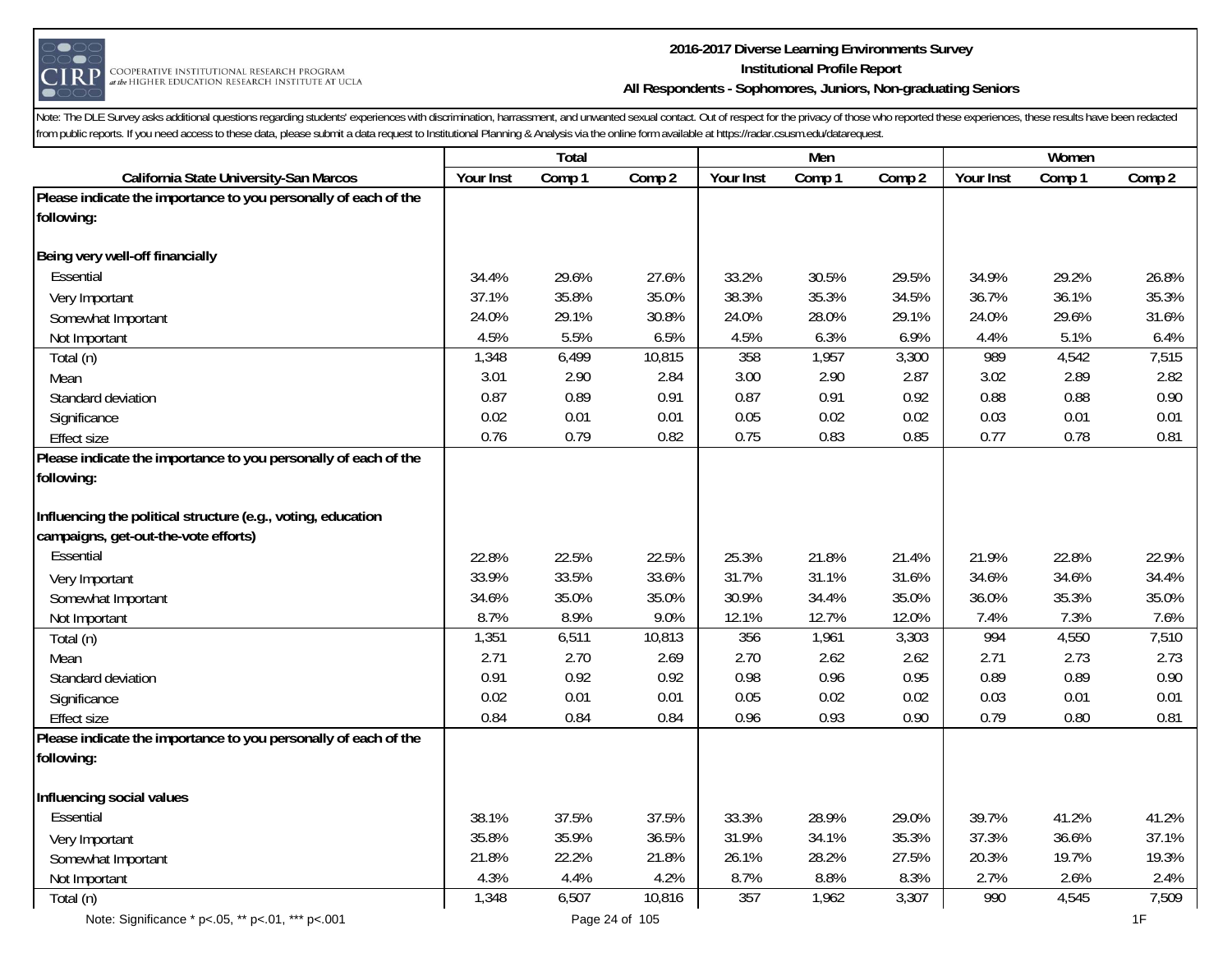

#### **2016-2017 Diverse Learning Environments Survey Institutional Profile Report All Respondents - Sophomores, Juniors, Non-graduating Seniors**

|                                                                 | <b>Total</b> |        |        |           | Men    |        | Women            |        |        |
|-----------------------------------------------------------------|--------------|--------|--------|-----------|--------|--------|------------------|--------|--------|
| California State University-San Marcos                          | Your Inst    | Comp 1 | Comp 2 | Your Inst | Comp 1 | Comp 2 | <b>Your Inst</b> | Comp 1 | Comp 2 |
| Mean                                                            | 3.08         | 3.06   | 3.07   | 2.90      | 2.83   | 2.85   | 3.14             | 3.16   | 3.17   |
| Standard deviation                                              | 0.87         | 0.88   | 0.87   | 0.97      | 0.95   | 0.93   | 0.83             | 0.83   | 0.82   |
| Significance                                                    | 0.02         | 0.01   | 0.01   | 0.05      | 0.02   | 0.02   | 0.03             | 0.01   | 0.01   |
| <b>Effect size</b>                                              | 0.77         | 0.77   | 0.75   | 0.93      | 0.89   | 0.87   | 0.69             | 0.68   | 0.67   |
| Please indicate the importance to you personally of each of the |              |        |        |           |        |        |                  |        |        |
| following:                                                      |              |        |        |           |        |        |                  |        |        |
| Working to achieve greater gender equity                        |              |        |        |           |        |        |                  |        |        |
| Essential                                                       | 39.2%        | 39.9%  | 39.9%  | 31.3%     | 26.5%  | 26.6%  | 42.1%            | 45.6%  | 45.7%  |
| Very Important                                                  | 32.2%        | 32.0%  | 32.6%  | 26.3%     | 29.4%  | 30.4%  | 34.3%            | 33.1%  | 33.6%  |
| Somewhat Important                                              | 22.2%        | 21.3%  | 21.0%  | 30.2%     | 30.3%  | 29.8%  | 19.3%            | 17.4%  | 17.1%  |
| Not Important                                                   | 6.4%         | 6.8%   | 6.5%   | 12.3%     | 13.8%  | 13.1%  | 4.3%             | 3.8%   | 3.5%   |
| Total (n)                                                       | 1,353        | 6,524  | 10,849 | 358       | 1,965  | 3,314  | 994              | 4,559  | 7,535  |
| Mean                                                            | 3.04         | 3.05   | 3.06   | 2.77      | 2.69   | 2.71   | 3.14             | 3.21   | 3.22   |
| Standard deviation                                              | 0.93         | 0.94   | 0.93   | 1.03      | 1.01   | 1.00   | 0.88             | 0.86   | 0.85   |
| Significance                                                    | 0.03         | 0.01   | 0.01   | 0.05      | 0.02   | 0.02   | 0.03             | 0.01   | 0.01   |
| <b>Effect size</b>                                              | 0.87         | 0.88   | 0.86   | 1.05      | 1.02   | 1.00   | 0.77             | 0.74   | 0.72   |
| How often in the past year did you interact with someone:       |              |        |        |           |        |        |                  |        |        |
| From a country other than your own                              |              |        |        |           |        |        |                  |        |        |
| Frequently                                                      | 42.4%        | 51.7%  | 52.5%  | 50.0%     | 54.8%  | 55.6%  | 39.6%            | 50.4%  | 51.2%  |
| Occasionally                                                    | 45.4%        | 41.1%  | 40.5%  | 41.5%     | 39.1%  | 38.6%  | 46.8%            | 41.9%  | 41.3%  |
| Not at All                                                      | 12.2%        | 7.2%   | 7.0%   | 8.5%      | 6.1%   | 5.8%   | 13.5%            | 7.7%   | 7.5%   |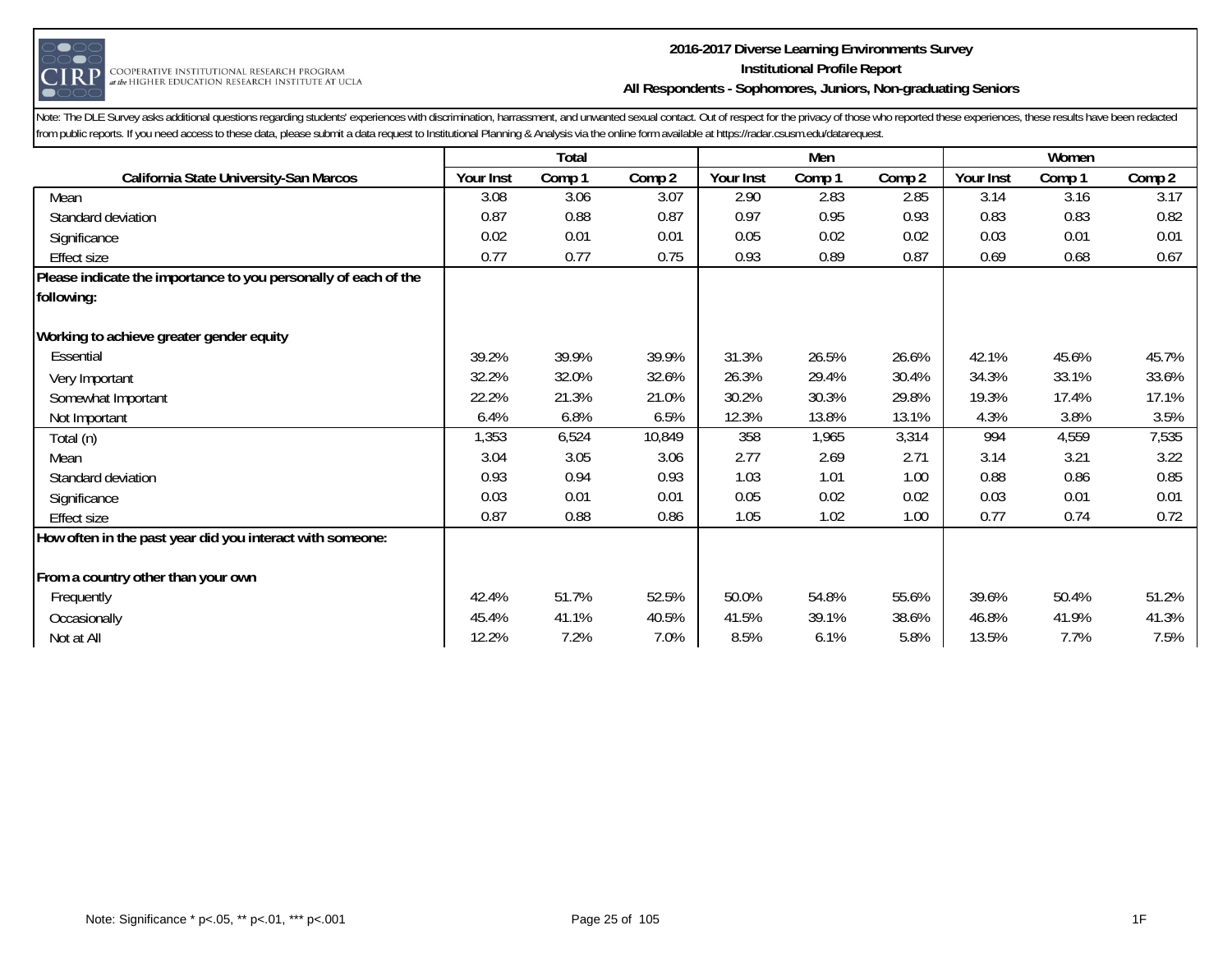

#### **2016-2017 Diverse Learning Environments Survey Institutional Profile Report All Respondents - Sophomores, Juniors, Non-graduating Seniors**

|                                                           | Total     |        |        |           | Men    |        | Women     |        |        |
|-----------------------------------------------------------|-----------|--------|--------|-----------|--------|--------|-----------|--------|--------|
| California State University-San Marcos                    | Your Inst | Comp 1 | Comp 2 | Your Inst | Comp 1 | Comp 2 | Your Inst | Comp 1 | Comp 2 |
| Total (n)                                                 | 1,337     | 6,488  | 10,786 | 352       | 1,960  | 3,306  | 984       | 4,528  | 7,480  |
| Mean                                                      | 2.30      | 2.44   | 2.46   | 2.41      | 2.49   | 2.50   | 2.26      | 2.43   | 2.44   |
| Standard deviation                                        | 0.67      | 0.63   | 0.62   | 0.64      | 0.61   | 0.61   | 0.68      | 0.63   | 0.63   |
| Significance                                              | 0.02      | 0.01   | 0.01   | 0.03      | 0.01   | 0.01   | 0.02      | 0.01   | 0.01   |
| <b>Effect size</b>                                        | 0.46      | 0.39   | 0.39   | 0.41      | 0.37   | 0.37   | 0.46      | 0.40   | 0.40   |
| From a religion different from your own                   |           |        |        |           |        |        |           |        |        |
| Frequently                                                | 61.9%     | 72.5%  | 71.7%  | 61.1%     | 70.8%  | 70.0%  | 62.1%     | 73.3%  | 72.5%  |
| Occasionally                                              | 33.6%     | 24.8%  | 25.5%  | 33.2%     | 25.8%  | 26.6%  | 33.7%     | 24.4%  | 25.0%  |
| Not at All                                                | 4.6%      | 2.7%   | 2.8%   | 5.7%      | 3.4%   | 3.4%   | 4.2%      | 2.3%   | 2.5%   |
| Total (n)                                                 | 1,338     | 6,484  | 10,773 | 352       | 1,960  | 3,305  | 985       | 4,524  | 7,468  |
| Mean                                                      | 2.57      | 2.70   | 2.69   | 2.55      | 2.67   | 2.67   | 2.58      | 2.71   | 2.70   |
| Standard deviation                                        | 0.58      | 0.51   | 0.52   | 0.60      | 0.54   | 0.54   | 0.57      | 0.50   | 0.51   |
| Significance                                              | 0.02      | 0.01   | 0.01   | 0.03      | 0.01   | 0.01   | 0.02      | 0.01   | 0.01   |
| <b>Effect size</b>                                        | 0.34      | 0.26   | 0.27   | 0.36      | 0.29   | 0.29   | 0.33      | 0.25   | 0.26   |
| From a socioeconomic class different from your own        |           |        |        |           |        |        |           |        |        |
| Frequently                                                | 59.8%     | 67.7%  | 67.9%  | 60.1%     | 66.0%  | 67.0%  | 59.6%     | 68.4%  | 68.3%  |
| Occasionally                                              | 35.7%     | 29.5%  | 29.4%  | 36.2%     | 31.0%  | 30.3%  | 35.5%     | 28.8%  | 29.0%  |
| Not at All                                                | 4.6%      | 2.8%   | 2.7%   | 3.7%      | 3.1%   | 2.7%   | 4.9%      | 2.7%   | 2.7%   |
| Total (n)                                                 | 1,335     | 6,474  | 10,763 | 351       | 1,957  | 3,300  | 983       | 4,517  | 7,463  |
| Mean                                                      | 2.55      | 2.65   | 2.65   | 2.56      | 2.63   | 2.64   | 2.55      | 2.66   | 2.66   |
| Standard deviation                                        | 0.58      | 0.53   | 0.53   | 0.57      | 0.54   | 0.53   | 0.59      | 0.53   | 0.53   |
| Significance                                              | 0.02      | 0.01   | 0.01   | 0.03      | 0.01   | 0.01   | 0.02      | 0.01   | 0.01   |
| <b>Effect size</b>                                        | 0.34      | 0.28   | 0.28   | 0.32      | 0.29   | 0.28   | 0.35      | 0.28   | 0.28   |
| How often in the past year did you interact with someone: |           |        |        |           |        |        |           |        |        |
|                                                           |           |        |        |           |        |        |           |        |        |
| Of a sexual orientation different from your own           |           |        |        |           |        |        |           |        |        |
| Frequently                                                | 49.6%     | 57.2%  | 58.4%  | 45.0%     | 49.0%  | 50.7%  | 51.2%     | 60.7%  | 61.8%  |
| Occasionally                                              | 41.3%     | 36.1%  | 35.2%  | 41.3%     | 40.9%  | 39.8%  | 41.3%     | 34.0%  | 33.1%  |
| Not at All                                                | 9.1%      | 6.8%   | 6.4%   | 13.7%     | 10.1%  | 9.5%   | 7.5%      | 5.3%   | 5.0%   |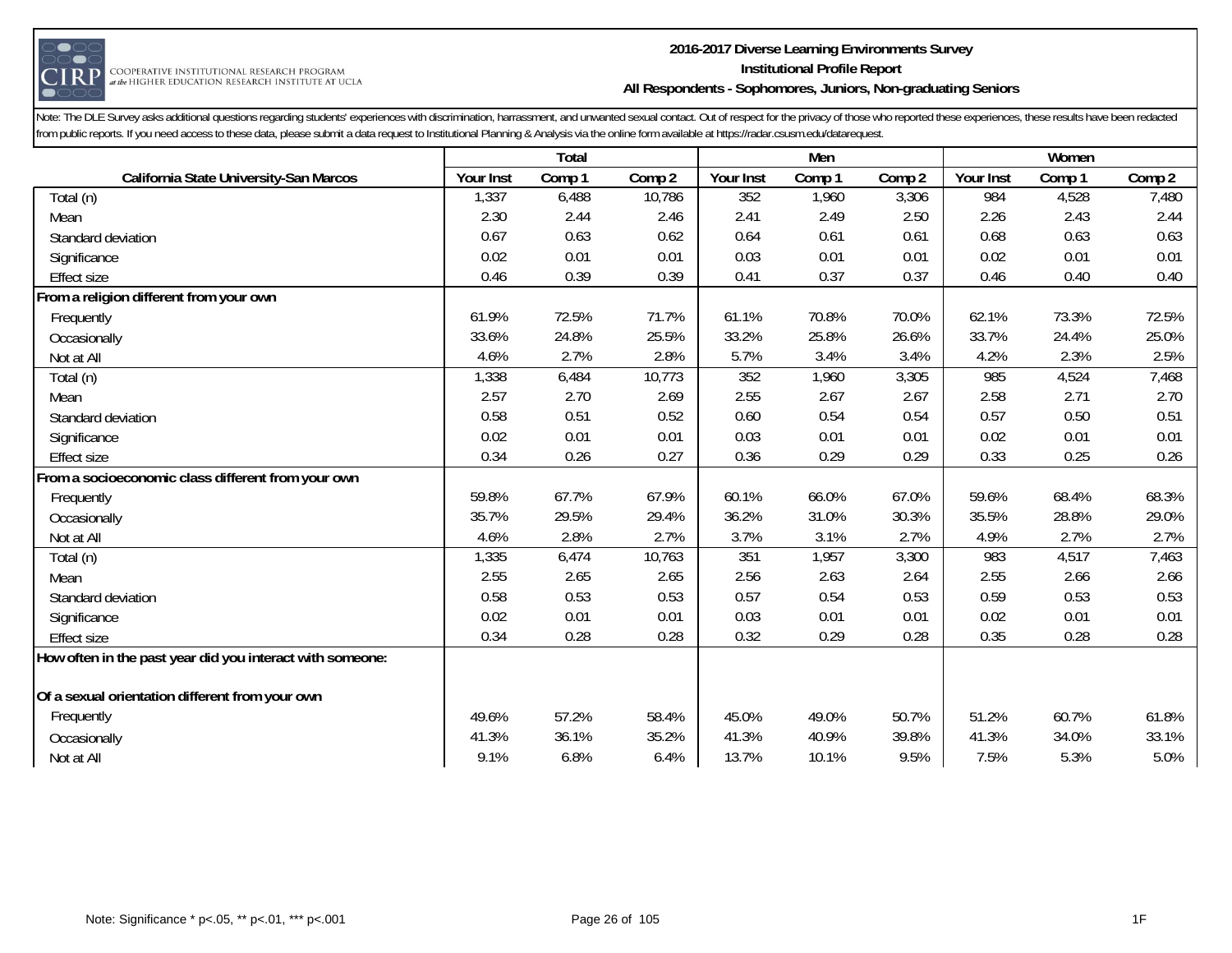

#### **2016-2017 Diverse Learning Environments Survey Institutional Profile Report All Respondents - Sophomores, Juniors, Non-graduating Seniors**

|                                                   | Total     |        |        | Men       |        |        | Women     |        |        |
|---------------------------------------------------|-----------|--------|--------|-----------|--------|--------|-----------|--------|--------|
| California State University-San Marcos            | Your Inst | Comp 1 | Comp 2 | Your Inst | Comp 1 | Comp 2 | Your Inst | Comp 1 | Comp 2 |
| Total (n)                                         | 1,337     | 6,481  | 10,770 | 351       | 1,958  | 3,301  | 985       | 4,523  | 7,469  |
| Mean                                              | 2.40      | 2.50   | 2.52   | 2.31      | 2.39   | 2.41   | 2.44      | 2.55   | 2.57   |
| Standard deviation                                | 0.65      | 0.62   | 0.61   | 0.70      | 0.66   | 0.66   | 0.63      | 0.59   | 0.59   |
| Significance                                      | 0.02      | 0.01   | 0.01   | 0.04      | 0.01   | 0.01   | 0.02      | 0.01   | 0.01   |
| <b>Effect size</b>                                | 0.42      | 0.39   | 0.38   | 0.49      | 0.44   | 0.43   | 0.40      | 0.35   | 0.35   |
| With a disability                                 |           |        |        |           |        |        |           |        |        |
| Frequently                                        | 28.6%     | 25.1%  | 25.3%  | 27.0%     | 22.2%  | 22.1%  | 29.2%     | 26.4%  | 26.7%  |
| Occasionally                                      | 52.9%     | 54.5%  | 55.4%  | 52.6%     | 53.0%  | 55.1%  | 53.0%     | 55.2%  | 55.5%  |
| Not at All                                        | 18.5%     | 20.4%  | 19.3%  | 20.5%     | 24.8%  | 22.9%  | 17.8%     | 18.4%  | 17.8%  |
| Total (n)                                         | 1,337     | 6,481  | 10,771 | 352       | 1,960  | 3,302  | 984       | 4,521  | 7,469  |
| Mean                                              | 2.10      | 2.05   | 2.06   | 2.07      | 1.97   | 1.99   | 2.11      | 2.08   | 2.09   |
| Standard deviation                                | 0.68      | 0.67   | 0.67   | 0.69      | 0.69   | 0.67   | 0.68      | 0.66   | 0.66   |
| Significance                                      | 0.02      | 0.01   | 0.01   | 0.04      | 0.02   | 0.01   | 0.02      | 0.01   | 0.01   |
| <b>Effect size</b>                                | 0.46      | 0.45   | 0.44   | 0.47      | 0.47   | 0.45   | 0.46      | 0.44   | 0.44   |
| How often in the past year did you:               |           |        |        |           |        |        |           |        |        |
|                                                   |           |        |        |           |        |        |           |        |        |
| Make an effort to get to know people from diverse |           |        |        |           |        |        |           |        |        |
| backgrounds                                       |           |        |        |           |        |        |           |        |        |
| Frequently                                        | 44.5%     | 48.8%  | 49.0%  | 39.7%     | 42.5%  | 44.1%  | 46.1%     | 51.6%  | 51.2%  |
| Occasionally                                      | 47.0%     | 44.3%  | 44.8%  | 46.9%     | 45.6%  | 46.0%  | 47.1%     | 43.7%  | 44.3%  |
| Not at All                                        | 8.5%      | 6.9%   | 6.2%   | 13.4%     | 11.9%  | 9.9%   | 6.7%      | 4.7%   | 4.5%   |
| Total (n)                                         | 1,329     | 6,419  | 10,678 | 350       | 1,940  | 3,267  | 978       | 4,479  | 7,411  |
| Mean                                              | 2.36      | 2.42   | 2.43   | 2.26      | 2.31   | 2.34   | 2.39      | 2.47   | 2.47   |
| Standard deviation                                | 0.63      | 0.62   | 0.61   | 0.68      | 0.67   | 0.65   | 0.61      | 0.59   | 0.58   |
| Significance                                      | 0.02      | 0.01   | 0.01   | 0.04      | 0.02   | 0.01   | 0.02      | 0.01   | 0.01   |
| <b>Effect size</b>                                | 0.40      | 0.38   | 0.37   | 0.46      | 0.45   | 0.42   | 0.37      | 0.34   | 0.34   |
| How often in the past year did you:               |           |        |        |           |        |        |           |        |        |
|                                                   |           |        |        |           |        |        |           |        |        |
| Use different points of view to make an argument  |           |        |        |           |        |        |           |        |        |
| Frequently                                        | 47.6%     | 53.6%  | 53.4%  | 51.1%     | 57.0%  | 56.7%  | 46.2%     | 52.1%  | 51.9%  |
| Occasionally                                      | 45.4%     | 41.3%  | 41.9%  | 43.4%     | 38.5%  | 39.2%  | 46.1%     | 42.5%  | 43.0%  |
| Not at All                                        | 7.1%      | 5.1%   | 4.7%   | 5.4%      | 4.5%   | 4.0%   | 7.7%      | 5.4%   | 5.0%   |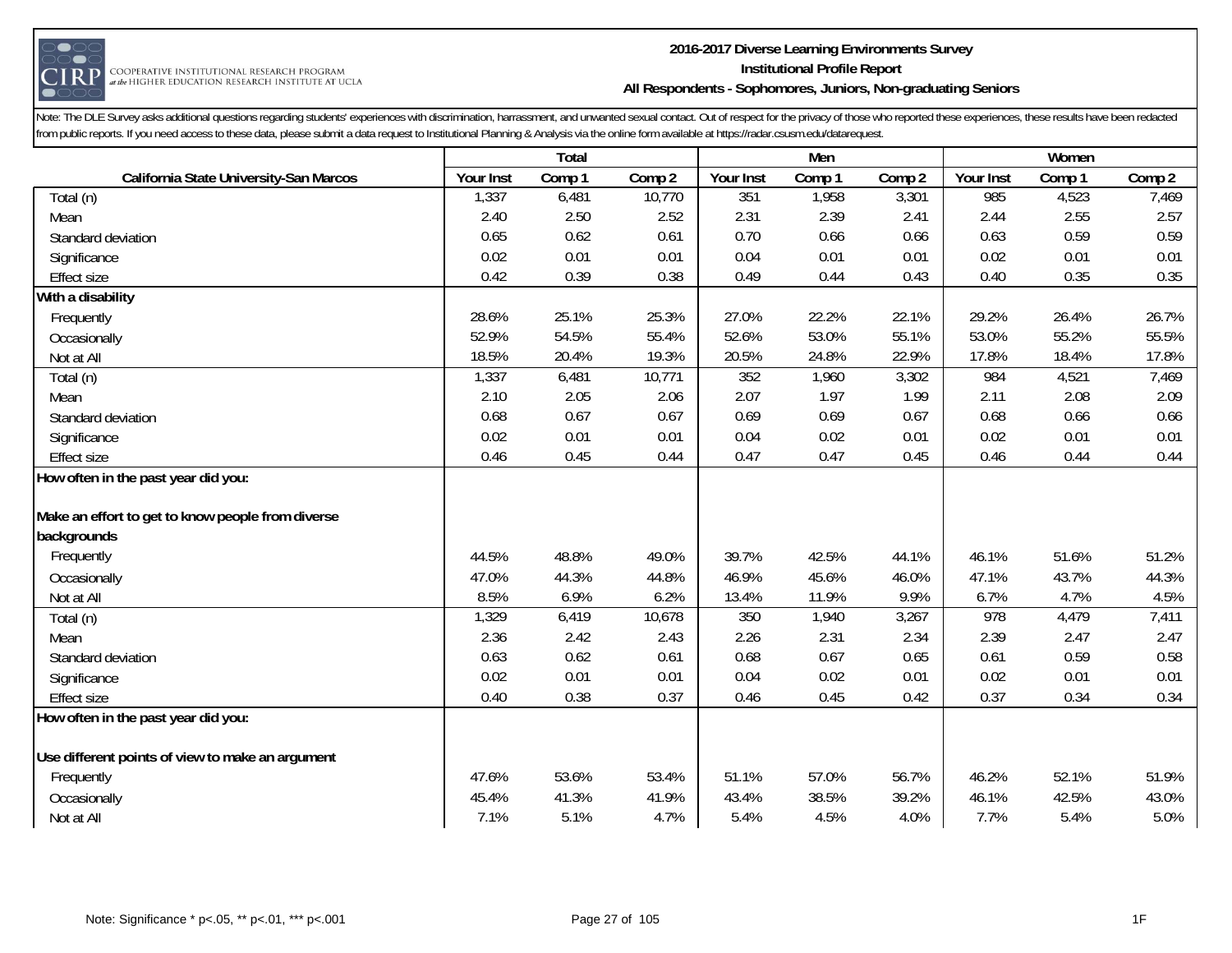

#### **2016-2017 Diverse Learning Environments Survey Institutional Profile Report All Respondents - Sophomores, Juniors, Non-graduating Seniors**

|                                                      | Total     |        |        |           | Men    |        | Women     |        |        |
|------------------------------------------------------|-----------|--------|--------|-----------|--------|--------|-----------|--------|--------|
| California State University-San Marcos               | Your Inst | Comp 1 | Comp 2 | Your Inst | Comp 1 | Comp 2 | Your Inst | Comp 1 | Comp 2 |
| Total (n)                                            | 1,327     | 6,404  | 10,649 | 350       | 1,938  | 3,260  | 976       | 4,466  | 7,389  |
| Mean                                                 | 2.40      | 2.48   | 2.49   | 2.46      | 2.52   | 2.53   | 2.39      | 2.47   | 2.47   |
| Standard deviation                                   | 0.62      | 0.59   | 0.59   | 0.60      | 0.58   | 0.57   | 0.63      | 0.60   | 0.59   |
| Significance                                         | 0.02      | 0.01   | 0.01   | 0.03      | 0.01   | 0.01   | 0.02      | 0.01   | 0.01   |
| <b>Effect size</b>                                   | 0.38      | 0.35   | 0.34   | 0.36      | 0.34   | 0.33   | 0.39      | 0.36   | 0.35   |
| Feel challenged to think more broadly about an issue |           |        |        |           |        |        |           |        |        |
| Frequently                                           | 49.0%     | 55.8%  | 57.4%  | 44.3%     | 51.1%  | 53.0%  | 50.6%     | 57.8%  | 59.3%  |
| Occasionally                                         | 41.8%     | 38.1%  | 37.2%  | 45.7%     | 41.3%  | 40.1%  | 40.5%     | 36.7%  | 36.0%  |
| Not at All                                           | 9.2%      | 6.2%   | 5.4%   | 10.0%     | 7.6%   | 6.8%   | 8.9%      | 5.5%   | 4.7%   |
| Total (n)                                            | 1,327     | 6,410  | 10,657 | 350       | 1,940  | 3,264  | 976       | 4,470  | 7,393  |
| Mean                                                 | 2.40      | 2.50   | 2.52   | 2.34      | 2.44   | 2.46   | 2.42      | 2.52   | 2.55   |
| Standard deviation                                   | 0.65      | 0.61   | 0.60   | 0.65      | 0.63   | 0.62   | 0.65      | 0.60   | 0.59   |
| Significance                                         | 0.02      | 0.01   | 0.01   | 0.03      | 0.01   | 0.01   | 0.02      | 0.01   | 0.01   |
| <b>Effect size</b>                                   | 0.42      | 0.37   | 0.36   | 0.43      | 0.40   | 0.39   | 0.42      | 0.36   | 0.34   |
| How often in the past year did you:                  |           |        |        |           |        |        |           |        |        |
|                                                      |           |        |        |           |        |        |           |        |        |
| Challenge others on issues of discrimination         |           |        |        |           |        |        |           |        |        |
| Frequently                                           | 31.3%     | 38.3%  | 38.0%  | 27.1%     | 33.8%  | 33.2%  | 32.8%     | 40.3%  | 40.2%  |
| Occasionally                                         | 46.0%     | 45.5%  | 46.6%  | 47.0%     | 45.5%  | 47.6%  | 45.7%     | 45.5%  | 46.1%  |
| Not at All                                           | 22.6%     | 16.2%  | 15.4%  | 25.9%     | 20.7%  | 19.2%  | 21.5%     | 14.2%  | 13.7%  |
| Total (n)                                            | 1,321     | 6,394  | 10,642 | 347       | 1,933  | 3,257  | 973       | 4,461  | 7,385  |
| Mean                                                 | 2.09      | 2.22   | 2.23   | 2.01      | 2.13   | 2.14   | 2.11      | 2.26   | 2.26   |
| Standard deviation                                   | 0.73      | 0.70   | 0.70   | 0.73      | 0.73   | 0.71   | 0.73      | 0.69   | 0.69   |
| Significance                                         | 0.02      | 0.01   | 0.01   | 0.04      | 0.02   | 0.01   | 0.02      | 0.01   | 0.01   |
| <b>Effect size</b>                                   | 0.53      | 0.50   | 0.48   | 0.53      | 0.53   | 0.50   | 0.53      | 0.48   | 0.47   |
| Apply concepts from courses to real life situations  |           |        |        |           |        |        |           |        |        |
| Frequently                                           | 52.5%     | 51.1%  | 52.3%  | 43.8%     | 45.4%  | 47.3%  | 55.6%     | 53.5%  | 54.5%  |
| Occasionally                                         | 41.0%     | 42.4%  | 41.9%  | 45.8%     | 45.4%  | 44.6%  | 39.3%     | 41.1%  | 40.7%  |
| Not at All                                           | 6.5%      | 6.6%   | 5.8%   | 10.3%     | 9.2%   | 8.1%   | 5.1%      | 5.4%   | 4.8%   |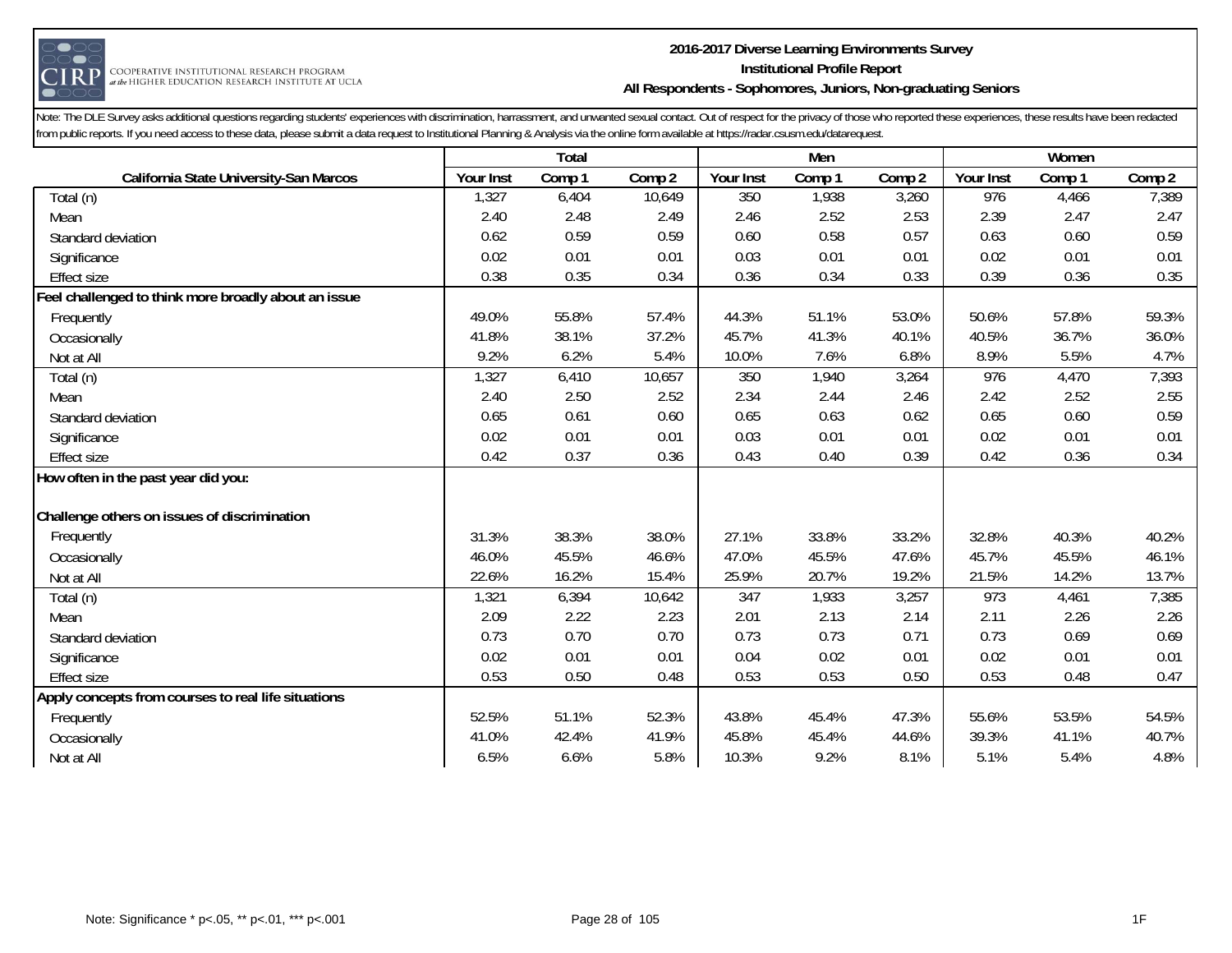

#### **2016-2017 Diverse Learning Environments Survey Institutional Profile Report All Respondents - Sophomores, Juniors, Non-graduating Seniors**

|                                                      | Total     |        |        |           | Men    |        | Women     |        |        |
|------------------------------------------------------|-----------|--------|--------|-----------|--------|--------|-----------|--------|--------|
| California State University-San Marcos               | Your Inst | Comp 1 | Comp 2 | Your Inst | Comp 1 | Comp 2 | Your Inst | Comp 1 | Comp 2 |
| Total (n)                                            | 1,325     | 6,405  | 10,653 | 349       | 1,935  | 3,260  | 975       | 4,470  | 7,393  |
| Mean                                                 | 2.46      | 2.45   | 2.47   | 2.34      | 2.36   | 2.39   | 2.50      | 2.48   | 2.50   |
| Standard deviation                                   | 0.62      | 0.61   | 0.60   | 0.66      | 0.64   | 0.63   | 0.59      | 0.60   | 0.59   |
| Significance                                         | 0.02      | 0.01   | 0.01   | 0.04      | 0.01   | 0.01   | 0.02      | 0.01   | 0.01   |
| <b>Effect size</b>                                   | 0.38      | 0.38   | 0.36   | 0.43      | 0.42   | 0.40   | 0.35      | 0.36   | 0.35   |
| Recognize the biases that affect your own thinking   |           |        |        |           |        |        |           |        |        |
| Frequently                                           | 52.6%     | 55.1%  | 55.4%  | 49.4%     | 50.4%  | 50.7%  | 53.6%     | 57.1%  | 57.4%  |
| Occasionally                                         | 41.6%     | 40.8%  | 40.8%  | 41.7%     | 43.3%  | 43.3%  | 41.6%     | 39.8%  | 39.7%  |
| Not at All                                           | 5.9%      | 4.1%   | 3.8%   | 8.9%      | 6.3%   | 6.0%   | 4.8%      | 3.1%   | 2.9%   |
| Total (n)                                            | 1,326     | 6,409  | 10,660 | 348       | 1,936  | 3,260  | 977       | 4,473  | 7,400  |
| Mean                                                 | 2.47      | 2.51   | 2.52   | 2.41      | 2.44   | 2.45   | 2.49      | 2.54   | 2.55   |
| Standard deviation                                   | 0.61      | 0.58   | 0.57   | 0.65      | 0.61   | 0.61   | 0.59      | 0.56   | 0.55   |
| Significance                                         | 0.02      | 0.01   | 0.01   | 0.03      | 0.01   | 0.01   | 0.02      | 0.01   | 0.01   |
| <b>Effect size</b>                                   | 0.37      | 0.33   | 0.33   | 0.42      | 0.37   | 0.37   | 0.35      | 0.31   | 0.30   |
| How often in the past year did you:                  |           |        |        |           |        |        |           |        |        |
|                                                      |           |        |        |           |        |        |           |        |        |
| Make an effort to educate others about social issues |           |        |        |           |        |        |           |        |        |
| Frequently                                           | 38.7%     | 42.4%  | 42.5%  | 31.6%     | 34.7%  | 35.0%  | 41.2%     | 45.7%  | 45.8%  |
| Occasionally                                         | 47.1%     | 45.0%  | 45.5%  | 46.8%     | 46.6%  | 47.7%  | 47.2%     | 44.3%  | 44.5%  |
| Not at All                                           | 14.2%     | 12.6%  | 12.0%  | 21.6%     | 18.6%  | 17.2%  | 11.6%     | 9.9%   | 9.7%   |
| Total (n)                                            | 1,324     | 6,403  | 10,650 | 348       | 1,937  | 3,264  | 975       | 4,466  | 7,386  |
| Mean                                                 | 2.25      | 2.30   | 2.30   | 2.10      | 2.16   | 2.18   | 2.30      | 2.36   | 2.36   |
| Standard deviation                                   | 0.69      | 0.68   | 0.67   | 0.72      | 0.71   | 0.70   | 0.66      | 0.65   | 0.65   |
| Significance                                         | 0.02      | 0.01   | 0.01   | 0.04      | 0.02   | 0.01   | 0.02      | 0.01   | 0.01   |
| <b>Effect size</b>                                   | 0.47      | 0.46   | 0.45   | 0.52      | 0.51   | 0.49   | 0.44      | 0.43   | 0.42   |
| Critically evaluated your own position on an issue   |           |        |        |           |        |        |           |        |        |
| Frequently                                           | 47.7%     | 52.5%  | 53.6%  | 45.7%     | 51.0%  | 52.0%  | 48.4%     | 53.2%  | 54.3%  |
| Occasionally                                         | 45.2%     | 42.1%  | 41.6%  | 45.1%     | 42.8%  | 42.4%  | 45.3%     | 41.8%  | 41.3%  |
| Not at All                                           | 7.0%      | 5.4%   | 4.8%   | 9.2%      | 6.2%   | 5.6%   | 6.2%      | 5.0%   | 4.4%   |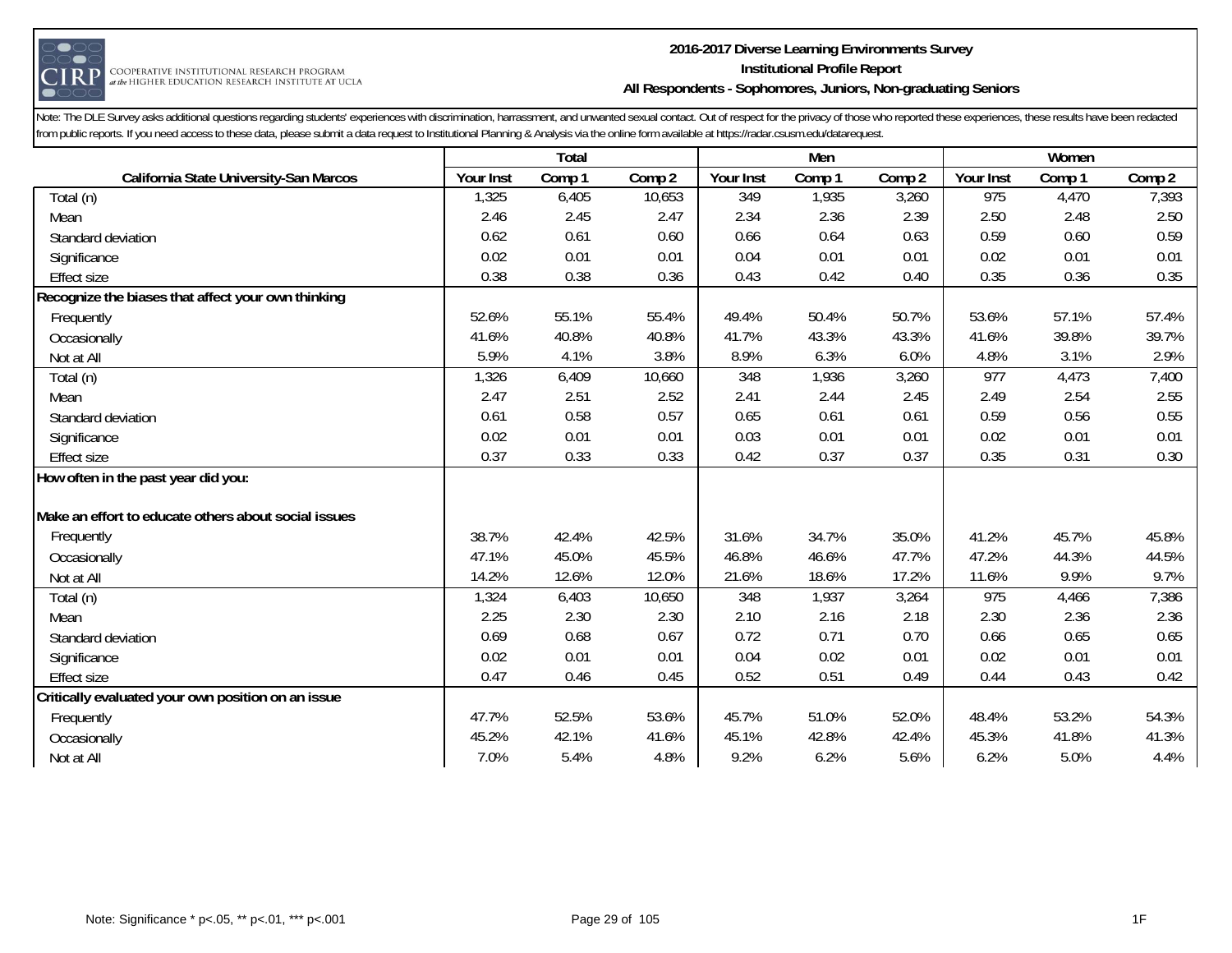

#### **2016-2017 Diverse Learning Environments Survey Institutional Profile Report All Respondents - Sophomores, Juniors, Non-graduating Seniors**

|                                                                    | <b>Total</b> |        |        | Men              |        |                   | Women     |        |        |
|--------------------------------------------------------------------|--------------|--------|--------|------------------|--------|-------------------|-----------|--------|--------|
| California State University-San Marcos                             | Your Inst    | Comp 1 | Comp 2 | Your Inst        | Comp 1 | Comp <sub>2</sub> | Your Inst | Comp 1 | Comp 2 |
| Total (n)                                                          | 1,326        | 6,398  | 10,641 | 348              | 1,934  | 3,257             | 977       | 4,464  | 7,384  |
| Mean                                                               | 2.41         | 2.47   | 2.49   | 2.36             | 2.45   | 2.46              | 2.42      | 2.48   | 2.50   |
| Standard deviation                                                 | 0.62         | 0.60   | 0.59   | 0.65             | 0.61   | 0.60              | 0.61      | 0.59   | 0.58   |
| Significance                                                       | 0.02         | 0.01   | 0.01   | 0.03             | 0.01   | 0.01              | 0.02      | 0.01   | 0.01   |
| <b>Effect size</b>                                                 | 0.38         | 0.36   | 0.35   | 0.42             | 0.37   | 0.36              | 0.37      | 0.35   | 0.34   |
| Discuss issues related to sexism, gender differences, or gender    |              |        |        |                  |        |                   |           |        |        |
| equity                                                             |              |        |        |                  |        |                   |           |        |        |
| Frequently                                                         | 38.0%        | 44.9%  | 46.1%  | 27.2%            | 33.7%  | 34.8%             | 41.8%     | 49.8%  | 51.0%  |
| Occasionally                                                       | 46.9%        | 43.5%  | 43.3%  | 49.3%            | 48.2%  | 48.3%             | 46.1%     | 41.5%  | 41.0%  |
| Not at All                                                         | 15.1%        | 11.6%  | 10.7%  | 23.5%            | 18.1%  | 16.9%             | 12.1%     | 8.7%   | 7.9%   |
| Total (n)                                                          | 1,326        | 6,401  | 10,652 | 349              | 1,935  | 3,262             | 976       | 4,466  | 7,390  |
| Mean                                                               | 2.23         | 2.33   | 2.35   | 2.04             | 2.16   | 2.18              | 2.30      | 2.41   | 2.43   |
| Standard deviation                                                 | 0.69         | 0.67   | 0.66   | 0.71             | 0.70   | 0.70              | 0.67      | 0.65   | 0.64   |
| Significance                                                       | 0.02         | 0.01   | 0.01   | 0.04             | 0.02   | 0.01              | 0.02      | 0.01   | 0.01   |
| <b>Effect size</b>                                                 | 0.48         | 0.45   | 0.44   | 0.51             | 0.49   | 0.48              | 0.45      | 0.42   | 0.40   |
| Rate yourself on each of the following traits as compared with the |              |        |        |                  |        |                   |           |        |        |
| average person your age.                                           |              |        |        |                  |        |                   |           |        |        |
|                                                                    |              |        |        |                  |        |                   |           |        |        |
| Academic ability                                                   |              |        |        |                  |        |                   |           |        |        |
| Highest 10%                                                        | 16.7%        | 18.2%  | 20.3%  | 19.0%            | 22.5%  | 24.2%             | 15.9%     | 16.3%  | 18.6%  |
| Above Average                                                      | 44.6%        | 45.8%  | 47.0%  | 48.3%            | 48.0%  | 48.7%             | 43.2%     | 44.8%  | 46.3%  |
| Average                                                            | 35.9%        | 32.4%  | 29.5%  | 29.8%            | 25.7%  | 23.8%             | 38.2%     | 35.3%  | 32.1%  |
| <b>Below Average</b>                                               | 2.6%         | 3.4%   | 2.8%   | 2.7%             | 3.4%   | 2.9%              | 2.6%      | 3.3%   | 2.8%   |
| Lowest 10%                                                         | 0.1%         | 0.3%   | 0.3%   | 0.3%             | 0.5%   | 0.4%              | 0.1%      | 0.2%   | 0.3%   |
| Total (n)                                                          | 1,422        | 6,912  | 11,425 | $\overline{373}$ | 2,074  | 3,492             | 1,048     | 4,838  | 7,933  |
| Mean                                                               | 3.75         | 3.78   | 3.84   | 3.83             | 3.89   | 3.93              | 3.72      | 3.74   | 3.80   |
| Standard deviation                                                 | 0.76         | 0.79   | 0.78   | 0.77             | 0.81   | 0.79              | 0.76      | 0.78   | 0.78   |
| Significance                                                       | 0.02         | 0.01   | 0.01   | 0.04             | 0.02   | 0.01              | 0.02      | 0.01   | 0.01   |
| <b>Effect size</b>                                                 | 0.58         | 0.62   | 0.62   | 0.59             | 0.65   | 0.63              | 0.58      | 0.60   | 0.60   |
| Mathematical ability                                               |              |        |        |                  |        |                   |           |        |        |
| Highest 10%                                                        | 9.9%         | 11.0%  | 11.3%  | 15.3%            | 17.8%  | 17.7%             | 8.0%      | 8.1%   | 8.5%   |
| Above Average                                                      | 30.9%        | 32.1%  | 31.5%  | 37.3%            | 39.0%  | 38.4%             | 28.7%     | 29.2%  | 28.5%  |
| Average                                                            | 42.8%        | 40.8%  | 40.7%  | 36.5%            | 32.4%  | 32.7%             | 45.0%     | 44.5%  | 44.2%  |
| <b>Below Average</b>                                               | 15.0%        | 14.1%  | 14.4%  | 10.2%            | 9.5%   | 9.9%              | 16.7%     | 16.1%  | 16.4%  |
| Lowest 10%                                                         | 1.3%         | 2.0%   | 2.0%   | 0.8%             | 1.3%   | 1.4%              | 1.5%      | 2.2%   | 2.3%   |
| Total (n)                                                          | 1,419        | 6,894  | 11,400 | 373              | 2,071  | 3,488             | 1,045     | 4,823  | 7,912  |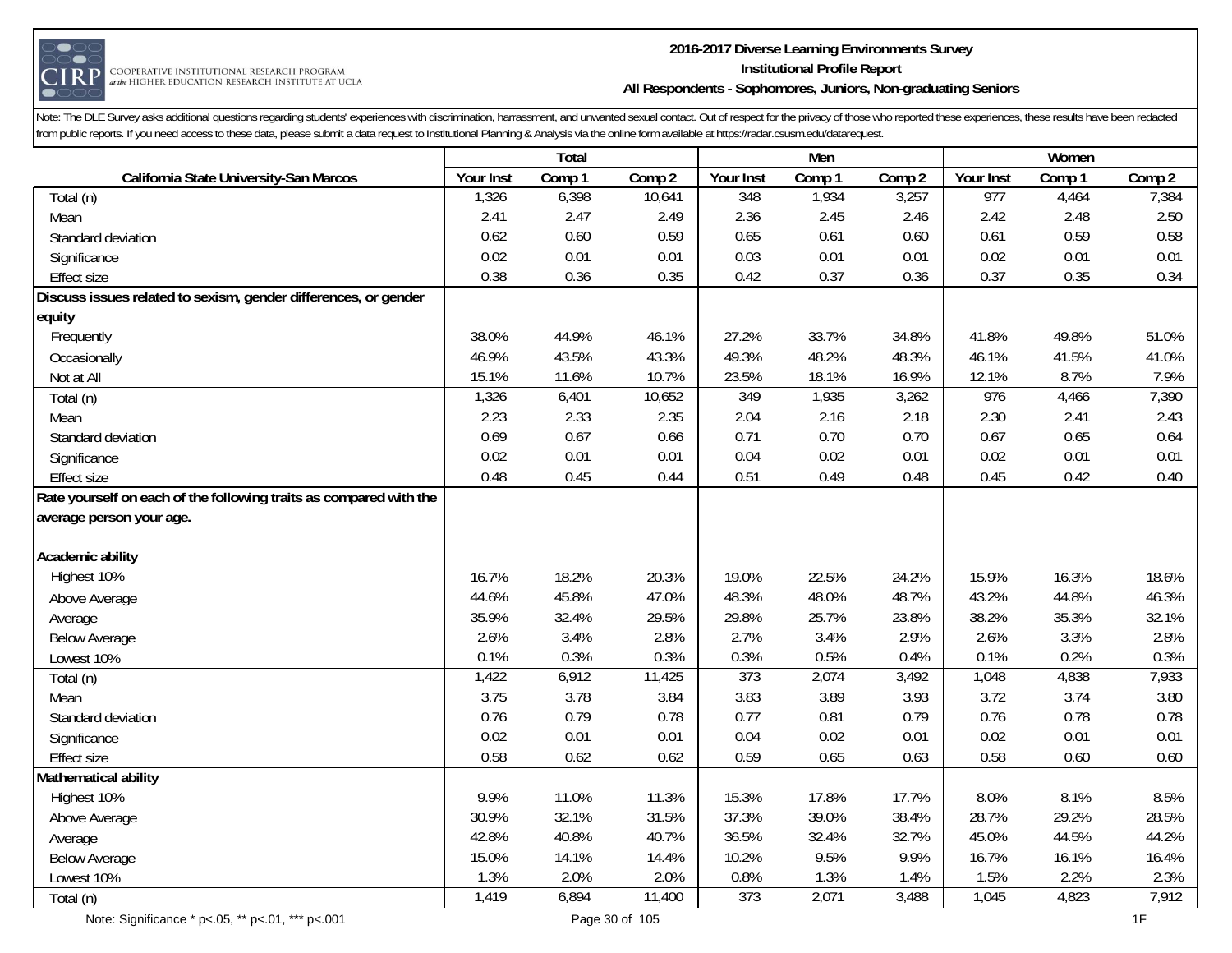

#### **2016-2017 Diverse Learning Environments Survey Institutional Profile Report All Respondents - Sophomores, Juniors, Non-graduating Seniors**

|                                        | Total            |      |        |           | Men    |               | Women     |      |        |
|----------------------------------------|------------------|------|--------|-----------|--------|---------------|-----------|------|--------|
| California State University-San Marcos | <b>Your Inst</b> | Comp | Comp 2 | Your Inst | Comp 1 | Comp 2        | Your Inst | Comp | Comp 2 |
| Mean                                   | 3.33             | 3.36 | 3.36   | 3.56      | 3.63   | $3.6^{\circ}$ | 3.25      | 3.25 | 3.24   |
| Standard deviation                     | 0.90             | 0.92 | 0.93   | 0.90      | 0.93   | 0.93          | 0.88      | 0.90 | 0.91   |
| Significance                           | 0.02             | 0.01 | 0.01   | 0.05      | 0.02   | 0.02          | 0.03      | 0.01 | 0.01   |
| Effect size                            | 0.80             | 0.85 | 0.87   | 0.81      | 0.86   | 0.87          | 0.78      | 0.80 | 0.82   |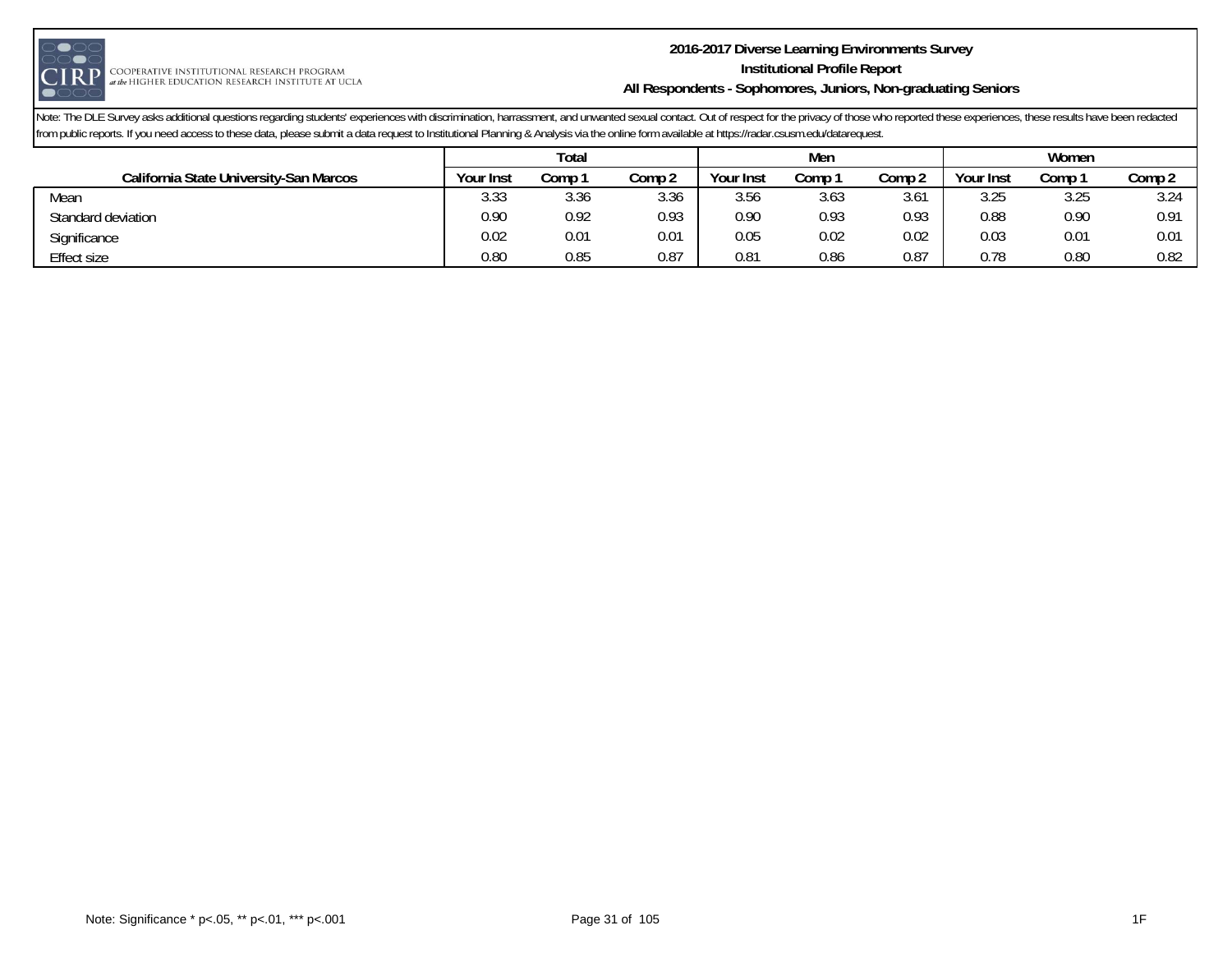

#### **2016-2017 Diverse Learning Environments Survey Institutional Profile Report All Respondents - Sophomores, Juniors, Non-graduating Seniors**

|                                                                    |           | Total  |        | Men       |        |        |           | Women  |        |
|--------------------------------------------------------------------|-----------|--------|--------|-----------|--------|--------|-----------|--------|--------|
| California State University-San Marcos                             | Your Inst | Comp 1 | Comp 2 | Your Inst | Comp 1 | Comp 2 | Your Inst | Comp 1 | Comp 2 |
| Self-confidence (intellectual)                                     |           |        |        |           |        |        |           |        |        |
| Highest 10%                                                        | 16.8%     | 17.1%  | 18.7%  | 26.5%     | 25.6%  | 28.1%  | 13.4%     | 13.4%  | 14.5%  |
| Above Average                                                      | 42.4%     | 39.7%  | 39.7%  | 46.4%     | 42.7%  | 42.2%  | 41.1%     | 38.4%  | 38.7%  |
| Average                                                            | 33.5%     | 33.1%  | 31.8%  | 22.5%     | 23.5%  | 22.0%  | 37.3%     | 37.2%  | 36.2%  |
| <b>Below Average</b>                                               | 6.5%      | 8.8%   | 8.5%   | 3.8%      | 6.8%   | 6.4%   | 7.4%      | 9.7%   | 9.4%   |
| Lowest 10%                                                         | 0.8%      | 1.3%   | 1.3%   | 0.8%      | 1.4%   | 1.3%   | 0.8%      | 1.3%   | 1.3%   |
| Total (n)                                                          | 1,421     | 6,901  | 11,409 | 373       | 2,076  | 3,494  | 1,047     | 4,825  | 7,915  |
| Mean                                                               | 3.68      | 3.62   | 3.66   | 3.94      | 3.84   | 3.89   | 3.59      | 3.53   | 3.56   |
| Standard deviation                                                 | 0.85      | 0.91   | 0.92   | 0.84      | 0.93   | 0.93   | 0.84      | 0.89   | 0.89   |
| Significance                                                       | 0.02      | 0.01   | 0.01   | 0.04      | 0.02   | 0.02   | 0.03      | 0.01   | 0.01   |
| <b>Effect size</b>                                                 | 0.73      | 0.83   | 0.84   | 0.71      | 0.86   | 0.86   | 0.71      | 0.79   | 0.80   |
| Rate yourself on each of the following traits as compared with the |           |        |        |           |        |        |           |        |        |
| average person your age.                                           |           |        |        |           |        |        |           |        |        |
|                                                                    |           |        |        |           |        |        |           |        |        |
| Drive to achieve                                                   |           |        |        |           |        |        |           |        |        |
| Highest 10%                                                        | 32.6%     | 30.3%  | 33.1%  | 40.1%     | 33.6%  | 36.4%  | 30.0%     | 28.9%  | 31.7%  |
| Above Average                                                      | 41.7%     | 40.9%  | 41.4%  | 36.6%     | 37.1%  | 37.7%  | 43.5%     | 42.5%  | 43.0%  |
| Average                                                            | 21.7%     | 22.9%  | 20.6%  | 17.7%     | 20.5%  | 18.6%  | 23.1%     | 23.9%  | 21.5%  |
| <b>Below Average</b>                                               | 3.4%      | 5.2%   | 4.2%   | 4.8%      | 7.5%   | 6.2%   | 2.9%      | 4.2%   | 3.4%   |
| Lowest 10%                                                         | 0.6%      | 0.8%   | 0.6%   | 0.8%      | 1.3%   | 1.1%   | 0.5%      | 0.5%   | 0.4%   |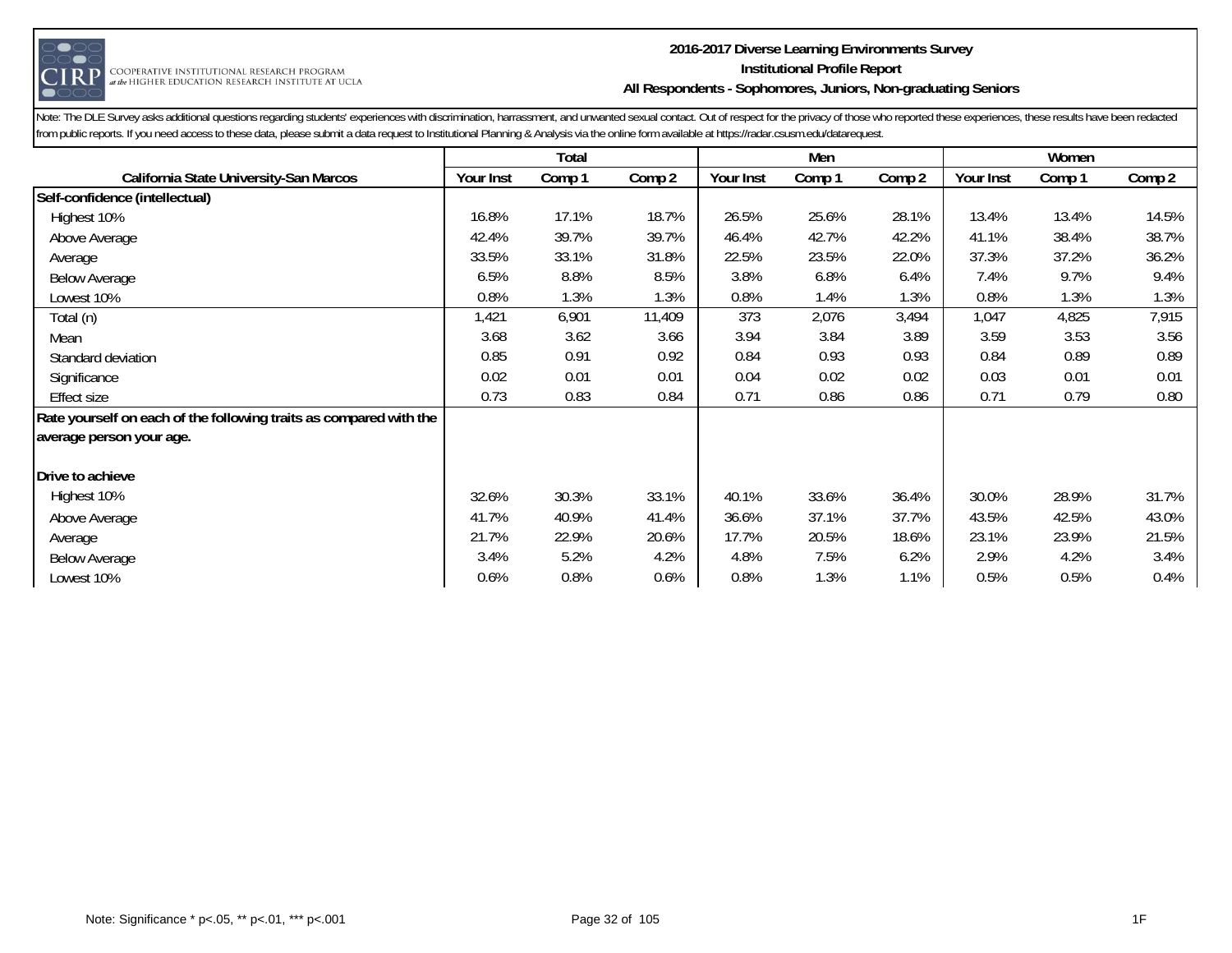

#### **2016-2017 Diverse Learning Environments Survey Institutional Profile Report All Respondents - Sophomores, Juniors, Non-graduating Seniors**

|                                                                 | <b>Total</b> |        |        | Men              |        |        | Women     |        |        |
|-----------------------------------------------------------------|--------------|--------|--------|------------------|--------|--------|-----------|--------|--------|
| California State University-San Marcos                          | Your Inst    | Comp 1 | Comp 2 | Your Inst        | Comp 1 | Comp 2 | Your Inst | Comp 1 | Comp 2 |
| Total (n)                                                       | 1,419        | 6,903  | 11,413 | $\overline{372}$ | 2,074  | 3,493  | 1,046     | 4,829  | 7,920  |
| Mean                                                            | 4.02         | 3.95   | 4.02   | 4.10             | 3.94   | 4.02   | 4.00      | 3.95   | 4.02   |
| Standard deviation                                              | 0.85         | 0.90   | 0.87   | 0.91             | 0.98   | 0.95   | 0.83      | 0.86   | 0.84   |
| Significance                                                    | 0.02         | 0.01   | 0.01   | 0.05             | 0.02   | 0.02   | 0.03      | 0.01   | 0.01   |
| <b>Effect size</b>                                              | 0.73         | 0.81   | 0.77   | 0.84             | 0.96   | 0.90   | 0.69      | 0.74   | 0.71   |
| Have you participated in any of the following academic programs |              |        |        |                  |        |        |           |        |        |
| at this college?                                                |              |        |        |                  |        |        |           |        |        |
|                                                                 |              |        |        |                  |        |        |           |        |        |
| <b>Transfer orientation</b>                                     |              |        |        |                  |        |        |           |        |        |
| Yes                                                             | 30.4%        | 19.4%  | 17.6%  | 32.3%            | 20.7%  | 18.8%  | 29.8%     | 18.9%  | 17.0%  |
| No                                                              | 69.6%        | 80.6%  | 82.4%  | 67.7%            | 79.3%  | 81.2%  | 70.2%     | 81.1%  | 83.0%  |
| Total (n)                                                       | 1,298        | 6,255  | 10,425 | 344              | 1,903  | 3,209  | 953       | 4,352  | 7,216  |
| Honors program                                                  |              |        |        |                  |        |        |           |        |        |
| Yes                                                             | 14.6%        | 15.9%  | 15.0%  | 12.5%            | 15.9%  | 14.6%  | 15.4%     | 15.9%  | 15.1%  |
| No                                                              | 85.4%        | 84.1%  | 85.0%  | 87.5%            | 84.1%  | 85.4%  | 84.6%     | 84.1%  | 84.9%  |
| Total (n)                                                       | 1,293        | 6,248  | 10,409 | 344              | 1,902  | 3,203  | 948       | 4,346  | 7,206  |
| Undergraduate research program                                  |              |        |        |                  |        |        |           |        |        |
| Yes                                                             | 13.0%        | 16.1%  | 14.8%  | 15.1%            | 16.6%  | 15.2%  | 12.2%     | 15.9%  | 14.6%  |
| No                                                              | 87.0%        | 83.9%  | 85.2%  | 84.9%            | 83.4%  | 84.8%  | 87.8%     | 84.1%  | 85.4%  |
| Total (n)                                                       | 1,297        | 6,249  | 10,409 | 344              | 1,903  | 3,205  | 952       | 4,346  | 7,204  |
| Have you participated in any of the following academic programs |              |        |        |                  |        |        |           |        |        |
| at this college?                                                |              |        |        |                  |        |        |           |        |        |
|                                                                 |              |        |        |                  |        |        |           |        |        |
| Faculty/mentor program                                          |              |        |        |                  |        |        |           |        |        |
| Yes                                                             | 11.9%        | 12.4%  | 13.0%  | 13.1%            | 11.8%  | 12.5%  | 11.5%     | 12.7%  | 13.3%  |
| <b>No</b>                                                       | 88.1%        | 87.6%  | 87.0%  | 86.9%            | 88.2%  | 87.5%  | 88.5%     | 87.3%  | 86.7%  |
| Total (n)                                                       | 1,291        | 6,235  | 10,394 | 343              | 1,902  | 3,207  | 947       | 4,333  | 7,187  |
| Academic support services for low-income/first generation       |              |        |        |                  |        |        |           |        |        |
| students                                                        |              |        |        |                  |        |        |           |        |        |
| Yes                                                             | 15.3%        | 9.6%   | 9.1%   | 14.8%            | 8.7%   | 8.2%   | 15.4%     | 10.0%  | 9.5%   |
| N <sub>0</sub>                                                  | 84.7%        | 90.4%  | 90.9%  | 85.2%            | 91.3%  | 91.8%  | 84.6%     | 90.0%  | 90.5%  |
| Total (n)                                                       | 1,298        | 6,246  | 10,405 | 345              | 1,904  | 3,206  | 952       | 4,342  | 7,199  |
| Study abroad program                                            |              |        |        |                  |        |        |           |        |        |
| Yes                                                             | 5.8%         | 8.3%   | 12.1%  | 6.4%             | 6.0%   | 8.9%   | 5.6%      | 9.3%   | 13.5%  |
| <b>No</b>                                                       | 94.2%        | 91.7%  | 87.9%  | 93.6%            | 94.0%  | 91.1%  | 94.4%     | 90.7%  | 86.5%  |
| Total (n)                                                       | 1,291        | 6,230  | 10,391 | 345              | 1,905  | 3,206  | 945       | 4,325  | 7,185  |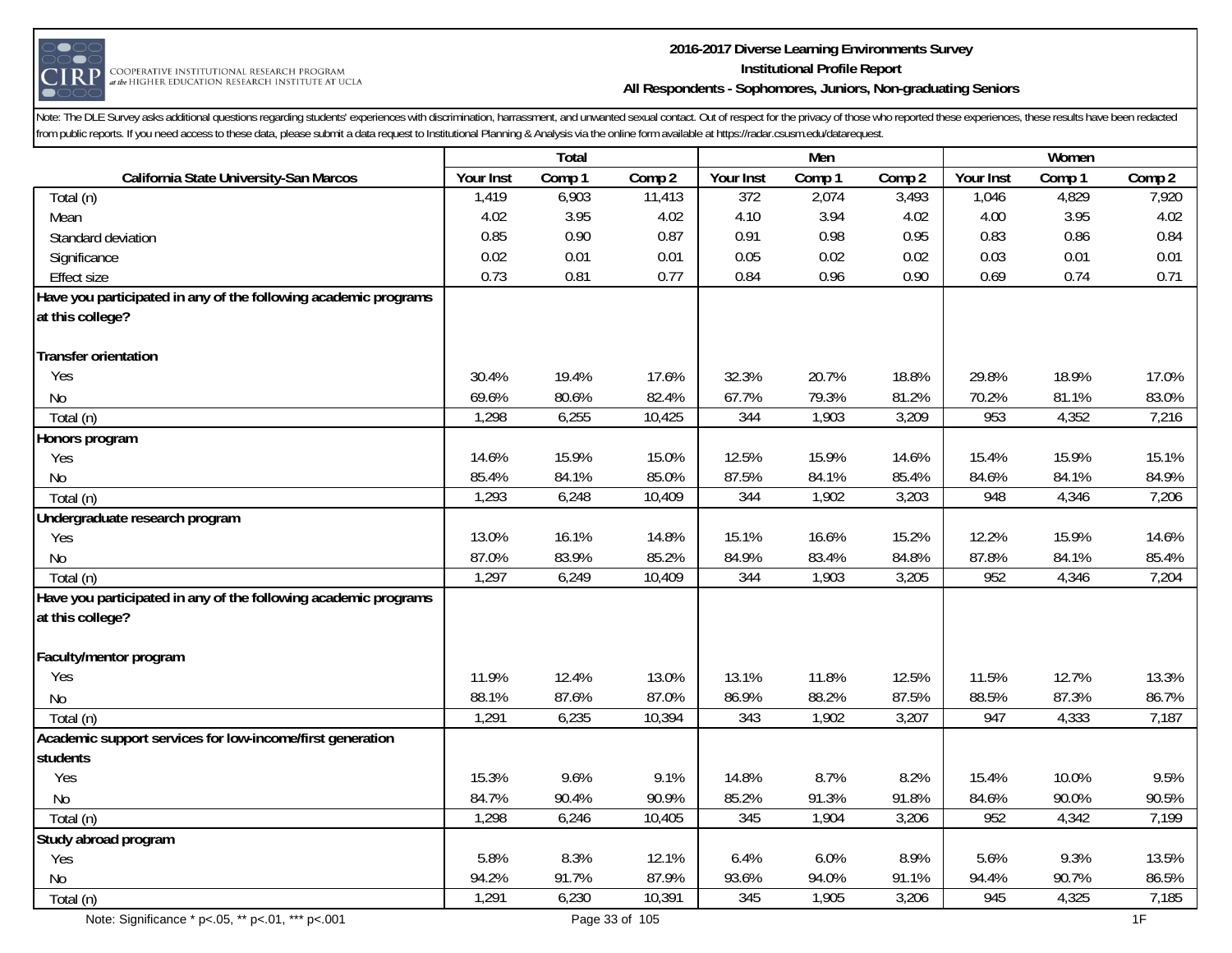

#### **2016-2017 Diverse Learning Environments Survey Institutional Profile Report All Respondents - Sophomores, Juniors, Non-graduating Seniors**

|                                                |           | Total  |        |           | Men    |        | Women     |        |        |
|------------------------------------------------|-----------|--------|--------|-----------|--------|--------|-----------|--------|--------|
| California State University-San Marcos         | Your Inst | Comp 1 | Comp 2 | Your Inst | Comp 1 | Comp 2 | Your Inst | Comp 1 | Comp 2 |
| English as a Second Language (ESL) instruction |           |        |        |           |        |        |           |        |        |
| Yes                                            | 2.4%      | 1.9%   | 2.0%   | 3.5%      | 2.4%   | 2.4%   | 2.0%      | 1.7%   | 1.9%   |
| No                                             | 97.6%     | 98.1%  | 98.0%  | 96.5%     | 97.6%  | 97.6%  | 98.0%     | 98.3%  | 98.1%  |
| Total (n)                                      | 298, ا    | 6,251  | 10,413 | 346       | 1,906  | 3,208  | 951       | 4,345  | 7,205  |
| Summer courses                                 |           |        |        |           |        |        |           |        |        |
| Yes                                            | 26.9%     | 37.4%  | 30.1%  | 25.3%     | 38.1%  | 31.3%  | 27.5%     | 37.1%  | 29.5%  |
| No                                             | 73.1%     | 62.6%  | 69.9%  | 74.7%     | 61.9%  | 68.7%  | 72.5%     | 62.9%  | 70.5%  |
| Total (n)                                      | 1,295     | 6,257  | 10,414 | 344       | 1,905  | 3,207  | 950       | 4,352  | 7,207  |
| How often in the past year did you:            |           |        |        |           |        |        |           |        |        |
| Ask questions in class                         |           |        |        |           |        |        |           |        |        |
| Frequently                                     | 43.1%     | 39.7%  | 46.8%  | 50.1%     | 41.9%  | 49.0%  | 40.5%     | 38.8%  | 45.8%  |
| Occasionally                                   | 50.7%     | 52.2%  | 47.2%  | 42.6%     | 49.8%  | 45.1%  | 53.7%     | 53.3%  | 48.2%  |
| Not at All                                     | 6.2%      | 8.1%   | 6.0%   | 7.2%      | 8.3%   | 5.9%   | 5.8%      | 7.9%   | 6.1%   |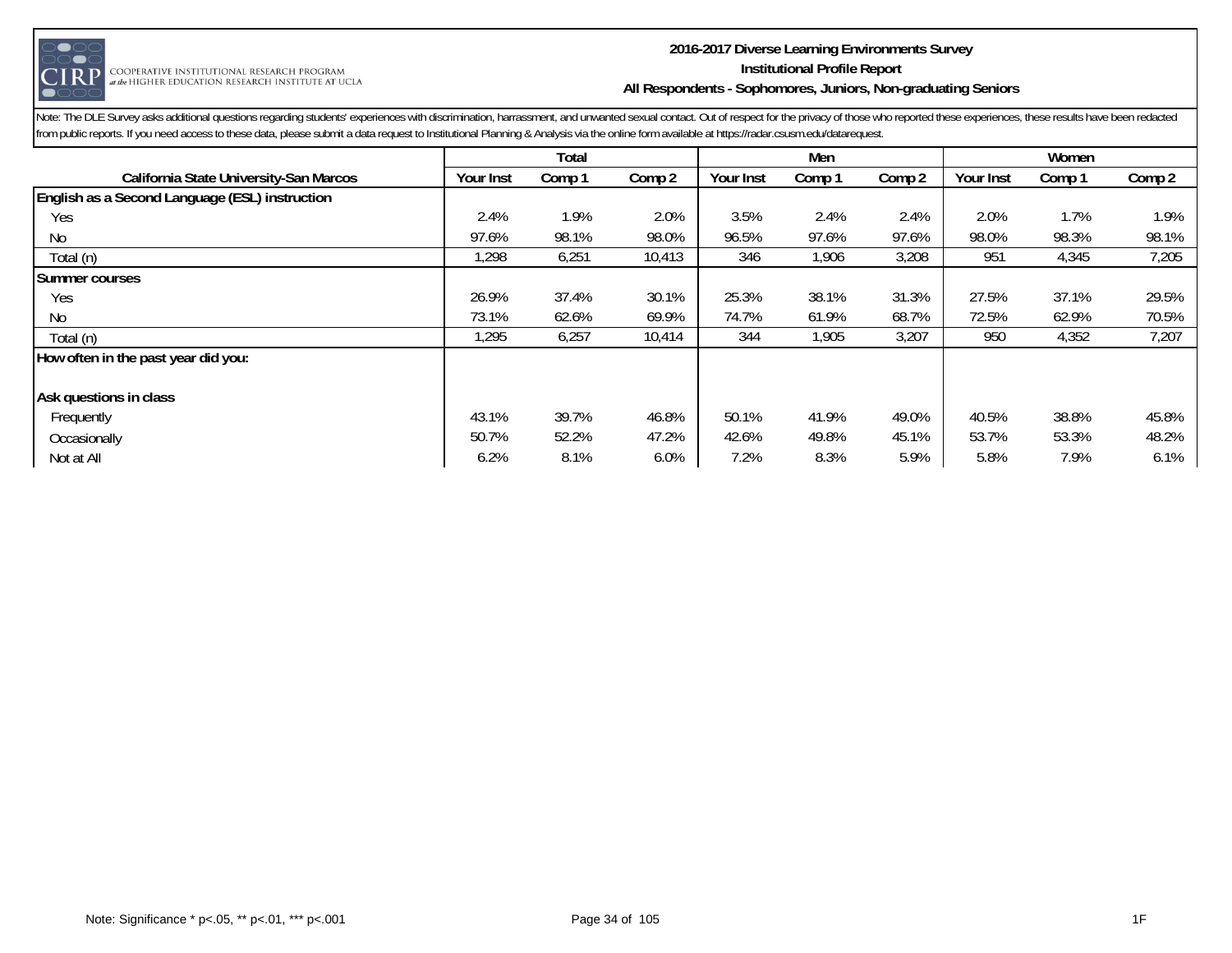

#### **2016-2017 Diverse Learning Environments Survey Institutional Profile Report All Respondents - Sophomores, Juniors, Non-graduating Seniors**

|                                                                 |           | Total  |        |           | Men    |        | Women     |        |        |
|-----------------------------------------------------------------|-----------|--------|--------|-----------|--------|--------|-----------|--------|--------|
| California State University-San Marcos                          | Your Inst | Comp 1 | Comp 2 | Your Inst | Comp 1 | Comp 2 | Your Inst | Comp 1 | Comp 2 |
| Total (n)                                                       | 1,295     | 6,229  | 10,376 | 345       | 1,893  | 3,193  | 949       | 4,336  | 7,183  |
| Mean                                                            | 2.37      | 2.32   | 2.41   | 2.43      | 2.34   | 2.43   | 2.35      | 2.31   | 2.40   |
| Standard deviation                                              | 0.60      | 0.61   | 0.60   | 0.63      | 0.62   | 0.60   | 0.59      | 0.61   | 0.60   |
| Significance                                                    | 0.02      | 0.01   | 0.01   | 0.03      | 0.01   | 0.01   | 0.02      | 0.01   | 0.01   |
| <b>Effect size</b>                                              | 0.36      | 0.38   | 0.36   | 0.39      | 0.39   | 0.36   | 0.34      | 0.37   | 0.36   |
| Support your opinions with a logical argument                   |           |        |        |           |        |        |           |        |        |
| Frequently                                                      | 49.0%     | 54.0%  | 57.4%  | 57.7%     | 60.3%  | 62.6%  | 45.8%     | 51.2%  | 55.1%  |
| Occasionally                                                    | 44.3%     | 40.8%  | 38.2%  | 36.7%     | 35.6%  | 34.2%  | 47.1%     | 43.0%  | 40.0%  |
| Not at All                                                      | 6.7%      | 5.2%   | 4.4%   | 5.5%      | 4.1%   | 3.3%   | 7.1%      | 5.8%   | 4.8%   |
| Total (n)                                                       | 1,290     | 6,210  | 10,348 | 343       | 1,885  | 3,183  | 946       | 4,325  | 7,165  |
| Mean                                                            | 2.42      | 2.49   | 2.53   | 2.52      | 2.56   | 2.59   | 2.39      | 2.45   | 2.50   |
| Standard deviation                                              | 0.61      | 0.60   | 0.58   | 0.60      | 0.57   | 0.55   | 0.62      | 0.60   | 0.59   |
| Significance                                                    | 0.02      | 0.01   | 0.01   | 0.03      | 0.01   | 0.01   | 0.02      | 0.01   | 0.01   |
| <b>Effect size</b>                                              | 0.38      | 0.35   | 0.34   | 0.36      | 0.33   | 0.31   | 0.38      | 0.36   | 0.35   |
| Seek solutions to problems and explain them to others           |           |        |        |           |        |        |           |        |        |
| Frequently                                                      | 48.6%     | 51.7%  | 54.6%  | 55.7%     | 56.4%  | 57.7%  | 46.0%     | 49.6%  | 53.2%  |
| Occasionally                                                    | 46.0%     | 43.5%  | 41.4%  | 37.6%     | 39.0%  | 38.5%  | 49.1%     | 45.4%  | 42.7%  |
| Not at All                                                      | 5.4%      | 4.9%   | 4.0%   | 6.7%      | 4.6%   | 3.7%   | 5.0%      | 5.0%   | 4.1%   |
| Total (n)                                                       | 1,292     | 6,211  | 10,341 | 343       | 1,889  | 3,183  | 948       | 4,322  | 7,158  |
| Mean                                                            | 2.43      | 2.47   | 2.51   | 2.49      | 2.52   | 2.54   | 2.41      | 2.45   | 2.49   |
| Standard deviation                                              | 0.59      | 0.59   | 0.57   | 0.62      | 0.58   | 0.57   | 0.58      | 0.59   | 0.58   |
| Significance                                                    | 0.02      | 0.01   | 0.01   | 0.03      | 0.01   | 0.01   | 0.02      | 0.01   | 0.01   |
| <b>Effect size</b>                                              | 0.35      | 0.35   | 0.33   | 0.39      | 0.34   | 0.32   | 0.34      | 0.35   | 0.33   |
| How often in the past year did you:                             |           |        |        |           |        |        |           |        |        |
|                                                                 |           |        |        |           |        |        |           |        |        |
| Evaluate the quality or reliability of information you received |           |        |        |           |        |        |           |        |        |
| Frequently                                                      |           |        |        |           |        |        |           |        |        |
|                                                                 | 49.7%     | 52.5%  | 54.8%  | 53.7%     | 56.2%  | 57.2%  | 48.2%     | 50.9%  | 53.7%  |
| Occasionally                                                    | 45.3%     | 43.2%  | 41.5%  | 41.3%     | 40.2%  | 39.8%  | 46.7%     | 44.5%  | 42.3%  |
| Not at All                                                      | 5.0%      | 4.3%   | 3.7%   | 5.0%      | 3.6%   | 3.0%   | 5.1%      | 4.7%   | 3.9%   |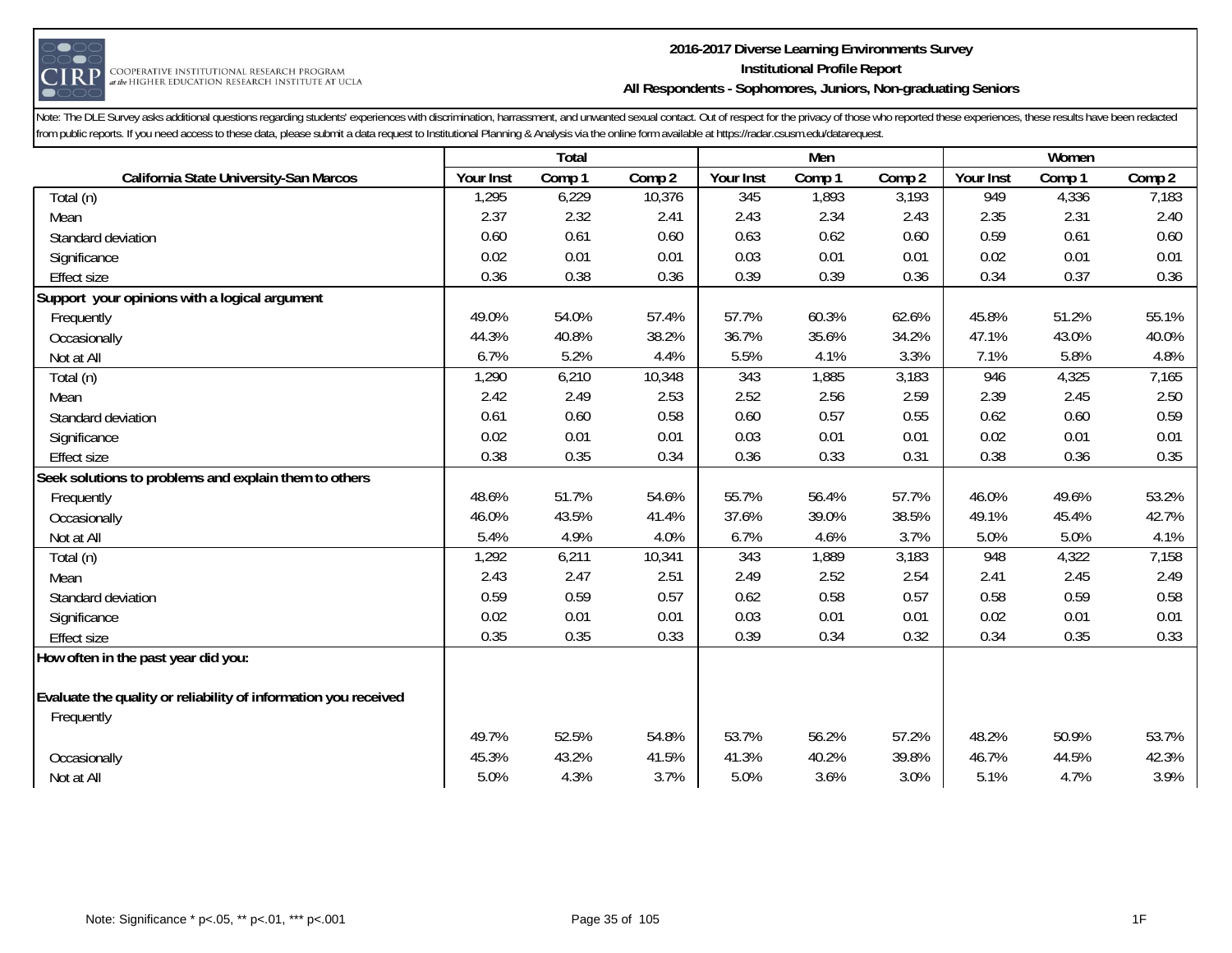

#### **2016-2017 Diverse Learning Environments Survey Institutional Profile Report All Respondents - Sophomores, Juniors, Non-graduating Seniors**

|                                                    |           | Total  |        |           | Men    |        |           | Women  |        |
|----------------------------------------------------|-----------|--------|--------|-----------|--------|--------|-----------|--------|--------|
| California State University-San Marcos             | Your Inst | Comp 1 | Comp 2 | Your Inst | Comp 1 | Comp 2 | Your Inst | Comp 1 | Comp 2 |
| Total (n)                                          | 1,288     | 6,202  | 10,335 | 341       | 1,887  | 3,182  | 946       | 4,315  | 7,153  |
| Mean                                               | 2.45      | 2.48   | 2.51   | 2.49      | 2.53   | 2.54   | 2.43      | 2.46   | 2.50   |
| Standard deviation                                 | 0.59      | 0.58   | 0.57   | 0.59      | 0.57   | 0.56   | 0.59      | 0.58   | 0.57   |
| Significance                                       | 0.02      | 0.01   | 0.01   | 0.03      | 0.01   | 0.01   | 0.02      | 0.01   | 0.01   |
| <b>Effect size</b>                                 | 0.35      | 0.34   | 0.32   | 0.35      | 0.32   | 0.31   | 0.35      | 0.34   | 0.33   |
| Take a risk because you felt you had more to gain  |           |        |        |           |        |        |           |        |        |
| Frequently                                         | 32.8%     | 33.6%  | 35.7%  | 39.8%     | 38.4%  | 41.1%  | 30.3%     | 31.6%  | 33.2%  |
| Occasionally                                       | 53.3%     | 54.1%  | 53.1%  | 50.0%     | 51.1%  | 49.7%  | 54.5%     | 55.5%  | 54.7%  |
| Not at All                                         | 13.9%     | 12.2%  | 11.2%  | 10.2%     | 10.6%  | 9.2%   | 15.2%     | 12.9%  | 12.1%  |
| Total (n)                                          | 1,292     | 6,211  | 10,341 | 344       | 1,893  | 3,187  | 947       | 4,318  | 7,154  |
| Mean                                               | 2.19      | 2.21   | 2.24   | 2.30      | 2.28   | 2.32   | 2.15      | 2.19   | 2.21   |
| Standard deviation                                 | 0.66      | 0.64   | 0.64   | 0.64      | 0.64   | 0.63   | 0.66      | 0.64   | 0.64   |
| Significance                                       | 0.02      | 0.01   | 0.01   | 0.03      | 0.01   | 0.01   | 0.02      | 0.01   | 0.01   |
| <b>Effect size</b>                                 | 0.43      | 0.41   | 0.41   | 0.41      | 0.41   | 0.40   | 0.43      | 0.41   | 0.41   |
| Seek alternative solutions to a problem            |           |        |        |           |        |        |           |        |        |
| Frequently                                         | 45.2%     | 45.3%  | 47.9%  | 48.5%     | 48.6%  | 50.7%  | 44.1%     | 43.9%  | 46.6%  |
| Occasionally                                       | 50.0%     | 50.2%  | 48.2%  | 46.8%     | 47.5%  | 46.0%  | 51.2%     | 51.5%  | 49.2%  |
| Not at All                                         | 4.7%      | 4.5%   | 3.9%   | 4.7%      | 4.0%   | 3.3%   | 4.8%      | 4.7%   | 4.2%   |
| Total (n)                                          | 1,291     | 6,206  | 10,335 | 344       | 1,890  | 3,185  | 946       | 4,316  | 7,150  |
| Mean                                               | 2.41      | 2.41   | 2.44   | 2.44      | 2.45   | 2.47   | 2.39      | 2.39   | 2.42   |
| Standard deviation                                 | 0.58      | 0.58   | 0.57   | 0.58      | 0.57   | 0.56   | 0.58      | 0.58   | 0.57   |
| Significance                                       | 0.02      | 0.01   | 0.01   | 0.03      | 0.01   | 0.01   | 0.02      | 0.01   | 0.01   |
| <b>Effect size</b>                                 | 0.34      | 0.33   | 0.32   | 0.34      | 0.33   | 0.31   | 0.33      | 0.33   | 0.33   |
| How often in the past year did you:                |           |        |        |           |        |        |           |        |        |
|                                                    |           |        |        |           |        |        |           |        |        |
| Look up scientific research articles and resources |           |        |        |           |        |        |           |        |        |
| Frequently                                         | 54.2%     | 47.1%  | 48.4%  | 49.9%     | 47.3%  | 48.4%  | 55.8%     | 47.0%  | 48.4%  |
| Occasionally                                       | 39.3%     | 42.8%  | 41.8%  | 40.8%     | 43.2%  | 42.7%  | 38.7%     | 42.6%  | 41.5%  |
| Not at All                                         | 6.5%      | 10.1%  | 9.7%   | 9.3%      | 9.5%   | 8.9%   | 5.5%      | 10.4%  | 10.1%  |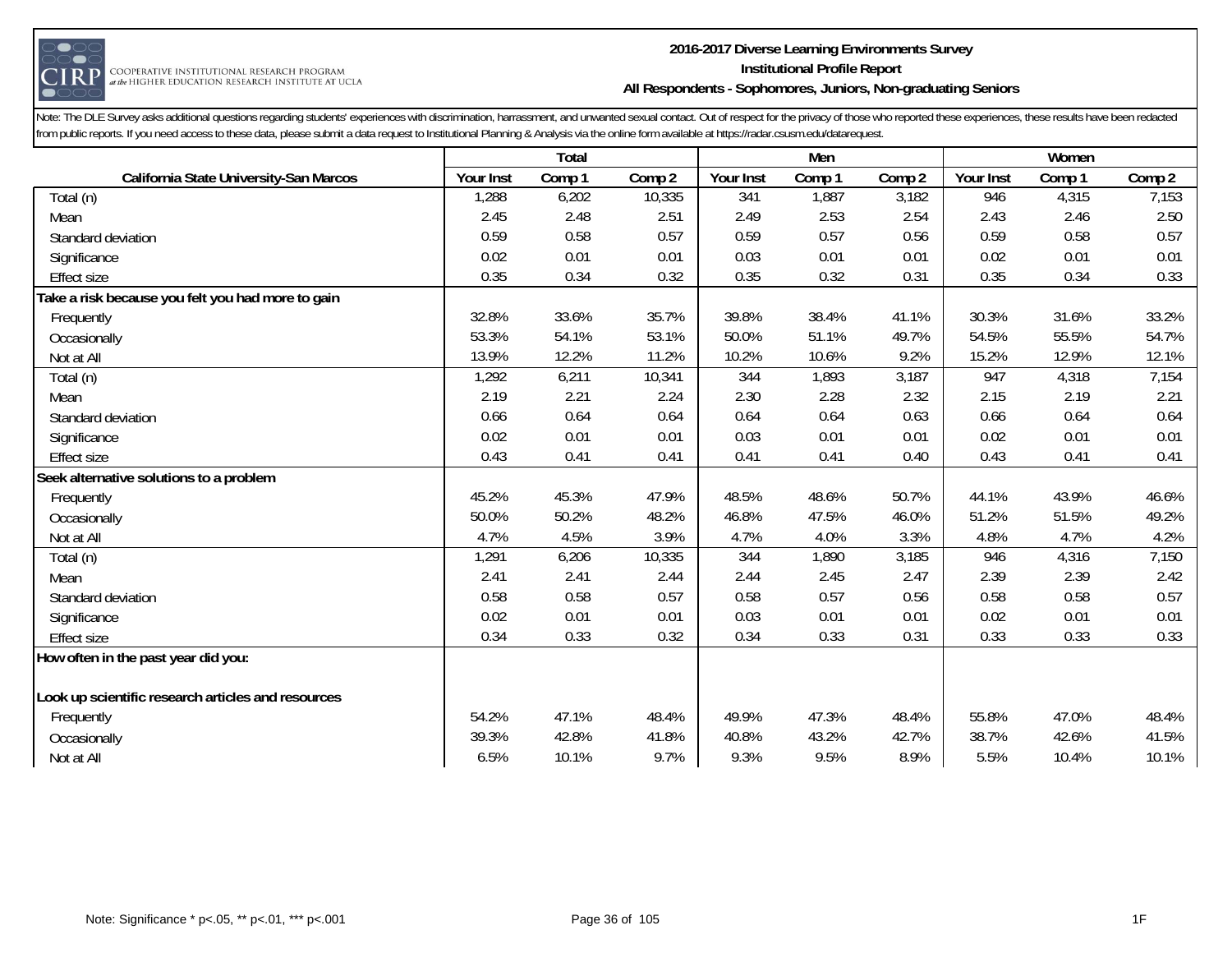

#### **2016-2017 Diverse Learning Environments Survey Institutional Profile Report All Respondents - Sophomores, Juniors, Non-graduating Seniors**

|                                                    |           | Total  |        |           | Men    |        |           | Women  |        |
|----------------------------------------------------|-----------|--------|--------|-----------|--------|--------|-----------|--------|--------|
| California State University-San Marcos             | Your Inst | Comp 1 | Comp 2 | Your Inst | Comp 1 | Comp 2 | Your Inst | Comp 1 | Comp 2 |
| Total (n)                                          | ,293      | 6,212  | 10,349 | 343       | 1,890  | 3,186  | 949       | 4,322  | 7,163  |
| Mean                                               | 2.48      | 2.37   | 2.39   | 2.41      | 2.38   | 2.39   | 2.50      | 2.37   | 2.38   |
| Standard deviation                                 | 0.62      | 0.66   | 0.66   | 0.65      | 0.65   | 0.65   | 0.60      | 0.66   | 0.66   |
| Significance                                       | 0.02      | 0.01   | 0.01   | 0.04      | 0.01   | 0.01   | 0.02      | 0.01   | 0.01   |
| <b>Effect size</b>                                 | 0.38      | 0.44   | 0.43   | 0.43      | 0.42   | 0.42   | 0.36      | 0.44   | 0.44   |
| Explore topics on your own, even though it was not |           |        |        |           |        |        |           |        |        |
| required for a class                               |           |        |        |           |        |        |           |        |        |
| Frequently                                         | 42.5%     | 45.2%  | 46.7%  | 49.9%     | 51.3%  | 52.4%  | 39.8%     | 42.5%  | 44.1%  |
| Occasionally                                       | 47.6%     | 46.0%  | 45.3%  | 39.7%     | 40.9%  | 40.7%  | 50.6%     | 48.2%  | 47.3%  |
| Not at All                                         | 9.8%      | 8.8%   | 8.0%   | 10.5%     | 7.8%   | 6.8%   | 9.6%      | 9.3%   | 8.5%   |
| Total (n)                                          | 1,291     | 6,211  | 10,349 | 343       | 1,891  | 3,190  | 947       | 4,320  | 7,159  |
| Mean                                               | 2.33      | 2.36   | 2.39   | 2.39      | 2.44   | 2.46   | 2.30      | 2.33   | 2.36   |
| Standard deviation                                 | 0.65      | 0.64   | 0.63   | 0.67      | 0.63   | 0.62   | 0.64      | 0.64   | 0.63   |
| Significance                                       | 0.02      | 0.01   | 0.01   | 0.04      | 0.01   | 0.01   | 0.02      | 0.01   | 0.01   |
| <b>Effect size</b>                                 | 0.42      | 0.41   | 0.40   | 0.45      | 0.40   | 0.38   | 0.40      | 0.41   | 0.40   |
| Accept mistakes as part of the learning process    |           |        |        |           |        |        |           |        |        |
| Frequently                                         | 57.8%     | 56.9%  | 58.1%  | 63.4%     | 61.9%  | 62.7%  | 55.8%     | 54.7%  | 56.1%  |
| Occasionally                                       | 40.0%     | 40.2%  | 39.3%  | 33.4%     | 35.0%  | 34.9%  | 42.3%     | 42.5%  | 41.3%  |
| Not at All                                         | 2.2%      | 2.9%   | 2.6%   | 3.2%      | 3.1%   | 2.4%   | 1.9%      | 2.8%   | 2.6%   |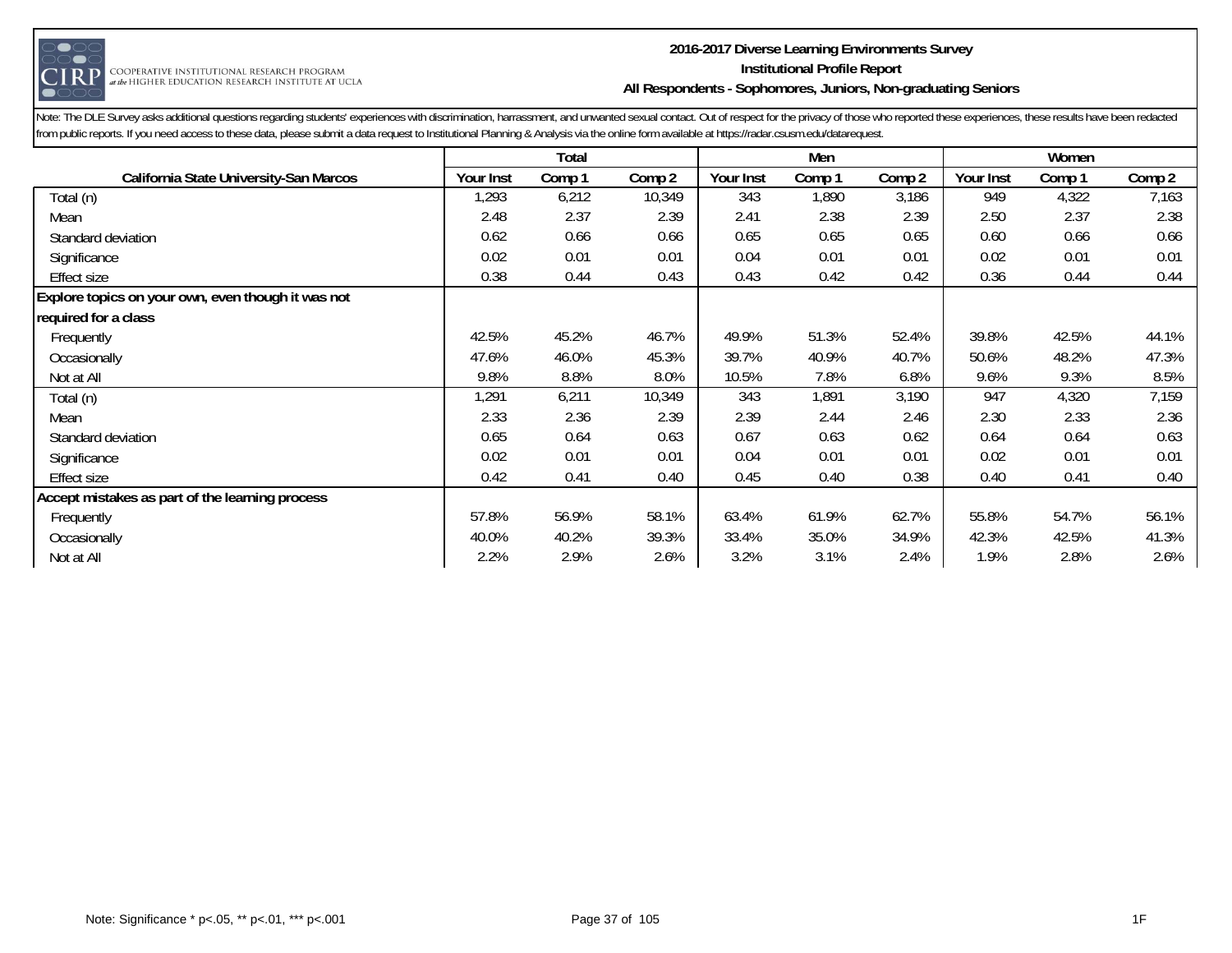

#### **2016-2017 Diverse Learning Environments Survey Institutional Profile Report All Respondents - Sophomores, Juniors, Non-graduating Seniors**

|                                                               |           | Total  |        |           | Men    |        |           | Women  |        |
|---------------------------------------------------------------|-----------|--------|--------|-----------|--------|--------|-----------|--------|--------|
| California State University-San Marcos                        | Your Inst | Comp 1 | Comp 2 | Your Inst | Comp 1 | Comp 2 | Your Inst | Comp 1 | Comp 2 |
| Total (n)                                                     | 1,291     | 6,209  | 10,352 | 344       | 1,891  | 3,190  | 946       | 4,318  | 7,162  |
| Mean                                                          | 2.56      | 2.54   | 2.56   | 2.60      | 2.59   | 2.60   | 2.54      | 2.52   | 2.53   |
| Standard deviation                                            | 0.54      | 0.55   | 0.55   | 0.55      | 0.55   | 0.54   | 0.54      | 0.55   | 0.55   |
| Significance                                                  | 0.02      | 0.01   | 0.01   | 0.03      | 0.01   | 0.01   | 0.02      | 0.01   | 0.01   |
| Effect size                                                   | 0.29      | 0.31   | 0.30   | 0.30      | 0.30   | 0.29   | 0.29      | 0.31   | 0.30   |
| How often in the past year did you:                           |           |        |        |           |        |        |           |        |        |
| Analyze multiple sources of information before coming to a    |           |        |        |           |        |        |           |        |        |
| conclusion                                                    |           |        |        |           |        |        |           |        |        |
| Frequently                                                    | 54.9%     | 53.1%  | 55.6%  | 58.0%     | 56.3%  | 59.0%  | 53.8%     | 51.6%  | 54.1%  |
| Occasionally                                                  | 41.6%     | 43.4%  | 41.3%  | 37.3%     | 40.3%  | 38.0%  | 43.1%     | 44.7%  | 42.7%  |
| Not at All                                                    | 3.5%      | 3.6%   | 3.1%   | 4.7%      | 3.4%   | 3.0%   | 3.1%      | 3.6%   | 3.1%   |
| Total (n)                                                     | 1,290     | 6,209  | 10,348 | 343       | 1,889  | 3,186  | 946       | 4,320  | 7,162  |
| Mean                                                          | 2.51      | 2.49   | 2.53   | 2.53      | 2.53   | 2.56   | 2.51      | 2.48   | 2.51   |
| Standard deviation                                            | 0.57      | 0.57   | 0.56   | 0.59      | 0.56   | 0.55   | 0.56      | 0.57   | 0.56   |
| Significance                                                  | 0.02      | 0.01   | 0.01   | 0.03      | 0.01   | 0.01   | 0.02      | 0.01   | 0.01   |
| <b>Effect size</b>                                            | 0.32      | 0.32   | 0.31   | 0.34      | 0.32   | 0.31   | 0.31      | 0.32   | 0.31   |
| How many courses have you taken at this college that included |           |        |        |           |        |        |           |        |        |
| the following?                                                |           |        |        |           |        |        |           |        |        |
| Mostly online instruction                                     |           |        |        |           |        |        |           |        |        |
| 5 or more                                                     | 4.3%      | 5.1%   | 4.7%   | 3.2%      | 4.0%   | 4.2%   | 4.7%      | 5.6%   | 5.0%   |
| $2 - 4$                                                       | 33.3%     | 34.2%  | 28.0%  | 24.8%     | 27.0%  | 23.4%  | 36.5%     | 37.4%  | 30.1%  |
| One                                                           | 27.2%     | 24.4%  | 23.0%  | 27.1%     | 25.8%  | 23.5%  | 27.2%     | 23.8%  | 22.8%  |
| None                                                          | 35.2%     | 36.2%  | 44.3%  | 44.9%     | 43.2%  | 48.9%  | 31.7%     | 33.2%  | 42.2%  |
| Total (n)                                                     | 1,285     | 6,180  | 10,281 | 343       | 1,877  | 3,157  | 941       | 4,303  | 7,124  |
| Mean                                                          | 2.07      | 2.08   | 1.93   | 1.86      | 1.92   | 1.83   | 2.14      | 2.15   | 1.98   |
| Standard deviation                                            | 0.92      | 0.95   | 0.95   | 0.90      | 0.92   | 0.93   | 0.92      | 0.95   | 0.96   |
| Significance                                                  | 0.03      | 0.01   | 0.01   | 0.05      | 0.02   | 0.02   | 0.03      | 0.01   | 0.01   |
| <b>Effect size</b>                                            | 0.85      | 0.90   | 0.91   | 0.81      | 0.86   | 0.86   | 0.85      | 0.91   | 0.92   |
| Opportunities to study and serve communities in               |           |        |        |           |        |        |           |        |        |
| need (e.g., service learning)                                 |           |        |        |           |        |        |           |        |        |
| 5 or more                                                     | 2.3%      | 2.3%   | 2.3%   | 1.5%      | 1.7%   | 1.6%   | 2.5%      | 2.6%   | 2.6%   |
| $2 - 4$                                                       | 13.9%     | 12.7%  | 14.0%  | 13.4%     | 11.3%  | 12.8%  | 14.1%     | 13.4%  | 14.5%  |
| One                                                           | 22.0%     | 20.0%  | 23.0%  | 20.9%     | 17.1%  | 21.2%  | 22.4%     | 21.2%  | 23.8%  |
| None                                                          | 61.8%     | 65.0%  | 60.8%  | 64.2%     | 69.9%  | 64.5%  | 60.9%     | 62.9%  | 59.1%  |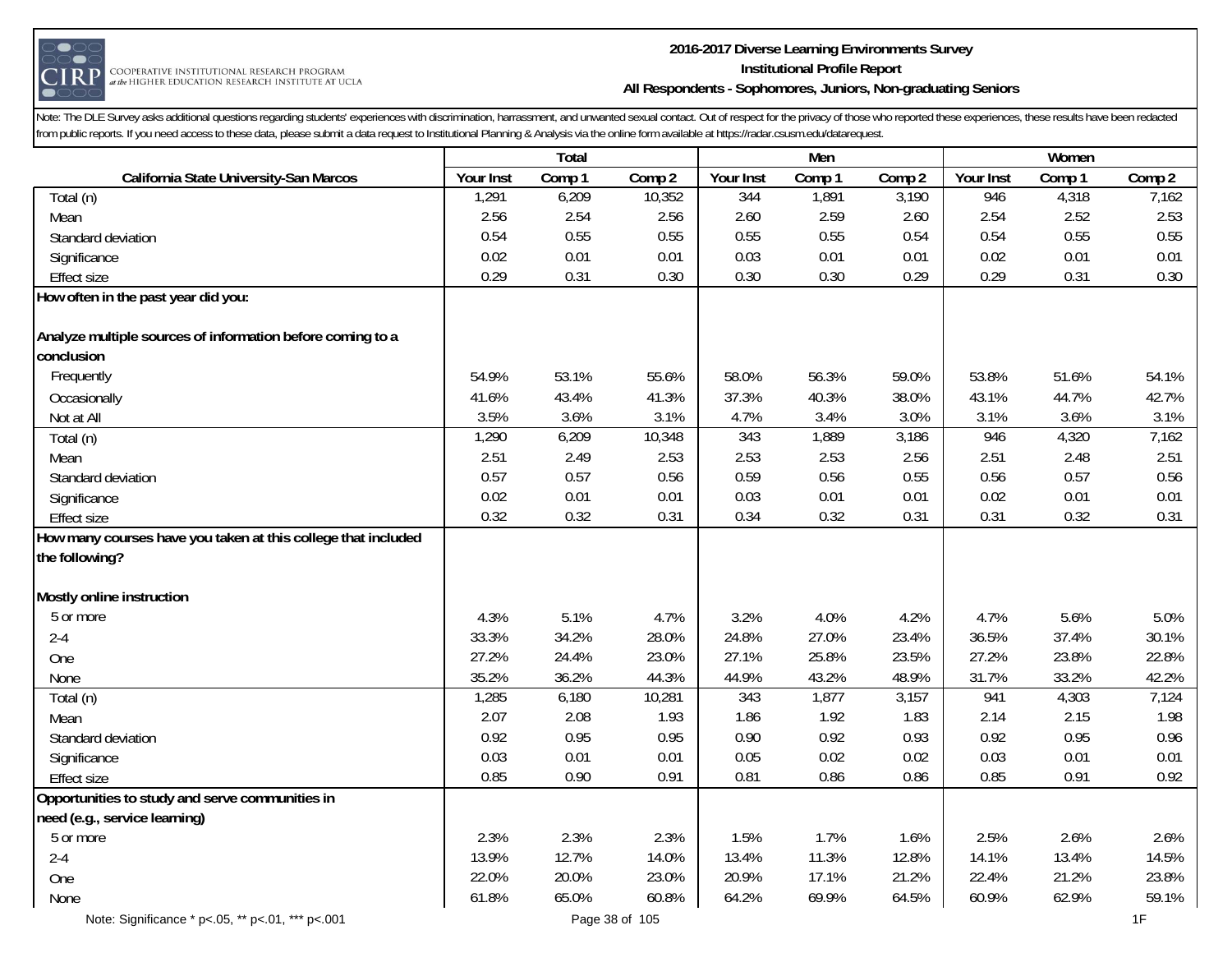

#### **2016-2017 Diverse Learning Environments Survey Institutional Profile Report All Respondents - Sophomores, Juniors, Non-graduating Seniors**

|                                        | Total     |       |                  |           | <b>Men</b>     |               | Women                   |       |             |
|----------------------------------------|-----------|-------|------------------|-----------|----------------|---------------|-------------------------|-------|-------------|
| California State University-San Marcos | Your Inst | Comp  | Comp 2           | Your Inst | Comp           | Comp 2        | Your Inst               | Comp  | Comp 2      |
| Total (n)                              | $,28^{-}$ | 6,163 | $\cap$<br>10,25ປ | 344       | $\sim$<br>,013 | 155<br>ບ, ເບບ | .11 <sup>o</sup><br>94∠ | 1,290 | 7.101<br>ΙV |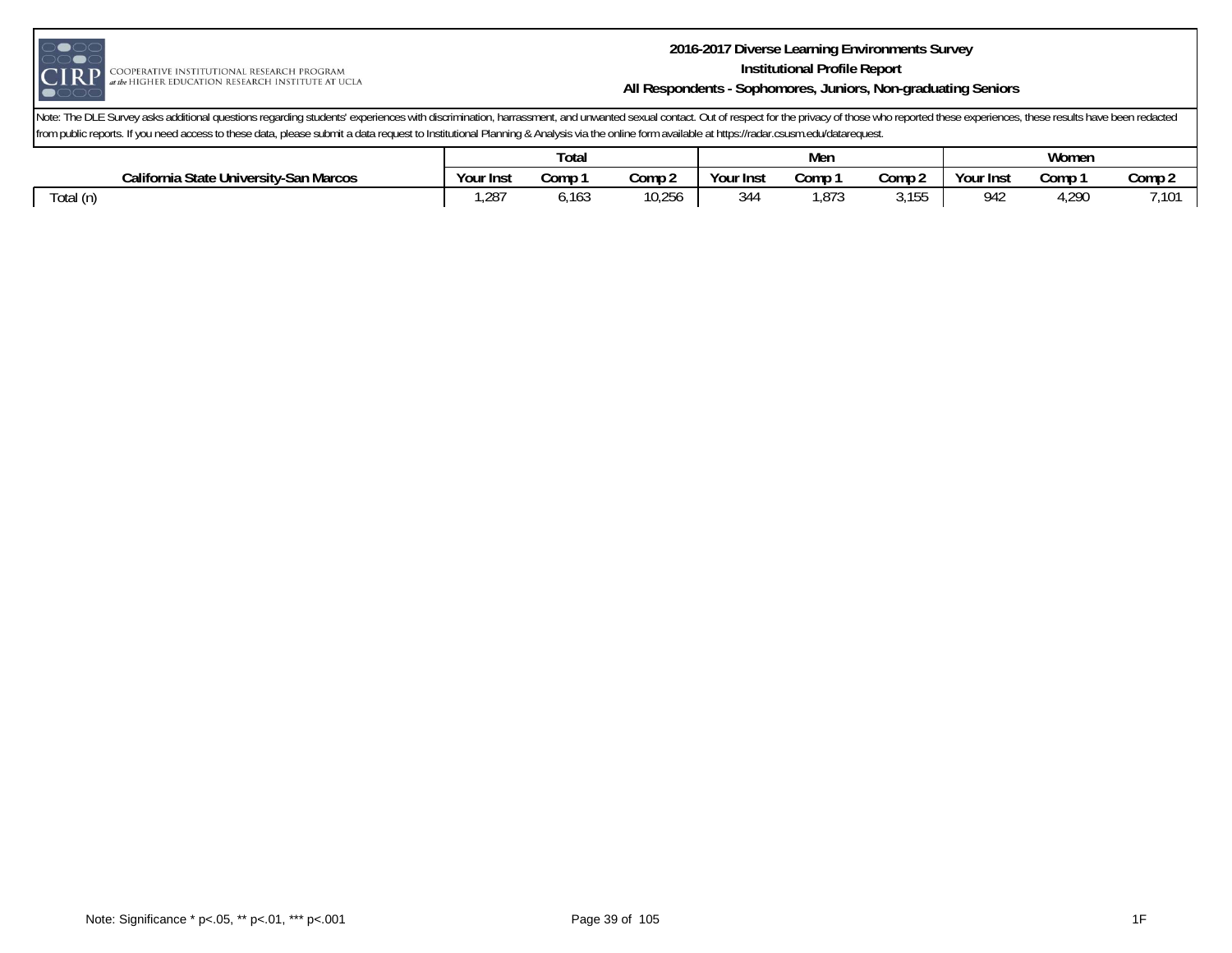

#### **2016-2017 Diverse Learning Environments Survey Institutional Profile Report All Respondents - Sophomores, Juniors, Non-graduating Seniors**

|                                                            |           | Total  |        |           | Men    |        |           | Women  |        |
|------------------------------------------------------------|-----------|--------|--------|-----------|--------|--------|-----------|--------|--------|
| California State University-San Marcos                     | Your Inst | Comp 1 | Comp 2 | Your Inst | Comp 1 | Comp 2 | Your Inst | Comp 1 | Comp 2 |
| Mean                                                       | 1.57      | 1.52   | 1.58   | 1.52      | 1.45   | 1.51   | 1.58      | 1.56   | 1.61   |
| Standard deviation                                         | 0.81      | 0.80   | 0.81   | 0.78      | 0.76   | 0.77   | 0.82      | 0.82   | 0.83   |
| Significance                                               | 0.02      | 0.01   | 0.01   | 0.04      | 0.02   | 0.01   | 0.03      | 0.01   | 0.01   |
| <b>Effect size</b>                                         | 0.66      | 0.64   | 0.66   | 0.61      | 0.57   | 0.60   | 0.68      | 0.67   | 0.68   |
| A remedial or developmental focus                          |           |        |        |           |        |        |           |        |        |
| 5 or more                                                  | 2.3%      | 1.6%   | 1.8%   | 1.2%      | 1.4%   | 1.9%   | 2.7%      | 1.7%   | 1.8%   |
| $2 - 4$                                                    | 10.6%     | 9.0%   | 10.3%  | 11.1%     | 8.2%   | 10.1%  | 10.5%     | 9.3%   | 10.4%  |
| One                                                        | 17.5%     | 14.8%  | 15.1%  | 14.9%     | 13.0%  | 14.0%  | 18.5%     | 15.6%  | 15.5%  |
| None                                                       | 69.6%     | 74.6%  | 72.8%  | 72.9%     | 77.4%  | 74.0%  | 68.4%     | 73.4%  | 72.3%  |
| Total (n)                                                  | 1,281     | 6,127  | 10,191 | 343       | 1,864  | 3,139  | 937       | 4,263  | 7,052  |
| Mean                                                       | 1.46      | 1.38   | 1.41   | 1.41      | 1.34   | 1.40   | 1.47      | 1.39   | 1.42   |
| Standard deviation                                         | 0.77      | 0.71   | 0.75   | 0.73      | 0.69   | 0.74   | 0.79      | 0.73   | 0.75   |
| Significance                                               | 0.02      | 0.01   | 0.01   | 0.04      | 0.02   | 0.01   | 0.03      | 0.01   | 0.01   |
| <b>Effect size</b>                                         | 0.60      | 0.51   | 0.56   | 0.53      | 0.47   | 0.55   | 0.62      | 0.53   | 0.56   |
| Opportunities for intensive dialogue between students with |           |        |        |           |        |        |           |        |        |
| different backgrounds and beliefs                          |           |        |        |           |        |        |           |        |        |
| 5 or more                                                  | 7.5%      | 8.2%   | 9.3%   | 6.1%      | 6.6%   | 8.4%   | 8.0%      | 8.8%   | 9.8%   |
| $2 - 4$                                                    | 22.4%     | 24.8%  | 27.2%  | 21.0%     | 22.7%  | 25.9%  | 22.9%     | 25.8%  | 27.7%  |
| One                                                        | 23.6%     | 22.9%  | 22.8%  | 25.9%     | 22.7%  | 22.1%  | 22.6%     | 22.9%  | 23.1%  |
| None                                                       | 46.6%     | 44.2%  | 40.8%  | 46.9%     | 48.0%  | 43.7%  | 46.5%     | 42.5%  | 39.5%  |
| Total (n)                                                  | 1,273     | 6,127  | 10,191 | 343       | 1,867  | 3,145  | 929       | 4,260  | 7,046  |
| Mean                                                       | 1.91      | 1.97   | 2.05   | 1.86      | 1.88   | 1.99   | 1.92      | 2.01   | 2.08   |
| Standard deviation                                         | 0.99      | 1.01   | 1.02   | 0.95      | 0.98   | 1.02   | 1.00      | 1.02   | 1.03   |
| Significance                                               | 0.03      | 0.01   | 0.01   | 0.05      | 0.02   | 0.02   | 0.03      | 0.02   | 0.01   |
| <b>Effect size</b>                                         | 0.98      | 1.02   | 1.05   | 0.91      | 0.96   | 1.03   | 1.01      | 1.04   | 1.06   |
| Materials/readings about gender                            |           |        |        |           |        |        |           |        |        |
| 5 or more                                                  | 12.9%     | 12.0%  | 11.1%  | 9.2%      | 6.8%   | 6.6%   | 14.2%     | 14.2%  | 13.2%  |
| $2 - 4$                                                    | 32.9%     | 30.8%  | 30.3%  | 24.5%     | 24.0%  | 24.6%  | 35.8%     | 33.9%  | 32.9%  |
| One                                                        | 28.0%     | 28.5%  | 27.7%  | 28.3%     | 28.2%  | 27.7%  | 27.9%     | 28.6%  | 27.8%  |
| None                                                       | 26.2%     | 28.7%  | 30.8%  | 37.9%     | 41.0%  | 41.1%  | 22.1%     | 23.3%  | 26.2%  |
| Total (n)                                                  | 1,189     | 5,679  | 9,420  | 314       | 1,747  | 2,926  | 874       | 3,932  | 6,494  |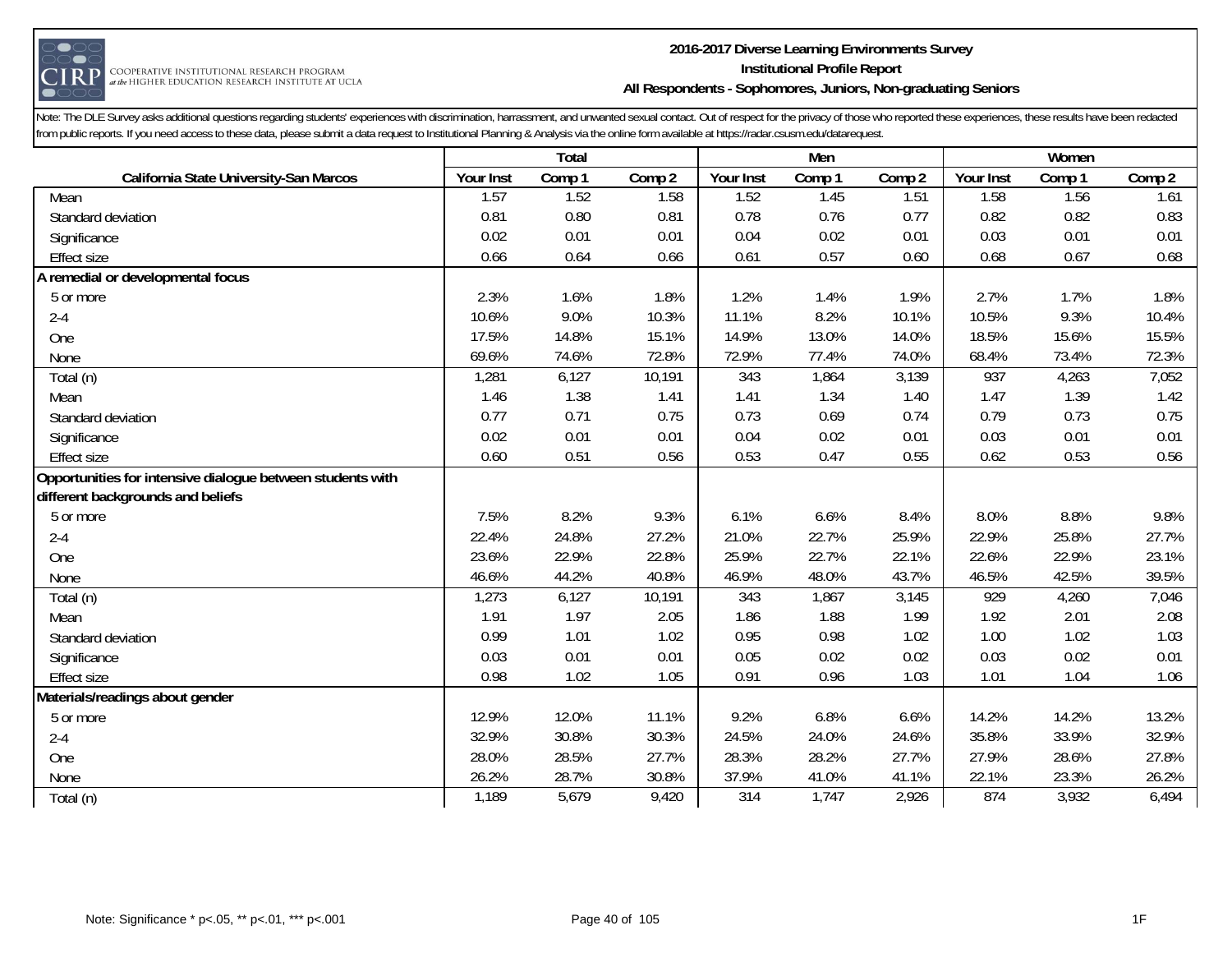

#### **2016-2017 Diverse Learning Environments Survey Institutional Profile Report All Respondents - Sophomores, Juniors, Non-graduating Seniors**

|                                                          |           | Total  |        |           | Men    |        |           | Women  |        |
|----------------------------------------------------------|-----------|--------|--------|-----------|--------|--------|-----------|--------|--------|
| California State University-San Marcos                   | Your Inst | Comp 1 | Comp 2 | Your Inst | Comp 1 | Comp 2 | Your Inst | Comp 1 | Comp 2 |
| Mean                                                     | 2.32      | 2.26   | 2.22   | 2.05      | 1.97   | 1.97   | 2.42      | 2.39   | 2.33   |
| Standard deviation                                       | 1.00      | 1.00   | 1.00   | 1.00      | 0.96   | 0.96   | 0.99      | 0.99   | 1.00   |
| Significance                                             | 0.03      | 0.01   | 0.01   | 0.06      | 0.02   | 0.02   | 0.03      | 0.02   | 0.01   |
| <b>Effect size</b>                                       | 1.00      | 1.01   | 1.01   | 0.99      | 0.92   | 0.92   | 0.97      | 0.99   | 1.01   |
| Materials/readings about race/ethnicity                  |           |        |        |           |        |        |           |        |        |
| 5 or more                                                | 13.5%     | 13.7%  | 13.3%  | 9.9%      | 8.7%   | 8.7%   | 14.9%     | 15.9%  | 15.4%  |
| $2 - 4$                                                  | 38.2%     | 36.0%  | 36.1%  | 30.6%     | 31.0%  | 32.4%  | 41.0%     | 38.1%  | 37.7%  |
| One                                                      | 26.9%     | 28.1%  | 28.7%  | 30.0%     | 29.0%  | 29.5%  | 25.7%     | 27.7%  | 28.3%  |
| None                                                     | 21.4%     | 22.2%  | 21.9%  | 29.4%     | 31.3%  | 29.5%  | 18.5%     | 18.2%  | 18.6%  |
| Total (n)                                                | 1,286     | 6,169  | 10,268 | 343       | 1,875  | 3,156  | 942       | 4,294  | 7,112  |
| Mean                                                     | 2.44      | 2.41   | 2.41   | 2.21      | 2.17   | 2.20   | 2.52      | 2.52   | 2.50   |
| Standard deviation                                       | 0.97      | 0.98   | 0.97   | 0.98      | 0.97   | 0.96   | 0.96      | 0.97   | 0.96   |
| Significance                                             | 0.03      | 0.01   | 0.01   | 0.05      | 0.02   | 0.02   | 0.03      | 0.01   | 0.01   |
| <b>Effect size</b>                                       | 0.95      | 0.96   | 0.95   | 0.96      | 0.94   | 0.92   | 0.92      | 0.93   | 0.93   |
| Materials/readings about socioeconomic class differences |           |        |        |           |        |        |           |        |        |
| 5 or more                                                | 12.2%     | 12.5%  | 11.9%  | 9.9%      | 8.5%   | 8.8%   | 13.1%     | 14.2%  | 13.3%  |
| $2 - 4$                                                  | 37.1%     | 34.4%  | 34.5%  | 30.9%     | 30.8%  | 31.7%  | 39.3%     | 36.0%  | 35.8%  |
| One                                                      | 28.3%     | 29.0%  | 29.7%  | 28.6%     | 28.7%  | 29.4%  | 28.3%     | 29.2%  | 29.8%  |
| None                                                     | 22.4%     | 24.1%  | 23.8%  | 30.6%     | 32.0%  | 30.1%  | 19.4%     | 20.6%  | 21.0%  |
| Total (n)                                                | 1,284     | 6,167  | 10,262 | 343       | 1,878  | 3,160  | 940       | 4,289  | 7,102  |
| Mean                                                     | 2.39      | 2.35   | 2.35   | 2.20      | 2.16   | 2.19   | 2.46      | 2.44   | 2.41   |
| Standard deviation                                       | 0.96      | 0.98   | 0.97   | 0.99      | 0.97   | 0.97   | 0.95      | 0.97   | 0.96   |
| Significance                                             | 0.03      | 0.01   | 0.01   | 0.05      | 0.02   | 0.02   | 0.03      | 0.01   | 0.01   |
| <b>Effect size</b>                                       | 0.93      | 0.96   | 0.94   | 0.97      | 0.94   | 0.93   | 0.90      | 0.94   | 0.93   |
| Materials/readings about privilege                       |           |        |        |           |        |        |           |        |        |
| 5 or more                                                | 10.8%     | 10.0%  | 9.8%   | 7.9%      | 6.1%   | 6.3%   | 11.8%     | 11.7%  | 11.4%  |
| $2 - 4$                                                  | 32.2%     | 29.9%  | 29.7%  | 25.3%     | 23.5%  | 24.3%  | 34.7%     | 32.6%  | 32.1%  |
| One                                                      | 24.2%     | 26.5%  | 27.1%  | 23.2%     | 24.6%  | 26.2%  | 24.6%     | 27.4%  | 27.4%  |
| None                                                     | 32.7%     | 33.6%  | 33.4%  | 43.5%     | 45.8%  | 43.3%  | 28.9%     | 28.3%  | 29.0%  |
| Total (n)                                                | 1,283     | 6,164  | 10,255 | 340       | 1,873  | 3,151  | 942       | 4,291  | 7,104  |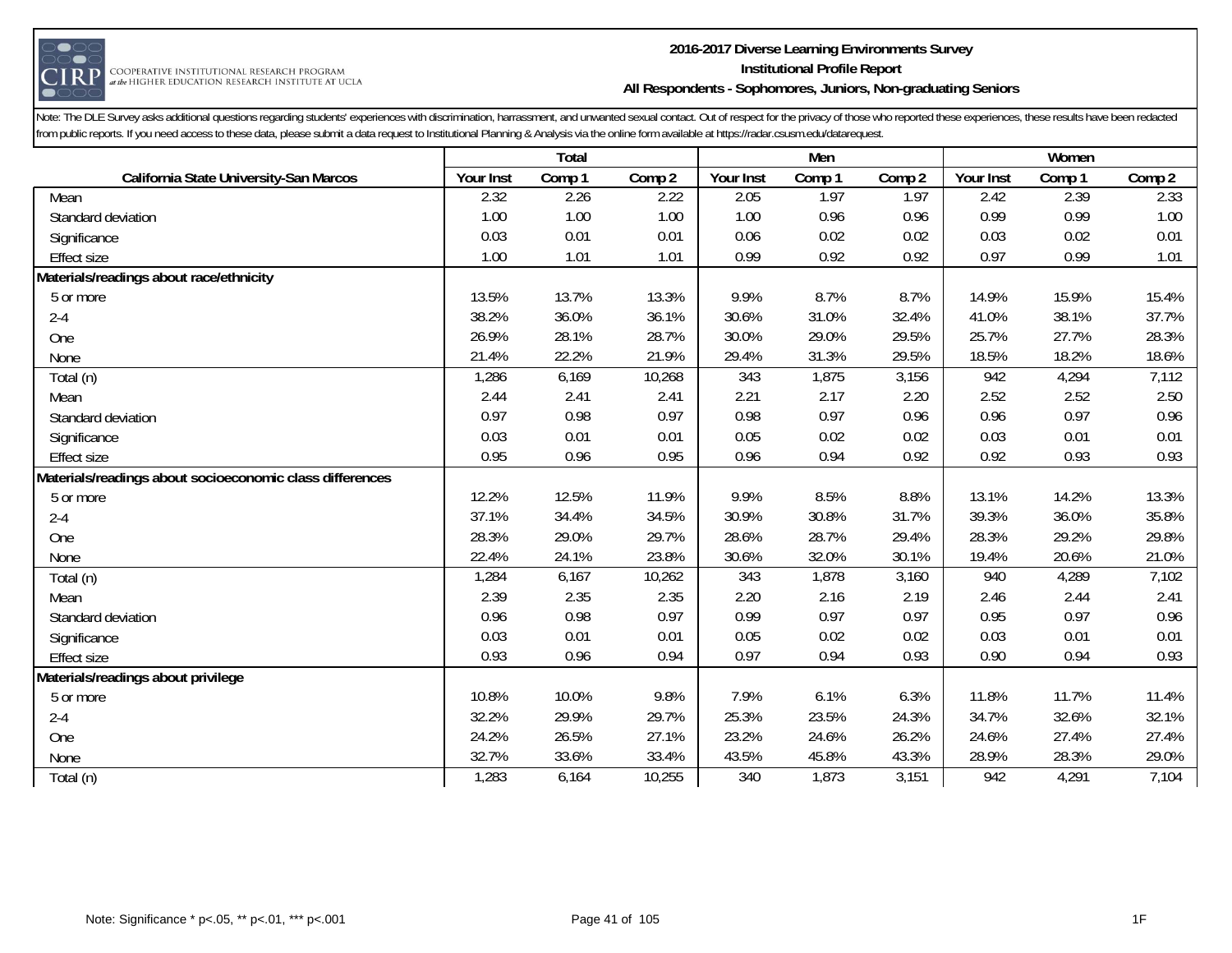

#### **2016-2017 Diverse Learning Environments Survey Institutional Profile Report All Respondents - Sophomores, Juniors, Non-graduating Seniors**

|                                                                                 |           | Total  |        |           | Men    |        |           | Women  |        |
|---------------------------------------------------------------------------------|-----------|--------|--------|-----------|--------|--------|-----------|--------|--------|
| California State University-San Marcos                                          | Your Inst | Comp 1 | Comp 2 | Your Inst | Comp 1 | Comp 2 | Your Inst | Comp 1 | Comp 2 |
| Mean                                                                            | 2.21      | 2.16   | 2.16   | 1.98      | 1.90   | 1.93   | 2.29      | 2.28   | 2.26   |
| Standard deviation                                                              | 1.02      | 1.00   | 1.00   | 1.00      | 0.96   | 0.96   | 1.01      | 1.00   | 1.00   |
| Significance                                                                    | 0.03      | 0.01   | 0.01   | 0.05      | 0.02   | 0.02   | 0.03      | 0.02   | 0.01   |
| <b>Effect size</b>                                                              | 1.04      | 1.01   | 1.00   | 1.01      | 0.93   | 0.92   | 1.02      | 1.00   | 1.00   |
| Materials/readings about sexual orientation                                     |           |        |        |           |        |        |           |        |        |
| 5 or more                                                                       | 8.7%      | 8.0%   | 7.7%   | 7.0%      | 4.7%   | 4.9%   | 9.4%      | 9.4%   | 8.9%   |
| $2 - 4$                                                                         | 27.8%     | 24.2%  | 23.4%  | 19.8%     | 19.0%  | 18.8%  | 30.7%     | 26.4%  | 25.4%  |
| One                                                                             | 26.0%     | 27.5%  | 27.7%  | 25.7%     | 24.3%  | 25.2%  | 26.1%     | 28.8%  | 28.8%  |
| None                                                                            | 37.5%     | 40.4%  | 41.2%  | 47.5%     | 51.9%  | 51.1%  | 33.8%     | 35.3%  | 36.9%  |
| Total (n)                                                                       | 1,284     | 6,167  | 10,262 | 343       | 1,879  | 3,157  | 940       | 4,288  | 7,105  |
| Mean                                                                            | 2.08      | 2.00   | 1.98   | 1.86      | 1.77   | 1.78   | 2.16      | 2.10   | 2.06   |
| Standard deviation                                                              | 1.00      | 0.98   | 0.98   | 0.97      | 0.92   | 0.92   | 1.00      | 0.99   | 0.99   |
| Significance                                                                    | 0.03      | 0.01   | 0.01   | 0.05      | 0.02   | 0.02   | 0.03      | 0.02   | 0.01   |
| <b>Effect size</b>                                                              | 1.00      | 0.97   | 0.95   | 0.94      | 0.84   | 0.84   | 1.00      | 0.98   | 0.98   |
| How many courses have you taken at this college that<br>included the following? |           |        |        |           |        |        |           |        |        |
| Materials/readings about disability                                             |           |        |        |           |        |        |           |        |        |
| 5 or more                                                                       | 6.6%      | 6.0%   | 5.4%   | 5.0%      | 3.7%   | 3.4%   | 7.2%      | 7.0%   | 6.3%   |
| $2 - 4$                                                                         | 22.2%     | 18.3%  | 17.9%  | 14.4%     | 13.7%  | 14.3%  | 24.9%     | 20.3%  | 19.5%  |
| One                                                                             | 24.6%     | 25.2%  | 25.0%  | 24.0%     | 21.8%  | 22.2%  | 24.8%     | 26.8%  | 26.2%  |
| None                                                                            | 46.6%     | 50.5%  | 51.7%  | 56.6%     | 60.8%  | 60.1%  | 43.0%     | 46.0%  | 48.0%  |
| Total (n)                                                                       | 1,284     | 6,157  | 10,254 | 341       | 1,873  | 3,155  | 942       | 4,284  | 7,099  |
| Mean                                                                            | 1.89      | 1.80   | 1.77   | 1.68      | 1.60   | 1.61   | 1.96      | 1.88   | 1.84   |
| Standard deviation                                                              | 0.97      | 0.94   | 0.93   | 0.90      | 0.86   | 0.85   | 0.98      | 0.96   | 0.95   |
| Significance                                                                    | 0.03      | 0.01   | 0.01   | 0.05      | 0.02   | 0.02   | 0.03      | 0.01   | 0.01   |
| <b>Effect size</b>                                                              | 0.94      | 0.89   | 0.86   | 0.81      | 0.74   | 0.73   | 0.97      | 0.93   | 0.90   |
| Since entering this college, how often have you:                                |           |        |        |           |        |        |           |        |        |
| Missed class due to personal/family responsibilities                            |           |        |        |           |        |        |           |        |        |
| Frequently                                                                      | 7.8%      | 6.7%   | 6.2%   | 7.6%      | 5.9%   | 5.3%   | 7.9%      | 7.1%   | 6.6%   |
| Occasionally                                                                    | 63.9%     | 59.5%  | 57.3%  | 58.1%     | 55.9%  | 53.8%  | 66.1%     | 61.1%  | 58.9%  |
| Not at All                                                                      | 28.3%     | 33.8%  | 36.5%  | 34.3%     | 38.3%  | 40.9%  | 26.0%     | 31.8%  | 34.5%  |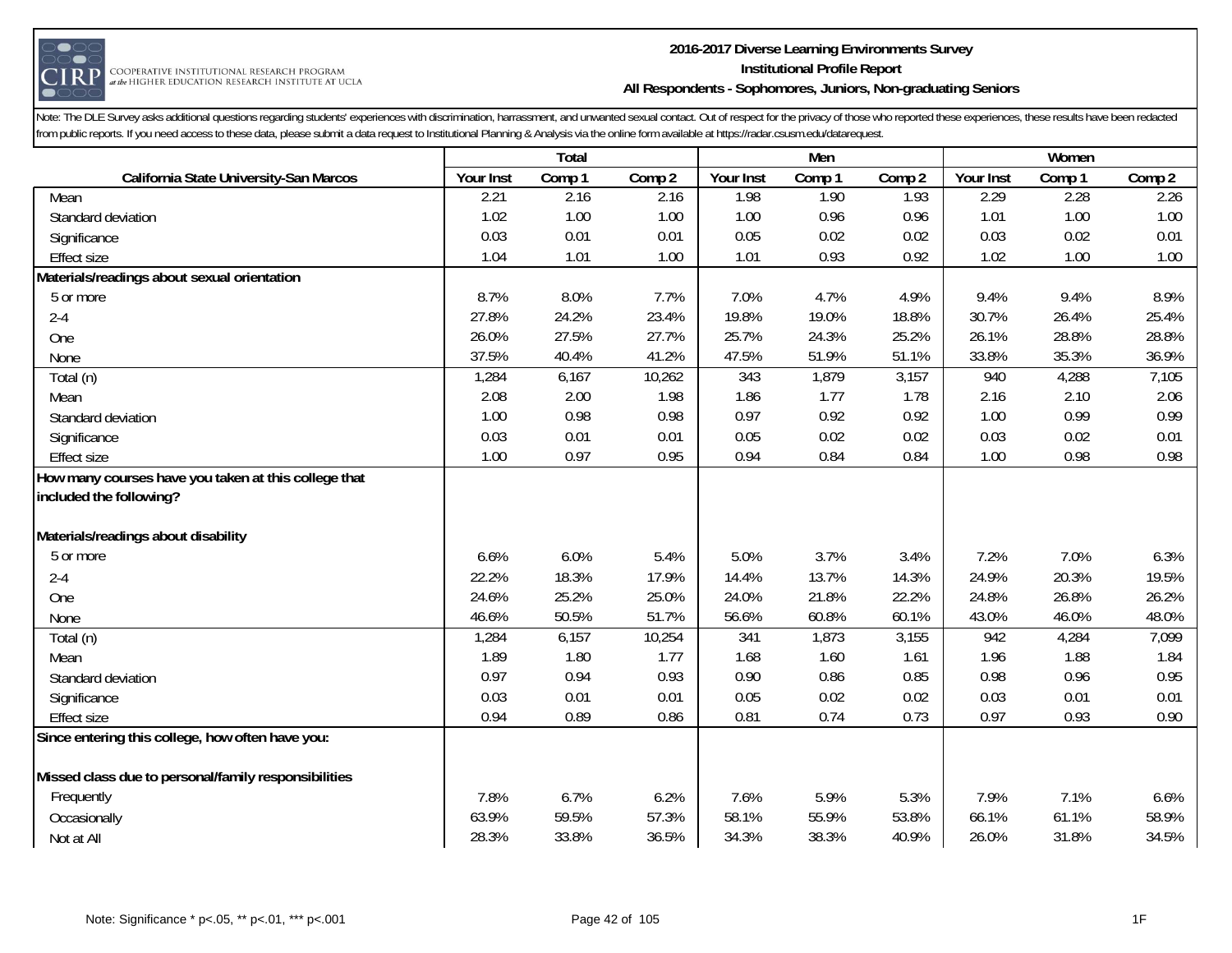

#### **2016-2017 Diverse Learning Environments Survey Institutional Profile Report All Respondents - Sophomores, Juniors, Non-graduating Seniors**

|                                                  |           | Total  |        |           | Men    |        |           | Women  |        |
|--------------------------------------------------|-----------|--------|--------|-----------|--------|--------|-----------|--------|--------|
| California State University-San Marcos           | Your Inst | Comp 1 | Comp 2 | Your Inst | Comp 1 | Comp 2 | Your Inst | Comp 1 | Comp 2 |
| Total (n)                                        | 1,269     | 6,121  | 10,189 | 341       | 1,861  | 3,128  | 927       | 4,260  | 7,061  |
| Mean                                             | 1.80      | 1.73   | 1.70   | 1.73      | 1.68   | 1.64   | 1.82      | 1.75   | 1.72   |
| Standard deviation                               | 0.56      | 0.58   | 0.58   | 0.59      | 0.58   | 0.58   | 0.55      | 0.57   | 0.58   |
| Significance                                     | 0.02      | 0.01   | 0.01   | 0.03      | 0.01   | 0.01   | 0.02      | 0.01   | 0.01   |
| <b>Effect size</b>                               | 0.32      | 0.33   | 0.34   | 0.35      | 0.34   | 0.34   | 0.31      | 0.33   | 0.33   |
| Missed class due to employment                   |           |        |        |           |        |        |           |        |        |
| Frequently                                       | 4.3%      | 3.5%   | 3.0%   | 4.7%      | 3.9%   | 3.3%   | 4.1%      | 3.3%   | 2.8%   |
| Occasionally                                     | 26.8%     | 24.4%  | 22.6%  | 32.6%     | 25.5%  | 25.1%  | 24.6%     | 23.9%  | 21.6%  |
| Not at All                                       | 68.9%     | 72.1%  | 74.4%  | 62.6%     | 70.6%  | 71.6%  | 71.3%     | 72.8%  | 75.6%  |
| Total (n)                                        | 1,268     | 6,095  | 10,138 | 340       | 1,855  | 3,112  | 927       | 4,240  | 7,026  |
| Mean                                             | 1.35      | 1.31   | 1.29   | 1.42      | 1.33   | 1.32   | 1.33      | 1.31   | 1.27   |
| Standard deviation                               | 0.56      | 0.53   | 0.51   | 0.58      | 0.55   | 0.53   | 0.55      | 0.53   | 0.50   |
| Significance                                     | 0.02      | 0.01   | 0.01   | 0.03      | 0.01   | 0.01   | 0.02      | 0.01   | 0.01   |
| <b>Effect size</b>                               | 0.31      | 0.29   | 0.26   | 0.34      | 0.30   | 0.28   | 0.30      | 0.28   | 0.25   |
| Since entering this college, how often have you: |           |        |        |           |        |        |           |        |        |
|                                                  |           |        |        |           |        |        |           |        |        |
| Felt family support to succeed                   |           |        |        |           |        |        |           |        |        |
| Frequently                                       | 52.3%     | 51.8%  | 53.9%  | 46.2%     | 45.2%  | 48.4%  | 54.5%     | 54.6%  | 56.3%  |
| Occasionally                                     | 30.4%     | 31.9%  | 30.4%  | 31.5%     | 34.1%  | 32.0%  | 30.1%     | 31.0%  | 29.7%  |
| Not at All                                       | 17.3%     | 16.3%  | 15.7%  | 22.4%     | 20.7%  | 19.6%  | 15.5%     | 14.4%  | 14.0%  |
| Total (n)                                        | 1,266     | 6,100  | 10,160 | 340       | 1,857  | 3,120  | 925       | 4,243  | 7,040  |
| Mean                                             | 2.35      | 2.35   | 2.38   | 2.24      | 2.25   | 2.29   | 2.39      | 2.40   | 2.42   |
| Standard deviation                               | 0.76      | 0.75   | 0.74   | 0.79      | 0.77   | 0.77   | 0.74      | 0.73   | 0.72   |
| Significance                                     | 0.02      | 0.01   | 0.01   | 0.04      | 0.02   | 0.01   | 0.02      | 0.01   | 0.01   |
| <b>Effect size</b>                               | 0.57      | 0.56   | 0.55   | 0.63      | 0.60   | 0.60   | 0.55      | 0.53   | 0.52   |
| Contributed money to help support your family    |           |        |        |           |        |        |           |        |        |
| Frequently                                       | 24.2%     | 15.6%  | 17.6%  | 23.5%     | 13.8%  | 16.1%  | 24.5%     | 16.5%  | 18.2%  |
| Occasionally                                     | 37.4%     | 31.3%  | 30.0%  | 37.4%     | 33.0%  | 31.6%  | 37.4%     | 30.5%  | 29.3%  |
| Not at All                                       | 38.4%     | 53.1%  | 52.4%  | 39.1%     | 53.3%  | 52.3%  | 38.1%     | 53.0%  | 52.5%  |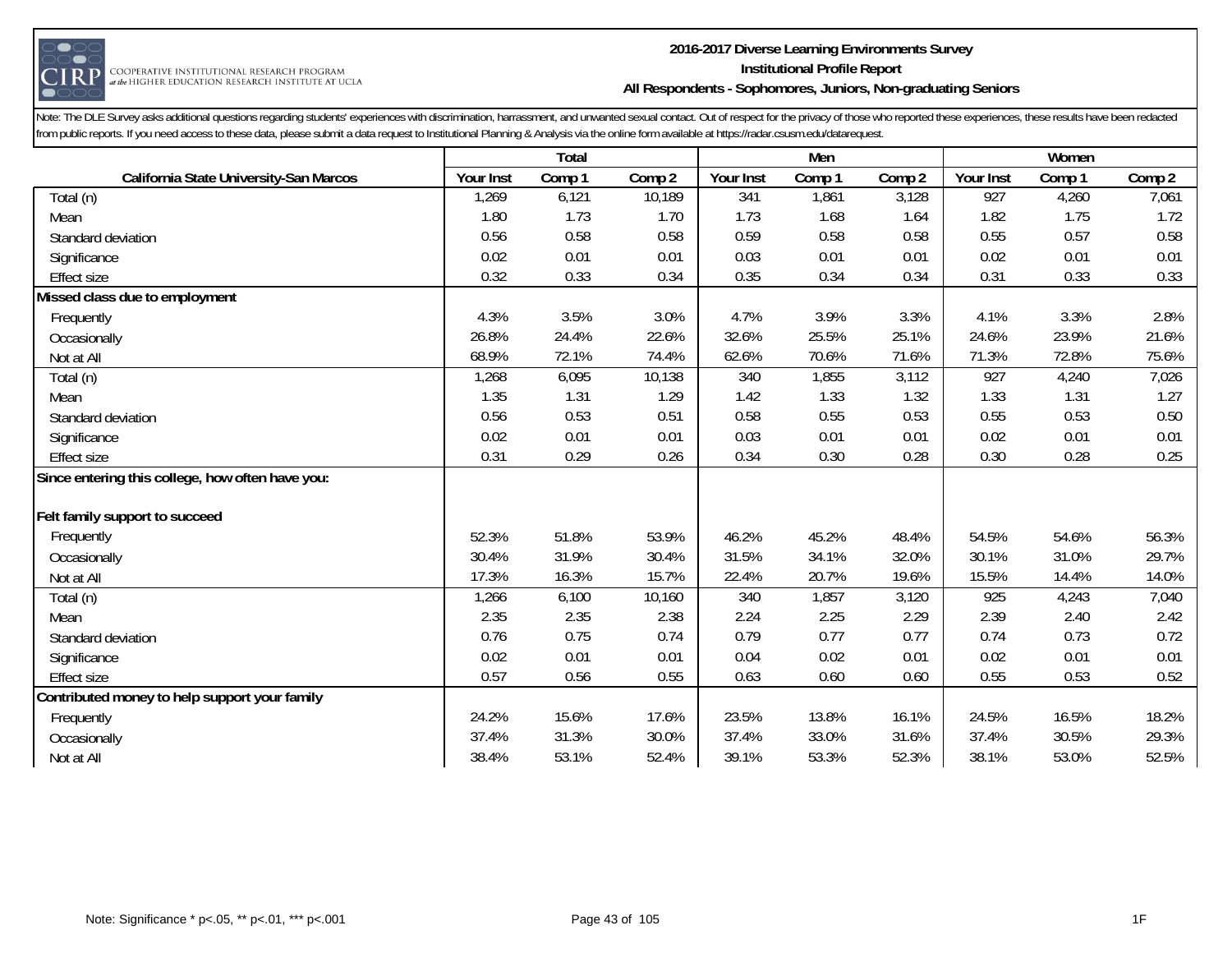

#### **2016-2017 Diverse Learning Environments Survey Institutional Profile Report All Respondents - Sophomores, Juniors, Non-graduating Seniors**

|                                                         |           | Total  |        |           | Men    |        |           | Women  |        |
|---------------------------------------------------------|-----------|--------|--------|-----------|--------|--------|-----------|--------|--------|
| California State University-San Marcos                  | Your Inst | Comp 1 | Comp 2 | Your Inst | Comp 1 | Comp 2 | Your Inst | Comp 1 | Comp 2 |
| Total (n)                                               | 1,268     | 6,099  | 10,155 | 340       | 1,854  | 3,115  | 927       | 4,245  | 7,040  |
| Mean                                                    | 1.86      | 1.63   | 1.65   | 1.84      | 1.60   | 1.64   | 1.86      | 1.63   | 1.66   |
| Standard deviation                                      | 0.78      | 0.74   | 0.76   | 0.78      | 0.72   | 0.74   | 0.78      | 0.75   | 0.77   |
| Significance                                            | 0.02      | 0.01   | 0.01   | 0.04      | 0.02   | 0.01   | 0.03      | 0.01   | 0.01   |
| <b>Effect size</b>                                      | 0.61      | 0.55   | 0.58   | 0.60      | 0.51   | 0.55   | 0.61      | 0.56   | 0.59   |
| Not been able to get into the classes you need because  |           |        |        |           |        |        |           |        |        |
| they were full                                          |           |        |        |           |        |        |           |        |        |
| Frequently                                              | 45.1%     | 36.6%  | 28.6%  | 39.4%     | 33.0%  | 26.1%  | 47.1%     | 38.1%  | 29.6%  |
| Occasionally                                            | 36.1%     | 44.5%  | 43.6%  | 40.0%     | 47.1%  | 45.8%  | 34.8%     | 43.3%  | 42.6%  |
| Not at All                                              | 18.7%     | 18.9%  | 27.9%  | 20.6%     | 19.8%  | 28.1%  | 18.1%     | 18.5%  | 27.8%  |
| Total (n)                                               | 1,270     | 6,105  | 10,167 | 340       | 1,855  | 3,120  | 929       | 4,250  | 7,047  |
| Mean                                                    | 2.26      | 2.18   | 2.01   | 2.19      | 2.13   | 1.98   | 2.29      | 2.20   | 2.02   |
| Standard deviation                                      | 0.75      | 0.72   | 0.75   | 0.75      | 0.72   | 0.74   | 0.75      | 0.73   | 0.76   |
| Significance                                            | 0.02      | 0.01   | 0.01   | 0.04      | 0.02   | 0.01   | 0.02      | 0.01   | 0.01   |
| <b>Effect size</b>                                      | 0.57      | 0.52   | 0.56   | 0.57      | 0.51   | 0.54   | 0.57      | 0.53   | 0.57   |
| Since entering this college, how often have you:        |           |        |        |           |        |        |           |        |        |
|                                                         |           |        |        |           |        |        |           |        |        |
| Not been able to take the classes you need because they |           |        |        |           |        |        |           |        |        |
| were not offered/were canceled                          |           |        |        |           |        |        |           |        |        |
| Frequently                                              | 27.5%     | 20.9%  | 17.2%  | 22.0%     | 19.1%  | 16.1%  | 29.6%     | 21.8%  | 17.7%  |
| Occasionally                                            | 38.0%     | 40.4%  | 38.1%  | 45.2%     | 42.4%  | 39.8%  | 35.4%     | 39.5%  | 37.4%  |
| Not at All                                              | 34.5%     | 38.6%  | 44.7%  | 32.8%     | 38.5%  | 44.1%  | 35.1%     | 38.7%  | 45.0%  |
| Total (n)                                               | 1,269     | 6,110  | 10,171 | 341       | 1,861  | 3,127  | 927       | 4,249  | 7,044  |
| Mean                                                    | 1.93      | 1.82   | 1.72   | 1.89      | 1.81   | 1.72   | 1.94      | 1.83   | 1.73   |
| Standard deviation                                      | 0.78      | 0.75   | 0.74   | 0.73      | 0.73   | 0.72   | 0.80      | 0.76   | 0.74   |
| Significance                                            | 0.02      | 0.01   | 0.01   | 0.04      | 0.02   | 0.01   | 0.03      | 0.01   | 0.01   |
| <b>Effect size</b>                                      | 0.62      | 0.56   | 0.54   | 0.54      | 0.54   | 0.52   | 0.64      | 0.58   | 0.55   |
| Had difficulty in commuting/getting to campus           |           |        |        |           |        |        |           |        |        |
| Frequently                                              | 15.4%     | 16.2%  | 12.6%  | 13.8%     | 15.7%  | 11.9%  | 16.0%     | 16.4%  | 12.9%  |
| Occasionally                                            | 33.5%     | 36.1%  | 31.2%  | 37.5%     | 35.6%  | 31.1%  | 31.9%     | 36.3%  | 31.2%  |
| Not at All                                              | 51.1%     | 47.7%  | 56.2%  | 48.7%     | 48.7%  | 57.0%  | 52.1%     | 47.3%  | 55.9%  |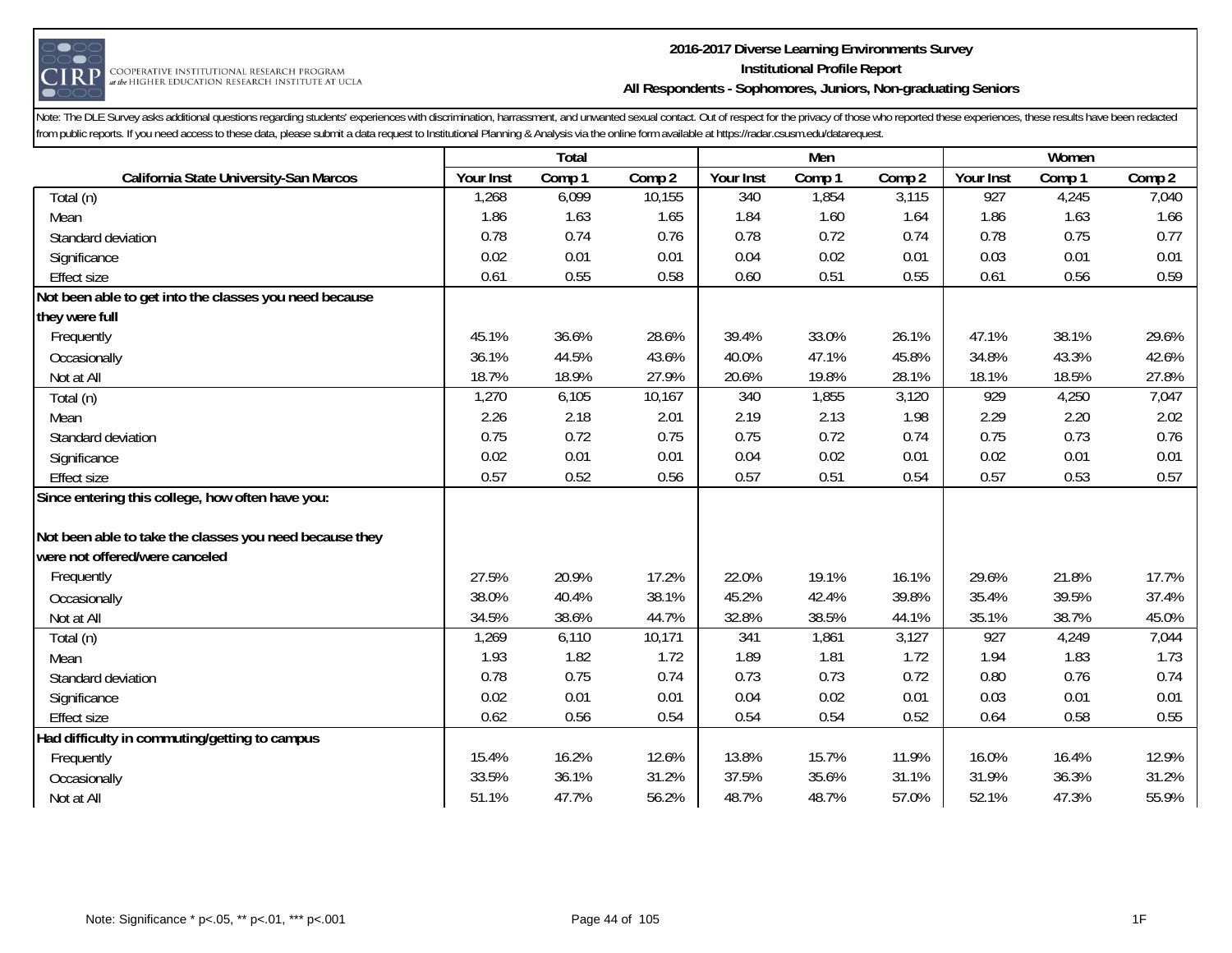

#### **2016-2017 Diverse Learning Environments Survey Institutional Profile Report All Respondents - Sophomores, Juniors, Non-graduating Seniors**

|                                                     |           | Total  |        |           | Men    |        |           | Women  |        |
|-----------------------------------------------------|-----------|--------|--------|-----------|--------|--------|-----------|--------|--------|
| California State University-San Marcos              | Your Inst | Comp 1 | Comp 2 | Your Inst | Comp 1 | Comp 2 | Your Inst | Comp 1 | Comp 2 |
| Total (n)                                           | 1,269     | 6,103  | 10,164 | 341       | 1,857  | 3,122  | 927       | 4,246  | 7,042  |
| Mean                                                | 1.64      | 1.68   | 1.56   | 1.65      | 1.67   | 1.55   | 1.64      | 1.69   | 1.57   |
| Standard deviation                                  | 0.73      | 0.73   | 0.71   | 0.71      | 0.73   | 0.70   | 0.74      | 0.74   | 0.71   |
| Significance                                        | 0.02      | 0.01   | 0.01   | 0.04      | 0.02   | 0.01   | 0.02      | 0.01   | 0.01   |
| Effect size                                         | 0.54      | 0.54   | 0.50   | 0.50      | 0.53   | 0.49   | 0.55      | 0.54   | 0.50   |
| Taken classes when most campus services were closed |           |        |        |           |        |        |           |        |        |
| Frequently                                          | 9.0%      | 7.2%   | 6.8%   | 5.9%      | 7.0%   | 6.5%   | 10.2%     | 7.3%   | 7.0%   |
| Occasionally                                        | 30.1%     | 29.7%  | 25.8%  | 37.6%     | 31.4%  | 26.6%  | 27.4%     | 29.0%  | 25.5%  |
| Not at All                                          | 60.9%     | 63.0%  | 67.4%  | 56.5%     | 61.6%  | 66.9%  | 62.4%     | 63.7%  | 67.6%  |
| Total (n)                                           | 1,265     | 6,079  | 10,132 | 340       | 1,852  | 3,116  | 924       | 4,227  | 7,016  |
| Mean                                                | 1.48      | 1.44   | 1.39   | 1.49      | 1.45   | 1.40   | 1.48      | 1.44   | 1.39   |
| Standard deviation                                  | 0.66      | 0.63   | 0.61   | 0.61      | 0.62   | 0.61   | 0.67      | 0.63   | 0.62   |
| Significance                                        | 0.02      | 0.01   | 0.01   | 0.03      | 0.01   | 0.01   | 0.02      | 0.01   | 0.01   |
| <b>Effect size</b>                                  | 0.43      | 0.39   | 0.38   | 0.37      | 0.39   | 0.37   | 0.45      | 0.39   | 0.38   |
| Since entering this college, how often have you:    |           |        |        |           |        |        |           |        |        |
|                                                     |           |        |        |           |        |        |           |        |        |
| Attended professors' office hours                   |           |        |        |           |        |        |           |        |        |
| Frequently                                          | 23.0%     | 20.8%  | 21.8%  | 23.5%     | 19.1%  | 19.5%  | 22.9%     | 21.5%  | 22.8%  |
| Occasionally                                        | 61.5%     | 63.2%  | 61.2%  | 58.9%     | 62.6%  | 61.8%  | 62.5%     | 63.5%  | 60.9%  |
| Not at All                                          | 15.5%     | 16.0%  | 17.0%  | 17.6%     | 18.3%  | 18.7%  | 14.6%     | 15.0%  | 16.3%  |
| Total (n)                                           | 1,267     | 6,106  | 10,172 | 341       | 1,858  | 3,124  | 925       | 4,248  | 7,048  |
| Mean                                                | 2.08      | 2.05   | 2.05   | 2.06      | 2.01   | 2.01   | 2.08      | 2.06   | 2.06   |
| Standard deviation                                  | 0.62      | 0.60   | 0.62   | 0.64      | 0.61   | 0.62   | 0.61      | 0.60   | 0.62   |
| Significance                                        | 0.02      | 0.01   | 0.01   | 0.03      | 0.01   | 0.01   | 0.02      | 0.01   | 0.01   |
| Effect size                                         | 0.38      | 0.37   | 0.39   | 0.41      | 0.37   | 0.38   | 0.37      | 0.36   | 0.39   |
| Participated in study groups                        |           |        |        |           |        |        |           |        |        |
| Frequently                                          | 30.0%     | 20.0%  | 20.3%  | 29.0%     | 16.8%  | 17.7%  | 30.3%     | 21.4%  | 21.4%  |
| Occasionally                                        | 53.2%     | 53.5%  | 52.5%  | 52.8%     | 52.4%  | 52.3%  | 53.3%     | 54.0%  | 52.6%  |
| Not at All                                          | 16.8%     | 26.4%  | 27.2%  | 18.2%     | 30.8%  | 29.9%  | 16.3%     | 24.5%  | 26.0%  |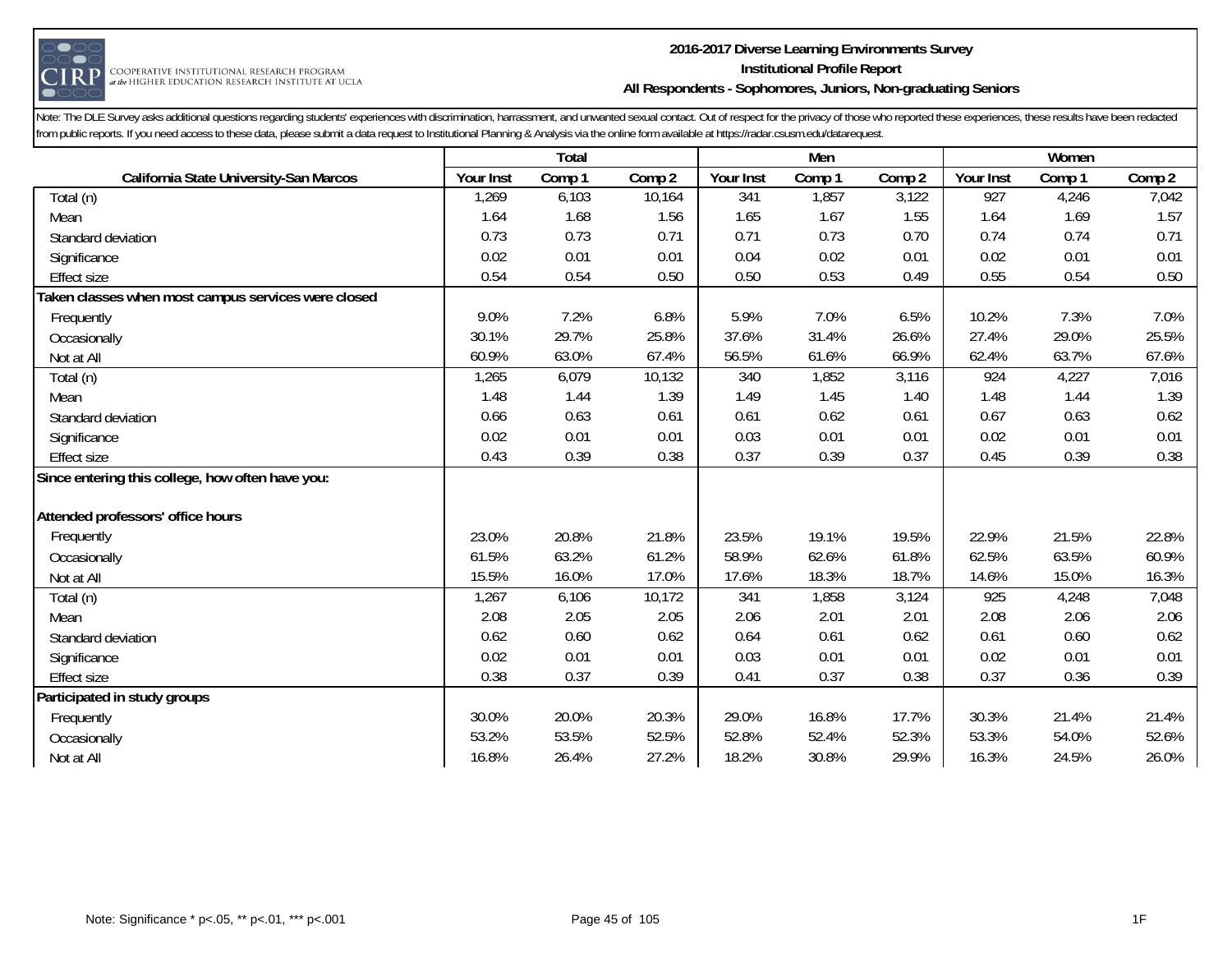

#### **2016-2017 Diverse Learning Environments Survey Institutional Profile Report All Respondents - Sophomores, Juniors, Non-graduating Seniors**

|                                                       |           | <b>Total</b> |        |           | Men    |        |           | Women  |        |
|-------------------------------------------------------|-----------|--------------|--------|-----------|--------|--------|-----------|--------|--------|
| California State University-San Marcos                | Your Inst | Comp 1       | Comp 2 | Your Inst | Comp 1 | Comp 2 | Your Inst | Comp 1 | Comp 2 |
| Total (n)                                             | 1,268     | 6,102        | 10,162 | 341       | 1,856  | 3,120  | 926       | 4,246  | 7,042  |
| Mean                                                  | 2.13      | 1.94         | 1.93   | 2.11      | 1.86   | 1.88   | 2.14      | 1.97   | 1.95   |
| Standard deviation                                    | 0.67      | 0.68         | 0.69   | 0.68      | 0.68   | 0.68   | 0.67      | 0.68   | 0.69   |
| Significance                                          | 0.02      | 0.01         | 0.01   | 0.04      | 0.02   | 0.01   | 0.02      | 0.01   | 0.01   |
| Effect size                                           | 0.45      | 0.46         | 0.47   | 0.46      | 0.46   | 0.46   | 0.45      | 0.46   | 0.47   |
| Read this college's catalog (paper or online)         |           |              |        |           |        |        |           |        |        |
| Frequently                                            | 15.7%     | 11.7%        | 12.6%  | 15.0%     | 11.2%  | 12.4%  | 16.1%     | 12.0%  | 12.7%  |
| Occasionally                                          | 48.5%     | 43.2%        | 44.5%  | 49.6%     | 41.6%  | 43.3%  | 48.1%     | 43.8%  | 45.0%  |
| Not at All                                            | 35.7%     | 45.1%        | 42.9%  | 35.5%     | 47.2%  | 44.3%  | 35.9%     | 44.2%  | 42.2%  |
| Total (n)                                             | 1,270     | 6,095        | 10,152 | 341       | 1,855  | 3,118  | 928       | 4,240  | 7,034  |
| Mean                                                  | 1.80      | 1.67         | 1.70   | 1.79      | 1.64   | 1.68   | 1.80      | 1.68   | 1.71   |
| Standard deviation                                    | 0.69      | 0.68         | 0.68   | 0.68      | 0.67   | 0.68   | 0.69      | 0.68   | 0.68   |
| Significance                                          | 0.02      | 0.01         | 0.01   | 0.04      | 0.02   | 0.01   | 0.02      | 0.01   | 0.01   |
| <b>Effect size</b>                                    | 0.48      | 0.46         | 0.46   | 0.46      | 0.45   | 0.47   | 0.48      | 0.46   | 0.46   |
| Since entering this college, how often have you:      |           |              |        |           |        |        |           |        |        |
|                                                       |           |              |        |           |        |        |           |        |        |
| Participated in programs for students who are parents |           |              |        |           |        |        |           |        |        |
| Frequently                                            | 3.1%      | 1.9%         | 2.0%   | 2.9%      | 1.8%   | 2.1%   | 3.1%      | 1.9%   | 1.9%   |
| Occasionally                                          | 7.4%      | 6.8%         | 6.3%   | 10.9%     | 9.1%   | 8.8%   | 6.1%      | 5.8%   | 5.1%   |
| Not at All                                            | 89.5%     | 91.3%        | 91.8%  | 86.1%     | 89.1%  | 89.1%  | 90.8%     | 92.2%  | 93.0%  |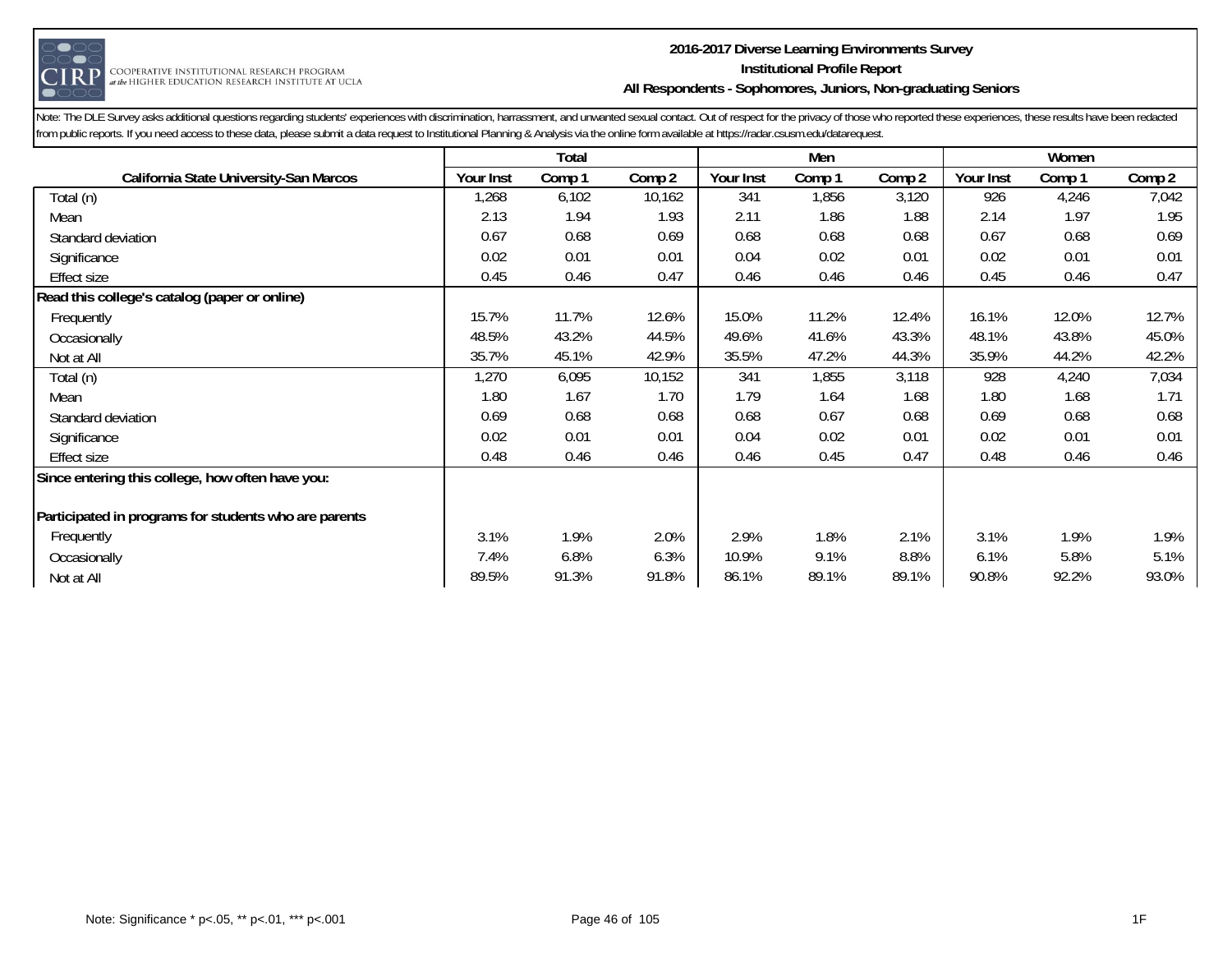

#### **2016-2017 Diverse Learning Environments Survey Institutional Profile Report All Respondents - Sophomores, Juniors, Non-graduating Seniors**

|                                                                                           |           | Total  |        |           | Men    |        |           | Women  |        |
|-------------------------------------------------------------------------------------------|-----------|--------|--------|-----------|--------|--------|-----------|--------|--------|
| California State University-San Marcos                                                    | Your Inst | Comp 1 | Comp 2 | Your Inst | Comp 1 | Comp 2 | Your Inst | Comp 1 | Comp 2 |
| Total (n)                                                                                 | 1,263     | 6,083  | 10,126 | 339       | 1,854  | 3,117  | 923       | 4,229  | 7,009  |
| Mean                                                                                      | 1.14      | 1.11   | 1.10   | 1.17      | 1.13   | 1.13   | 1.12      | 1.10   | 1.09   |
| Standard deviation                                                                        | 0.42      | 0.36   | 0.36   | 0.45      | 0.38   | 0.39   | 0.41      | 0.36   | 0.35   |
| Significance                                                                              | 0.01      | 0.00   | 0.00   | 0.02      | 0.01   | 0.01   | 0.01      | 0.01   | 0.00   |
| <b>Effect size</b>                                                                        | 0.18      | 0.13   | 0.13   | 0.20      | 0.15   | 0.15   | 0.17      | 0.13   | 0.12   |
| Discussed course content with students outside of class                                   |           |        |        |           |        |        |           |        |        |
| Frequently                                                                                | 47.3%     | 46.4%  | 48.5%  | 44.3%     | 43.2%  | 44.8%  | 48.4%     | 47.9%  | 50.2%  |
| Occasionally                                                                              | 42.1%     | 43.8%  | 41.6%  | 41.3%     | 45.0%  | 43.0%  | 42.3%     | 43.3%  | 41.0%  |
| Not at All                                                                                | 10.6%     | 9.8%   | 9.8%   | 14.4%     | 11.8%  | 12.2%  | 9.3%      | 8.9%   | 8.8%   |
| Total (n)                                                                                 | 1,269     | 6,105  | 10,169 | 341       | 1,857  | 3,122  | 927       | 4,248  | 7,047  |
| Mean                                                                                      | 2.37      | 2.37   | 2.39   | 2.30      | 2.31   | 2.33   | 2.39      | 2.39   | 2.41   |
| Standard deviation                                                                        | 0.67      | 0.65   | 0.66   | 0.71      | 0.67   | 0.68   | 0.65      | 0.64   | 0.65   |
| Significance                                                                              | 0.02      | 0.01   | 0.01   | 0.04      | 0.02   | 0.01   | 0.02      | 0.01   | 0.01   |
| <b>Effect size</b>                                                                        | 0.45      | 0.43   | 0.43   | 0.50      | 0.45   | 0.46   | 0.42      | 0.42   | 0.42   |
| Please indicate how often you have experienced the following in<br>class at this college: |           |        |        |           |        |        |           |        |        |
| Faculty were able to determine my level of understanding of<br>the course material        |           |        |        |           |        |        |           |        |        |
| Very Often                                                                                | 20.4%     | 14.9%  | 19.7%  | 19.2%     | 15.7%  | 20.9%  | 20.9%     | 14.6%  | 19.2%  |
| Often                                                                                     | 44.2%     | 40.6%  | 43.2%  | 45.7%     | 40.8%  | 43.0%  | 43.6%     | 40.6%  | 43.3%  |
| Sometimes                                                                                 | 28.2%     | 33.9%  | 29.0%  | 25.7%     | 31.4%  | 27.3%  | 29.1%     | 35.0%  | 29.7%  |
| Seldom                                                                                    | 5.0%      | 7.9%   | 6.2%   | 7.4%      | 8.7%   | 6.3%   | 4.1%      | 7.5%   | 6.1%   |
| Never                                                                                     | 2.2%      | 2.7%   | 1.9%   | 2.1%      | 3.5%   | 2.5%   | 2.3%      | 2.3%   | 1.7%   |
| Total (n)                                                                                 | 1,264     | 6,090  | 10,135 | 339       | 1,852  | 3,109  | 924       | 4,238  | 7,026  |
| Mean                                                                                      | 3.76      | 3.57   | 3.73   | 3.73      | 3.56   | 3.74   | 3.77      | 3.58   | 3.72   |
| Standard deviation                                                                        | 0.91      | 0.93   | 0.91   | 0.93      | 0.97   | 0.94   | 0.90      | 0.91   | 0.90   |
| Significance                                                                              | 0.03      | 0.01   | 0.01   | 0.05      | 0.02   | 0.02   | 0.03      | 0.01   | 0.01   |
| <b>Effect size</b>                                                                        | 0.83      | 0.86   | 0.83   | 0.86      | 0.94   | 0.89   | 0.82      | 0.83   | 0.81   |
| Felt that faculty provided me with feedback that helped me                                |           |        |        |           |        |        |           |        |        |
| assess my progress in class                                                               |           |        |        |           |        |        |           |        |        |
| Very Often                                                                                | 23.4%     | 16.7%  | 21.7%  | 21.6%     | 16.0%  | 21.6%  | 24.1%     | 17.0%  | 21.8%  |
| Often                                                                                     | 44.1%     | 38.1%  | 40.7%  | 43.5%     | 37.8%  | 40.2%  | 44.3%     | 38.2%  | 40.9%  |
| Sometimes                                                                                 | 25.5%     | 33.1%  | 28.1%  | 24.9%     | 31.9%  | 27.3%  | 25.7%     | 33.6%  | 28.5%  |
| Seldom                                                                                    | 5.5%      | 9.7%   | 7.6%   | 7.4%      | 10.8%  | 8.2%   | 4.8%      | 9.2%   | 7.4%   |
| <b>Never</b>                                                                              | 1.6%      | 2.5%   | 1.9%   | 2.7%      | 3.5%   | 2.7%   | 1.2%      | 2.0%   | 1.5%   |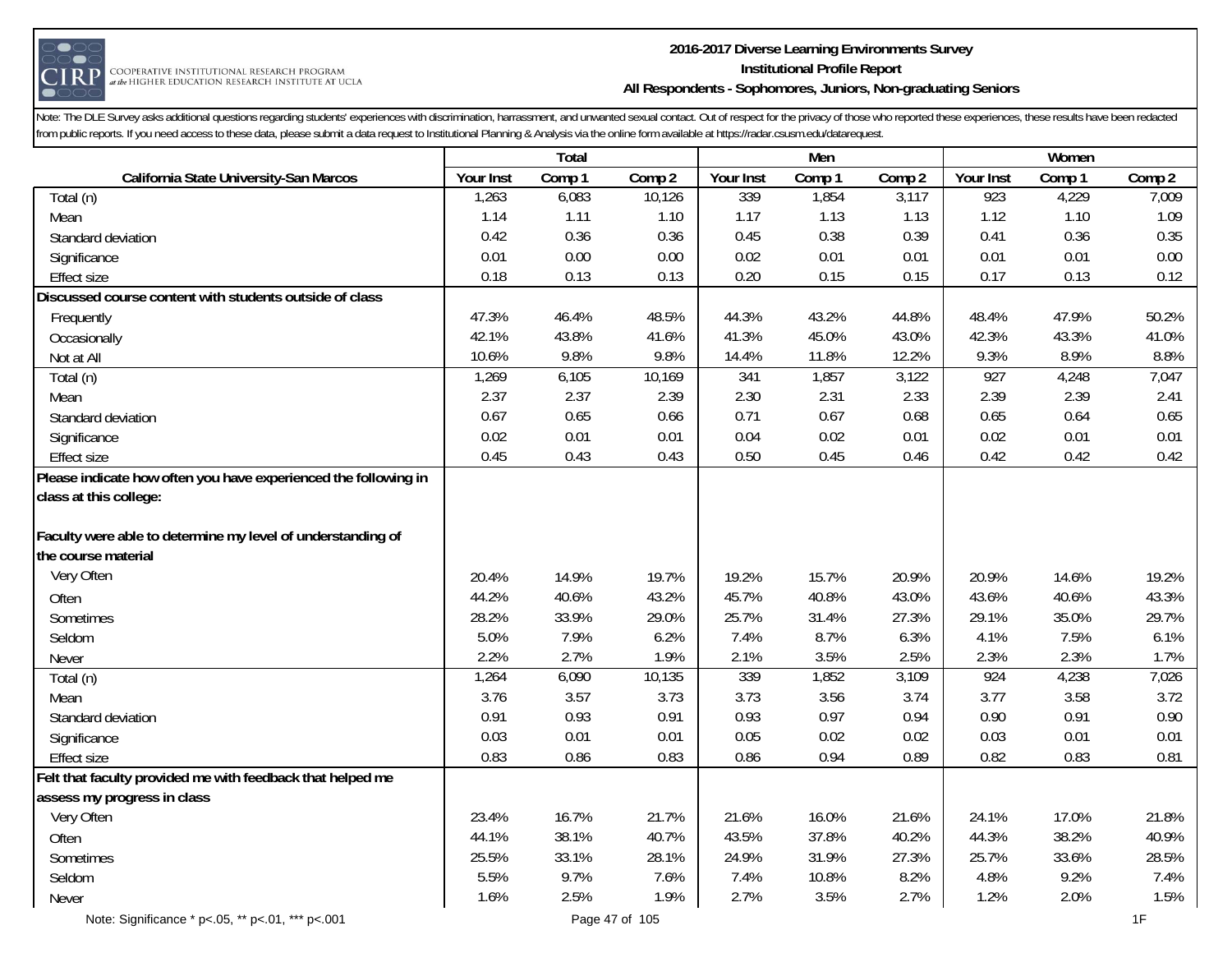

#### **2016-2017 Diverse Learning Environments Survey Institutional Profile Report All Respondents - Sophomores, Juniors, Non-graduating Seniors**

|                                        | Total     |             |                 |             | Men  |        | Women     |       |            |
|----------------------------------------|-----------|-------------|-----------------|-------------|------|--------|-----------|-------|------------|
| California State University-San Marcos | Your Inst | Comp        | Comp 2          | Your Inst   | Comp | Comp 2 | Your Inst | Comp  | Comp 2     |
| Total (n)                              | ,262      | 6,081       | 10,124          | 338         | 849, | 3,106  | 923       | 4,232 | 7,018      |
| Mean                                   | 3.82      | $ -$<br>ບ.ບ | $-20$<br>J. I J | 374<br>J.I. | 3.52 | 3.70   | 3.85      | 3.59  | 271<br>J.I |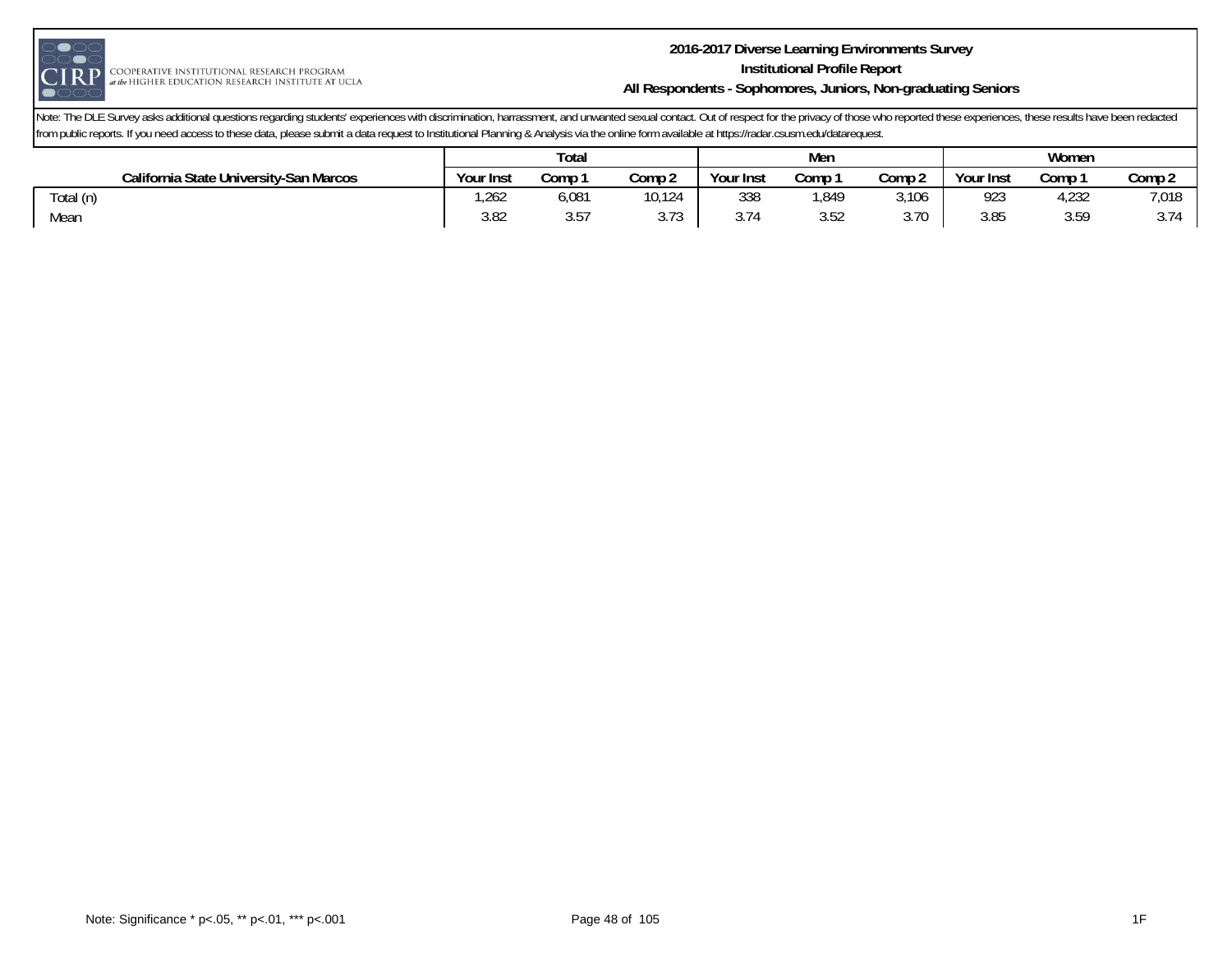

#### **2016-2017 Diverse Learning Environments Survey Institutional Profile Report All Respondents - Sophomores, Juniors, Non-graduating Seniors**

|                                                                 |           | Total  |        |           | Men    |        |           | Women  |        |
|-----------------------------------------------------------------|-----------|--------|--------|-----------|--------|--------|-----------|--------|--------|
| California State University-San Marcos                          | Your Inst | Comp 1 | Comp 2 | Your Inst | Comp 1 | Comp 2 | Your Inst | Comp 1 | Comp 2 |
| Standard deviation                                              | 0.91      | 0.96   | 0.95   | 0.97      | 1.00   | 0.98   | 0.88      | 0.94   | 0.93   |
| Significance                                                    | 0.03      | 0.01   | 0.01   | 0.05      | 0.02   | 0.02   | 0.03      | 0.01   | 0.01   |
| Effect size                                                     | 0.82      | 0.92   | 0.90   | 0.93      | 1.00   | 0.97   | 0.77      | 0.89   | 0.87   |
| Felt that my contributions were valued in class                 |           |        |        |           |        |        |           |        |        |
| Very Often                                                      | 22.2%     | 16.9%  | 22.0%  | 21.5%     | 16.7%  | 22.7%  | 22.4%     | 17.0%  | 21.7%  |
| Often                                                           | 41.2%     | 34.5%  | 37.8%  | 39.5%     | 33.6%  | 36.4%  | 41.8%     | 35.0%  | 38.4%  |
| Sometimes                                                       | 27.0%     | 33.8%  | 29.2%  | 27.4%     | 33.5%  | 29.1%  | 26.8%     | 34.0%  | 29.3%  |
| Seldom                                                          | 7.1%      | 11.0%  | 8.3%   | 7.4%      | 11.1%  | 8.2%   | 7.0%      | 11.0%  | 8.4%   |
| Never                                                           | 2.5%      | 3.7%   | 2.6%   | 4.1%      | 5.1%   | 3.6%   | 1.9%      | 3.1%   | 2.2%   |
| Total (n)                                                       | 1,264     | 6,083  | 10,117 | 339       | 1,850  | 3,104  | 924       | 4,233  | 7,013  |
| Mean                                                            | 3.73      | 3.50   | 3.68   | 3.67      | 3.46   | 3.66   | 3.76      | 3.52   | 3.69   |
| Standard deviation                                              | 0.97      | 1.02   | 0.99   | 1.02      | 1.05   | 1.03   | 0.94      | 1.00   | 0.97   |
| Significance                                                    | 0.03      | 0.01   | 0.01   | 0.06      | 0.02   | 0.02   | 0.03      | 0.02   | 0.01   |
| <b>Effect size</b>                                              | 0.93      | 1.03   | 0.98   | 1.05      | 1.11   | 1.06   | 0.89      | 0.99   | 0.95   |
| Please indicate how often you have experienced the following in |           |        |        |           |        |        |           |        |        |
| class at this college:                                          |           |        |        |           |        |        |           |        |        |
| Felt that faculty encouraged me to ask questions and            |           |        |        |           |        |        |           |        |        |
| participate in discussions                                      |           |        |        |           |        |        |           |        |        |
| Very Often                                                      | 31.1%     | 24.5%  | 31.0%  | 29.5%     | 23.9%  | 31.5%  | 31.7%     | 24.7%  | 30.8%  |
| Often                                                           | 42.9%     | 39.0%  | 39.4%  | 41.6%     | 38.6%  | 38.1%  | 43.4%     | 39.1%  | 40.0%  |
| Sometimes                                                       | 19.7%     | 27.4%  | 22.7%  | 21.2%     | 27.2%  | 23.1%  | 19.2%     | 27.5%  | 22.6%  |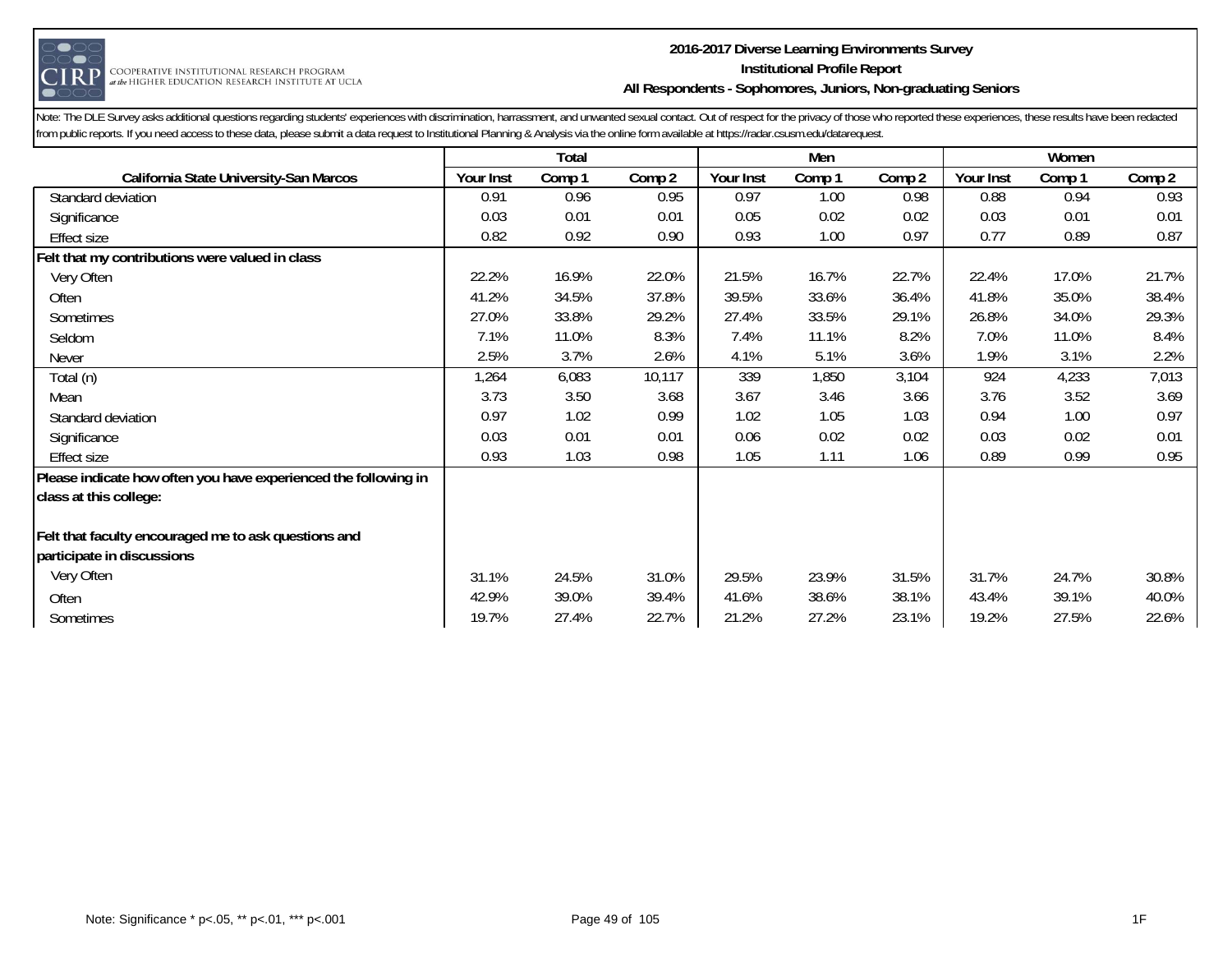

#### **2016-2017 Diverse Learning Environments Survey Institutional Profile Report All Respondents - Sophomores, Juniors, Non-graduating Seniors**

|                                                       |           | Total  |        |           | Men    |        |           | Women  |        |
|-------------------------------------------------------|-----------|--------|--------|-----------|--------|--------|-----------|--------|--------|
| California State University-San Marcos                | Your Inst | Comp 1 | Comp 2 | Your Inst | Comp 1 | Comp 2 | Your Inst | Comp 1 | Comp 2 |
| Seldom                                                | 4.3%      | 6.9%   | 5.3%   | 4.1%      | 7.1%   | 5.1%   | 4.3%      | 6.8%   | 5.3%   |
| <b>Never</b>                                          | 2.0%      | 2.2%   | 1.6%   | 3.5%      | 3.2%   | 2.3%   | 1.4%      | 1.8%   | 1.3%   |
| Total (n)                                             | 1,262     | 6,081  | 10,120 | 339       | 1,850  | 3,106  | 922       | 4,231  | 7,014  |
| Mean                                                  | 3.97      | 3.77   | 3.93   | 3.89      | 3.73   | 3.91   | 4.00      | 3.78   | 3.94   |
| Standard deviation                                    | 0.93      | 0.97   | 0.94   | 0.99      | 1.00   | 0.97   | 0.90      | 0.95   | 0.93   |
| Significance                                          | 0.03      | 0.01   | 0.01   | 0.05      | 0.02   | 0.02   | 0.03      | 0.01   | 0.01   |
| <b>Effect size</b>                                    | 0.86      | 0.94   | 0.89   | 0.98      | 1.01   | 0.95   | 0.81      | 0.91   | 0.86   |
| Since entering this college, to what extent have you: |           |        |        |           |        |        |           |        |        |
|                                                       |           |        |        |           |        |        |           |        |        |
| Considered transferring to another college            |           |        |        |           |        |        |           |        |        |
| To a great extent                                     | 13.2%     | 10.5%  | 11.9%  | 15.0%     | 10.9%  | 11.8%  | 12.6%     | 10.4%  | 11.9%  |
| To some extent                                        | 34.6%     | 32.4%  | 32.8%  | 33.8%     | 30.9%  | 32.3%  | 35.0%     | 33.1%  | 33.0%  |
| Not at all                                            | 52.1%     | 57.1%  | 55.3%  | 51.2%     | 58.3%  | 55.9%  | 52.4%     | 56.6%  | 55.1%  |
| Total (n)                                             | 1,262     | 6,109  | 10,161 | 340       | 1,860  | 3,125  | 921       | 4,249  | 7,036  |
| Dropping out of college                               |           |        |        |           |        |        |           |        |        |
| To a great extent                                     | 7.5%      | 7.0%   | 6.4%   | 8.0%      | 7.8%   | 7.0%   | 7.3%      | 6.7%   | 6.2%   |
| To some extent                                        | 24.2%     | 21.8%  | 20.7%  | 23.4%     | 21.6%  | 20.3%  | 24.5%     | 21.9%  | 20.9%  |
| Not at all                                            | 68.4%     | 71.2%  | 72.9%  | 68.6%     | 70.7%  | 72.7%  | 68.2%     | 71.5%  | 73.0%  |
| Total (n)                                             | 1,261     | 6,101  | 10,152 | 338       | 1,858  | 3,122  | 922       | 4,243  | 7,030  |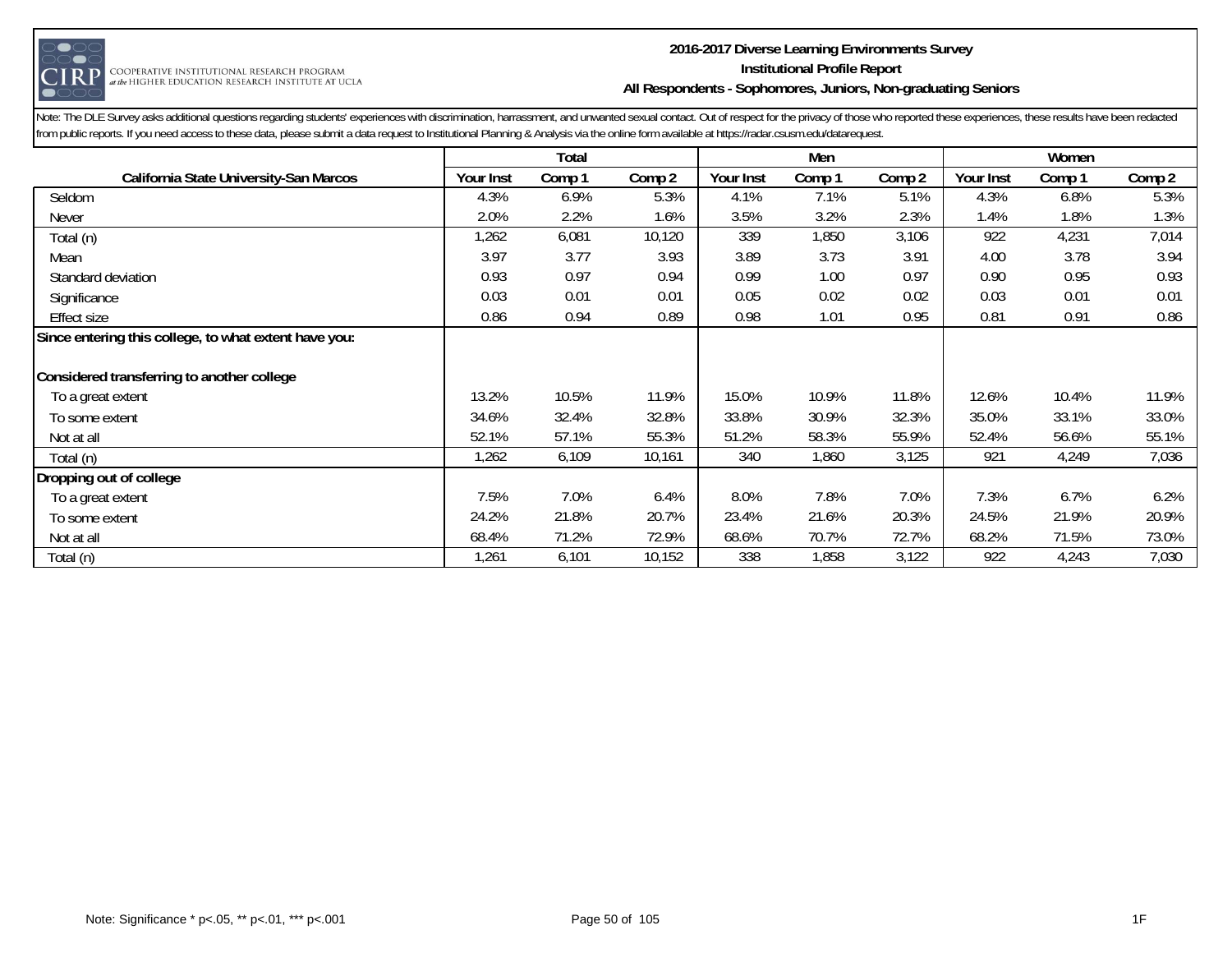

#### **2016-2017 Diverse Learning Environments Survey Institutional Profile Report All Respondents - Sophomores, Juniors, Non-graduating Seniors**

|                                                                |           | Total  |                |           | Men              |        |           | Women  |        |
|----------------------------------------------------------------|-----------|--------|----------------|-----------|------------------|--------|-----------|--------|--------|
| California State University-San Marcos                         | Your Inst | Comp 1 | Comp 2         | Your Inst | Comp 1           | Comp 2 | Your Inst | Comp 1 | Comp 2 |
| Since entering this college have you:                          |           |        |                |           |                  |        |           |        |        |
|                                                                |           |        |                |           |                  |        |           |        |        |
| Taken a course from another institution                        |           |        |                |           |                  |        |           |        |        |
| Yes                                                            | 42.1%     | 22.6%  | 20.5%          | 38.1%     | 20.2%            | 18.6%  | 43.6%     | 23.6%  | 21.4%  |
| <b>No</b>                                                      | 57.9%     | 77.4%  | 79.5%          | 61.9%     | 79.8%            | 81.4%  | 56.4%     | 76.4%  | 78.6%  |
| Total (n)                                                      | 1,234     | 6,044  | 10,053         | 333       | 1,845            | 3,097  | 900       | 4,199  | 6,956  |
| Taken a course from a vocational or trade school while taking  |           |        |                |           |                  |        |           |        |        |
| classes here                                                   |           |        |                |           |                  |        |           |        |        |
| Yes                                                            | 2.0%      | 2.4%   | 2.5%           | 2.5%      | 2.5%             | 3.0%   | 1.8%      | 2.3%   | 2.3%   |
| No                                                             | 98.0%     | 97.6%  | 97.5%          | 97.5%     | 97.5%            | 97.0%  | 98.2%     | 97.7%  | 97.7%  |
| Total (n)                                                      | 509       | 1,360  | 2,077          | 120       | 361              | 565    | 389       | 999    | 1,512  |
| Taken a course from another two-year community college while   |           |        |                |           |                  |        |           |        |        |
| taking classes here                                            |           |        |                |           |                  |        |           |        |        |
| Yes                                                            | 60.2%     | 38.4%  | 36.4%          | 65.4%     | 38.2%            | 36.0%  | 58.6%     | 38.4%  | 36.5%  |
| <b>No</b>                                                      | 39.8%     | 61.6%  | 63.6%          | 34.6%     | 61.8%            | 64.0%  | 41.4%     | 61.6%  | 63.5%  |
| Total (n)                                                      | 543       | 1,417  | 2,166          | 130       | 374              | 586    | 413       | 1,043  | 1,580  |
| Taken a course from another four-year institution while taking |           |        |                |           |                  |        |           |        |        |
| classes here                                                   |           |        |                |           |                  |        |           |        |        |
| Yes                                                            | 5.0%      | 8.1%   | 10.5%          | 6.7%      | 9.9%             | 13.4%  | 4.4%      | 7.5%   | 9.4%   |
| No                                                             | 95.0%     | 91.9%  | 89.5%          | 93.3%     | 90.1%            | 86.6%  | 95.6%     | 92.5%  | 90.6%  |
| Total (n)                                                      | 505       | 1,354  | 2,070          | 120       | 362              | 567    | 385       | 992    | 1,503  |
| Taken a summer course at a vocational or trade school          |           |        |                |           |                  |        |           |        |        |
| Yes                                                            | 0.4%      | 1.6%   | 1.9%           | 0.0%      | 1.4%             | 2.4%   | 0.5%      | 1.6%   | 1.7%   |
| <b>No</b>                                                      | 99.6%     | 98.4%  | 98.1%          | 100.0%    | 98.6%            | 97.6%  | 99.5%     | 98.4%  | 98.3%  |
| Total (n)                                                      | 505       | 1,331  | 2,029          | 121       | 351              | 549    | 384       | 980    | 1,480  |
| Taken a summer course at another two-year community college    |           |        |                |           |                  |        |           |        |        |
| Yes                                                            |           |        |                |           |                  |        |           |        |        |
|                                                                | 73.0%     | 66.6%  | 60.9%          | 64.6%     | 61.9%            | 56.6%  | 75.7%     | 68.3%  | 62.5%  |
| No                                                             | 27.0%     | 33.4%  | 39.1%          | 35.4%     | 38.1%            | 43.4%  | 24.3%     | 31.7%  | 37.5%  |
| Total (n)                                                      | 541       | 1,410  | 2,148          | 130       | $\overline{373}$ | 580    | 411       | 1,037  | 1,568  |
| Taken a summer course at another four-year institution         |           |        |                |           |                  |        |           |        |        |
| Yes                                                            | 2.2%      | 9.6%   | 12.5%          | 3.4%      | 10.6%            | 13.3%  | 1.9%      | 9.2%   | 12.2%  |
|                                                                | 97.8%     | 90.4%  | 87.5%          | 96.6%     | 89.4%            | 86.7%  | 98.1%     | 90.8%  | 87.8%  |
| No                                                             | 497       | 1,324  | 2,034          | 119       | 349              | 549    | 378       | 975    | 1,485  |
| Total (n)                                                      |           |        |                |           |                  |        |           |        |        |
| Taken an online course from a vocational or trade school       | 1.0%      |        |                |           |                  |        |           | 1.6%   |        |
| Yes                                                            |           | 1.9%   | 2.0%           | 2.5%      | 2.8%             | 3.0%   | 0.5%      |        | 1.6%   |
| Note: Significance * p<.05, ** p<.01, *** p<.001               |           |        | Page 51 of 105 |           |                  |        |           |        | 1F     |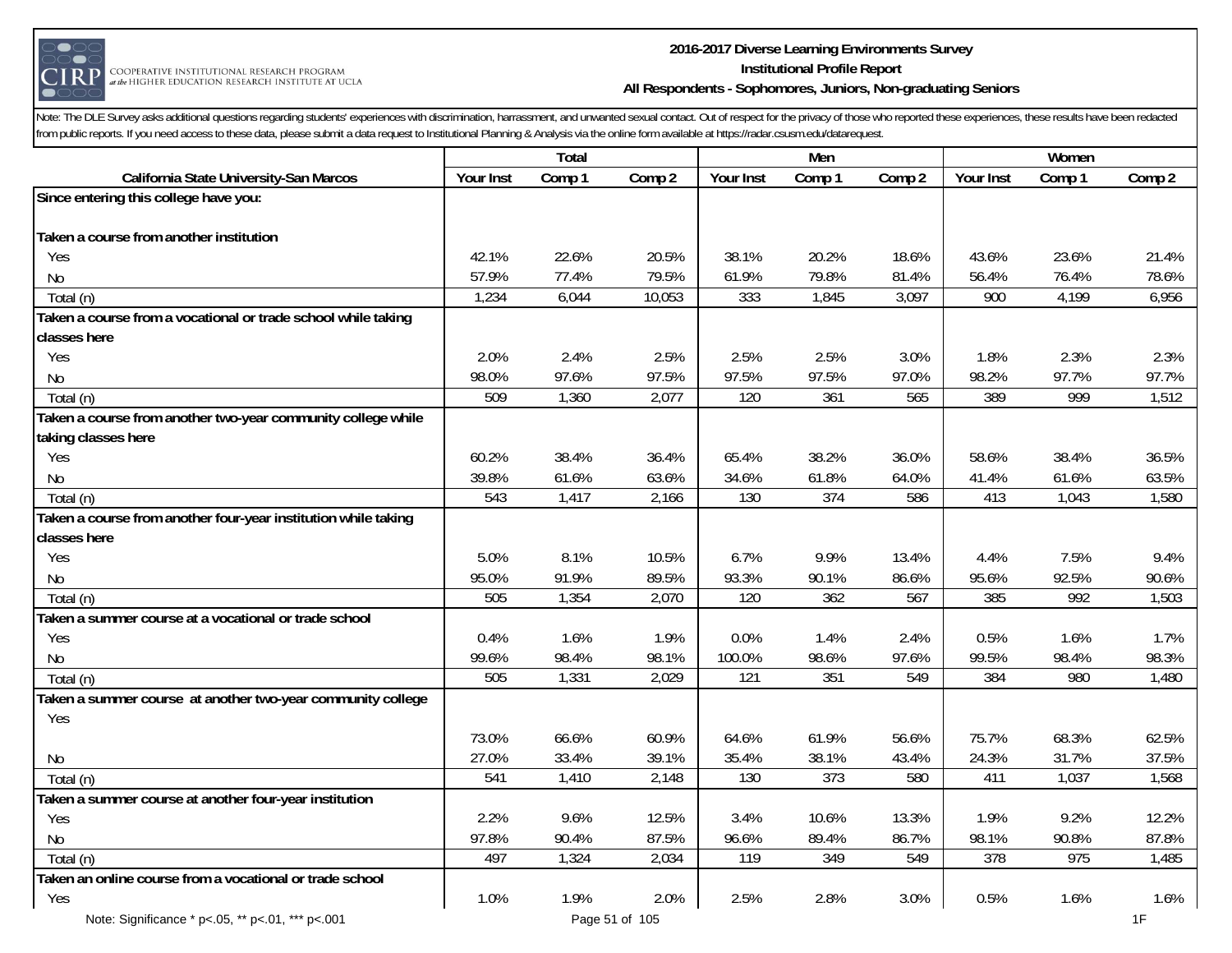

#### **2016-2017 Diverse Learning Environments Survey Institutional Profile Report All Respondents - Sophomores, Juniors, Non-graduating Seniors**

|                                                                | Total     |        |        |           | Men    |        | Women     |        |        |
|----------------------------------------------------------------|-----------|--------|--------|-----------|--------|--------|-----------|--------|--------|
| California State University-San Marcos                         | Your Inst | Comp 1 | Comp 2 | Your Inst | Comp 1 | Comp 2 | Your Inst | Comp : | Comp 2 |
| No.                                                            | 99.0%     | 98.1%  | 98.0%  | 97.5%     | 97.2%  | 97.0%  | 99.5%     | 98.4%  | 98.4%  |
| Total (n)                                                      | 511       | .357   | 2.065  | 122       | 361    | 564    | 389       | 996    | 1,501  |
| Taken an online course from another two-year community college |           |        |        |           |        |        |           |        |        |
| while taking classes here                                      |           |        |        |           |        |        |           |        |        |
| Yes                                                            | 45.4%     | 29.8%  | 30.2%  | 39.1%     | 23.8%  | 24.6%  | 47.3%     | 31.9%  | 32.3%  |
| No                                                             | 54.6%     | 70.2%  | 69.8%  | 60.9%     | 76.2%  | 75.4%  | 52.7%     | 68.1%  | 67.7%  |
| Total (n)                                                      | 538       | l,406  | 2,146  | 128       | 369    | 578    | 410       | 1,037  | 1,568  |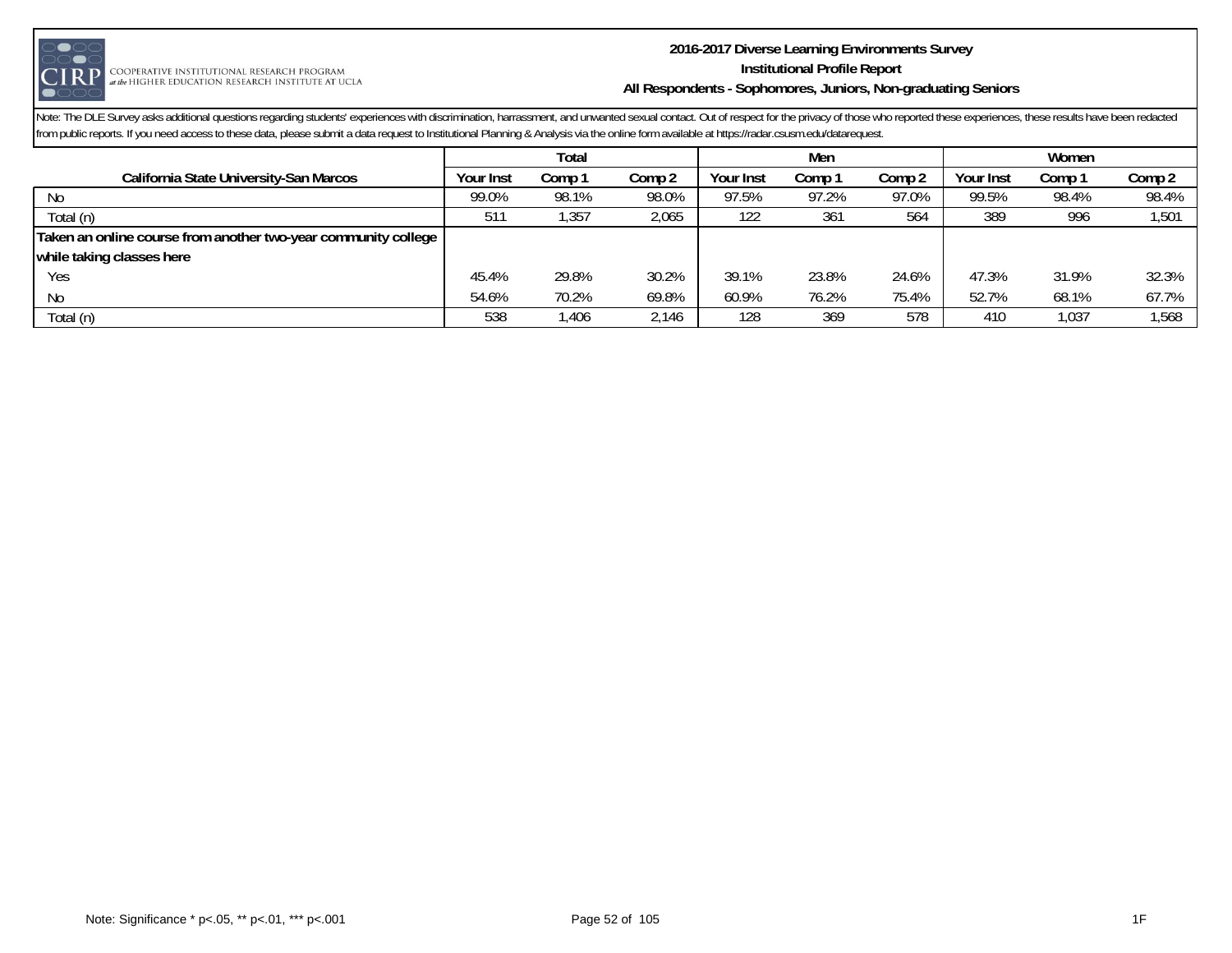

#### **2016-2017 Diverse Learning Environments Survey Institutional Profile Report All Respondents - Sophomores, Juniors, Non-graduating Seniors**

|                                                                   |           | Total  |        |           | Men    |        |           | Women  |        |
|-------------------------------------------------------------------|-----------|--------|--------|-----------|--------|--------|-----------|--------|--------|
| California State University-San Marcos                            | Your Inst | Comp 1 | Comp 2 | Your Inst | Comp 1 | Comp 2 | Your Inst | Comp 1 | Comp 2 |
| Taken an online course from another four-year institution while   |           |        |        |           |        |        |           |        |        |
| taking classes here                                               |           |        |        |           |        |        |           |        |        |
| Yes                                                               | 3.1%      | 4.7%   | 7.6%   | 2.5%      | 5.6%   | 7.3%   | 3.3%      | 4.4%   | 7.8%   |
| No                                                                | 96.9%     | 95.3%  | 92.4%  | 97.5%     | 94.4%  | 92.7%  | 96.7%     | 95.6%  | 92.2%  |
| Total (n)                                                         | 510       | 1,355  | 2,069  | 119       | 358    | 562    | 391       | 997    | 1,507  |
| In deciding to take courses at another institution or when        |           |        |        |           |        |        |           |        |        |
| considering to transfer, how important were each of the following |           |        |        |           |        |        |           |        |        |
| reasons?                                                          |           |        |        |           |        |        |           |        |        |
| To fulfill general education requirements                         |           |        |        |           |        |        |           |        |        |
| Essential                                                         | 71.9%     | 59.4%  | 58.4%  | 65.4%     | 50.7%  | 50.9%  | 74.0%     | 62.6%  | 61.2%  |
| Very Important                                                    | 15.4%     | 18.6%  | 18.2%  | 14.6%     | 20.1%  | 21.1%  | 15.6%     | 18.1%  | 17.1%  |
| Somewhat Important                                                | 6.0%      | 9.3%   | 8.7%   | 10.8%     | 14.9%  | 12.8%  | 4.5%      | 7.2%   | 7.1%   |
| Not Important                                                     | 6.7%      | 12.7%  | 14.8%  | 9.2%      | 14.4%  | 15.3%  | 5.9%      | 12.1%  | 14.6%  |
| Total (n)                                                         | 534       | 1,377  | 2,082  | 130       | 369    | 570    | 404       | 1,008  | 1,512  |
| Mean                                                              | 3.52      | 3.25   | 3.20   | 3.36      | 3.07   | 3.08   | 3.58      | 3.31   | 3.25   |
| Standard deviation                                                | 0.88      | 1.07   | 1.11   | 1.00      | 1.11   | 1.12   | 0.83      | 1.04   | 1.10   |
| Significance                                                      | 0.04      | 0.03   | 0.02   | 0.09      | 0.06   | 0.05   | 0.04      | 0.03   | 0.03   |
| <b>Effect size</b>                                                | 0.78      | 1.14   | 1.22   | 1.01      | 1.23   | 1.24   | 0.69      | 1.09   | 1.21   |
| To fulfill requirements in my major                               |           |        |        |           |        |        |           |        |        |
| Essential                                                         | 55.6%     | 53.2%  | 48.6%  | 49.6%     | 48.8%  | 42.4%  | 57.6%     | 54.8%  | 50.9%  |
| Very Important                                                    | 16.4%     | 18.9%  | 18.7%  | 17.8%     | 19.5%  | 19.3%  | 15.9%     | 18.7%  | 18.4%  |
| Somewhat Important                                                | 10.2%     | 10.8%  | 11.3%  | 12.4%     | 14.5%  | 15.7%  | 9.4%      | 9.4%   | 9.6%   |
| Not Important                                                     | 17.9%     | 17.2%  | 21.4%  | 20.2%     | 17.3%  | 22.6%  | 17.1%     | 17.2%  | 21.0%  |
| Total (n)                                                         | 532       | 1,373  | 2,080  | 129       | 365    | 566    | 403       | 1,008  | 1,514  |
| Mean                                                              | 3.10      | 3.08   | 2.94   | 2.97      | 3.00   | 2.81   | 3.14      | 3.11   | 2.99   |
| Standard deviation                                                | 1.17      | 1.15   | 1.21   | 1.20      | 1.15   | 1.21   | 1.16      | 1.15   | 1.20   |
| Significance                                                      | 0.05      | 0.03   | 0.03   | 0.11      | 0.06   | 0.05   | 0.06      | 0.04   | 0.03   |
| <b>Effect size</b>                                                | 1.37      | 1.32   | 1.45   | 1.44      | 1.33   | 1.45   | 1.34      | 1.32   | 1.45   |
| To have a more convenient class schedule                          |           |        |        |           |        |        |           |        |        |
| Essential                                                         | 44.1%     | 35.5%  | 32.6%  | 42.3%     | 33.0%  | 27.9%  | 44.6%     | 36.4%  | 34.3%  |
| Very Important                                                    | 21.7%     | 22.0%  | 21.8%  | 20.8%     | 21.8%  | 22.6%  | 21.9%     | 22.1%  | 21.4%  |
| Somewhat Important                                                | 14.1%     | 16.5%  | 16.6%  | 14.6%     | 18.3%  | 18.3%  | 14.0%     | 15.9%  | 15.9%  |
| Not Important                                                     | 20.2%     | 26.0%  | 29.1%  | 22.3%     | 27.0%  | 31.2%  | 19.5%     | 25.6%  | 28.3%  |
| Total (n)                                                         | 531       | 1,370  | 2,073  | 130       | 367    | 567    | 401       | 1,003  | 1,506  |
| Mean                                                              | 2.90      | 2.67   | 2.58   | 2.83      | 2.61   | 2.47   | 2.92      | 2.69   | 2.62   |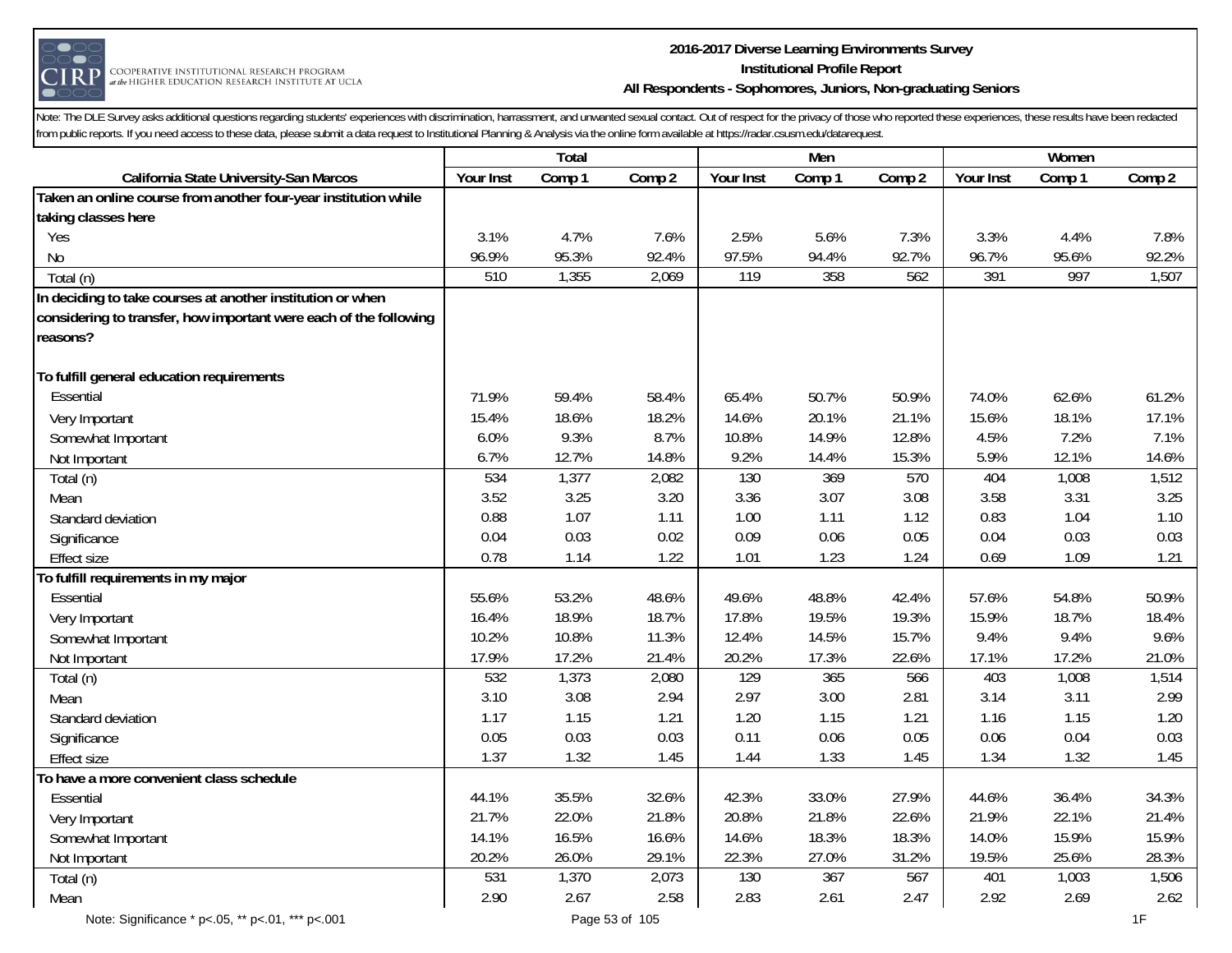

#### **2016-2017 Diverse Learning Environments Survey Institutional Profile Report All Respondents - Sophomores, Juniors, Non-graduating Seniors**

|                                                                   |           | Total  |        |           | Men    |        |           | Women  |        |
|-------------------------------------------------------------------|-----------|--------|--------|-----------|--------|--------|-----------|--------|--------|
| California State University-San Marcos                            | Your Inst | Comp 1 | Comp 2 | Your Inst | Comp 1 | Comp 2 | Your Inst | Comp 1 | Comp 2 |
| Standard deviation                                                | 1.17      | 1.20   | 1.22   | 1.20      | 1.20   | 1.20   | 1.17      | 1.21   | 1.22   |
| Significance                                                      | 0.05      | 0.03   | 0.03   | 0.11      | 0.06   | 0.05   | 0.06      | 0.04   | 0.03   |
| <b>Effect size</b>                                                | 1.38      | 1.45   | 1.48   | 1.44      | 1.44   | 1.43   | 1.36      | 1.45   | 1.49   |
| In deciding to take courses at another institution or when        |           |        |        |           |        |        |           |        |        |
| considering to transfer, how important were each of the following |           |        |        |           |        |        |           |        |        |
| reasons?                                                          |           |        |        |           |        |        |           |        |        |
|                                                                   |           |        |        |           |        |        |           |        |        |
| To complete my degree quicker                                     |           |        |        |           |        |        |           |        |        |
| Essential                                                         | 52.9%     | 41.6%  | 39.4%  | 50.8%     | 42.2%  | 38.3%  | 53.6%     | 41.4%  | 39.9%  |
| Very Important                                                    | 24.0%     | 24.1%  | 22.5%  | 23.1%     | 24.0%  | 23.8%  | 24.3%     | 24.1%  | 22.0%  |
| Somewhat Important                                                | 10.5%     | 15.2%  | 15.0%  | 14.6%     | 15.3%  | 15.3%  | 9.2%      | 15.2%  | 14.9%  |
| Not Important                                                     | 12.6%     | 19.0%  | 23.0%  | 11.5%     | 18.5%  | 22.6%  | 12.9%     | 19.2%  | 23.2%  |
| Total (n)                                                         | 533       | 1,371  | 2,075  | 130       | 367    | 567    | 403       | 1,004  | 1,508  |
| Mean                                                              | 3.17      | 2.88   | 2.78   | 3.13      | 2.90   | 2.78   | 3.19      | 2.88   | 2.79   |
| Standard deviation                                                | 1.05      | 1.15   | 1.19   | 1.05      | 1.14   | 1.18   | 1.05      | 1.15   | 1.20   |
| Significance                                                      | 0.05      | 0.03   | 0.03   | 0.09      | 0.06   | 0.05   | 0.05      | 0.04   | 0.03   |
| <b>Effect size</b>                                                | 1.11      | 1.32   | 1.42   | 1.11      | 1.31   | 1.39   | 1.11      | 1.32   | 1.43   |
| Tuition was less expensive                                        |           |        |        |           |        |        |           |        |        |
| Essential                                                         | 64.2%     | 53.8%  | 51.5%  | 63.8%     | 51.4%  | 49.3%  | 64.4%     | 54.7%  | 52.3%  |
| Very Important                                                    | 18.7%     | 19.4%  | 19.3%  | 16.2%     | 17.1%  | 17.3%  | 19.6%     | 20.3%  | 20.1%  |
| Somewhat Important                                                | 9.2%      | 11.9%  | 11.1%  | 13.1%     | 15.8%  | 15.3%  | 7.9%      | 10.5%  | 9.5%   |
| Not Important                                                     | 7.9%      | 14.8%  | 18.1%  | 6.9%      | 15.8%  | 18.1%  | 8.2%      | 14.5%  | 18.1%  |
| Total (n)                                                         | 534       | 1,374  | 2,079  | 130       | 368    | 568    | 404       | 1,006  | 1,511  |
| Mean                                                              | 3.39      | 3.12   | 3.04   | 3.37      | 3.04   | 2.98   | 3.40      | 3.15   | 3.07   |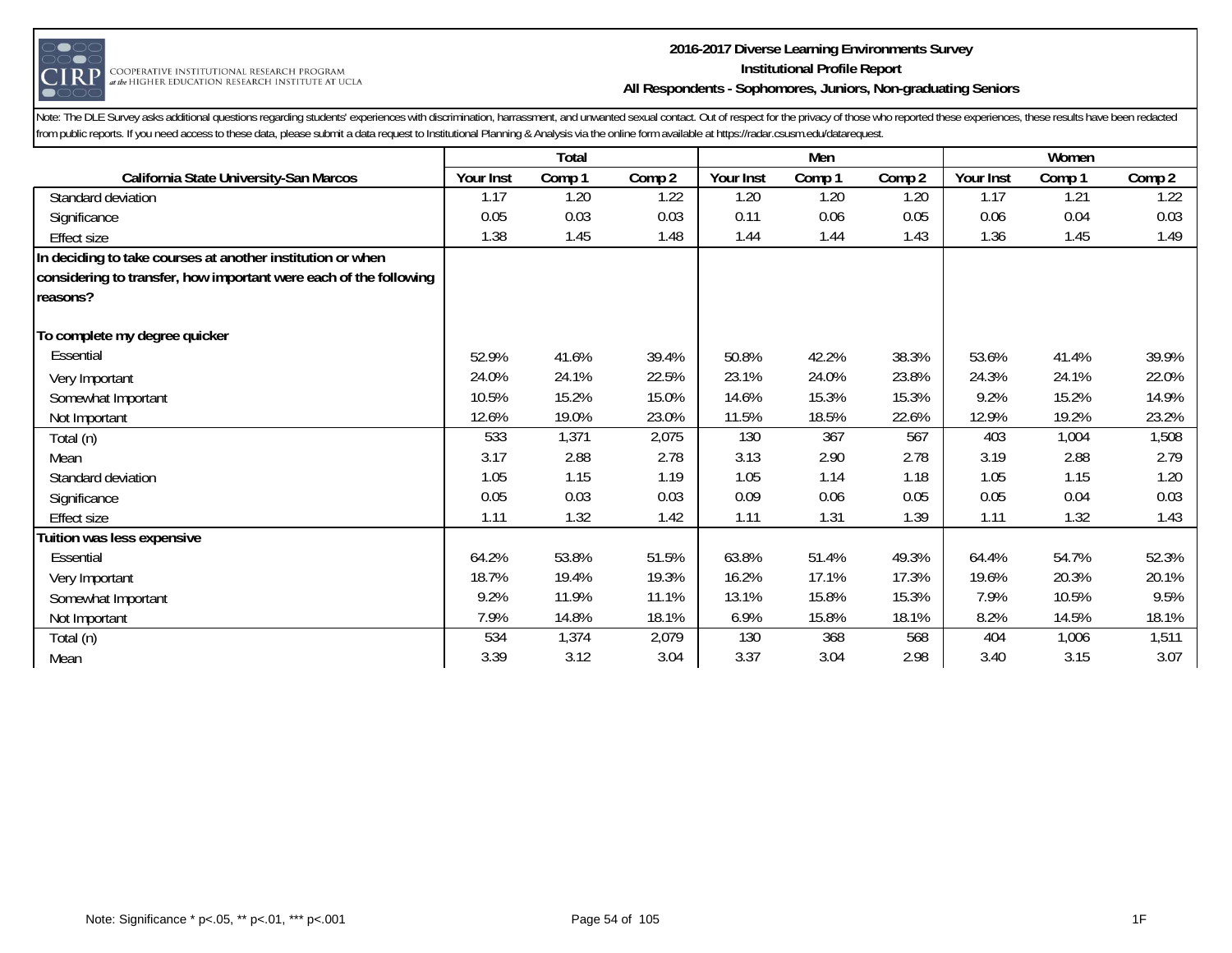

#### **2016-2017 Diverse Learning Environments Survey Institutional Profile Report All Respondents - Sophomores, Juniors, Non-graduating Seniors**

|                                                                   |              | Total        |              |           | Men          |              |              | Women        |              |
|-------------------------------------------------------------------|--------------|--------------|--------------|-----------|--------------|--------------|--------------|--------------|--------------|
| California State University-San Marcos                            | Your Inst    | Comp 1       | Comp 2       | Your Inst | Comp 1       | Comp 2       | Your Inst    | Comp 1       | Comp 2       |
| Standard deviation                                                | 0.95         | 1.11         | 1.16         | 0.96      | 1.14         | 1.17         | 0.94         | 1.10         | 1.16         |
| Significance                                                      | 0.04         | 0.03         | 0.03         | 0.08      | 0.06         | 0.05         | 0.05         | 0.03         | 0.03         |
| <b>Effect size</b>                                                | 0.90         | 1.24         | 1.35         | 0.92      | 1.30         | 1.37         | 0.89         | 1.21         | 1.34         |
| The location was more convenient                                  |              |              |              |           |              |              |              |              |              |
| Essential                                                         | 31.2%        | 33.3%        | 31.4%        | 30.0%     | 31.3%        | 28.2%        | 31.6%        | 34.0%        | 32.6%        |
| Very Important                                                    | 17.4%        | 20.1%        | 19.7%        | 16.2%     | 17.7%        | 19.0%        | 17.8%        | 20.9%        | 20.0%        |
| Somewhat Important                                                | 20.6%        | 18.9%        | 17.8%        | 26.2%     | 24.8%        | 21.7%        | 18.8%        | 16.7%        | 16.3%        |
| Not Important                                                     | 30.8%        | 27.7%        | 31.1%        | 27.7%     | 26.2%        | 31.0%        | 31.8%        | 28.3%        | 31.1%        |
| Total (n)                                                         | 529          | 1,370        | 2,073        | 130       | 367          | 567          | 399          | 1,003        | 1,506        |
| Mean                                                              | 2.49         | 2.59         | 2.51         | 2.48      | 2.54         | 2.44         | 2.49         | 2.61         | 2.54         |
| Standard deviation                                                | 1.22         | 1.21         | 1.23         | 1.19      | 1.18         | 1.20         | 1.23         | 1.22         | 1.23         |
| Significance                                                      | 0.05         | 0.03         | 0.03         | 0.10      | 0.06         | 0.05         | 0.06         | 0.04         | 0.03         |
| <b>Effect size</b>                                                | 1.49         | 1.46         | 1.50         | 1.41      | 1.40         | 1.43         | 1.52         | 1.49         | 1.52         |
| In deciding to take courses at another institution or when        |              |              |              |           |              |              |              |              |              |
| considering to transfer, how important were each of the following |              |              |              |           |              |              |              |              |              |
| reasons?                                                          |              |              |              |           |              |              |              |              |              |
|                                                                   |              |              |              |           |              |              |              |              |              |
| To challenge myself academically                                  |              |              |              |           |              |              |              |              |              |
| Essential                                                         | 15.7%        | 11.8%        | 12.4%        | 13.1%     | 12.8%        | 12.7%        | 16.6%        | 11.4%        | 12.3%        |
| Very Important                                                    | 13.9%        | 15.0%        | 15.2%        | 13.8%     | 14.7%        | 14.8%        | 13.9%        | 15.1%        | 15.4%        |
| Somewhat Important                                                | 24.3%        | 24.0%        | 24.3%        | 27.7%     | 24.3%        | 23.2%        | 23.2%        | 23.9%        | 24.7%        |
| Not Important                                                     | 46.1%        | 49.2%        | 48.1%        | 45.4%     | 48.2%        | 49.3%        | 46.3%        | 49.6%        | 47.6%        |
| Total (n)                                                         | 527          | 1,361        | 2,060        | 130       | 367          | 568          | 397          | 994          | 1,492        |
| Mean                                                              | 1.99         | 1.89         | 1.92         | 1.95      | 1.92         | 1.91         | 2.01         | 1.88         | 1.92         |
| Standard deviation                                                | 1.11         | 1.05         | 1.06         | 1.06      | 1.07         | 1.07         | 1.13         | 1.04         | 1.06         |
| Significance                                                      | 0.05<br>1.23 | 0.03<br>1.10 | 0.02<br>1.12 | 0.09      | 0.06<br>1.14 | 0.04<br>1.14 | 0.06<br>1.27 | 0.03<br>1.09 | 0.03<br>1.12 |
| <b>Effect size</b>                                                |              |              |              | 1.12      |              |              |              |              |              |
| To earn a degree or certificate that is not offered at this       |              |              |              |           |              |              |              |              |              |
| college<br>Essential                                              | 11.8%        | 8.6%         | 8.8%         | 14.0%     | 9.8%         | 10.0%        | 11.1%        | 8.1%         | 8.3%         |
|                                                                   | 8.9%         | 8.3%         | 8.0%         | 10.1%     | 9.8%         | 10.0%        | 8.5%         | 7.7%         | 7.3%         |
| Very Important                                                    | 12.5%        | 12.2%        | 11.6%        | 14.7%     | 13.7%        | 12.9%        | 11.8%        | 11.6%        | 11.1%        |
| Somewhat Important                                                | 66.8%        | 71.0%        | 71.6%        | 61.2%     | 66.7%        | 67.1%        | 68.6%        | 72.5%        | 73.3%        |
| Not Important                                                     | 527          | 1,364        | 2,063        | 129       | 366          | 568          | 398          | 998          | 1,495        |
| Total (n)                                                         | 1.66         | 1.54         | 1.54         | 1.77      | 1.63         | 1.63         | 1.62         | 1.51         | 1.51         |
| Mean                                                              |              |              |              |           |              |              |              |              |              |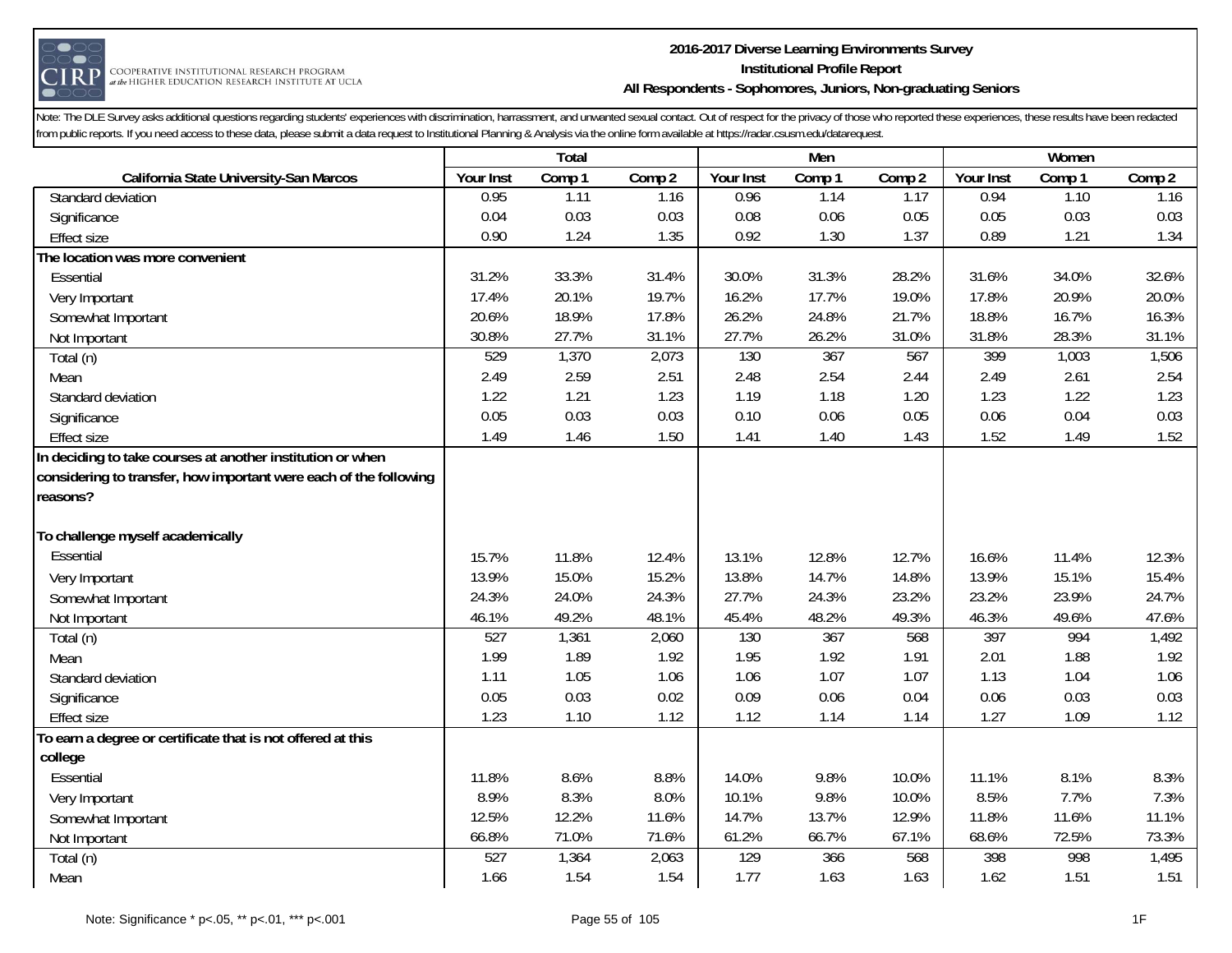

#### **2016-2017 Diverse Learning Environments Survey Institutional Profile Report All Respondents - Sophomores, Juniors, Non-graduating Seniors**

|                                                                   |           | Total  |        |           | Men    |        |           | Women  |        |
|-------------------------------------------------------------------|-----------|--------|--------|-----------|--------|--------|-----------|--------|--------|
| California State University-San Marcos                            | Your Inst | Comp 1 | Comp 2 | Your Inst | Comp 1 | Comp 2 | Your Inst | Comp 1 | Comp 2 |
| Standard deviation                                                | 1.05      | 0.96   | 0.97   | 1.11      | 1.01   | 1.02   | 1.04      | 0.94   | 0.95   |
| Significance                                                      | 0.05      | 0.03   | 0.02   | 0.10      | 0.05   | 0.04   | 0.05      | 0.03   | 0.02   |
| <b>Effect size</b>                                                | 1.11      | 0.93   | 0.94   | 1.23      | 1.02   | 1.04   | 1.07      | 0.89   | 0.89   |
| In deciding to take courses at another institution or when        |           |        |        |           |        |        |           |        |        |
| considering to transfer, how important were each of the following |           |        |        |           |        |        |           |        |        |
| reasons?                                                          |           |        |        |           |        |        |           |        |        |
| Changed my career plans                                           |           |        |        |           |        |        |           |        |        |
| Essential                                                         | 8.9%      | 7.1%   | 6.6%   | 10.1%     | 7.9%   | 7.1%   | 8.5%      | 6.8%   | 6.4%   |
| Very Important                                                    | 8.7%      | 8.6%   | 8.1%   | 7.8%      | 9.6%   | 9.9%   | 9.0%      | 8.2%   | 7.4%   |
| Somewhat Important                                                | 15.1%     | 13.9%  | 13.4%  | 20.9%     | 16.1%  | 15.5%  | 13.3%     | 13.0%  | 12.6%  |
| Not Important                                                     | 67.3%     | 70.4%  | 72.0%  | 61.2%     | 66.4%  | 67.5%  | 69.3%     | 71.9%  | 73.6%  |
| Total (n)                                                         | 529       | 1,363  | 2,061  | 129       | 366    | 567    | 400       | 997    | 1,494  |
| Mean                                                              | 1.59      | 1.52   | 1.49   | 1.67      | 1.59   | 1.56   | 1.57      | 1.50   | 1.47   |
| Standard deviation                                                | 0.97      | 0.92   | 0.90   | 0.99      | 0.95   | 0.93   | 0.97      | 0.91   | 0.88   |
| Significance                                                      | 0.04      | 0.02   | 0.02   | 0.09      | 0.05   | 0.04   | 0.05      | 0.03   | 0.02   |
| <b>Effect size</b>                                                | 0.95      | 0.85   | 0.81   | 0.99      | 0.91   | 0.87   | 0.94      | 0.82   | 0.78   |
| Wasn't doing as well academically as I expected                   |           |        |        |           |        |        |           |        |        |
| Essential                                                         | 9.1%      | 9.3%   | 7.7%   | 10.0%     | 10.4%  | 8.1%   | 8.8%      | 9.0%   | 7.6%   |
| Very Important                                                    | 10.4%     | 11.5%  | 10.3%  | 10.0%     | 14.8%  | 13.9%  | 10.5%     | 10.3%  | 8.9%   |
| Somewhat Important                                                | 12.5%     | 14.8%  | 13.5%  | 20.0%     | 18.0%  | 15.9%  | 10.0%     | 13.6%  | 12.6%  |
| Not Important                                                     | 68.1%     | 64.4%  | 68.5%  | 60.0%     | 56.8%  | 62.1%  | 70.8%     | 67.2%  | 71.0%  |
| Total (n)                                                         | 530       | 1,369  | 2,068  | 130       | 366    | 567    | 400       | 1,003  | 1,501  |
| Mean                                                              | 1.60      | 1.66   | 1.57   | 1.70      | 1.79   | 1.68   | 1.57      | 1.61   | 1.53   |
| Standard deviation                                                | 1.00      | 1.01   | 0.96   | 1.01      | 1.04   | 0.99   | 0.99      | 0.99   | 0.94   |
| Significance                                                      | 0.04      | 0.03   | 0.02   | 0.09      | 0.05   | 0.04   | 0.05      | 0.03   | 0.02   |
| <b>Effect size</b>                                                | 0.99      | 1.02   | 0.91   | 1.02      | 1.09   | 0.98   | 0.98      | 0.98   | 0.88   |
| Felt like I didn't "fit in" at my college                         |           |        |        |           |        |        |           |        |        |
| Essential                                                         | 6.0%      | 5.9%   | 5.2%   | 6.9%      | 6.8%   | 5.8%   | 5.8%      | 5.6%   | 5.0%   |
| Very Important                                                    | 5.5%      | 6.4%   | 6.1%   | 5.4%      | 7.7%   | 7.4%   | 5.5%      | 6.0%   | 5.5%   |
| Somewhat Important                                                | 8.9%      | 10.7%  | 11.2%  | 14.6%     | 13.2%  | 14.0%  | 7.0%      | 9.8%   | 10.2%  |
| Not Important                                                     | 79.6%     | 76.9%  | 77.5%  | 73.1%     | 72.3%  | 72.7%  | 81.8%     | 78.6%  | 79.2%  |
| Total (n)                                                         | 530       | 1,365  | 2,063  | 130       | 365    | 565    | 400       | 1,000  | 1,498  |
| Mean                                                              | 1.38      | 1.41   | 1.39   | 1.46      | 1.49   | 1.46   | 1.35      | 1.39   | 1.36   |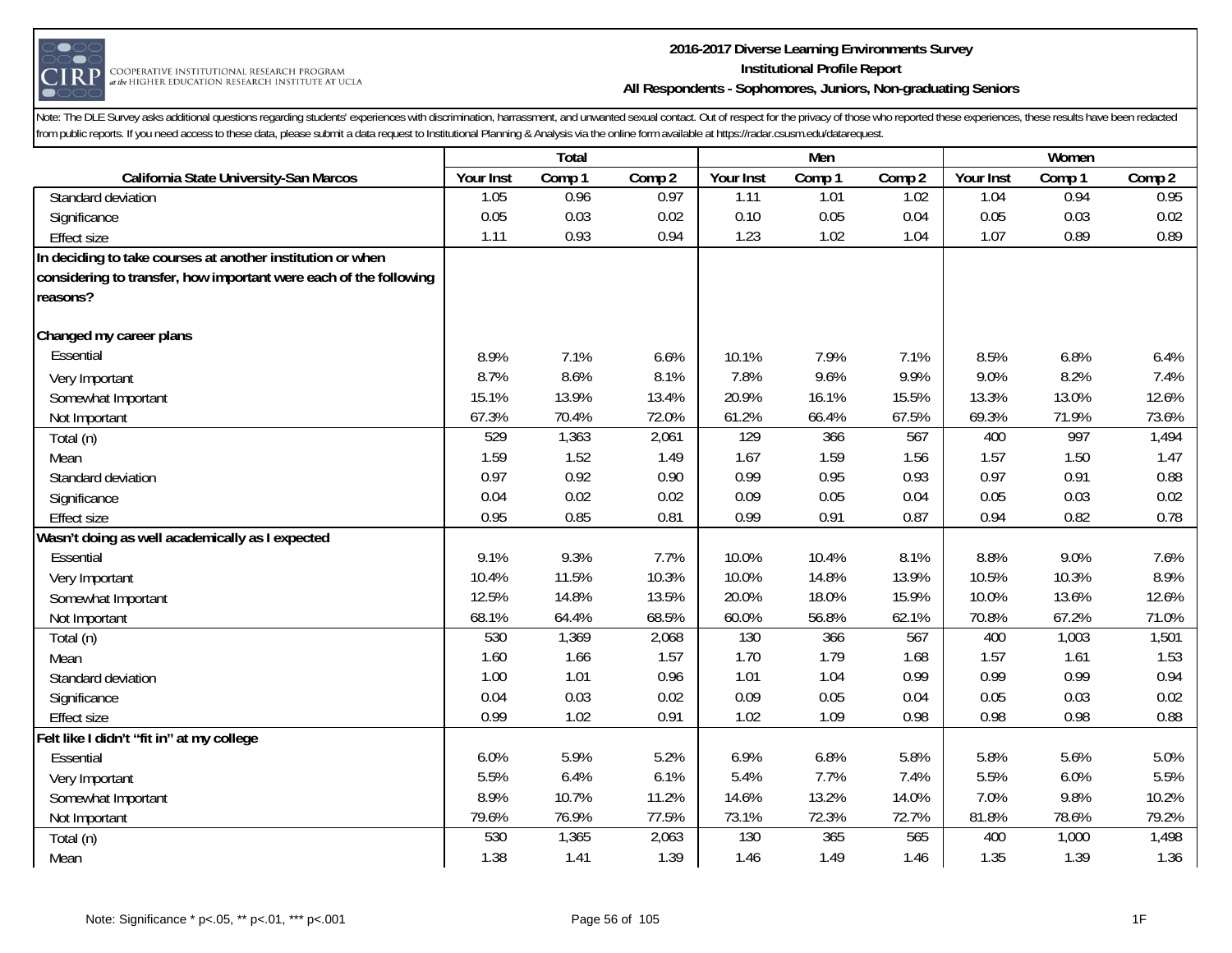

#### **2016-2017 Diverse Learning Environments Survey Institutional Profile Report All Respondents - Sophomores, Juniors, Non-graduating Seniors**

|                                                                                                                                             |           | Total  |        |           | Men    |        |           | Women  |        |
|---------------------------------------------------------------------------------------------------------------------------------------------|-----------|--------|--------|-----------|--------|--------|-----------|--------|--------|
| California State University-San Marcos                                                                                                      | Your Inst | Comp 1 | Comp 2 | Your Inst | Comp 1 | Comp 2 | Your Inst | Comp 1 | Comp 2 |
| Standard deviation                                                                                                                          | 0.84      | 0.85   | 0.82   | 0.88      | 0.90   | 0.87   | 0.83      | 0.83   | 0.80   |
| Significance                                                                                                                                | 0.04      | 0.02   | 0.02   | 0.08      | 0.05   | 0.04   | 0.04      | 0.03   | 0.02   |
| Effect size                                                                                                                                 | 0.71      | 0.73   | 0.67   | 0.78      | 0.82   | 0.75   | 0.68      | 0.69   | 0.64   |
| In deciding to take courses at another institution or when<br>considering to transfer, how important were each of the following<br>reasons? |           |        |        |           |        |        |           |        |        |
| Was placed on academic probation                                                                                                            |           |        |        |           |        |        |           |        |        |
| Essential                                                                                                                                   | 6.3%      | 5.7%   | 4.8%   | 8.5%      | 9.3%   | 7.6%   | 5.5%      | 4.3%   | 3.8%   |
| Very Important                                                                                                                              | 4.5%      | 6.8%   | 6.1%   | 6.2%      | 8.7%   | 8.8%   | 4.0%      | 6.0%   | 5.1%   |
| Somewhat Important                                                                                                                          | 6.6%      | 7.6%   | 6.9%   | 9.2%      | 10.4%  | 9.2%   | 5.8%      | 6.5%   | 6.0%   |
| Not Important                                                                                                                               | 82.6%     | 80.0%  | 82.2%  | 76.2%     | 71.6%  | 74.4%  | 84.7%     | 83.1%  | 85.2%  |
| Total (n)                                                                                                                                   | 528       | 1,359  | 2,057  | 130       | 366    | 567    | 398       | 993    | 1.490  |
| Mean                                                                                                                                        | 1.34      | 1.38   | 1.34   | 1.47      | 1.56   | 1.50   | 1.30      | 1.32   | 1.27   |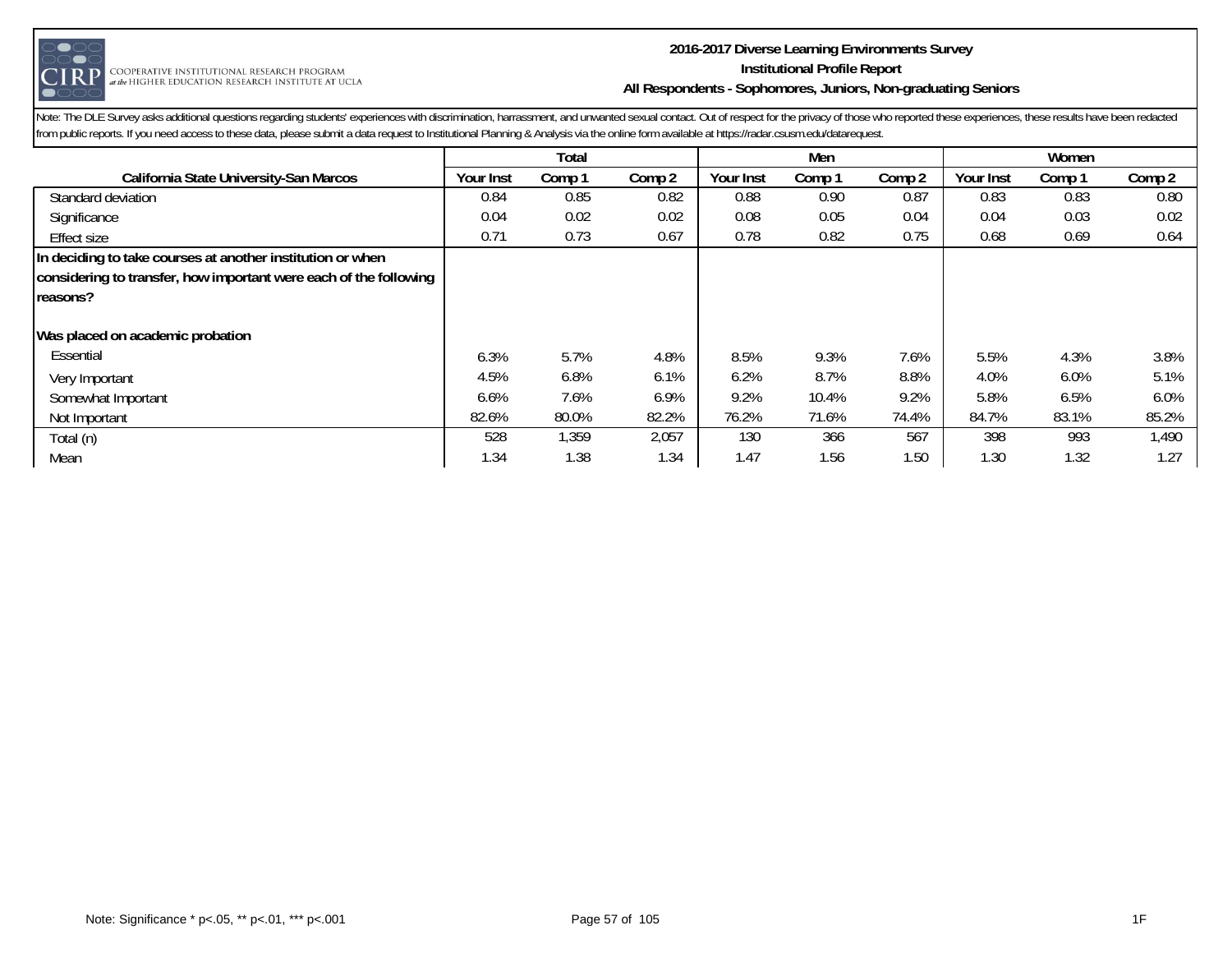

#### **2016-2017 Diverse Learning Environments Survey Institutional Profile Report All Respondents - Sophomores, Juniors, Non-graduating Seniors**

|                                                |           | Total  |        |           | Men    |        |           | Women  |        |
|------------------------------------------------|-----------|--------|--------|-----------|--------|--------|-----------|--------|--------|
| California State University-San Marcos         | Your Inst | Comp 1 | Comp 2 | Your Inst | Comp 1 | Comp 2 | Your Inst | Comp 1 | Comp 2 |
| Standard deviation                             | 0.83      | 0.84   | 0.80   | 0.94      | 0.99   | 0.94   | 0.79      | 0.77   | 0.73   |
| Significance                                   | 0.04      | 0.02   | 0.02   | 0.08      | 0.05   | 0.04   | 0.04      | 0.02   | 0.02   |
| <b>Effect size</b>                             | 0.69      | 0.71   | 0.63   | 0.89      | 0.98   | 0.88   | 0.63      | 0.60   | 0.53   |
| Military PCS move, mobilization, or deployment |           |        |        |           |        |        |           |        |        |
| Essential                                      | 4.0%      | 2.8%   | 2.4%   | 4.7%      | 3.9%   | 3.4%   | 3.7%      | 2.4%   | 2.1%   |
| Very Important                                 | 3.6%      | 3.7%   | 3.6%   | 3.1%      | 4.7%   | 5.0%   | 3.7%      | 3.4%   | 3.0%   |
| Somewhat Important                             | 4.7%      | 5.1%   | 5.1%   | 9.4%      | 8.0%   | 8.2%   | 3.2%      | 4.1%   | 3.9%   |
| Not Important                                  | 87.7%     | 88.3%  | 89.0%  | 82.7%     | 83.5%  | 83.5%  | 89.3%     | 90.1%  | 91.0%  |
| Total (n)                                      | 528       | 1,362  | 2,056  | 127       | 363    | 563    | 401       | 999    | 1,493  |
| Mean                                           | 1.24      | 1.21   | 1.19   | 1.30      | 1.29   | 1.28   | 1.22      | 1.18   | 1.16   |
| Standard deviation                             | 0.70      | 0.64   | 0.61   | 0.75      | 0.73   | 0.71   | 0.69      | 0.60   | 0.57   |
| Significance                                   | 0.03      | 0.02   | 0.01   | 0.07      | 0.04   | 0.03   | 0.03      | 0.02   | 0.01   |
| <b>Effect size</b>                             | 0.49      | 0.41   | 0.37   | 0.56      | 0.53   | 0.51   | 0.47      | 0.36   | 0.32   |
| Had family responsibilities                    |           |        |        |           |        |        |           |        |        |
| Essential                                      | 8.0%      | 6.8%   | 6.7%   | 6.2%      | 6.6%   | 6.0%   | 8.5%      | 6.9%   | 7.0%   |
| Very Important                                 | 9.3%      | 8.7%   | 8.4%   | 9.3%      | 9.3%   | 9.2%   | 9.3%      | 8.5%   | 8.1%   |
| Somewhat Important                             | 11.0%     | 12.3%  | 11.5%  | 14.0%     | 14.8%  | 13.6%  | 10.0%     | 11.3%  | 10.7%  |
| Not Important                                  | 71.8%     | 72.2%  | 73.4%  | 70.5%     | 69.3%  | 71.2%  | 72.2%     | 73.2%  | 74.2%  |
| Total (n)                                      | 528       | 1,363  | 2,062  | 129       | 365    | 566    | 399       | 998    | 1,496  |
| Mean                                           | 1.53      | 1.50   | 1.48   | 1.51      | 1.53   | 1.50   | 1.54      | 1.49   | 1.48   |
| Standard deviation                             | 0.96      | 0.91   | 0.91   | 0.90      | 0.91   | 0.89   | 0.97      | 0.91   | 0.91   |
| Significance                                   | 0.04      | 0.02   | 0.02   | 0.08      | 0.05   | 0.04   | 0.05      | 0.03   | 0.02   |
| <b>Effect size</b>                             | 0.91      | 0.83   | 0.82   | 0.81      | 0.83   | 0.80   | 0.95      | 0.84   | 0.83   |
| Had medical issues                             |           |        |        |           |        |        |           |        |        |
| Essential                                      | 5.3%      | 4.8%   | 4.8%   | 4.7%      | 5.2%   | 4.4%   | 5.5%      | 4.6%   | 4.9%   |
| Very Important                                 | 7.4%      | 7.1%   | 6.6%   | 9.4%      | 9.1%   | 8.2%   | 6.8%      | 6.4%   | 6.0%   |
| Somewhat Important                             | 6.3%      | 8.1%   | 8.0%   | 10.2%     | 10.4%  | 10.6%  | 5.0%      | 7.2%   | 7.0%   |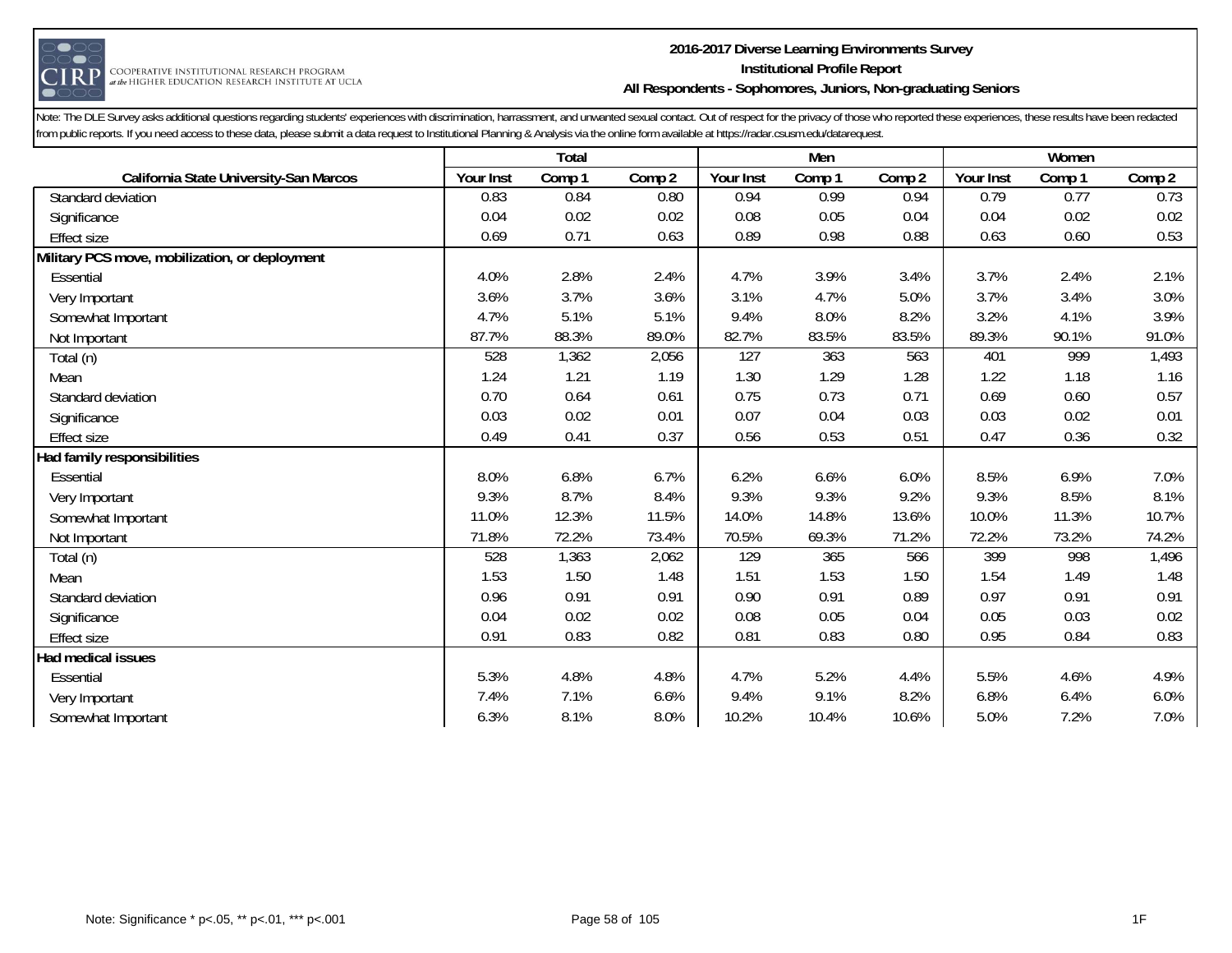

## **2016-2017 Diverse Learning Environments Survey Institutional Profile Report All Respondents - Sophomores, Juniors, Non-graduating Seniors**

|                                                                   |           | Total  |        |                  | Men    |        |           | Women  |        |
|-------------------------------------------------------------------|-----------|--------|--------|------------------|--------|--------|-----------|--------|--------|
| California State University-San Marcos                            | Your Inst | Comp 1 | Comp 2 | Your Inst        | Comp 1 | Comp 2 | Your Inst | Comp 1 | Comp 2 |
| Not Important                                                     | 81.1%     | 80.0%  | 80.7%  | 75.8%            | 75.3%  | 76.8%  | 82.8%     | 81.8%  | 82.2%  |
| Total (n)                                                         | 528       | 1,363  | 2,058  | 128              | 364    | 564    | 400       | 999    | 1,494  |
| Mean                                                              | 1.37      | 1.37   | 1.35   | 1.43             | 1.44   | 1.40   | 1.35      | 1.34   | 1.34   |
| Standard deviation                                                | 0.84      | 0.81   | 0.80   | 0.85             | 0.86   | 0.82   | 0.83      | 0.79   | 0.80   |
| Significance                                                      | 0.04      | 0.02   | 0.02   | 0.07             | 0.05   | 0.03   | 0.04      | 0.03   | 0.02   |
| Effect size                                                       | 0.70      | 0.66   | 0.65   | 0.72             | 0.74   | 0.67   | 0.69      | 0.63   | 0.64   |
| In deciding to take courses at another institution or when        |           |        |        |                  |        |        |           |        |        |
| considering to transfer, how important were each of the following |           |        |        |                  |        |        |           |        |        |
| reasons?                                                          |           |        |        |                  |        |        |           |        |        |
| Had money problems and could no longer afford to attend           |           |        |        |                  |        |        |           |        |        |
| college                                                           |           |        |        |                  |        |        |           |        |        |
| Essential                                                         | 8.9%      | 6.8%   | 6.8%   | 9.2%             | 8.5%   | 7.4%   | 8.8%      | 6.2%   | 6.5%   |
| Very Important                                                    | 8.7%      | 7.6%   | 8.1%   | 8.5%             | 7.7%   | 8.9%   | 8.8%      | 7.6%   | 7.8%   |
| Somewhat Important                                                | 11.9%     | 11.3%  | 11.5%  | 16.9%            | 14.2%  | 14.0%  | 10.3%     | 10.3%  | 10.5%  |
| Not Important                                                     | 70.6%     | 74.2%  | 73.7%  | 65.4%            | 69.6%  | 69.7%  | 72.3%     | 75.9%  | 75.2%  |
| Total (n)                                                         | 530       | 1,366  | 2,068  | 130              | 365    | 564    | 400       | 1,001  | 1,504  |
| Mean                                                              | 1.56      | 1.47   | 1.48   | 1.62             | 1.55   | 1.54   | 1.54      | 1.44   | 1.46   |
| Standard deviation                                                | 0.98      | 0.90   | 0.90   | 0.98             | 0.96   | 0.93   | 0.98      | 0.88   | 0.89   |
| Significance                                                      | 0.04      | 0.02   | 0.02   | 0.09             | 0.05   | 0.04   | 0.05      | 0.03   | 0.02   |
| <b>Effect size</b>                                                | 0.95      | 0.81   | 0.82   | 0.97             | 0.91   | 0.87   | 0.95      | 0.77   | 0.80   |
| Other reason (free response, check dataset)                       |           |        |        |                  |        |        |           |        |        |
| Essential                                                         | 6.4%      | 6.1%   | 8.1%   | 4.1%             | 5.3%   | 6.2%   | 7.1%      | 6.5%   | 8.8%   |
| Very Important                                                    | 6.0%      | 6.0%   | 6.1%   | 5.8%             | 6.5%   | 8.1%   | 6.0%      | 5.8%   | 5.3%   |
| Somewhat Important                                                | 6.4%      | 7.9%   | 7.7%   | 10.7%            | 10.6%  | 10.4%  | 4.9%      | 6.9%   | 6.6%   |
| Not Important                                                     | 81.2%     | 80.0%  | 78.1%  | 79.3%            | 77.6%  | 75.2%  | 81.9%     | 80.9%  | 79.2%  |
| Total (n)                                                         | 485       | 1,254  | 1,901  | $\overline{121}$ | 340    | 529    | 364       | 914    | 1,372  |
| Mean                                                              | 1.38      | 1.38   | 1.44   | 1.35             | 1.39   | 1.45   | 1.38      | 1.38   | 1.44   |
| Standard deviation                                                | 0.86      | 0.85   | 0.92   | 0.77             | 0.83   | 0.89   | 0.89      | 0.86   | 0.94   |
| Significance                                                      | 0.04      | 0.02   | 0.02   | 0.07             | 0.04   | 0.04   | 0.05      | 0.03   | 0.03   |
| <b>Effect size</b>                                                | 0.74      | 0.72   | 0.86   | 0.60             | 0.69   | 0.79   | 0.79      | 0.74   | 0.88   |
| Since beginning at this institution, have you:                    |           |        |        |                  |        |        |           |        |        |
|                                                                   |           |        |        |                  |        |        |           |        |        |
| Ever stopped taking classes for more than one term                |           |        |        |                  |        |        |           |        |        |
| Yes                                                               | 2.8%      | 3.5%   | 3.5%   | 3.9%             | 4.6%   | 4.6%   | 2.4%      | 3.0%   | 3.1%   |
| <b>No</b>                                                         | 97.2%     | 96.5%  | 96.5%  | 96.1%            | 95.4%  | 95.4%  | 97.6%     | 97.0%  | 96.9%  |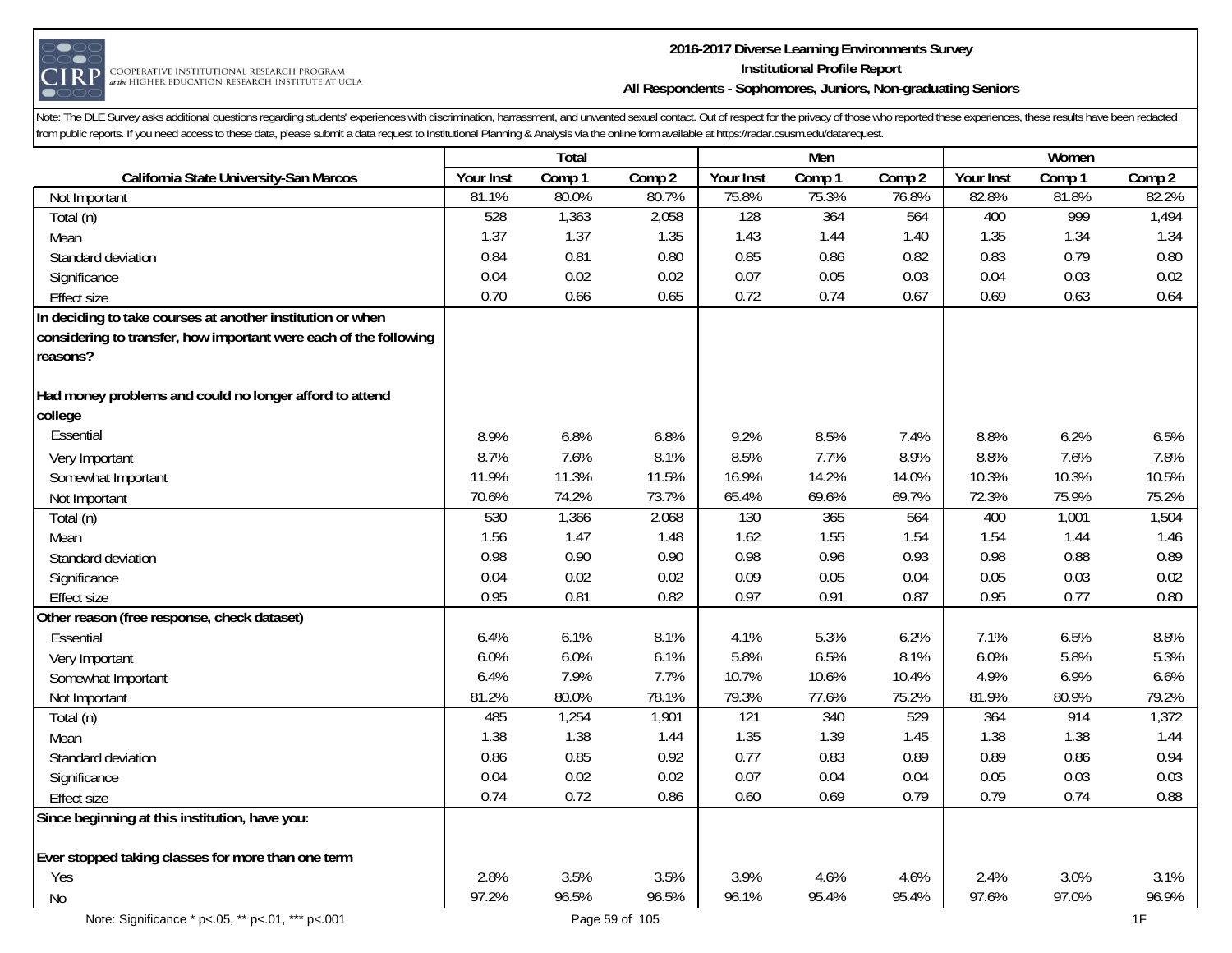

#### **2016-2017 Diverse Learning Environments Survey Institutional Profile Report All Respondents - Sophomores, Juniors, Non-graduating Seniors**

|                                                             | Tota.     |              |        |            | Mer          |              | Women     |      |        |  |
|-------------------------------------------------------------|-----------|--------------|--------|------------|--------------|--------------|-----------|------|--------|--|
| <i><b>California</b></i><br>hia State University-San Marcos | Your Inst | Comp         | Comp 2 | Your Inst  | Comp         | Comp 2       | Your Inst | Comp | Comp 2 |  |
| ⊺otal<br>(n)                                                | 24، ،     | U3.<br>ּ ט,ט | 10,029 | n n<br>33C | 0.10<br>842, | 000<br>3,08Z | ∩∩־<br>7U | ,189 | 794,ن  |  |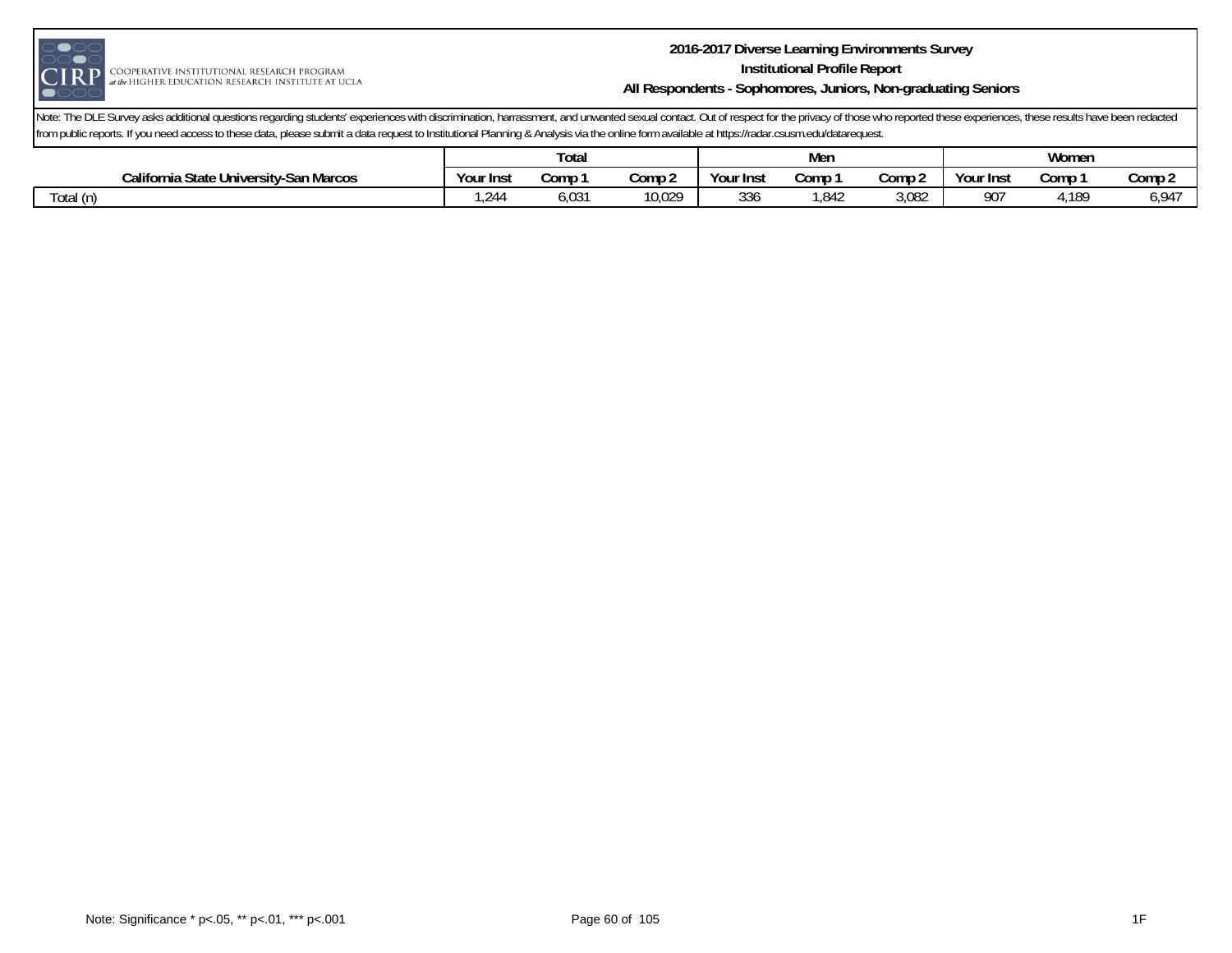

#### **2016-2017 Diverse Learning Environments Survey Institutional Profile Report All Respondents - Sophomores, Juniors, Non-graduating Seniors**

|                                                                   |           | Total  |        |                 | Men    |        |           | Women  |                  |
|-------------------------------------------------------------------|-----------|--------|--------|-----------------|--------|--------|-----------|--------|------------------|
| California State University-San Marcos                            | Your Inst | Comp 1 | Comp 2 | Your Inst       | Comp 1 | Comp 2 | Your Inst | Comp 1 | Comp 2           |
| How important were each of the following in your decision to stop |           |        |        |                 |        |        |           |        |                  |
| taking classes for more than one term?                            |           |        |        |                 |        |        |           |        |                  |
|                                                                   |           |        |        |                 |        |        |           |        |                  |
| Changed my career plans                                           |           |        |        |                 |        |        |           |        |                  |
| Essential                                                         | 15.6%     | 13.9%  | 12.8%  | 26.7%           | 16.5%  | 16.0%  | 10.0%     | 12.4%  | 10.8%            |
| Very Important                                                    | 24.4%     | 18.4%  | 16.6%  | 26.7%           | 19.8%  | 16.7%  | 23.3%     | 17.6%  | 16.5%            |
| Somewhat Important                                                | 13.3%     | 21.3%  | 21.6%  | 13.3%           | 19.8%  | 21.6%  | 13.3%     | 22.2%  | 21.5%            |
| Not Important                                                     | 46.7%     | 46.3%  | 49.1%  | 33.3%           | 44.0%  | 45.7%  | 53.3%     | 47.7%  | 51.2%            |
| Total (n)                                                         | 45        | 244    | 422    | 15              | 91     | 162    | $30\,$    | 153    | 260              |
| Mean                                                              | 2.09      | 2.00   | 1.93   | 2.47            | 2.09   | 2.03   | 1.90      | 1.95   | 1.87             |
| Standard deviation                                                | 1.16      | 1.10   | 1.08   | 1.25            | 1.14   | 1.13   | 1.09      | 1.07   | 1.05             |
| Significance                                                      | 0.17      | 0.07   | 0.05   | 0.32            | 0.12   | 0.09   | 0.20      | 0.09   | 0.06             |
| <b>Effect size</b>                                                | 1.36      | 1.21   | 1.17   | 1.55            | 1.30   | 1.27   | 1.20      | 1.16   | 1.09             |
| Wasn't doing as well academically as I expected                   |           |        |        |                 |        |        |           |        |                  |
| Essential                                                         | 22.2%     | 24.1%  | 19.2%  | 33.3%           | 25.6%  | 20.5%  | 16.7%     | 23.2%  | 18.4%            |
| Very Important                                                    | 20.0%     | 20.8%  | 17.8%  | 13.3%           | 21.1%  | 17.4%  | 23.3%     | 20.6%  | 18.0%            |
| Somewhat Important                                                | 15.6%     | 19.2%  | 18.7%  | 20.0%           | 17.8%  | 19.9%  | 13.3%     | 20.0%  | 18.0%            |
| Not Important                                                     | 42.2%     | 35.9%  | 44.3%  | 33.3%           | 35.6%  | 42.2%  | 46.7%     | 36.1%  | 45.6%            |
| Total (n)                                                         | 45        | 245    | 422    | $\overline{15}$ | 90     | 161    | 30        | 155    | 261              |
| Mean                                                              | 2.22      | 2.33   | 2.12   | 2.47            | 2.37   | 2.16   | 2.10      | 2.31   | 2.09             |
| Standard deviation                                                | 1.22      | 1.19   | 1.17   | 1.30            | 1.21   | 1.18   | 1.18      | 1.19   | 1.17             |
| Significance                                                      | 0.18      | 0.08   | 0.06   | 0.34            | 0.13   | 0.09   | 0.22      | 0.10   | 0.07             |
| <b>Effect size</b>                                                | 1.49      | 1.43   | 1.38   | 1.70            | 1.47   | 1.40   | 1.40      | 1.41   | 1.37             |
| How important were each of the following in your decision to stop |           |        |        |                 |        |        |           |        |                  |
| taking classes for more than one term?                            |           |        |        |                 |        |        |           |        |                  |
|                                                                   |           |        |        |                 |        |        |           |        |                  |
| Felt like I didn't "fit in" at my college                         |           |        |        |                 |        |        |           |        |                  |
| Essential                                                         | 11.1%     | 11.9%  | 10.2%  | 13.3%           | 9.0%   | 9.4%   | 10.0%     | 13.5%  | 10.7%            |
| Very Important                                                    | 11.1%     | 13.5%  | 12.1%  | 20.0%           | 19.1%  | 13.8%  | 6.7%      | 10.3%  | 11.1%            |
| Somewhat Important                                                | 24.4%     | 17.6%  | 18.1%  | 33.3%           | 15.7%  | 18.9%  | 20.0%     | 18.7%  | 17.6%            |
| Not Important                                                     | 53.3%     | 57.0%  | 59.5%  | 33.3%           | 56.2%  | 57.9%  | 63.3%     | 57.4%  | 60.5%            |
| Total (n)                                                         | 45        | 244    | 420    | $\overline{15}$ | 89     | 159    | 30        | 155    | $\overline{261}$ |
| Mean                                                              | 1.80      | 1.80   | 1.73   | 2.13            | 1.81   | 1.75   | 1.63      | 1.80   | 1.72             |
| Standard deviation                                                | 1.04      | 1.07   | 1.03   | 1.06            | 1.04   | 1.02   | 1.00      | 1.09   | 1.04             |
| Significance                                                      | 0.15      | 0.07   | 0.05   | 0.27            | 0.11   | 0.08   | 0.18      | 0.09   | 0.06             |
| <b>Effect size</b>                                                | 1.07      | 1.15   | 1.06   | 1.12            | 1.09   | 1.04   | 1.00      | 1.19   | 1.07             |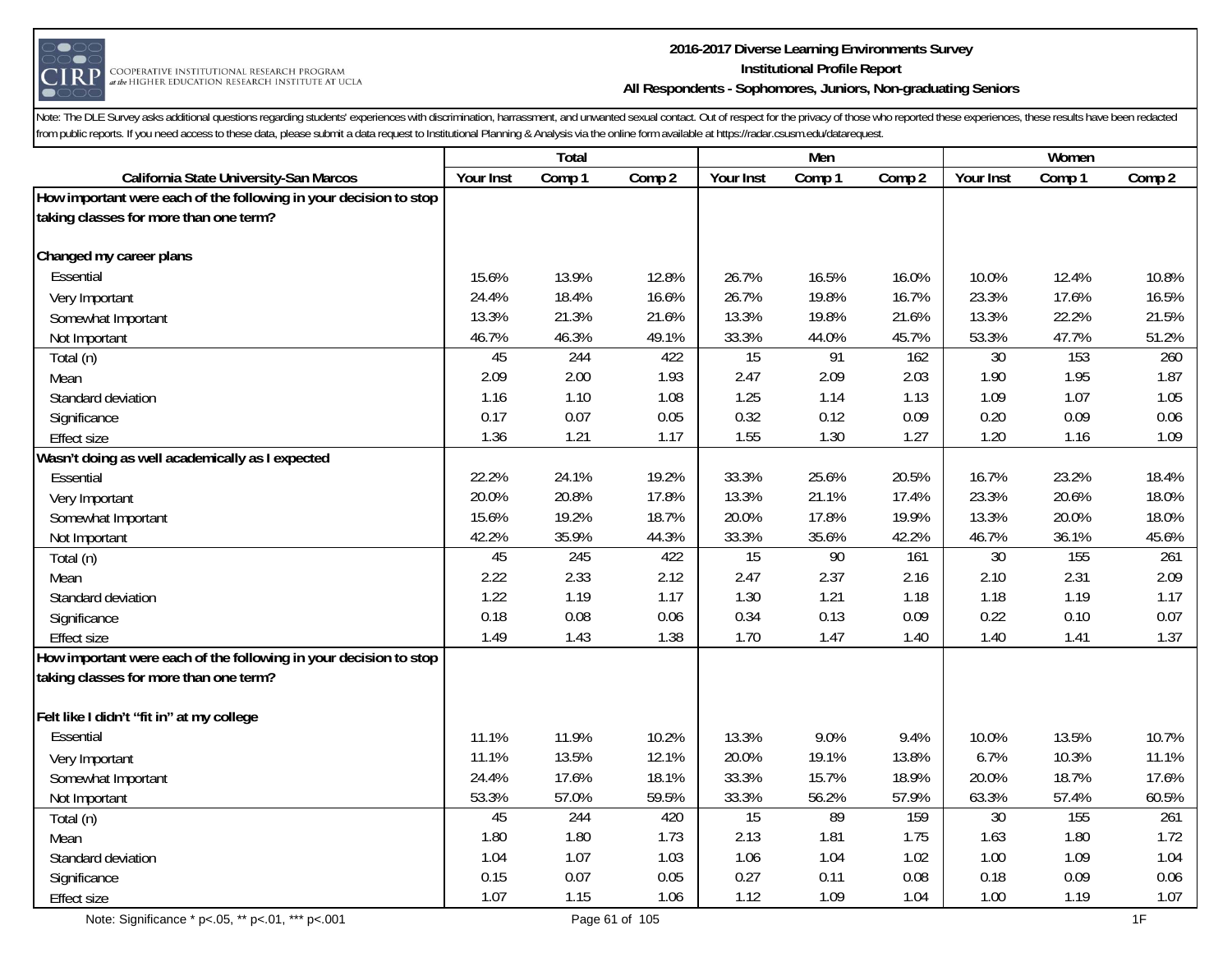

#### **2016-2017 Diverse Learning Environments Survey Institutional Profile Report All Respondents - Sophomores, Juniors, Non-graduating Seniors**

|                                                                   |           | Total  |        |                 | Men    |        |                 | Women  |        |
|-------------------------------------------------------------------|-----------|--------|--------|-----------------|--------|--------|-----------------|--------|--------|
| California State University-San Marcos                            | Your Inst | Comp 1 | Comp 2 | Your Inst       | Comp 1 | Comp 2 | Your Inst       | Comp 1 | Comp 2 |
| Was bored with my coursework                                      |           |        |        |                 |        |        |                 |        |        |
| Essential                                                         | 6.8%      | 7.9%   | 6.9%   | 13.3%           | 8.0%   | 8.8%   | 3.4%            | 7.8%   | 5.8%   |
| Very Important                                                    | 11.4%     | 10.3%  | 10.7%  | 13.3%           | 14.8%  | 13.8%  | 10.3%           | 7.8%   | 8.8%   |
| Somewhat Important                                                | 22.7%     | 23.6%  | 19.1%  | 26.7%           | 26.1%  | 23.3%  | 20.7%           | 22.1%  | 16.5%  |
| Not Important                                                     | 59.1%     | 58.3%  | 63.2%  | 46.7%           | 51.1%  | 54.1%  | 65.5%           | 62.3%  | 68.8%  |
| Total (n)                                                         | 44        | 242    | 419    | 15              | 88     | 159    | $\overline{29}$ | 154    | 260    |
| Mean                                                              | 1.66      | 1.68   | 1.61   | 1.93            | 1.80   | 1.77   | 1.52            | 1.61   | 1.52   |
| Standard deviation                                                | 0.94      | 0.95   | 0.93   | 1.10            | 0.97   | 0.99   | 0.83            | 0.93   | 0.88   |
| Significance                                                      | 0.14      | 0.06   | 0.05   | 0.28            | 0.10   | 0.08   | 0.15            | 0.08   | 0.05   |
| <b>Effect size</b>                                                | 0.88      | 0.90   | 0.87   | 1.21            | 0.95   | 0.99   | 0.69            | 0.87   | 0.78   |
| Wanted a better social life                                       |           |        |        |                 |        |        |                 |        |        |
| Essential                                                         | 2.2%      | 4.5%   | 3.8%   | 0.0%            | 3.4%   | 3.1%   | 3.3%            | 5.2%   | 4.2%   |
| Very Important                                                    | 11.1%     | 8.2%   | 7.4%   | 13.3%           | 11.2%  | 10.0%  | 10.0%           | 6.5%   | 5.8%   |
| Somewhat Important                                                | 11.1%     | 15.2%  | 14.6%  | 20.0%           | 19.1%  | 18.1%  | 6.7%            | 13.0%  | 12.4%  |
| Not Important                                                     | 75.6%     | 72.0%  | 74.2%  | 66.7%           | 66.3%  | 68.8%  | 80.0%           | 75.3%  | 77.6%  |
| Total (n)                                                         | 45        | 243    | 419    | $\overline{15}$ | 89     | 160    | $\overline{30}$ | 154    | 259    |
| Mean                                                              | 1.40      | 1.45   | 1.41   | 1.47            | 1.52   | 1.48   | 1.37            | 1.42   | 1.37   |
| Standard deviation                                                | 0.78      | 0.83   | 0.79   | 0.74            | 0.83   | 0.80   | 0.81            | 0.83   | 0.78   |
| Significance                                                      | 0.12      | 0.05   | 0.04   | 0.19            | 0.09   | 0.06   | 0.15            | 0.07   | 0.05   |
| <b>Effect size</b>                                                | 0.61      | 0.69   | 0.62   | 0.55            | 0.68   | 0.64   | 0.65            | 0.69   | 0.61   |
| How important were each of the following in your decision to stop |           |        |        |                 |        |        |                 |        |        |
| taking classes for more than one term?                            |           |        |        |                 |        |        |                 |        |        |
| Was placed on academic probation                                  |           |        |        |                 |        |        |                 |        |        |
| Essential                                                         | 13.3%     | 13.6%  | 9.8%   | 33.3%           | 19.3%  | 14.0%  | 3.3%            | 10.4%  | 7.3%   |
| Very Important                                                    | 11.1%     | 9.5%   | 9.6%   | 6.7%            | 13.6%  | 13.4%  | 13.3%           | 7.1%   | 7.3%   |
| Somewhat Important                                                | 13.3%     | 14.9%  | 12.9%  | 20.0%           | 14.8%  | 14.0%  | 10.0%           | 14.9%  | 12.3%  |
| Not Important                                                     | 62.2%     | 62.0%  | 67.6%  | 40.0%           | 52.3%  | 58.6%  | 73.3%           | 67.5%  | 73.1%  |
| Total (n)                                                         | 45        | 242    | 417    | 15              | 88     | 157    | 30              | 154    | 260    |
| Mean                                                              | 1.76      | 1.75   | 1.62   | 2.33            | 2.00   | 1.83   | 1.47            | 1.60   | 1.49   |
| Standard deviation                                                | 1.11      | 1.10   | 1.01   | 1.35            | 1.20   | 1.12   | 0.86            | 1.01   | 0.92   |
| Significance                                                      | 0.17      | 0.07   | 0.05   | 0.35            | 0.13   | 0.09   | 0.16            | 0.08   | 0.06   |
| <b>Effect size</b>                                                | 1.23      | 1.20   | 1.02   | 1.81            | 1.45   | 1.26   | 0.74            | 1.01   | 0.84   |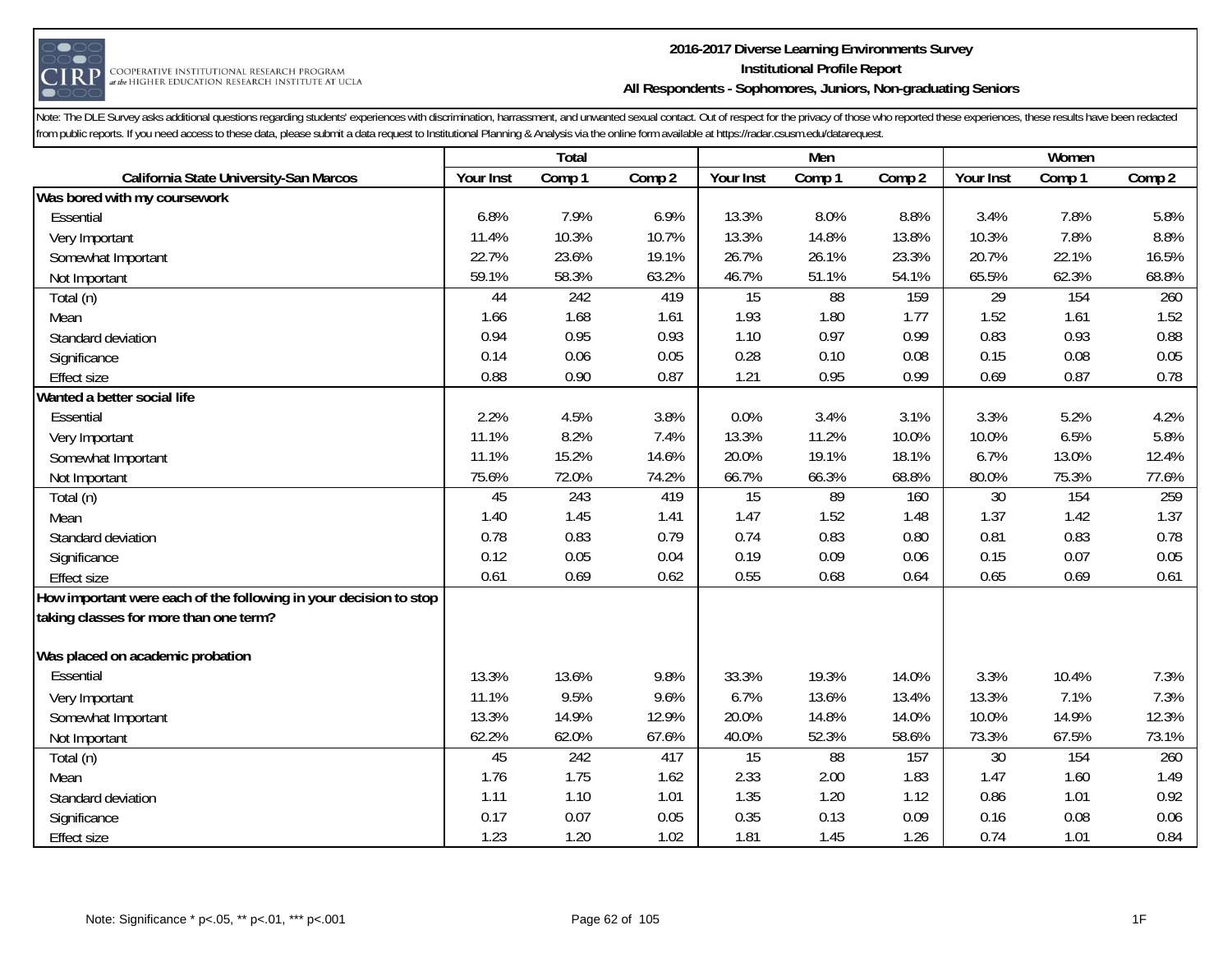

#### **2016-2017 Diverse Learning Environments Survey Institutional Profile Report All Respondents - Sophomores, Juniors, Non-graduating Seniors**

|                                                |           | Total  |        |           | Men    |        |           | Women  |        |
|------------------------------------------------|-----------|--------|--------|-----------|--------|--------|-----------|--------|--------|
| California State University-San Marcos         | Your Inst | Comp 1 | Comp 2 | Your Inst | Comp 1 | Comp 2 | Your Inst | Comp 1 | Comp 2 |
| Military PCS move, mobilization, or deployment |           |        |        |           |        |        |           |        |        |
| Essential                                      | 6.7%      | 5.8%   | 4.8%   | 0.0%      | 6.8%   | 6.9%   | 10.0%     | 5.2%   | 3.5%   |
| Very Important                                 | 6.7%      | 4.1%   | 3.1%   | 13.3%     | 9.1%   | 6.3%   | 3.3%      | 1.3%   | 1.2%   |
| Somewhat Important                             | 8.9%      | 8.2%   | 7.6%   | 13.3%     | 10.2%  | 11.3%  | 6.7%      | 7.1%   | 5.4%   |
| Not Important                                  | 77.8%     | 81.9%  | 84.5%  | 73.3%     | 73.9%  | 75.5%  | 80.0%     | 86.5%  | 90.0%  |
| Total (n)                                      | 45        | 243    | 419    | 15        | 88     | 159    | 30        | 155    | 260    |
| Mean                                           | 1.42      | 1.34   | 1.28   | 1.40      | 1.49   | 1.45   | 1.43      | 1.25   | 1.18   |
| Standard deviation                             | 0.89      | 0.81   | 0.74   | 0.74      | 0.92   | 0.89   | 0.97      | 0.73   | 0.62   |
| Significance                                   | 0.13      | 0.05   | 0.04   | 0.19      | 0.10   | 0.07   | 0.18      | 0.06   | 0.04   |
| <b>Effect size</b>                             | 0.79      | 0.65   | 0.55   | 0.54      | 0.85   | 0.79   | 0.94      | 0.53   | 0.38   |
| Was primary caregiver for family member(s)     |           |        |        |           |        |        |           |        |        |
| Essential                                      | 11.1%     | 5.4%   | 9.1%   | 0.0%      | 2.3%   | 8.9%   | 16.7%     | 7.1%   | 9.3%   |
| Very Important                                 | 8.9%      | 7.9%   | 8.2%   | 6.7%      | 8.0%   | 10.8%  | 10.0%     | 7.8%   | 6.6%   |
| Somewhat Important                             | 22.2%     | 16.5%  | 14.1%  | 40.0%     | 20.5%  | 17.7%  | 13.3%     | 14.3%  | 12.0%  |
| Not Important                                  | 57.8%     | 70.2%  | 68.6%  | 53.3%     | 69.3%  | 62.7%  | 60.0%     | 70.8%  | 72.2%  |
| Total (n)                                      | 45        | 242    | 417    | 15        | 88     | 158    | 30        | 154    | 259    |
| Mean                                           | 1.73      | 1.48   | 1.58   | 1.53      | 1.43   | 1.66   | 1.83      | 1.51   | 1.53   |
| Standard deviation                             | 1.03      | 0.86   | 0.98   | 0.64      | 0.74   | 0.99   | 1.18      | 0.92   | 0.97   |
| Significance                                   | 0.15      | 0.06   | 0.05   | 0.17      | 0.08   | 0.08   | 0.21      | 0.07   | 0.06   |
| <b>Effect size</b>                             | 1.06      | 0.73   | 0.96   | 0.41      | 0.55   | 0.98   | 1.39      | 0.84   | 0.94   |
| Was tired of being a student                   |           |        |        |           |        |        |           |        |        |
| Essential                                      | 8.9%      | 8.2%   | 6.9%   | 13.3%     | 6.7%   | 5.0%   | 6.7%      | 9.1%   | 8.1%   |
| Very Important                                 | 8.9%      | 7.0%   | 8.1%   | 13.3%     | 11.2%  | 13.1%  | 6.7%      | 4.5%   | 5.0%   |
| Somewhat Important                             | 24.4%     | 26.7%  | 20.5%  | 26.7%     | 28.1%  | 21.9%  | 23.3%     | 26.0%  | 19.6%  |
| Not important                                  | 57.8%     | 58.0%  | 64.5%  | 46.7%     | 53.9%  | 60.0%  | 63.3%     | 60.4%  | 67.3%  |
| Total (n)                                      | 45        | 243    | 420    | 15        | 89     | 160    | 30        | 154    | 260    |
| Mean                                           | 1.69      | 1.65   | 1.57   | 1.93      | 1.71   | 1.63   | 1.57      | 1.62   | 1.54   |
| Standard deviation                             | 0.97      | 0.93   | 0.91   | 1.10      | 0.92   | 0.89   | 0.90      | 0.94   | 0.91   |
| Significance                                   | 0.15      | 0.06   | 0.04   | 0.28      | 0.10   | 0.07   | 0.16      | 0.08   | 0.06   |
| <b>Effect size</b>                             | 0.95      | 0.86   | 0.82   | 1.21      | 0.85   | 0.80   | 0.81      | 0.88   | 0.84   |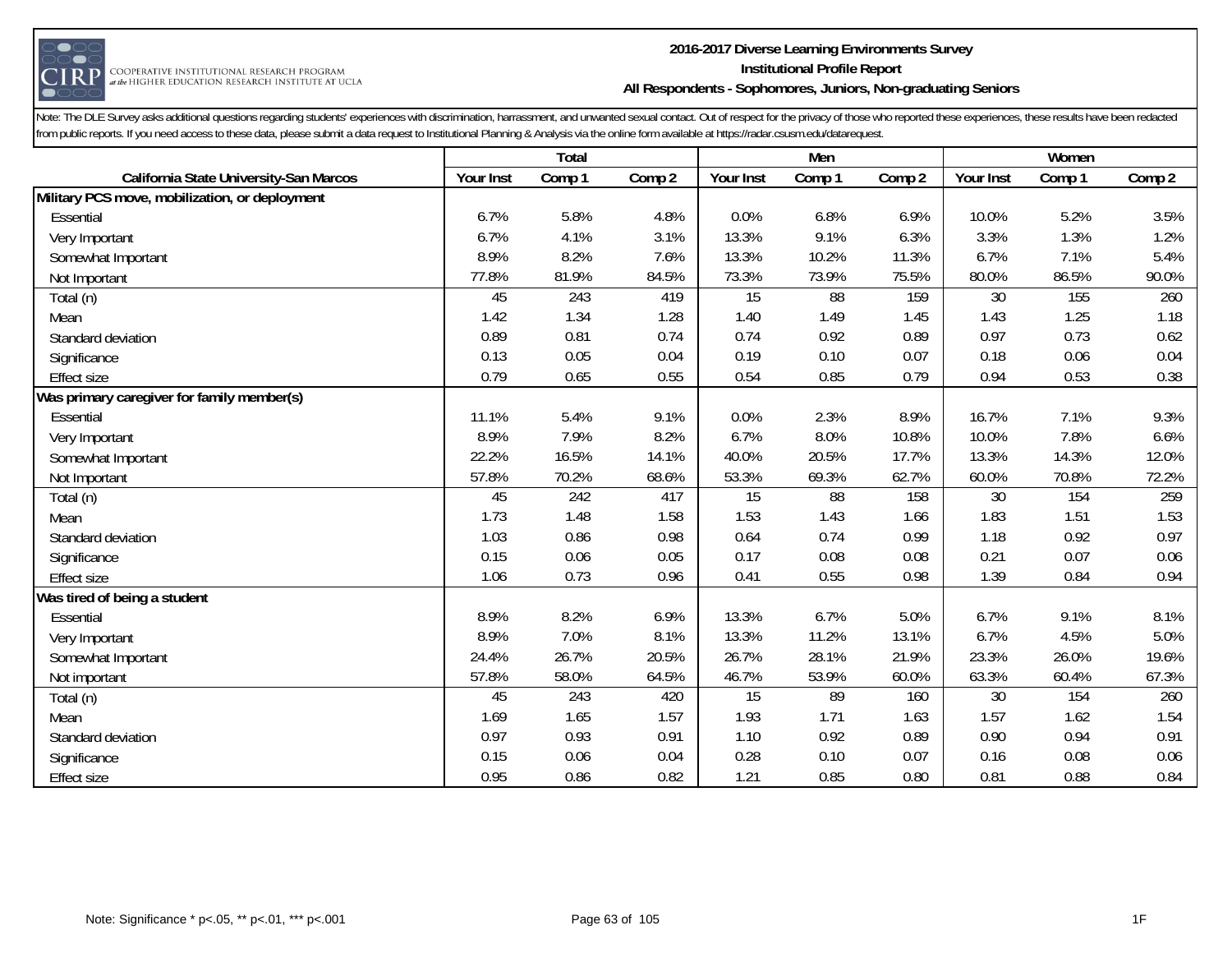

#### **2016-2017 Diverse Learning Environments Survey Institutional Profile Report All Respondents - Sophomores, Juniors, Non-graduating Seniors**

|                                                                   |           | Total  |        |           | Men             |        |           | Women  |        |
|-------------------------------------------------------------------|-----------|--------|--------|-----------|-----------------|--------|-----------|--------|--------|
| California State University-San Marcos                            | Your Inst | Comp 1 | Comp 2 | Your Inst | Comp 1          | Comp 2 | Your Inst | Comp 1 | Comp 2 |
| How important were each of the following in your decision to stop |           |        |        |           |                 |        |           |        |        |
| taking classes for more than one term?                            |           |        |        |           |                 |        |           |        |        |
|                                                                   |           |        |        |           |                 |        |           |        |        |
| Had medical issues                                                |           |        |        |           |                 |        |           |        |        |
| Essential                                                         | 17.8%     | 18.4%  | 16.8%  | 13.3%     | 14.8%           | 12.5%  | 20.0%     | 20.4%  | 19.4%  |
| Very Important                                                    | 11.1%     | 11.0%  | 9.5%   | 6.7%      | 8.0%            | 6.9%   | 13.3%     | 12.7%  | 11.0%  |
| Somewhat Important                                                | 11.1%     | 14.7%  | 14.9%  | 20.0%     | 19.3%           | 21.3%  | 6.7%      | 12.1%  | 11.0%  |
| Not Important                                                     | 60.0%     | 55.9%  | 58.9%  | 60.0%     | 58.0%           | 59.4%  | 60.0%     | 54.8%  | 58.6%  |
| Total (n)                                                         | 45        | 245    | 423    | 15        | $\overline{88}$ | 160    | 30        | 157    | 263    |
| Mean                                                              | 1.87      | 1.92   | 1.84   | 1.73      | 1.80            | 1.73   | 1.93      | 1.99   | 1.91   |
| Standard deviation                                                | 1.20      | 1.18   | 1.15   | 1.10      | 1.11            | 1.05   | 1.26      | 1.22   | 1.21   |
| Significance                                                      | 0.18      | 0.08   | 0.06   | 0.28      | 0.12            | 0.08   | 0.23      | 0.10   | 0.07   |
| <b>Effect size</b>                                                | 1.44      | 1.40   | 1.33   | 1.21      | 1.22            | 1.09   | 1.58      | 1.50   | 1.47   |
| Had a good job offer                                              |           |        |        |           |                 |        |           |        |        |
| Essential                                                         | 6.7%      | 4.5%   | 5.7%   | 0.0%      | 3.4%            | 6.3%   | 10.0%     | 5.2%   | 5.4%   |
| Very Important                                                    | 11.1%     | 10.2%  | 8.8%   | 13.3%     | 12.4%           | 11.9%  | 10.0%     | 9.0%   | 6.9%   |
| Somewhat Important                                                | 15.6%     | 13.9%  | 13.8%  | 26.7%     | 18.0%           | 17.5%  | 10.0%     | 11.6%  | 11.6%  |
| Not Important                                                     | 66.7%     | 71.3%  | 71.6%  | 60.0%     | 66.3%           | 64.4%  | 70.0%     | 74.2%  | 76.1%  |
| Total (n)                                                         | 45        | 244    | 419    | 15        | 89              | 160    | 30        | 155    | 259    |
| Mean                                                              | 1.58      | 1.48   | 1.49   | 1.53      | 1.53            | 1.60   | 1.60      | 1.45   | 1.42   |
| Standard deviation                                                | 0.94      | 0.85   | 0.88   | 0.74      | 0.84            | 0.93   | 1.04      | 0.86   | 0.84   |
| Significance                                                      | 0.14      | 0.05   | 0.04   | 0.19      | 0.09            | 0.07   | 0.19      | 0.07   | 0.05   |
| <b>Effect size</b>                                                | 0.89      | 0.73   | 0.77   | 0.55      | 0.71            | 0.86   | 1.08      | 0.74   | 0.71   |
| Had money problems and could no longer afford to attend           |           |        |        |           |                 |        |           |        |        |
| college                                                           |           |        |        |           |                 |        |           |        |        |
| Essential                                                         | 29.5%     | 17.8%  | 18.7%  | 26.7%     | 13.6%           | 18.4%  | 31.0%     | 20.3%  | 18.9%  |
| Very Important                                                    | 9.1%      | 14.1%  | 13.4%  | 6.7%      | 15.9%           | 12.0%  | 10.3%     | 13.1%  | 14.3%  |
| Somewhat Important                                                | 18.2%     | 20.3%  | 18.2%  | 33.3%     | 26.1%           | 23.4%  | 10.3%     | 17.0%  | 15.1%  |
| Not Important                                                     | 43.2%     | 47.7%  | 49.6%  | 33.3%     | 44.3%           | 46.2%  | 48.3%     | 49.7%  | 51.7%  |
| Total (n)                                                         | 44        | 241    | 417    | 15        | $\overline{88}$ | 158    | 29        | 153    | 259    |
| Mean                                                              | 2.25      | 2.02   | 2.01   | 2.27      | 1.99            | 2.03   | 2.24      | 2.04   | 2.00   |
| Standard deviation                                                | 1.30      | 1.16   | 1.18   | 1.22      | 1.08            | 1.15   | 1.35      | 1.20   | 1.19   |
| Significance                                                      | 0.20      | 0.07   | 0.06   | 0.32      | 0.11            | 0.09   | 0.25      | 0.10   | 0.07   |
| <b>Effect size</b>                                                | 1.68      | 1.34   | 1.38   | 1.50      | 1.16            | 1.32   | 1.83      | 1.45   | 1.42   |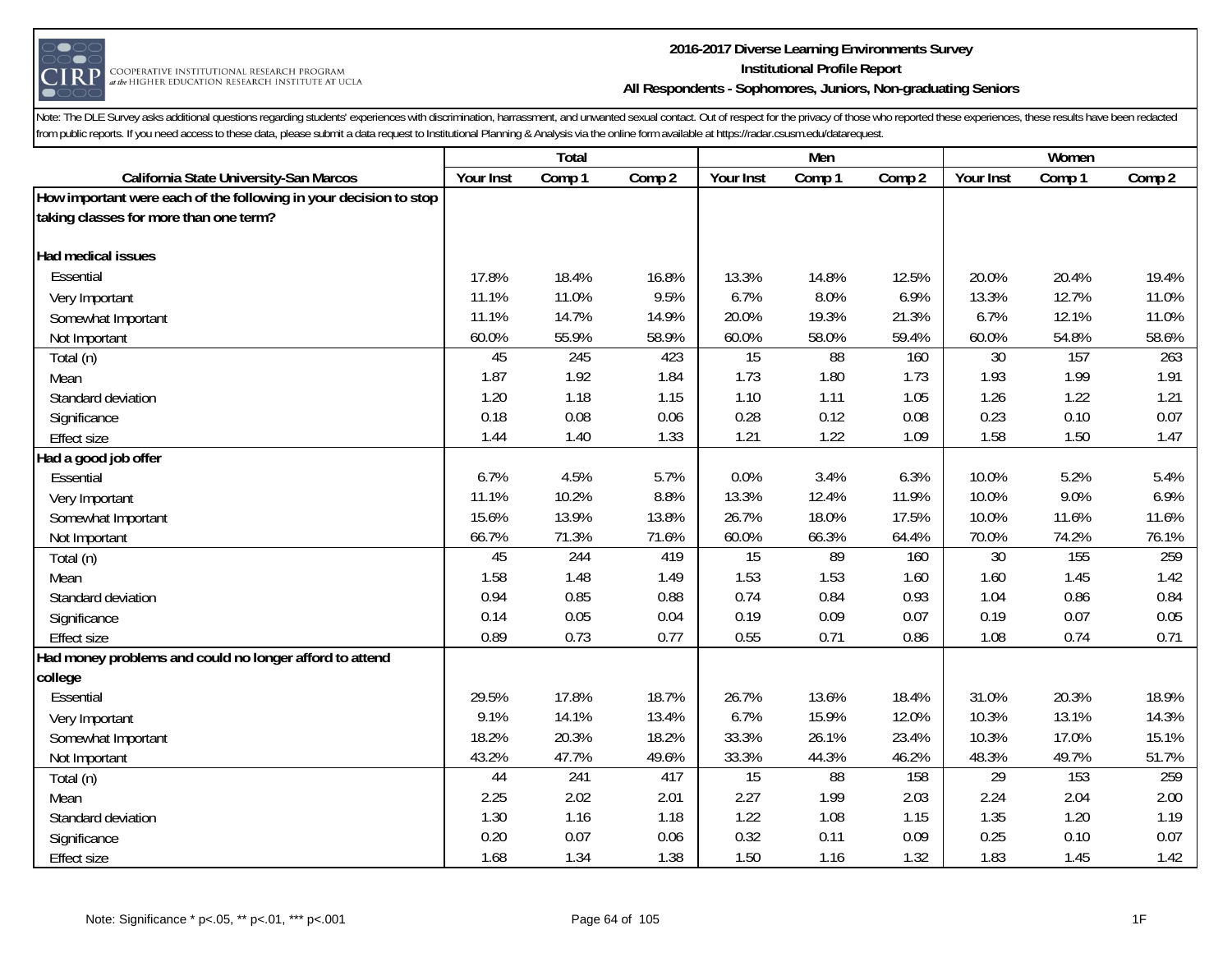

#### **2016-2017 Diverse Learning Environments Survey Institutional Profile Report All Respondents - Sophomores, Juniors, Non-graduating Seniors**

|                                                               |           | Total  |        |           | Men    |        |           | Women  |        |
|---------------------------------------------------------------|-----------|--------|--------|-----------|--------|--------|-----------|--------|--------|
| California State University-San Marcos                        | Your Inst | Comp 1 | Comp 2 | Your Inst | Comp 1 | Comp 2 | Your Inst | Comp 1 | Comp 2 |
| Since entering this college, how often have you:              |           |        |        |           |        |        |           |        |        |
|                                                               |           |        |        |           |        |        |           |        |        |
| Performed community service                                   |           |        |        |           |        |        |           |        |        |
| Very Often                                                    | 12.3%     | 13.0%  | 12.2%  | 14.6%     | 11.1%  | 9.8%   | 11.4%     | 13.8%  | 13.3%  |
| Often                                                         | 13.9%     | 17.5%  | 16.9%  | 9.6%      | 13.0%  | 13.2%  | 15.4%     | 19.4%  | 18.6%  |
| Sometimes                                                     | 25.8%     | 28.5%  | 29.1%  | 22.1%     | 24.7%  | 27.1%  | 27.2%     | 30.1%  | 30.1%  |
| Seldom                                                        | 21.4%     | 20.6%  | 21.5%  | 22.1%     | 23.0%  | 23.7%  | 21.2%     | 19.5%  | 20.6%  |
| Never                                                         | 26.6%     | 20.5%  | 20.2%  | 31.6%     | 28.2%  | 26.2%  | 24.8%     | 17.2%  | 17.5%  |
| Total (n)                                                     | 1,239     | 6,009  | 10,014 | 335       | 1,825  | 3,067  | 903       | 4,184  | 6,947  |
| Mean                                                          | 2.64      | 2.82   | 2.79   | 2.53      | 2.56   | 2.57   | 2.67      | 2.93   | 2.90   |
| Standard deviation                                            | 1.33      | 1.30   | 1.28   | 1.40      | 1.32   | 1.27   | 1.31      | 1.27   | 1.27   |
| Significance                                                  | 0.04      | 0.02   | 0.01   | 0.08      | 0.03   | 0.02   | 0.04      | 0.02   | 0.02   |
| <b>Effect size</b>                                            | 1.78      | 1.69   | 1.64   | 1.96      | 1.74   | 1.62   | 1.71      | 1.62   | 1.61   |
| <b>Discussed politics</b>                                     |           |        |        |           |        |        |           |        |        |
| Very Often                                                    | 15.5%     | 20.8%  | 21.4%  | 19.1%     | 22.8%  | 22.7%  | 14.1%     | 19.8%  | 20.8%  |
| Often                                                         | 21.0%     | 24.4%  | 25.5%  | 21.2%     | 22.2%  | 23.5%  | 21.0%     | 25.3%  | 26.3%  |
| Sometimes                                                     | 32.5%     | 31.3%  | 30.7%  | 34.6%     | 31.2%  | 31.5%  | 31.7%     | 31.3%  | 30.3%  |
| Seldom                                                        | 18.3%     | 15.5%  | 14.8%  | 13.4%     | 14.2%  | 13.9%  | 20.1%     | 16.1%  | 15.2%  |
| Never                                                         | 12.7%     | 8.1%   | 7.7%   | 11.6%     | 9.5%   | 8.5%   | 13.1%     | 7.5%   | 7.3%   |
| Total (n)                                                     | 1,237     | 5,999  | 9,999  | 335       | 1,825  | 3,064  | 901       | 4,174  | 6,935  |
| Mean                                                          | 3.08      | 3.34   | 3.38   | 3.23      | 3.35   | 3.38   | 3.03      | 3.34   | 3.38   |
| Standard deviation                                            | 1.23      | 1.20   | 1.19   | 1.24      | 1.24   | 1.22   | 1.22      | 1.18   | 1.18   |
| Significance                                                  | 0.04      | 0.02   | 0.01   | 0.07      | 0.03   | 0.02   | 0.04      | 0.02   | 0.01   |
| <b>Effect size</b>                                            | 1.52      | 1.44   | 1.42   | 1.53      | 1.54   | 1.48   | 1.50      | 1.39   | 1.40   |
| Since entering this college, how often have you:              |           |        |        |           |        |        |           |        |        |
|                                                               |           |        |        |           |        |        |           |        |        |
| Publicly communicated your opinion about a cause (e.g., blog, |           |        |        |           |        |        |           |        |        |
| email, petition)                                              |           |        |        |           |        |        |           |        |        |
| Very Often                                                    |           |        |        |           |        |        |           |        |        |
|                                                               | 8.1%      | 10.8%  | 10.9%  | 7.7%      | 10.4%  | 10.3%  | 8.2%      | 11.0%  | 11.2%  |
| Often                                                         | 10.9%     | 13.4%  | 13.9%  | 11.6%     | 11.6%  | 12.8%  | 10.7%     | 14.2%  | 14.4%  |
| Sometimes                                                     | 22.0%     | 24.3%  | 23.5%  | 23.8%     | 22.3%  | 22.8%  | 21.3%     | 25.2%  | 23.9%  |
| Seldom                                                        | 22.4%     | 23.1%  | 23.2%  | 22.0%     | 23.3%  | 22.7%  | 22.4%     | 23.0%  | 23.5%  |
| Never                                                         | 36.7%     | 28.4%  | 28.4%  | 34.8%     | 32.4%  | 31.4%  | 37.4%     | 26.6%  | 27.1%  |
| Total (n)                                                     | 1,238     | 5,993  | 9,994  | 336       | 1,823  | 3,063  | 901       | 4,170  | 6,931  |
| Mean                                                          | 2.31      | 2.55   | 2.56   | 2.35      | 2.44   | 2.48   | 2.30      | 2.60   | 2.59   |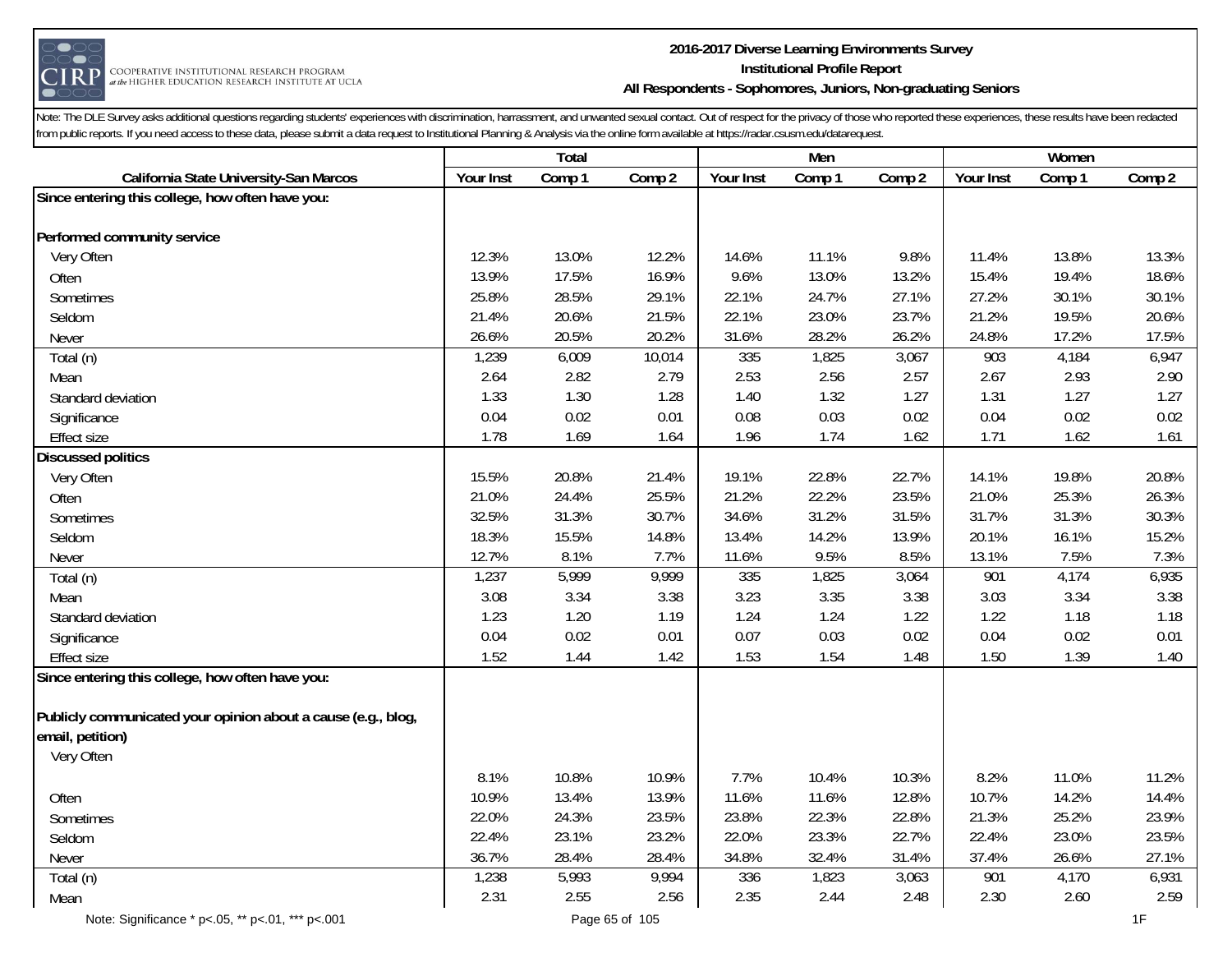

#### **2016-2017 Diverse Learning Environments Survey Institutional Profile Report All Respondents - Sophomores, Juniors, Non-graduating Seniors**

|                                                              | Total<br>Men |        |        |           |        | Women  |           |        |        |
|--------------------------------------------------------------|--------------|--------|--------|-----------|--------|--------|-----------|--------|--------|
| <b>California State University-San Marcos</b>                | Your Inst    | Comp 1 | Comp 2 | Your Inst | Comp 1 | Comp 2 | Your Inst | Comp 1 | Comp 2 |
| Standard deviation                                           | 1.29         | 1.32   | 1.32   | 1.28      | 1.32   | 1.32   | 1.29      | 1.31   | 1.32   |
| Significance                                                 | 0.04         | 0.02   | 0.01   | 0.07      | 0.03   | 0.02   | 0.04      | 0.02   | 0.02   |
| <b>Effect size</b>                                           | 1.65         | 1.73   | 1.75   | 1.63      | 1.75   | 1.75   | 1.67      | 1.72   | 1.74   |
| Demonstrated for a cause (e.g., boycott, rally, protest)     |              |        |        |           |        |        |           |        |        |
| Very Often                                                   | 3.7%         | 5.1%   | 5.0%   | 4.5%      | 4.6%   | 4.6%   | 3.5%      | 5.4%   | 5.1%   |
| Often                                                        | 5.2%         | 7.4%   | 7.4%   | 4.8%      | 5.9%   | 5.8%   | 5.4%      | 8.1%   | 8.1%   |
| Sometimes                                                    | 14.2%        | 18.3%  | 18.2%  | 14.9%     | 15.5%  | 16.0%  | 13.9%     | 19.6%  | 19.2%  |
| Seldom                                                       | 16.2%        | 19.3%  | 19.5%  | 13.4%     | 17.7%  | 18.3%  | 17.2%     | 20.1%  | 20.1%  |
| <b>Never</b>                                                 | 60.7%        | 49.8%  | 49.9%  | 62.5%     | 56.2%  | 55.3%  | 60.1%     | 47.0%  | 47.5%  |
| Total (n)                                                    | 1,234        | 5,985  | 9,977  | 336       | 1,821  | 3,061  | 897       | 4,164  | 6,916  |
| Mean                                                         | 1.75         | 1.99   | 1.98   | 1.75      | 1.85   | 1.86   | 1.75      | 2.05   | 2.03   |
| Standard deviation                                           | 1.11         | 1.20   | 1.19   | 1.14      | 1.16   | 1.16   | 1.10      | 1.21   | 1.21   |
| Significance                                                 | 0.03         | 0.02   | 0.01   | 0.06      | 0.03   | 0.02   | 0.04      | 0.02   | 0.01   |
| <b>Effect size</b>                                           | 1.23         | 1.44   | 1.42   | 1.31      | 1.35   | 1.34   | 1.20      | 1.47   | 1.45   |
| Since entering this college, how often have you:             |              |        |        |           |        |        |           |        |        |
| Attended programs focused on diversity (e.g., presentations, |              |        |        |           |        |        |           |        |        |
| performances, art exhibits, debates)                         |              |        |        |           |        |        |           |        |        |
| Very Often                                                   | 7.7%         | 8.2%   | 8.7%   | 8.6%      | 6.3%   | 6.9%   | 7.4%      | 9.1%   | 9.5%   |
| Often                                                        | 10.3%        | 11.9%  | 13.1%  | 8.3%      | 8.9%   | 10.5%  | 11.0%     | 13.1%  | 14.2%  |
| Sometimes                                                    | 25.2%        | 26.1%  | 27.0%  | 24.1%     | 22.9%  | 24.2%  | 25.5%     | 27.5%  | 28.2%  |
| Seldom                                                       | 21.5%        | 23.6%  | 22.8%  | 20.5%     | 23.5%  | 23.4%  | 21.9%     | 23.6%  | 22.6%  |
| Never                                                        | 35.3%        | 30.3%  | 28.4%  | 38.4%     | 38.5%  | 35.0%  | 34.2%     | 26.7%  | 25.5%  |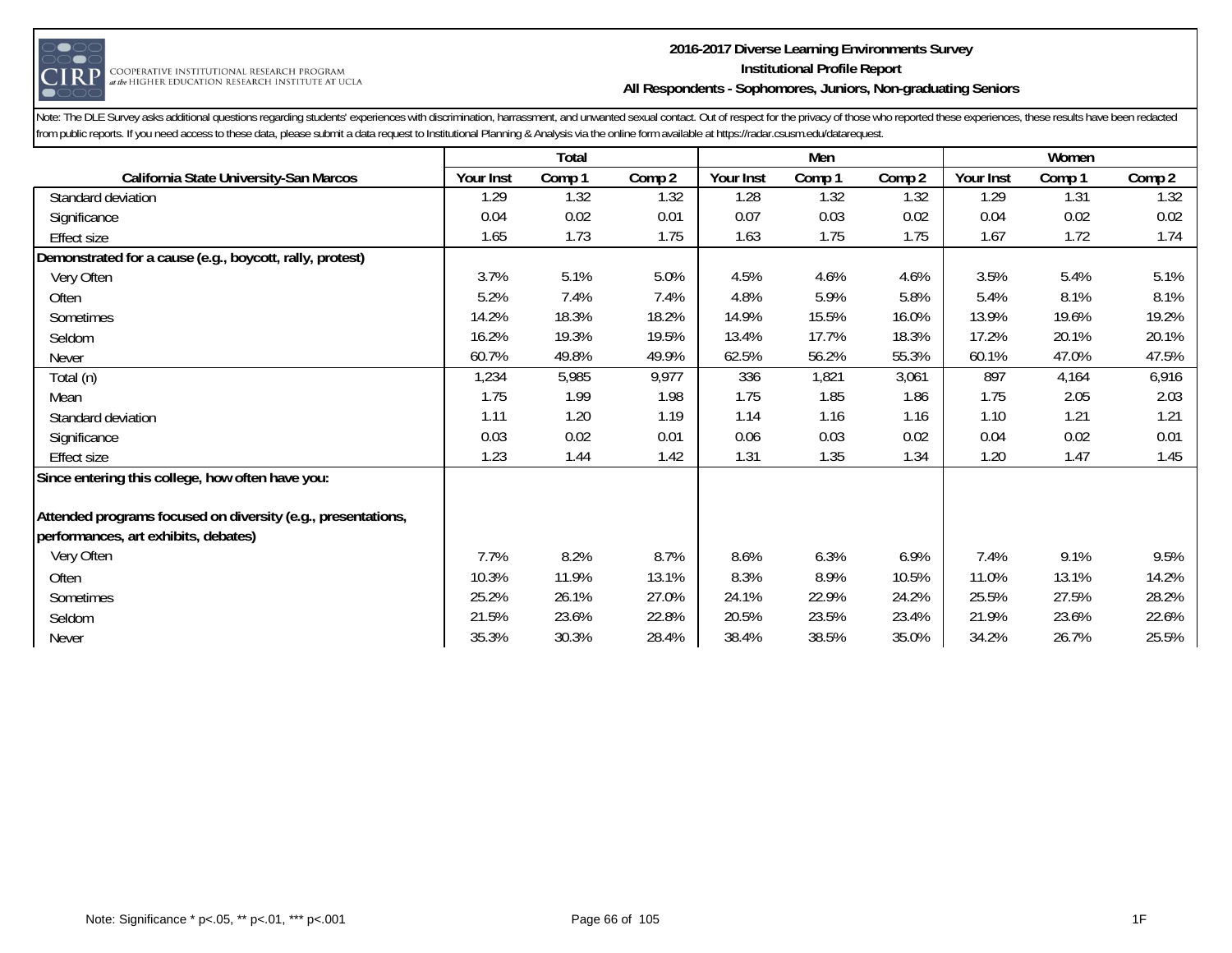

## **2016-2017 Diverse Learning Environments Survey Institutional Profile Report All Respondents - Sophomores, Juniors, Non-graduating Seniors**

|                                                               |           | Total  |                |           | Men    |        |           | Women  |        |
|---------------------------------------------------------------|-----------|--------|----------------|-----------|--------|--------|-----------|--------|--------|
| California State University-San Marcos                        | Your Inst | Comp 1 | Comp 2         | Your Inst | Comp 1 | Comp 2 | Your Inst | Comp 1 | Comp 2 |
| Total (n)                                                     | 1,234     | 5,986  | 9,983          | 336       | 1,823  | 3,063  | 897       | 4,163  | 6,920  |
| Mean                                                          | 2.34      | 2.44   | 2.51           | 2.28      | 2.21   | 2.31   | 2.35      | 2.54   | 2.60   |
| Standard deviation                                            | 1.26      | 1.26   | 1.27           | 1.29      | 1.22   | 1.24   | 1.26      | 1.26   | 1.27   |
| Significance                                                  | 0.04      | 0.02   | 0.01           | 0.07      | 0.03   | 0.02   | 0.04      | 0.02   | 0.02   |
| <b>Effect size</b>                                            | 1.60      | 1.58   | 1.60           | 1.66      | 1.49   | 1.54   | 1.58      | 1.59   | 1.61   |
| Participated in ongoing campus-organized discussions on       |           |        |                |           |        |        |           |        |        |
| racial/ethnic issues (e.g., intergroup dialogue)              |           |        |                |           |        |        |           |        |        |
| Very Often                                                    | 5.8%      | 5.9%   | 6.1%           | 6.6%      | 5.1%   | 5.2%   | 5.5%      | 6.3%   | 6.5%   |
| Often                                                         | 7.1%      | 7.8%   | 8.6%           | 6.6%      | 6.2%   | 7.3%   | 7.1%      | 8.5%   | 9.2%   |
| Sometimes                                                     | 16.5%     | 17.4%  | 17.9%          | 16.4%     | 15.9%  | 16.9%  | 16.5%     | 18.1%  | 18.3%  |
| Seldom                                                        | 19.4%     | 20.6%  | 20.9%          | 18.2%     | 18.2%  | 19.2%  | 19.8%     | 21.7%  | 21.6%  |
| Never                                                         | 51.3%     | 48.2%  | 46.5%          | 52.2%     | 54.6%  | 51.5%  | 51.1%     | 45.4%  | 44.3%  |
| Total (n)                                                     | 1,233     | 5,975  | 9,963          | 335       | 1,822  | 3,061  | 897       | 4,153  | 6,902  |
| Mean                                                          | 1.97      | 2.03   | 2.07           | 1.97      | 1.89   | 1.95   | 1.96      | 2.09   | 2.12   |
| Standard deviation                                            | 1.22      | 1.23   | 1.24           | 1.24      | 1.18   | 1.20   | 1.21      | 1.24   | 1.25   |
| Significance                                                  | 0.03      | 0.02   | 0.01           | 0.07      | 0.03   | 0.02   | 0.04      | 0.02   | 0.02   |
| <b>Effect size</b>                                            | 1.48      | 1.50   | 1.54           | 1.54      | 1.40   | 1.44   | 1.45      | 1.54   | 1.57   |
| Since entering this college, how often have you:              |           |        |                |           |        |        |           |        |        |
| Participated in Campus Center activities (e.g., LGBTQ,        |           |        |                |           |        |        |           |        |        |
| Racial/Ethnic, Cultural, Women's/Men's, Religious, Disability |           |        |                |           |        |        |           |        |        |
| Centers)                                                      |           |        |                |           |        |        |           |        |        |
| Very Often                                                    | 7.3%      | 6.8%   | 6.9%           | 8.1%      | 5.5%   | 5.6%   | 6.9%      | 7.3%   | 7.4%   |
| Often                                                         | 7.2%      | 7.7%   | 8.3%           | 4.5%      | 5.7%   | 6.0%   | 8.2%      | 8.6%   | 9.3%   |
| Sometimes                                                     | 17.5%     | 16.7%  | 17.5%          | 16.7%     | 13.5%  | 14.8%  | 17.8%     | 18.2%  | 18.8%  |
| Seldom                                                        | 17.3%     | 19.8%  | 19.3%          | 15.5%     | 17.9%  | 18.1%  | 17.9%     | 20.7%  | 19.8%  |
| Never                                                         | 50.7%     | 49.0%  | 48.0%          | 55.2%     | 57.5%  | 55.5%  | 49.1%     | 45.3%  | 44.7%  |
| Total (n)                                                     | 1,234     | 5,991  | 9,990          | 335       | 1,822  | 3,063  | 898       | 4,169  | 6,927  |
| Mean                                                          | 2.03      | 2.03   | 2.07           | 1.95      | 1.84   | 1.88   | 2.06      | 2.12   | 2.15   |
| Standard deviation                                            | 1.28      | 1.25   | 1.27           | 1.28      | 1.19   | 1.20   | 1.27      | 1.27   | 1.29   |
| Significance                                                  | 0.04      | 0.02   | 0.01           | 0.07      | 0.03   | 0.02   | 0.04      | 0.02   | 0.02   |
| <b>Effect size</b>                                            | 1.63      | 1.57   | 1.60           | 1.63      | 1.40   | 1.43   | 1.62      | 1.62   | 1.65   |
| Since entering this college have you:                         |           |        |                |           |        |        |           |        |        |
| Joined a social fraternity or sorority                        |           |        |                |           |        |        |           |        |        |
| Yes                                                           | 10.9%     | 17.0%  | 15.1%          | 13.7%     | 15.8%  | 13.8%  | 9.9%      | 17.5%  | 15.6%  |
| Note: Significance * p<.05, ** p<.01, *** p<.001              |           |        | Page 67 of 105 |           |        |        |           |        | 1F     |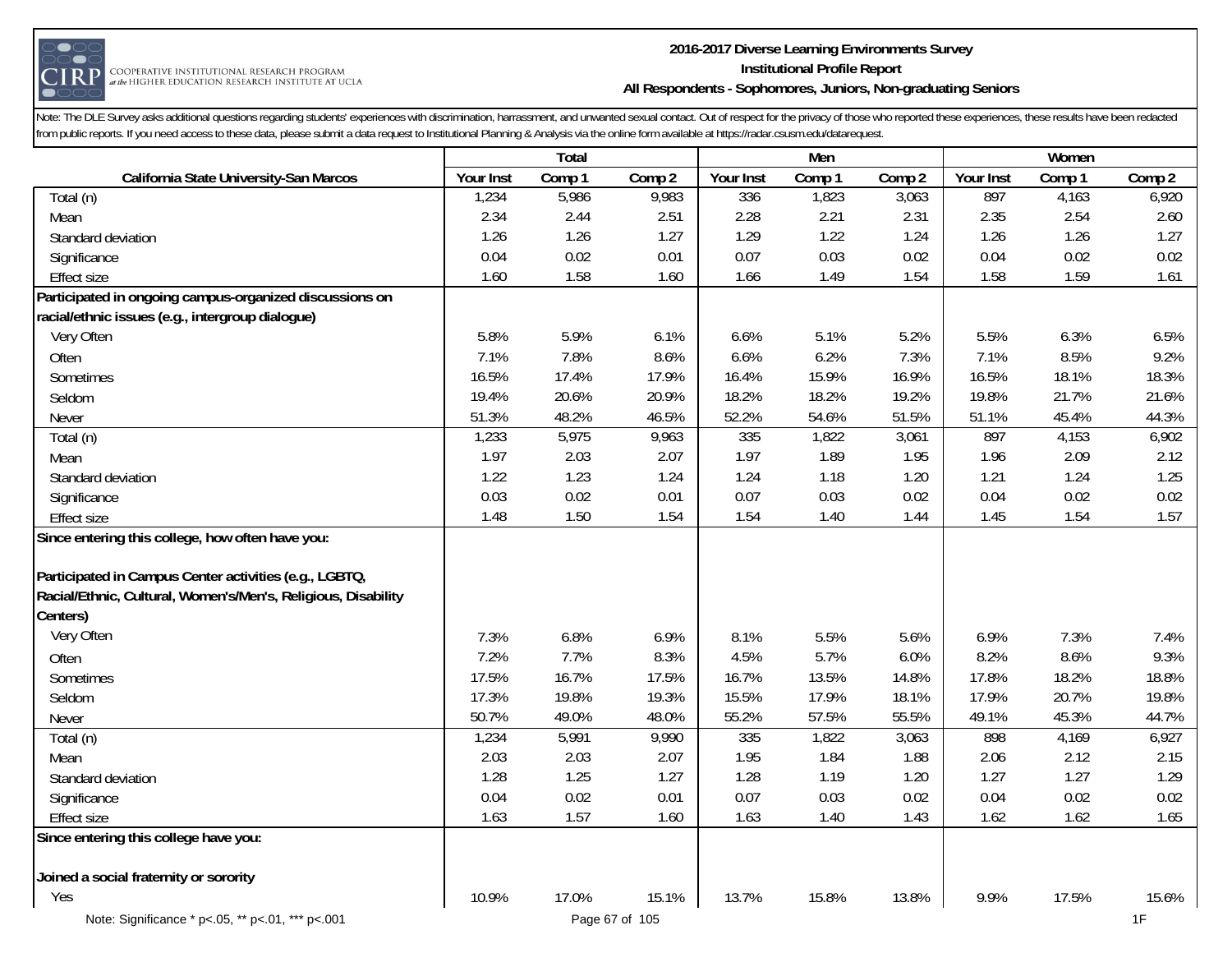

#### **2016-2017 Diverse Learning Environments Survey Institutional Profile Report All Respondents - Sophomores, Juniors, Non-graduating Seniors**

|                                                             | Total     |        |        |                  | Men    |        | Women     |        |        |
|-------------------------------------------------------------|-----------|--------|--------|------------------|--------|--------|-----------|--------|--------|
| California State University-San Marcos                      | Your Inst | Comp : | Comp 2 | <b>Your Inst</b> | comp : | Comp 2 | Your Inst | Comp : | Comp 2 |
| N0                                                          | 89.1%     | 83.0%  | 84.9%  | 86.3%            | 84.2%  | 86.2%  | 90.1%     | 82.5%  | 84.4%  |
| Total (n)                                                   | ,234      | 5,986  | 9,974  | 336              | .824   | 3,062  | 897       | 4,162  | 6,912  |
| Joined an ethnic or culturally-based fraternity or sorority |           |        |        |                  |        |        |           |        |        |
| Yes                                                         | 2.2%      | 2.7%   | 2.4%   | 3.0%             | 3.0%   | 2.9%   | .9%       | 2.6%   | 2.2%   |
| No                                                          | 97.8%     | 97.3%  | 97.6%  | 97.0%            | 97.0%  | 97.1%  | 98.1%     | 97.4%  | 97.8%  |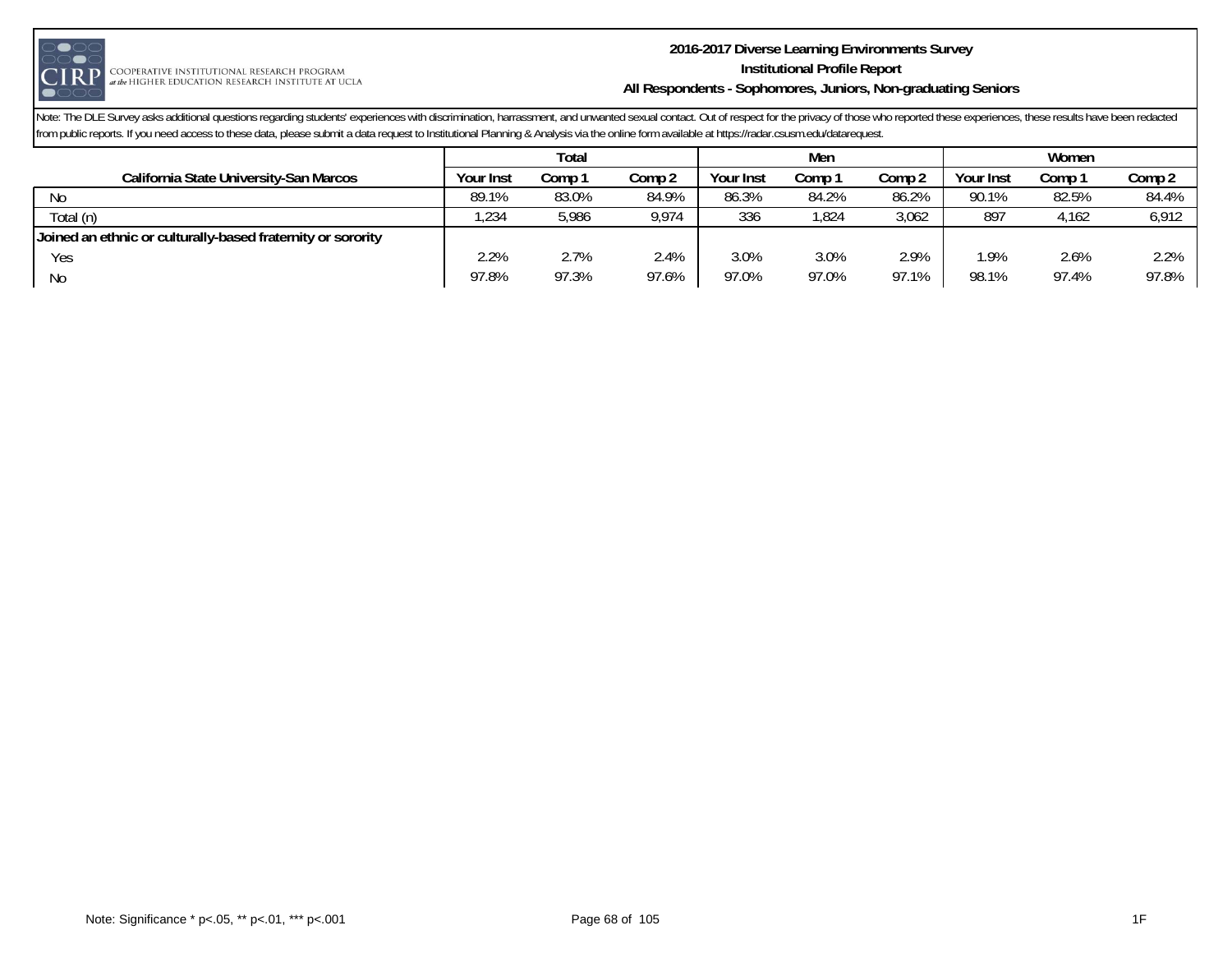

#### **2016-2017 Diverse Learning Environments Survey Institutional Profile Report All Respondents - Sophomores, Juniors, Non-graduating Seniors**

|                                                                 |           | Total  |                |           | Men    |        |           | Women  |        |
|-----------------------------------------------------------------|-----------|--------|----------------|-----------|--------|--------|-----------|--------|--------|
| California State University-San Marcos                          | Your Inst | Comp 1 | Comp 2         | Your Inst | Comp 1 | Comp 2 | Your Inst | Comp 1 | Comp 2 |
| Total (n)                                                       | 1,234     | 5,976  | 9,947          | 334       | 1,820  | 3,051  | 899       | 4,156  | 6,896  |
| Joined a racial/ethnic student organization                     |           |        |                |           |        |        |           |        |        |
| Yes                                                             | 11.3%     | 17.0%  | 15.7%          | 8.6%      | 14.1%  | 13.4%  | 12.3%     | 18.2%  | 16.8%  |
| No                                                              | 88.7%     | 83.0%  | 84.3%          | 91.4%     | 85.9%  | 86.6%  | 87.7%     | 81.8%  | 83.2%  |
| Total (n)                                                       | 1,231     | 5,970  | 9,943          | 336       | 1,820  | 3,056  | 894       | 4,150  | 6,887  |
| Played intercollegiate athletics (e.g., NCAA or NAIA-sponsored) |           |        |                |           |        |        |           |        |        |
| Yes                                                             |           |        |                |           |        |        |           |        |        |
|                                                                 | 3.9%      | 6.1%   | 9.9%           | 4.5%      | 7.4%   | 12.8%  | 3.7%      | 5.6%   | 8.6%   |
| No                                                              | 96.1%     | 93.9%  | 90.1%          | 95.5%     | 92.6%  | 87.2%  | 96.3%     | 94.4%  | 91.4%  |
| Total (n)                                                       | 1,231     | 5,971  | 9,949          | 335       | 1,822  | 3,057  | 895       | 4,149  | 6,892  |
| Participated in leadership training                             |           |        |                |           |        |        |           |        |        |
| Yes                                                             | 17.7%     | 29.9%  | 28.1%          | 17.6%     | 27.4%  | 26.8%  | 17.7%     | 31.0%  | 28.7%  |
| No                                                              | 82.3%     | 70.1%  | 71.9%          | 82.4%     | 72.6%  | 73.2%  | 82.3%     | 69.0%  | 71.3%  |
| Total (n)                                                       | 1,231     | 5,974  | 9,954          | 335       | 1,822  | 3,059  | 895       | 4,152  | 6,895  |
| Joined a club or organization related to your major             |           |        |                |           |        |        |           |        |        |
| Yes                                                             | 34.1%     | 44.8%  | 42.6%          | 33.9%     | 42.8%  | 40.6%  | 34.2%     | 45.6%  | 43.5%  |
| No                                                              | 65.9%     | 55.2%  | 57.4%          | 66.1%     | 57.2%  | 59.4%  | 65.8%     | 54.4%  | 56.5%  |
| Total (n)                                                       | 1,235     | 5,980  | 9,958          | 336       | 1,822  | 3,058  | 898       | 4,158  | 6,900  |
| Since entering this college have you:                           |           |        |                |           |        |        |           |        |        |
|                                                                 |           |        |                |           |        |        |           |        |        |
| Joined an LGBTQ student organization                            |           |        |                |           |        |        |           |        |        |
| Yes                                                             | 2.2%      | 3.9%   | 4.8%           | 3.0%      | 3.3%   | 3.8%   | 1.8%      | 4.2%   | 5.2%   |
| <b>No</b>                                                       | 97.8%     | 96.1%  | 95.2%          | 97.0%     | 96.7%  | 96.2%  | 98.2%     | 95.8%  | 94.8%  |
| Total (n)                                                       | 1,231     | 5,971  | 9,944          | 334       | 1,820  | 3,053  | 896       | 4,151  | 6,891  |
| Joined a student-run political club                             |           |        |                |           |        |        |           |        |        |
| Yes                                                             | 3.7%      | 6.2%   | 6.5%           | 5.1%      | 8.3%   | 8.1%   | 3.1%      | 5.3%   | 5.9%   |
| No                                                              | 96.3%     | 93.8%  | 93.5%          | 94.9%     | 91.7%  | 91.9%  | 96.9%     | 94.7%  | 94.1%  |
| Total (n)                                                       | 1,230     | 5,956  | 9,909          | 334       | 1,816  | 3,043  | 895       | 4,140  | 6,866  |
| Voted in a national, state, or local election                   |           |        |                |           |        |        |           |        |        |
| Yes                                                             | 54.8%     | 63.1%  | 63.1%          | 56.5%     | 59.8%  | 60.7%  | 54.1%     | 64.5%  | 64.2%  |
| <b>No</b>                                                       | 45.2%     | 36.9%  | 36.9%          | 43.5%     | 40.2%  | 39.3%  | 45.9%     | 35.5%  | 35.8%  |
| Total (n)                                                       | 1,234     | 5,981  | 9,963          | 336       | 1,824  | 3,059  | 897       | 4,157  | 6,904  |
| Please rate your satisfaction with this college in each area:   |           |        |                |           |        |        |           |        |        |
| Overall sense of community among students                       |           |        |                |           |        |        |           |        |        |
| Very Satisfied                                                  | 23.2%     | 17.3%  | 19.2%          | 22.5%     | 16.5%  | 18.5%  | 23.4%     | 17.6%  | 19.5%  |
| Note: Significance * p<.05, ** p<.01, *** p<.001                |           |        | Page 69 of 105 |           |        |        |           |        | 1F     |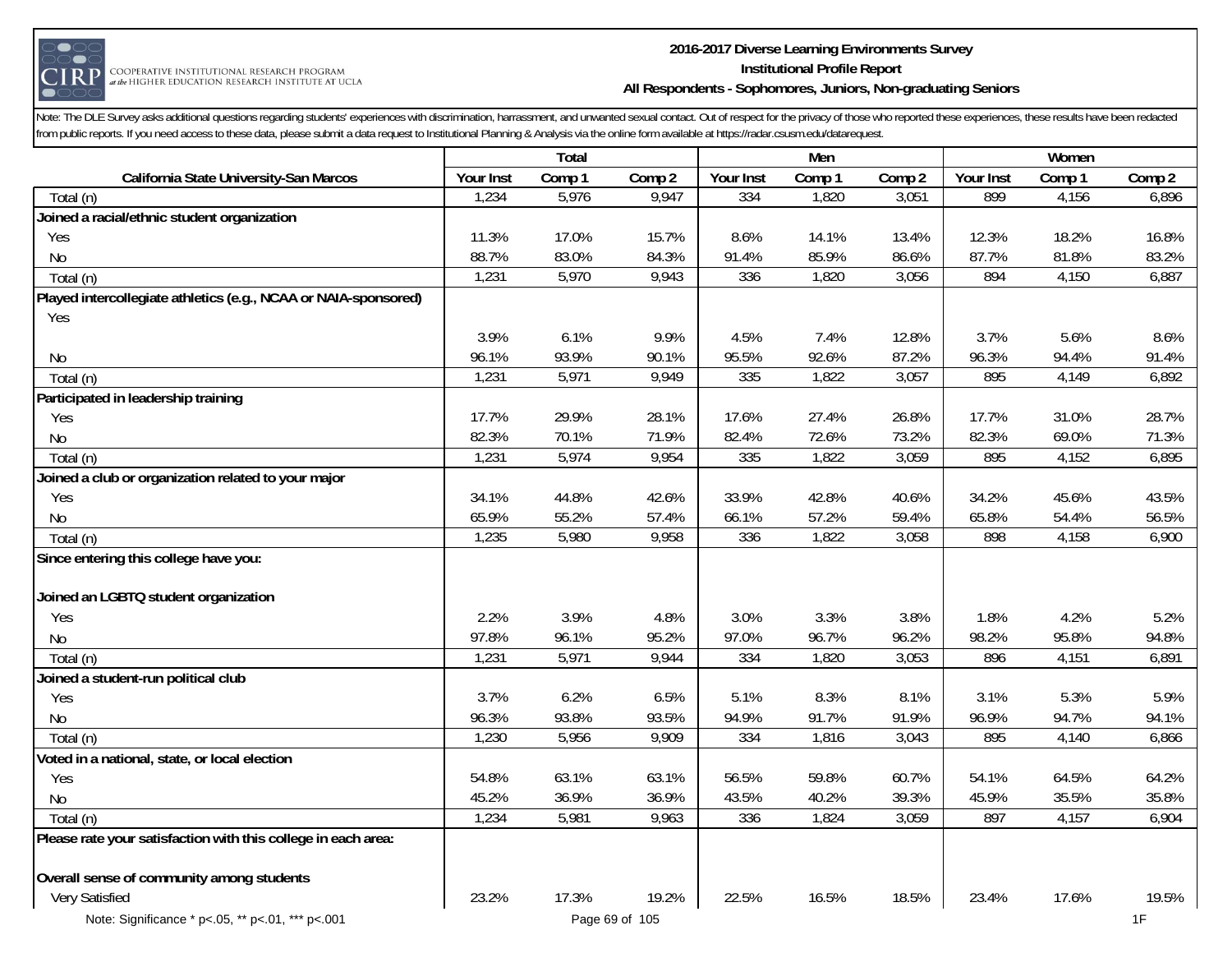

#### **2016-2017 Diverse Learning Environments Survey Institutional Profile Report All Respondents - Sophomores, Juniors, Non-graduating Seniors**

|                                        | Total     |        |        |                  | Men    |        | Women     |        |        |  |
|----------------------------------------|-----------|--------|--------|------------------|--------|--------|-----------|--------|--------|--|
| California State University-San Marcos | Your Inst | Comp 1 | Comp 2 | <b>Your Inst</b> | Comp 1 | Comp 2 | Your Inst | Comp 1 | Comp 2 |  |
| Satisfied                              | 40.7%     | 44.5%  | 43.8%  | 37.1%            | 43.9%  | 43.4%  | 42.1%     | 44.8%  | 44.1%  |  |
| Neutral                                | 28.3%     | 29.5%  | 27.0%  | 30.1%            | 29.6%  | 27.1%  | 27.7%     | 29.4%  | 27.0%  |  |
| <b>Dissatisfied</b>                    | 5.4%      | 6.6%   | 7.6%   | 7.0%             | 7.3%   | 8.3%   | 4.9%      | 6.3%   | 7.3%   |  |
| Very Dissatisfied                      | 2.3%      | 2.1%   | 2.3%   | 3.3%             | 2.8%   | 2.8%   | 1.9%      | 1.9%   | 2.0%   |  |
| Total (n)                              | ,215      | 5,885  | 9,798  | 329              | ,792   | 3,014  | 885       | 4,093  | 6,784  |  |
| Mean                                   | 3.77      | 3.68   | 3.70   | 3.68             | 3.64   | 3.66   | 3.80      | 3.70   | 3.72   |  |
| Standard deviation                     | 0.94      | 0.91   | 0.94   | 1.00             | 0.93   | 0.96   | 0.92      | 0.89   | 0.93   |  |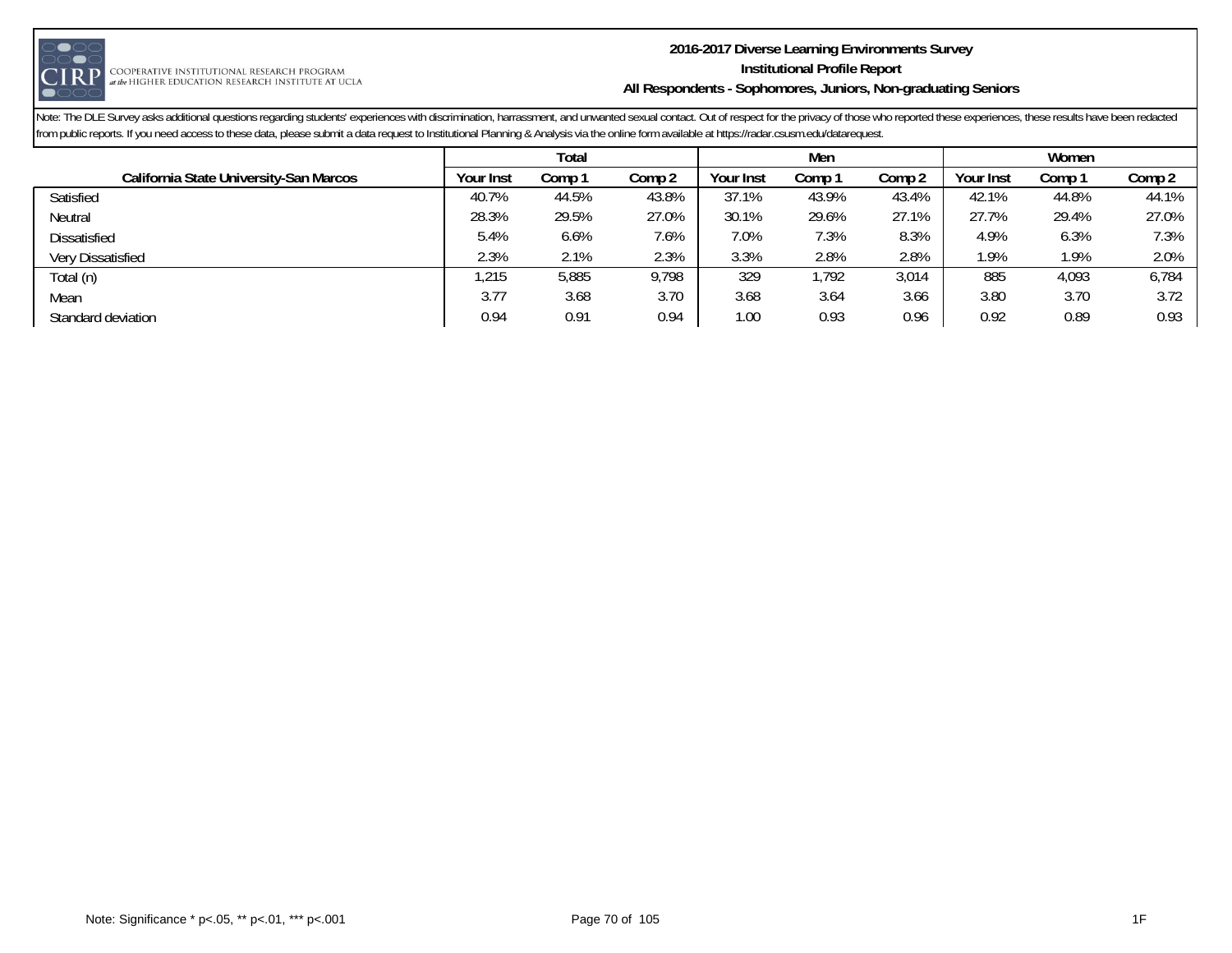

## **2016-2017 Diverse Learning Environments Survey Institutional Profile Report All Respondents - Sophomores, Juniors, Non-graduating Seniors**

|                                             |           | Total  |        |           | Men    |        |           | Women  |        |
|---------------------------------------------|-----------|--------|--------|-----------|--------|--------|-----------|--------|--------|
| California State University-San Marcos      | Your Inst | Comp 1 | Comp 2 | Your Inst | Comp 1 | Comp 2 | Your Inst | Comp 1 | Comp 2 |
| Significance                                | 0.03      | 0.01   | 0.01   | 0.06      | 0.02   | 0.02   | 0.03      | 0.01   | 0.01   |
| Effect size                                 | 0.89      | 0.82   | 0.88   | 1.01      | 0.87   | 0.93   | 0.84      | 0.80   | 0.86   |
| Racial/ethnic diversity of the faculty      |           |        |        |           |        |        |           |        |        |
| Very Satisfied                              | 25.4%     | 18.4%  | 18.6%  | 27.4%     | 19.6%  | 20.7%  | 24.7%     | 17.9%  | 17.6%  |
| Satisfied                                   | 42.1%     | 39.6%  | 37.6%  | 36.5%     | 40.4%  | 39.3%  | 44.2%     | 39.2%  | 36.8%  |
| Neutral                                     | 27.0%     | 29.8%  | 29.5%  | 31.9%     | 31.6%  | 30.6%  | 25.1%     | 29.0%  | 29.1%  |
| Dissatisfied                                | 3.8%      | 9.1%   | 10.3%  | 2.4%      | 6.2%   | 6.6%   | 4.3%      | 10.3%  | 11.9%  |
| Very Dissatisfied                           | 1.7%      | 3.1%   | 4.0%   | 1.8%      | 2.1%   | 2.8%   | 1.7%      | 3.6%   | 4.5%   |
| Total (n)                                   | 1,214     | 5,872  | 9,783  | 329       | 1,793  | 3,012  | 884       | 4,079  | 6,771  |
| Mean                                        | 3.86      | 3.61   | 3.57   | 3.85      | 3.69   | 3.69   | 3.86      | 3.58   | 3.51   |
| Standard deviation                          | 0.90      | 0.99   | 1.03   | 0.91      | 0.93   | 0.96   | 0.90      | 1.01   | 1.05   |
| Significance                                | 0.03      | 0.01   | 0.01   | 0.05      | 0.02   | 0.02   | 0.03      | 0.02   | 0.01   |
| <b>Effect size</b>                          | 0.81      | 0.97   | 1.06   | 0.83      | 0.86   | 0.93   | 0.80      | 1.02   | 1.11   |
| Racial/ethnic diversity of the student body |           |        |        |           |        |        |           |        |        |
| Very Satisfied                              | 26.9%     | 24.3%  | 22.5%  | 27.4%     | 25.2%  | 24.1%  | 26.7%     | 23.9%  | 21.8%  |
| Satisfied                                   | 44.2%     | 41.1%  | 39.7%  | 38.0%     | 39.3%  | 39.2%  | 46.5%     | 41.9%  | 39.9%  |
| Neutral                                     | 24.5%     | 24.5%  | 25.1%  | 30.1%     | 28.0%  | 27.4%  | 22.4%     | 23.0%  | 24.1%  |
| Dissatisfied                                | 2.9%      | 7.4%   | 9.4%   | 1.8%      | 5.2%   | 6.8%   | 3.3%      | 8.4%   | 10.5%  |
| Very Dissatisfied                           | 1.6%      | 2.7%   | 3.3%   | 2.7%      | 2.3%   | 2.6%   | 1.1%      | 2.8%   | 3.6%   |
| Total (n)                                   | 1,210     | 5,871  | 9,779  | 329       | 1,789  | 3,007  | 880       | 4,082  | 6,772  |
| Mean                                        | 3.92      | 3.77   | 3.69   | 3.85      | 3.80   | 3.75   | 3.94      | 3.76   | 3.66   |
| Standard deviation                          | 0.87      | 0.98   | 1.03   | 0.94      | 0.95   | 0.98   | 0.85      | 1.00   | 1.04   |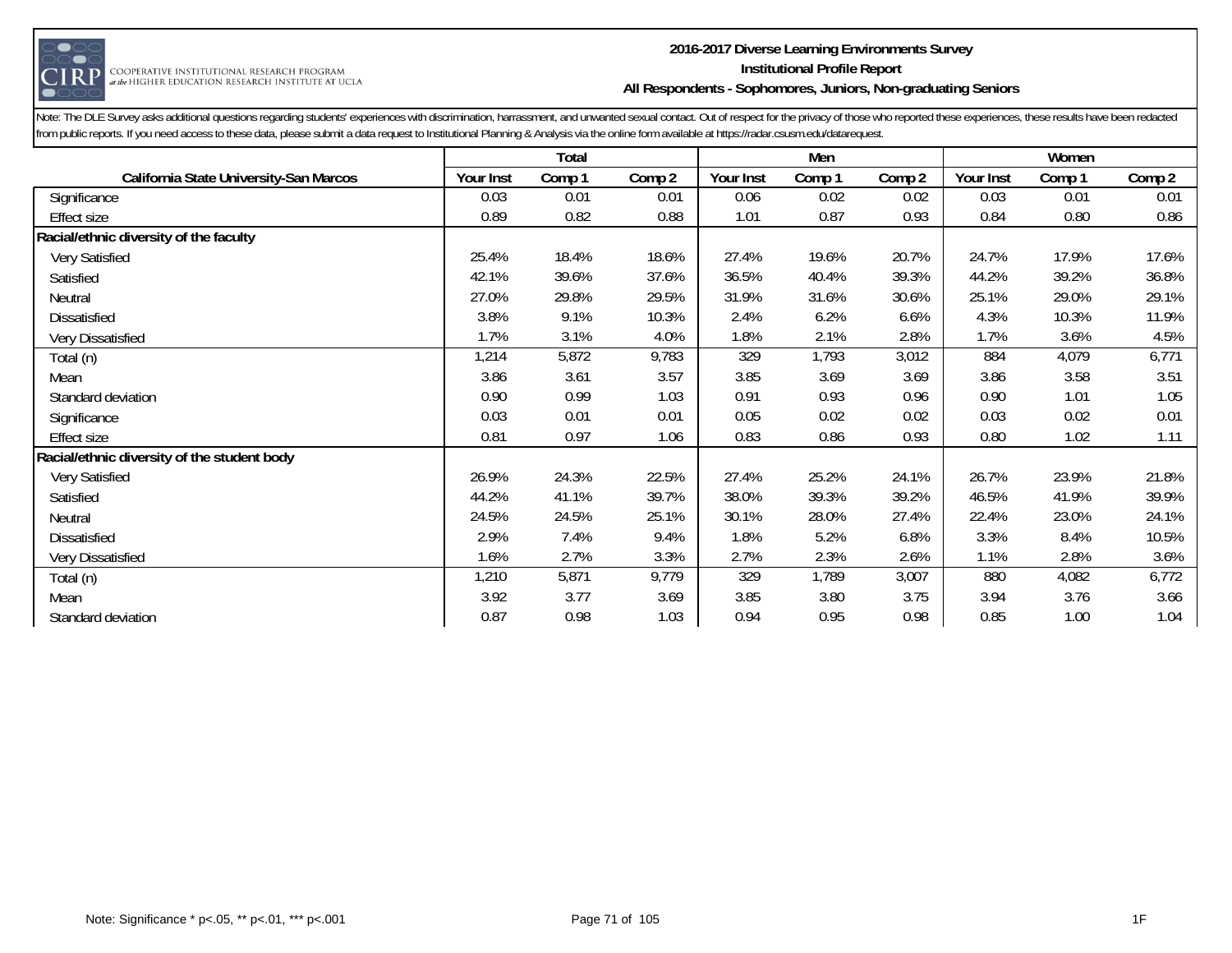

#### **2016-2017 Diverse Learning Environments Survey Institutional Profile Report All Respondents - Sophomores, Juniors, Non-graduating Seniors**

|                                                               |           | <b>Total</b> |        |           | Men    |        |           | Women  |        |
|---------------------------------------------------------------|-----------|--------------|--------|-----------|--------|--------|-----------|--------|--------|
| California State University-San Marcos                        | Your Inst | Comp 1       | Comp 2 | Your Inst | Comp 1 | Comp 2 | Your Inst | Comp 1 | Comp 2 |
| Significance                                                  | 0.03      | 0.01         | 0.01   | 0.05      | 0.02   | 0.02   | 0.03      | 0.02   | 0.01   |
| <b>Effect size</b>                                            | 0.76      | 0.97         | 1.05   | 0.87      | 0.91   | 0.96   | 0.72      | 1.00   | 1.09   |
| Please rate your satisfaction with this college in each area: |           |              |        |           |        |        |           |        |        |
| Racial/ethnicity diversity of the staff                       |           |              |        |           |        |        |           |        |        |
| Very Satisfied                                                | 24.9%     | 18.9%        | 18.8%  | 26.2%     | 20.2%  | 21.0%  | 24.5%     | 18.4%  | 17.8%  |
| Satisfied                                                     | 42.9%     | 40.4%        | 38.4%  | 37.5%     | 40.5%  | 39.4%  | 45.0%     | 40.4%  | 37.9%  |
| Neutral                                                       | 27.8%     | 30.8%        | 31.4%  | 32.3%     | 31.9%  | 31.8%  | 26.0%     | 30.2%  | 31.2%  |
| <b>Dissatisfied</b>                                           | 2.7%      | 7.3%         | 8.4%   | 1.8%      | 5.5%   | 5.6%   | 3.1%      | 8.1%   | 9.7%   |
| Very Dissatisfied                                             | 1.7%      | 2.6%         | 3.1%   | 2.1%      | 1.8%   | 2.2%   | 1.5%      | 2.9%   | 3.4%   |
| Total (n)                                                     | 1,212     | 5,869        | 9,776  | 328       | 1,792  | 3,009  | 883       | 4,077  | 6,767  |
| Mean                                                          | 3.87      | 3.66         | 3.61   | 3.84      | 3.72   | 3.71   | 3.88      | 3.63   | 3.57   |
| Standard deviation                                            | 0.88      | 0.95         | 0.98   | 0.91      | 0.91   | 0.93   | 0.86      | 0.97   | 1.00   |
| Significance                                                  | 0.03      | 0.01         | 0.01   | 0.05      | 0.02   | 0.02   | 0.03      | 0.02   | 0.01   |
| Effect size                                                   | 0.77      | 0.90         | 0.96   | 0.83      | 0.83   | 0.87   | 0.75      | 0.93   | 1.00   |
| Gender diversity of the faculty                               |           |              |        |           |        |        |           |        |        |
| Very Satisfied                                                | 26.6%     | 19.9%        | 20.9%  | 27.2%     | 20.8%  | 22.9%  | 26.3%     | 19.5%  | 20.0%  |
| Satisfied                                                     | 42.8%     | 43.0%        | 43.0%  | 37.3%     | 41.7%  | 41.3%  | 44.9%     | 43.5%  | 43.8%  |
| Neutral                                                       | 27.3%     | 30.0%        | 28.9%  | 32.4%     | 32.5%  | 31.2%  | 25.4%     | 28.8%  | 27.9%  |
| <b>Dissatisfied</b>                                           | 2.1%      | 5.6%         | 5.7%   | 1.2%      | 3.4%   | 3.3%   | 2.5%      | 6.6%   | 6.8%   |
| Very Dissatisfied                                             | 1.2%      | 1.6%         | 1.5%   | 1.8%      | 1.6%   | 1.4%   | 0.9%      | 1.6%   | 1.6%   |
| Total (n)                                                     | 1,210     | 5,863        | 9,766  | 327       | 1,785  | 3,003  | 882       | 4,078  | 6,763  |
| Mean                                                          | 3.92      | 3.74         | 3.76   | 3.87      | 3.77   | 3.81   | 3.93      | 3.73   | 3.74   |
| Standard deviation                                            | 0.85      | 0.89         | 0.90   | 0.89      | 0.87   | 0.87   | 0.83      | 0.90   | 0.91   |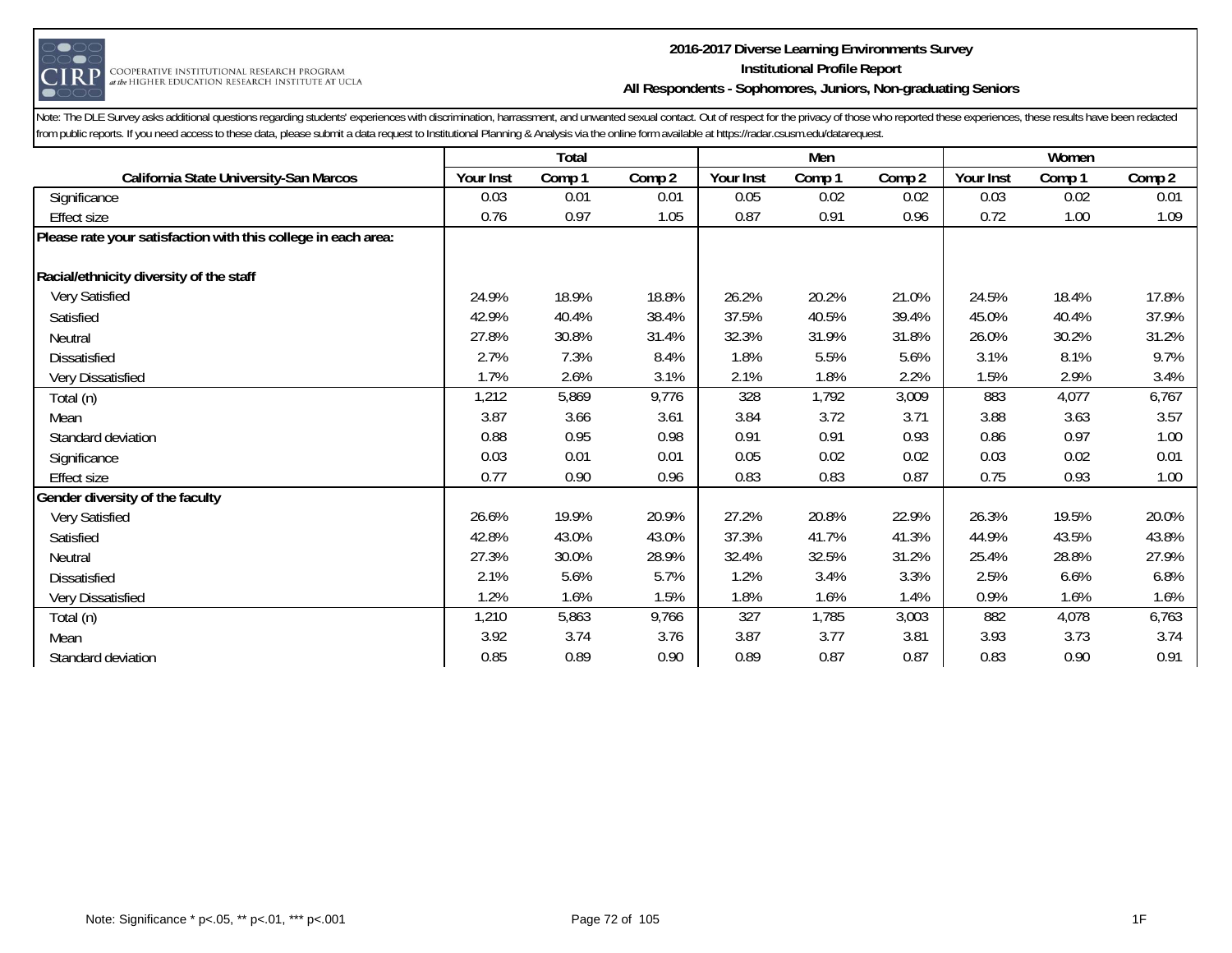

#### **2016-2017 Diverse Learning Environments Survey Institutional Profile Report All Respondents - Sophomores, Juniors, Non-graduating Seniors**

|                                                               |           | Total  |        |           | Men    |        |           | Women  |        |
|---------------------------------------------------------------|-----------|--------|--------|-----------|--------|--------|-----------|--------|--------|
| California State University-San Marcos                        | Your Inst | Comp 1 | Comp 2 | Your Inst | Comp 1 | Comp 2 | Your Inst | Comp 1 | Comp 2 |
| Significance                                                  | 0.02      | 0.01   | 0.01   | 0.05      | 0.02   | 0.02   | 0.03      | 0.01   | 0.01   |
| <b>Effect size</b>                                            | 0.72      | 0.80   | 0.81   | 0.80      | 0.76   | 0.76   | 0.69      | 0.81   | 0.82   |
| Atmosphere for political differences                          |           |        |        |           |        |        |           |        |        |
| Very Satisfied                                                | 20.2%     | 14.4%  | 14.9%  | 21.6%     | 14.6%  | 15.6%  | 19.7%     | 14.3%  | 14.5%  |
| Satisfied                                                     | 37.5%     | 37.1%  | 37.0%  | 35.3%     | 33.5%  | 33.4%  | 38.3%     | 38.8%  | 38.6%  |
| Neutral                                                       | 31.4%     | 33.0%  | 31.9%  | 30.1%     | 32.0%  | 30.8%  | 31.9%     | 33.4%  | 32.4%  |
| <b>Dissatisfied</b>                                           | 6.3%      | 10.5%  | 11.1%  | 4.9%      | 11.8%  | 11.8%  | 6.9%      | 9.9%   | 10.7%  |
| Very Dissatisfied                                             | 4.6%      | 5.0%   | 5.1%   | 8.2%      | 8.1%   | 8.3%   | 3.3%      | 3.7%   | 3.7%   |
| Total (n)                                                     | 1,215     | 5,875  | 9,780  | 329       | 1,790  | 3,007  | 885       | 4,085  | 6,773  |
| Mean                                                          | 3.62      | 3.45   | 3.45   | 3.57      | 3.35   | 3.36   | 3.64      | 3.50   | 3.50   |
| Standard deviation                                            | 1.02      | 1.02   | 1.04   | 1.13      | 1.11   | 1.13   | 0.98      | 0.98   | 0.99   |
| Significance                                                  | 0.03      | 0.01   | 0.01   | 0.06      | 0.03   | 0.02   | 0.03      | 0.02   | 0.01   |
| <b>Effect size</b>                                            | 1.04      | 1.05   | 1.07   | 1.27      | 1.24   | 1.28   | 0.96      | 0.96   | 0.98   |
| Please rate your satisfaction with this college in each area: |           |        |        |           |        |        |           |        |        |
|                                                               |           |        |        |           |        |        |           |        |        |
| Atmosphere for religious differences                          |           |        |        |           |        |        |           |        |        |
| Very Satisfied                                                | 21.8%     | 18.2%  | 19.5%  | 23.5%     | 18.7%  | 20.2%  | 21.2%     | 18.0%  | 19.1%  |
| Satisfied                                                     | 38.2%     | 40.5%  | 40.9%  | 34.9%     | 38.3%  | 39.1%  | 39.3%     | 41.4%  | 41.7%  |
| Neutral                                                       | 32.7%     | 31.9%  | 30.7%  | 33.6%     | 34.1%  | 32.3%  | 32.4%     | 31.0%  | 30.0%  |
| <b>Dissatisfied</b>                                           | 4.8%      | 7.0%   | 6.6%   | 4.6%      | 5.9%   | 5.6%   | 4.9%      | 7.5%   | 7.0%   |
| Very Dissatisfied                                             | 2.5%      | 2.4%   | 2.4%   | 3.4%      | 3.0%   | 2.9%   | 2.2%      | 2.1%   | 2.1%   |
| Total (n)                                                     | 1,210     | 5,866  | 9,777  | 327       | 1,786  | 3,007  | 882       | 4,080  | 6,770  |
| Mean                                                          | 3.72      | 3.65   | 3.69   | 3.71      | 3.64   | 3.68   | 3.73      | 3.66   | 3.69   |
| Standard deviation                                            | 0.94      | 0.93   | 0.94   | 0.99      | 0.95   | 0.95   | 0.92      | 0.93   | 0.93   |
| Significance                                                  | 0.03      | 0.01   | 0.01   | 0.05      | 0.02   | 0.02   | 0.03      | 0.01   | 0.01   |
| <b>Effect size</b>                                            | 0.88      | 0.87   | 0.88   | 0.97      | 0.90   | 0.91   | 0.85      | 0.86   | 0.86   |
| Atmosphere for differences in sexual orientation              |           |        |        |           |        |        |           |        |        |
| Very Satisfied                                                | 24.6%     | 21.4%  | 21.8%  | 25.5%     | 21.6%  | 22.6%  | 24.2%     | 21.3%  | 21.4%  |
| Satisfied                                                     | 41.9%     | 42.0%  | 41.3%  | 36.2%     | 38.6%  | 38.2%  | 44.1%     | 43.5%  | 42.7%  |
| Neutral                                                       | 29.7%     | 31.0%  | 30.5%  | 32.8%     | 33.9%  | 33.1%  | 28.6%     | 29.7%  | 29.3%  |
| <b>Dissatisfied</b>                                           | 2.2%      | 4.3%   | 4.9%   | 2.7%      | 3.8%   | 4.1%   | 2.0%      | 4.5%   | 5.3%   |
| Very Dissatisfied                                             | 1.5%      | 1.4%   | 1.5%   | 2.7%      | 2.2%   | 2.1%   | 1.0%      | 1.0%   | 1.3%   |
| Total (n)                                                     | 1,209     | 5,870  | 9,775  | 329       | 1,792  | 3,011  | 879       | 4,078  | 6,764  |
| Mean                                                          | 3.86      | 3.78   | 3.77   | 3.79      | 3.74   | 3.75   | 3.89      | 3.79   | 3.78   |
| Standard deviation                                            | 0.86      | 0.88   | 0.90   | 0.95      | 0.91   | 0.92   | 0.83      | 0.86   | 0.89   |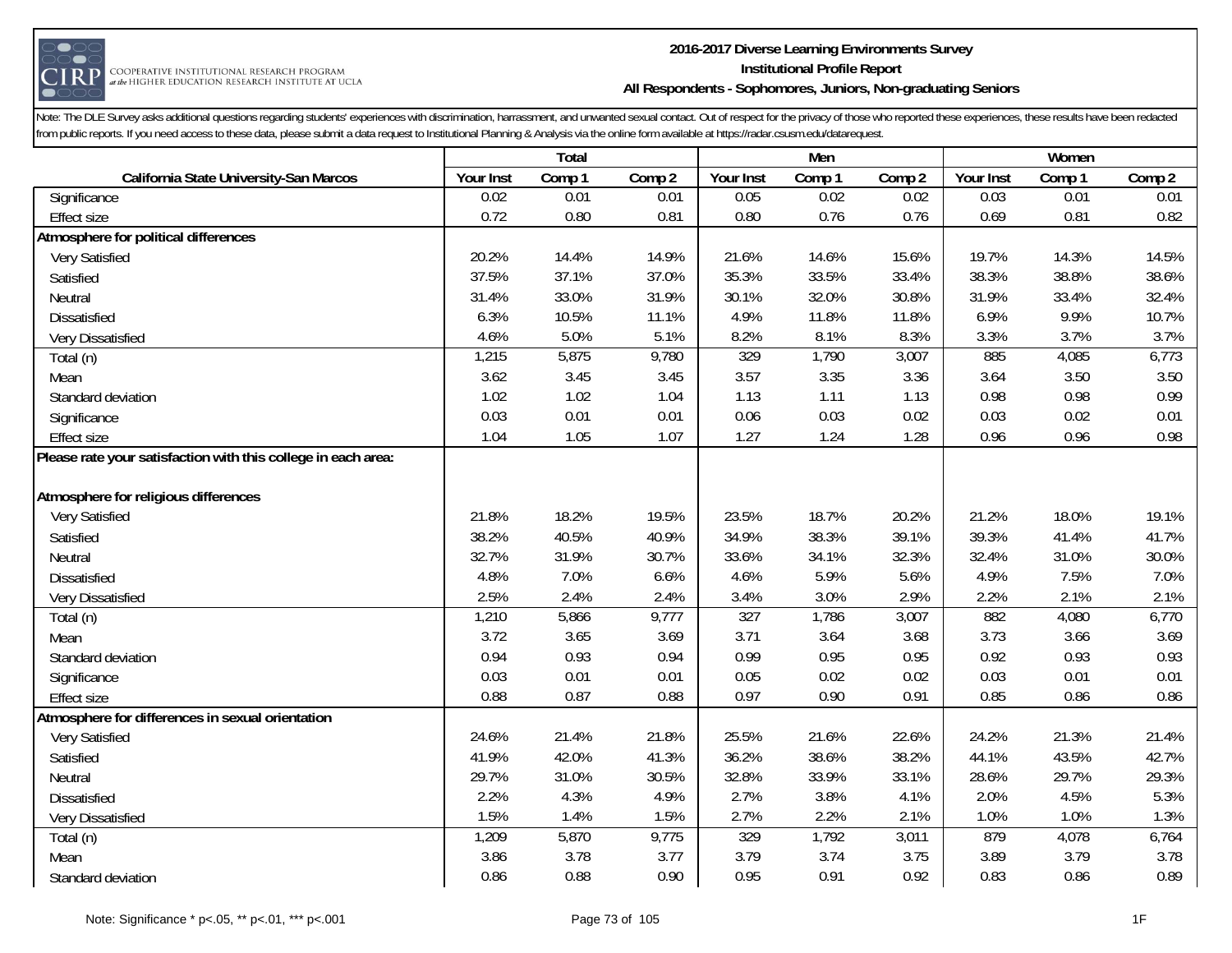

#### **2016-2017 Diverse Learning Environments Survey Institutional Profile Report All Respondents - Sophomores, Juniors, Non-graduating Seniors**

|                                                               |           | Total  |        |           | Men    |        |           | Women  |        |
|---------------------------------------------------------------|-----------|--------|--------|-----------|--------|--------|-----------|--------|--------|
| California State University-San Marcos                        | Your Inst | Comp 1 | Comp 2 | Your Inst | Comp 1 | Comp 2 | Your Inst | Comp 1 | Comp 2 |
| Significance                                                  | 0.02      | 0.01   | 0.01   | 0.05      | 0.02   | 0.02   | 0.03      | 0.01   | 0.01   |
| <b>Effect size</b>                                            | 0.75      | 0.77   | 0.80   | 0.90      | 0.83   | 0.84   | 0.69      | 0.74   | 0.79   |
| Socioeconomic diversity of the student body                   |           |        |        |           |        |        |           |        |        |
| Very Satisfied                                                | 22.3%     | 17.1%  | 16.9%  | 22.9%     | 17.6%  | 17.8%  | 22.0%     | 16.9%  | 16.5%  |
| Satisfied                                                     | 40.6%     | 39.0%  | 36.9%  | 35.8%     | 36.8%  | 35.6%  | 42.3%     | 40.0%  | 37.4%  |
| Neutral                                                       | 32.3%     | 35.7%  | 35.1%  | 36.4%     | 37.6%  | 36.2%  | 30.8%     | 34.9%  | 34.6%  |
| <b>Dissatisfied</b>                                           | 3.7%      | 6.4%   | 8.4%   | 3.4%      | 6.2%   | 7.7%   | 3.9%      | 6.4%   | 8.7%   |
| Very Dissatisfied                                             | 1.2%      | 1.8%   | 2.8%   | 1.5%      | 1.9%   | 2.6%   | 1.0%      | 1.7%   | 2.9%   |
| Total (n)                                                     | 1,208     | 5,854  | 9,755  | 327       | 1,782  | 3,003  | 880       | 4,072  | 6,752  |
| Mean                                                          | 3.79      | 3.63   | 3.57   | 3.75      | 3.62   | 3.58   | 3.80      | 3.64   | 3.56   |
| Standard deviation                                            | 0.87      | 0.90   | 0.96   | 0.90      | 0.91   | 0.95   | 0.86      | 0.90   | 0.96   |
| Significance                                                  | 0.03      | 0.01   | 0.01   | 0.05      | 0.02   | 0.02   | 0.03      | 0.01   | 0.01   |
| <b>Effect size</b>                                            | 0.76      | 0.81   | 0.92   | 0.81      | 0.82   | 0.91   | 0.74      | 0.80   | 0.92   |
| Please rate your satisfaction with this college in each area: |           |        |        |           |        |        |           |        |        |
|                                                               |           |        |        |           |        |        |           |        |        |
| Respect for the expression of diverse beliefs                 |           |        |        |           |        |        |           |        |        |
| Very Satisfied                                                | 27.0%     | 20.1%  | 20.8%  | 26.3%     | 19.0%  | 20.2%  | 27.3%     | 20.6%  | 21.0%  |
| Satisfied                                                     | 41.1%     | 42.5%  | 41.7%  | 38.8%     | 38.9%  | 38.3%  | 41.9%     | 44.0%  | 43.2%  |
| Neutral                                                       | 25.4%     | 26.3%  | 26.2%  | 28.1%     | 29.1%  | 28.4%  | 24.5%     | 25.1%  | 25.3%  |
| <b>Dissatisfied</b>                                           | 4.2%      | 7.8%   | 8.0%   | 4.3%      | 8.4%   | 8.4%   | 4.1%      | 7.6%   | 7.8%   |
| Very Dissatisfied                                             | 2.3%      | 3.3%   | 3.3%   | 2.4%      | 4.7%   | 4.8%   | 2.2%      | 2.7%   | 2.7%   |
| Total (n)                                                     | 1,199     | 5,830  | 9,696  | 327       | 1,781  | 2,987  | 871       | 4,049  | 6,709  |
| Mean                                                          | 3.86      | 3.68   | 3.69   | 3.82      | 3.59   | 3.61   | 3.88      | 3.72   | 3.72   |
| Standard deviation                                            | 0.94      | 0.99   | 0.99   | 0.95      | 1.03   | 1.05   | 0.93      | 0.96   | 0.97   |
| Significance                                                  | 0.03      | 0.01   | 0.01   | 0.05      | 0.02   | 0.02   | 0.03      | 0.02   | 0.01   |
| <b>Effect size</b>                                            | 0.88      | 0.97   | 0.99   | 0.91      | 1.07   | 1.10   | 0.87      | 0.93   | 0.94   |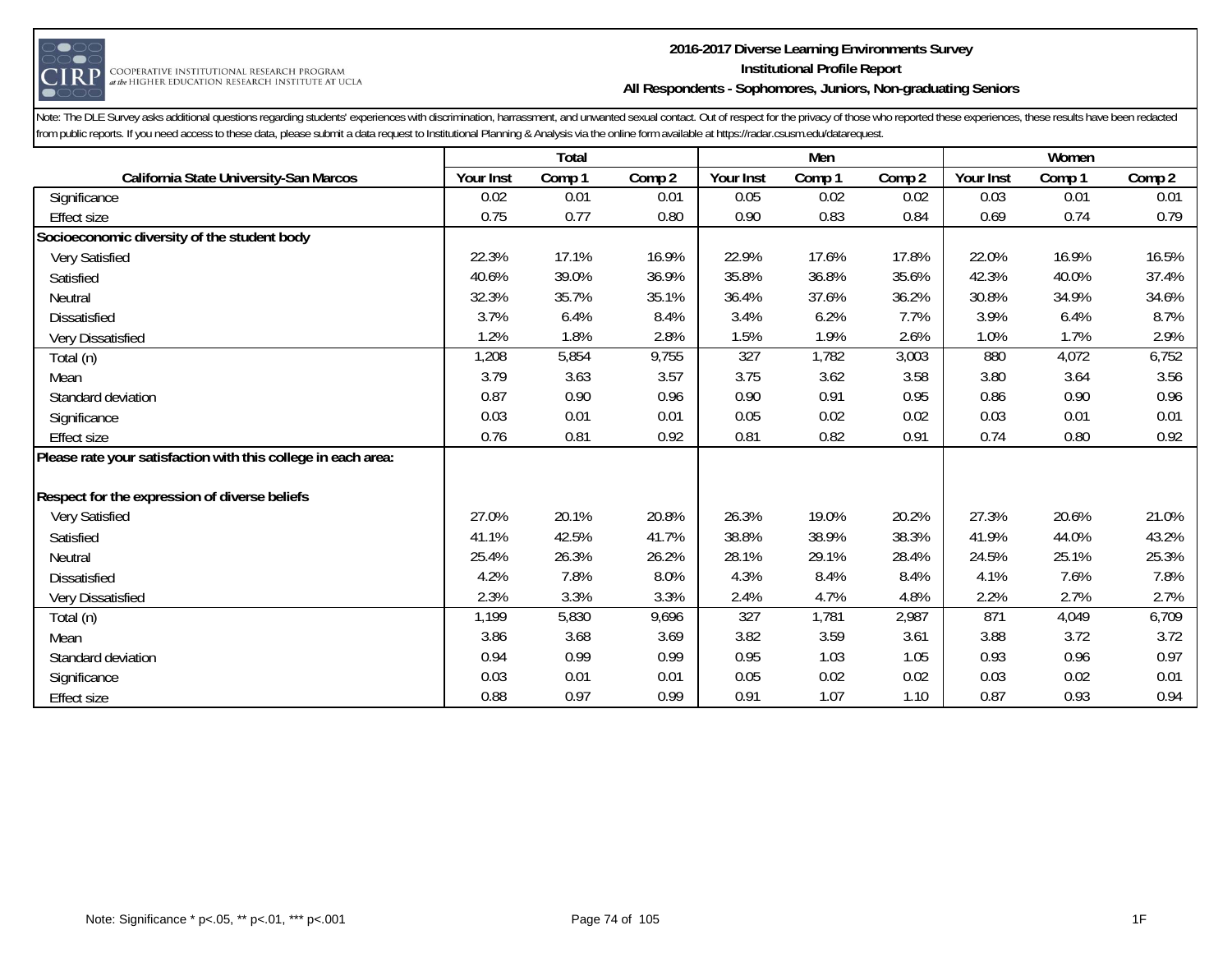

#### **2016-2017 Diverse Learning Environments Survey Institutional Profile Report All Respondents - Sophomores, Juniors, Non-graduating Seniors**

|                                                               |           | Total  |        |           | Men    |        |           | Women  |        |
|---------------------------------------------------------------|-----------|--------|--------|-----------|--------|--------|-----------|--------|--------|
| California State University-San Marcos                        | Your Inst | Comp 1 | Comp 2 | Your Inst | Comp 1 | Comp 2 | Your Inst | Comp 1 | Comp 2 |
| Administrative response to campus emergencies                 |           |        |        |           |        |        |           |        |        |
| Very Satisfied                                                | 31.5%     | 19.9%  | 21.7%  | 29.4%     | 21.0%  | 23.1%  | 32.2%     | 19.4%  | 21.0%  |
| Satisfied                                                     | 38.2%     | 37.8%  | 37.5%  | 34.2%     | 37.7%  | 36.6%  | 39.7%     | 37.9%  | 37.9%  |
| Neutral                                                       | 27.1%     | 31.9%  | 31.2%  | 31.6%     | 32.6%  | 31.7%  | 25.5%     | 31.7%  | 31.0%  |
| <b>Dissatisfied</b>                                           | 2.4%      | 7.1%   | 6.5%   | 3.8%      | 5.4%   | 5.5%   | 1.9%      | 7.9%   | 6.9%   |
| Very Dissatisfied                                             | 0.8%      | 3.2%   | 3.2%   | 1.0%      | 3.3%   | 3.2%   | 0.7%      | 3.2%   | 3.2%   |
| Total (n)                                                     | 1,165     | 5,716  | 9,509  | 313       | 1,734  | 2,927  | 851       | 3,982  | 6,582  |
| Mean                                                          | 3.97      | 3.64   | 3.68   | 3.87      | 3.68   | 3.71   | 4.01      | 3.62   | 3.67   |
| Standard deviation                                            | 0.87      | 0.98   | 0.99   | 0.91      | 0.97   | 0.98   | 0.85      | 0.98   | 0.99   |
| Significance                                                  | 0.03      | 0.01   | 0.01   | 0.05      | 0.02   | 0.02   | 0.03      | 0.02   | 0.01   |
| <b>Effect size</b>                                            | 0.75      | 0.96   | 0.97   | 0.84      | 0.94   | 0.97   | 0.72      | 0.97   | 0.97   |
| Please rate your satisfaction with this college in each area: |           |        |        |           |        |        |           |        |        |
| Administrative response to incidents of discrimination        |           |        |        |           |        |        |           |        |        |
| Very Satisfied                                                | 26.9%     | 15.9%  | 17.7%  | 28.3%     | 17.4%  | 19.4%  | 26.3%     | 15.2%  | 16.9%  |
| Satisfied                                                     | 35.8%     | 32.4%  | 32.0%  | 31.9%     | 32.5%  | 31.5%  | 37.3%     | 32.4%  | 32.2%  |
| Neutral                                                       | 31.7%     | 38.0%  | 36.4%  | 34.7%     | 39.3%  | 37.6%  | 30.7%     | 37.4%  | 35.9%  |
| <b>Dissatisfied</b>                                           | 4.2%      | 9.5%   | 9.6%   | 3.6%      | 7.1%   | 7.6%   | 4.4%      | 10.5%  | 10.5%  |
| Very Dissatisfied                                             | 1.4%      | 4.2%   | 4.3%   | 1.5%      | 3.7%   | 3.8%   | 1.4%      | 4.4%   | 4.5%   |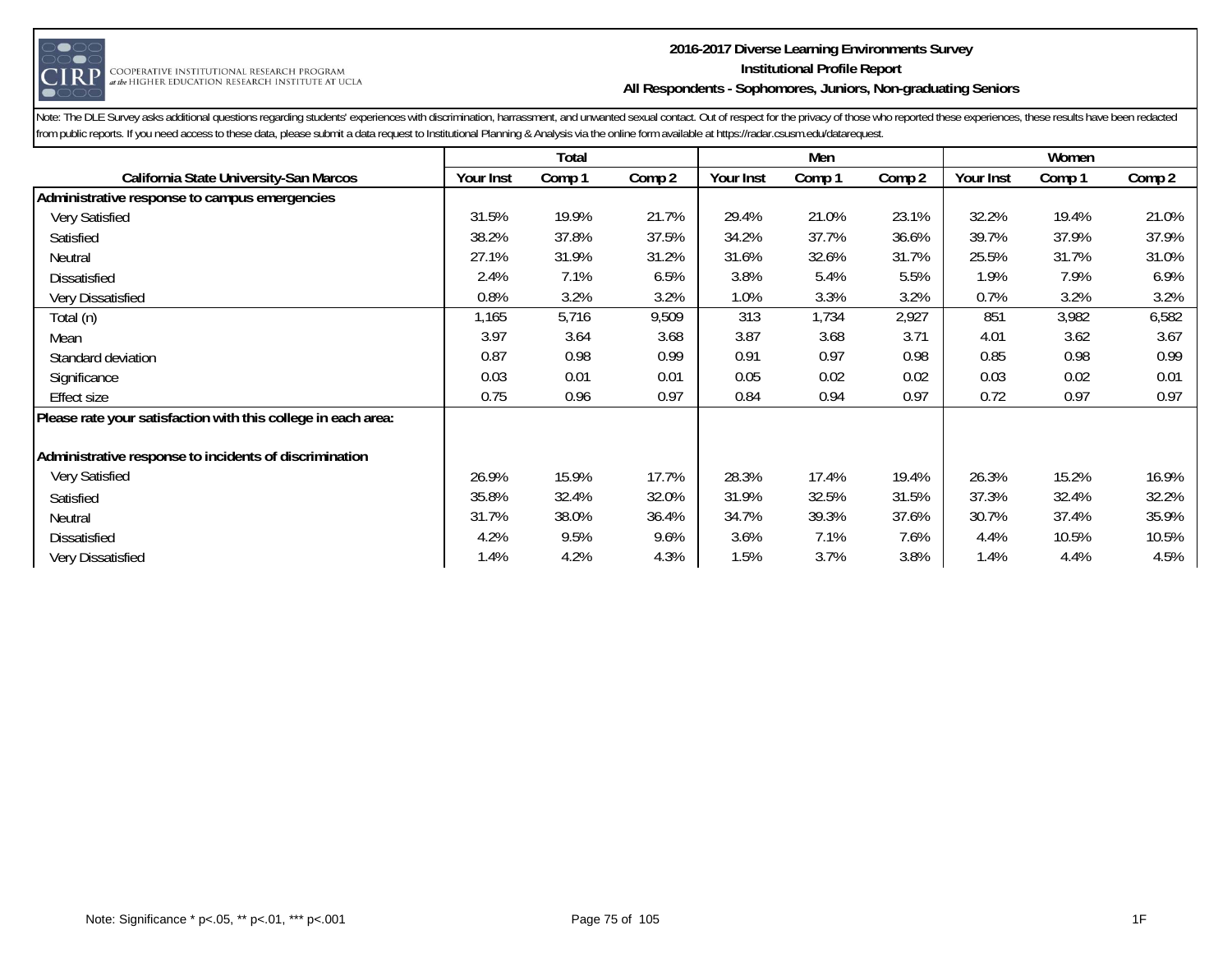

#### **2016-2017 Diverse Learning Environments Survey Institutional Profile Report All Respondents - Sophomores, Juniors, Non-graduating Seniors**

|                                                         |           | Total  |        |           | Men    |        |           | Women  |        |
|---------------------------------------------------------|-----------|--------|--------|-----------|--------|--------|-----------|--------|--------|
| California State University-San Marcos                  | Your Inst | Comp 1 | Comp 2 | Your Inst | Comp 1 | Comp 2 | Your Inst | Comp 1 | Comp 2 |
| Total (n)                                               | ,213      | 5,871  | 9,770  | 329       | 1,790  | 3,007  | 883       | 4,081  | 6,763  |
| Mean                                                    | 3.83      | 3.46   | 3.49   | 3.82      | 3.53   | 3.55   | 3.83      | 3.44   | 3.46   |
| Standard deviation                                      | 0.92      | 1.00   | 1.03   | 0.94      | 0.98   | 1.01   | 0.92      | 1.01   | 1.03   |
| Significance                                            | 0.03      | 0.01   | 0.01   | 0.05      | 0.02   | 0.02   | 0.03      | 0.02   | 0.01   |
| <b>Effect size</b>                                      | 0.85      | 1.01   | 1.05   | 0.88      | 0.96   | 1.01   | 0.84      | 1.03   | 1.07   |
| Administrative response to incidents of sexual assaults |           |        |        |           |        |        |           |        |        |
| Very Satisfied                                          | 30.8%     | 16.5%  | 18.1%  | 31.0%     | 18.6%  | 20.2%  | 30.8%     | 15.6%  | 17.2%  |
| Satisfied                                               | 34.9%     | 28.6%  | 28.9%  | 28.0%     | 28.7%  | 29.1%  | 37.4%     | 28.5%  | 28.9%  |
| Neutral                                                 | 25.4%     | 37.6%  | 36.2%  | 31.6%     | 40.6%  | 38.7%  | 23.1%     | 36.2%  | 35.1%  |
| <b>Dissatisfied</b>                                     | 5.9%      | 11.0%  | 10.1%  | 6.7%      | 7.5%   | 7.1%   | 5.5%      | 12.5%  | 11.4%  |
| Very Dissatisfied                                       | 3.1%      | 6.4%   | 6.6%   | 2.7%      | 4.6%   | 4.9%   | 3.2%      | 7.2%   | 7.3%   |
| Total (n)                                               | ,213      | 5,862  | 9,759  | 329       | 1,787  | 3,005  | 883       | 4,075  | 6,754  |
| Mean                                                    | 3.85      | 3.38   | 3.42   | 3.78      | 3.49   | 3.53   | 3.87      | 3.33   | 3.37   |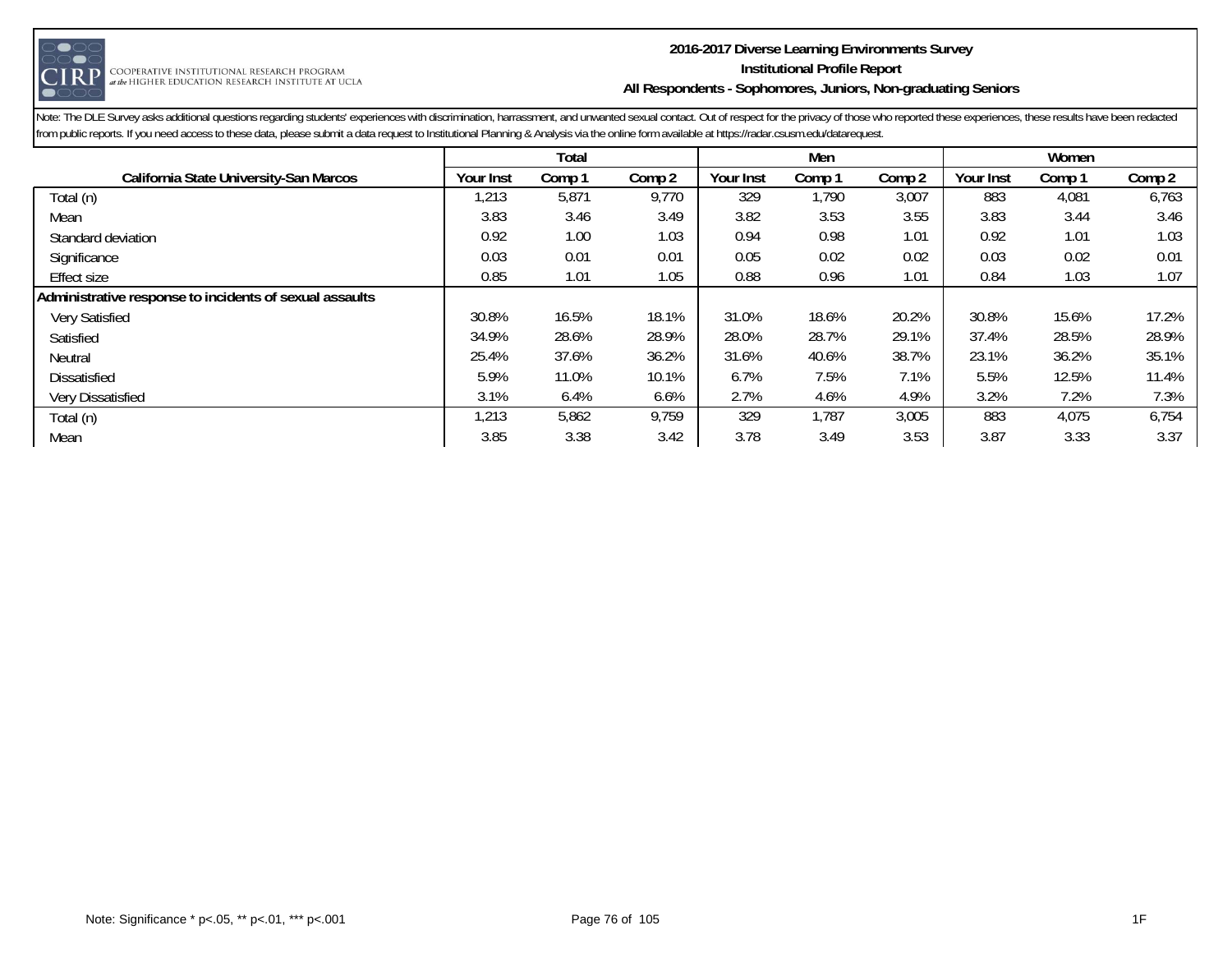

#### **2016-2017 Diverse Learning Environments Survey Institutional Profile Report All Respondents - Sophomores, Juniors, Non-graduating Seniors**

|                                                               |           | Total  |        |           | Men    |        |           | Women  |        |
|---------------------------------------------------------------|-----------|--------|--------|-----------|--------|--------|-----------|--------|--------|
| California State University-San Marcos                        | Your Inst | Comp 1 | Comp 2 | Your Inst | Comp 1 | Comp 2 | Your Inst | Comp 1 | Comp 2 |
| Standard deviation                                            | 1.02      | 1.08   | 1.10   | 1.05      | 1.02   | 1.04   | 1.02      | 1.10   | 1.12   |
| Significance                                                  | 0.03      | 0.01   | 0.01   | 0.06      | 0.02   | 0.02   | 0.03      | 0.02   | 0.01   |
| <b>Effect size</b>                                            | 1.05      | 1.17   | 1.20   | 1.09      | 1.05   | 1.09   | 1.03      | 1.21   | 1.25   |
| Do you have any concern about your ability to finance your    |           |        |        |           |        |        |           |        |        |
| college education?                                            |           |        |        |           |        |        |           |        |        |
| None (I am confident that I will have sufficient funds)       | 16.6%     | 25.2%  | 23.7%  | 26.4%     | 31.8%  | 30.9%  | 13.0%     | 22.4%  | 20.6%  |
| Some (but I probably will have enough funds)                  | 57.7%     | 55.7%  | 54.6%  | 51.2%     | 52.2%  | 50.3%  | 60.0%     | 57.2%  | 56.5%  |
| Major (not sure I will have enough funds to complete college) | 25.7%     | 19.1%  | 21.7%  | 22.4%     | 16.0%  | 18.8%  | 27.0%     | 20.4%  | 22.9%  |
| Total (n)                                                     | 1,224     | 5,925  | 9,870  | 330       | 1,803  | 3,030  | 893       | 4,122  | 6,840  |
| Mean                                                          | 2.09      | 1.94   | 1.98   | 1.96      | 1.84   | 1.88   | 2.14      | 1.98   | 2.02   |
| Standard deviation                                            | 0.64      | 0.66   | 0.67   | 0.70      | 0.67   | 0.69   | 0.62      | 0.65   | 0.66   |
| Significance                                                  | 0.02      | 0.01   | 0.01   | 0.04      | 0.02   | 0.01   | 0.02      | 0.01   | 0.01   |
| <b>Effect size</b>                                            | 0.42      | 0.44   | 0.45   | 0.49      | 0.45   | 0.48   | 0.38      | 0.43   | 0.43   |
| What was your average grade in high school?                   |           |        |        |           |        |        |           |        |        |
| A or $A+$                                                     | 15.3%     | 32.8%  | 33.8%  | 9.7%      | 27.4%  | 28.1%  | 17.4%     | 35.2%  | 36.3%  |
| A-                                                            | 19.0%     | 24.1%  | 24.4%  | 14.8%     | 20.9%  | 22.0%  | 20.5%     | 25.5%  | 25.4%  |
| $B+$                                                          | 26.6%     | 21.9%  | 20.1%  | 20.8%     | 22.8%  | 21.1%  | 28.7%     | 21.5%  | 19.7%  |
| B                                                             | 22.5%     | 12.3%  | 12.5%  | 29.6%     | 15.9%  | 15.6%  | 20.0%     | 10.8%  | 11.1%  |
| B-                                                            | 8.3%      | 4.3%   | 4.6%   | 9.7%      | 5.3%   | 5.8%   | 7.8%      | 3.9%   | 4.0%   |
| $C+$                                                          | 5.6%      | 3.0%   | 2.8%   | 9.7%      | 5.0%   | 4.4%   | 4.0%      | 2.1%   | 2.1%   |
| C                                                             | 2.3%      | 1.1%   | 1.5%   | 4.5%      | 1.8%   | 2.3%   | 1.5%      | 0.8%   | 1.1%   |
| D                                                             | 0.4%      | 0.5%   | 0.4%   | 1.2%      | 0.9%   | 0.6%   | 0.1%      | 0.2%   | 0.3%   |
| Total (n)                                                     | 1,224     | 5,931  | 9,884  | 331       | 1,805  | 3,036  | 892       | 4,126  | 6,848  |
| Mean                                                          | 5.82      | 6.53   | 6.54   | 5.32      | 6.22   | 6.26   | 6.01      | 6.67   | 6.67   |
| Standard deviation                                            | 1.52      | 1.46   | 1.48   | 1.63      | 1.61   | 1.61   | 1.43      | 1.36   | 1.40   |
| Significance                                                  | 0.04      | 0.02   | 0.01   | 0.09      | 0.04   | 0.03   | 0.05      | 0.02   | 0.02   |
| <b>Effect size</b>                                            | 2.30      | 2.12   | 2.19   | 2.66      | 2.60   | 2.59   | 2.04      | 1.86   | 1.96   |
| What is your race? (Select one or more)                       |           |        |        |           |        |        |           |        |        |
| American Indian or Alaska Native                              | 3.4%      | 2.6%   | 2.8%   | 3.9%      | 2.5%   | 2.8%   | 3.3%      | 2.7%   | 2.8%   |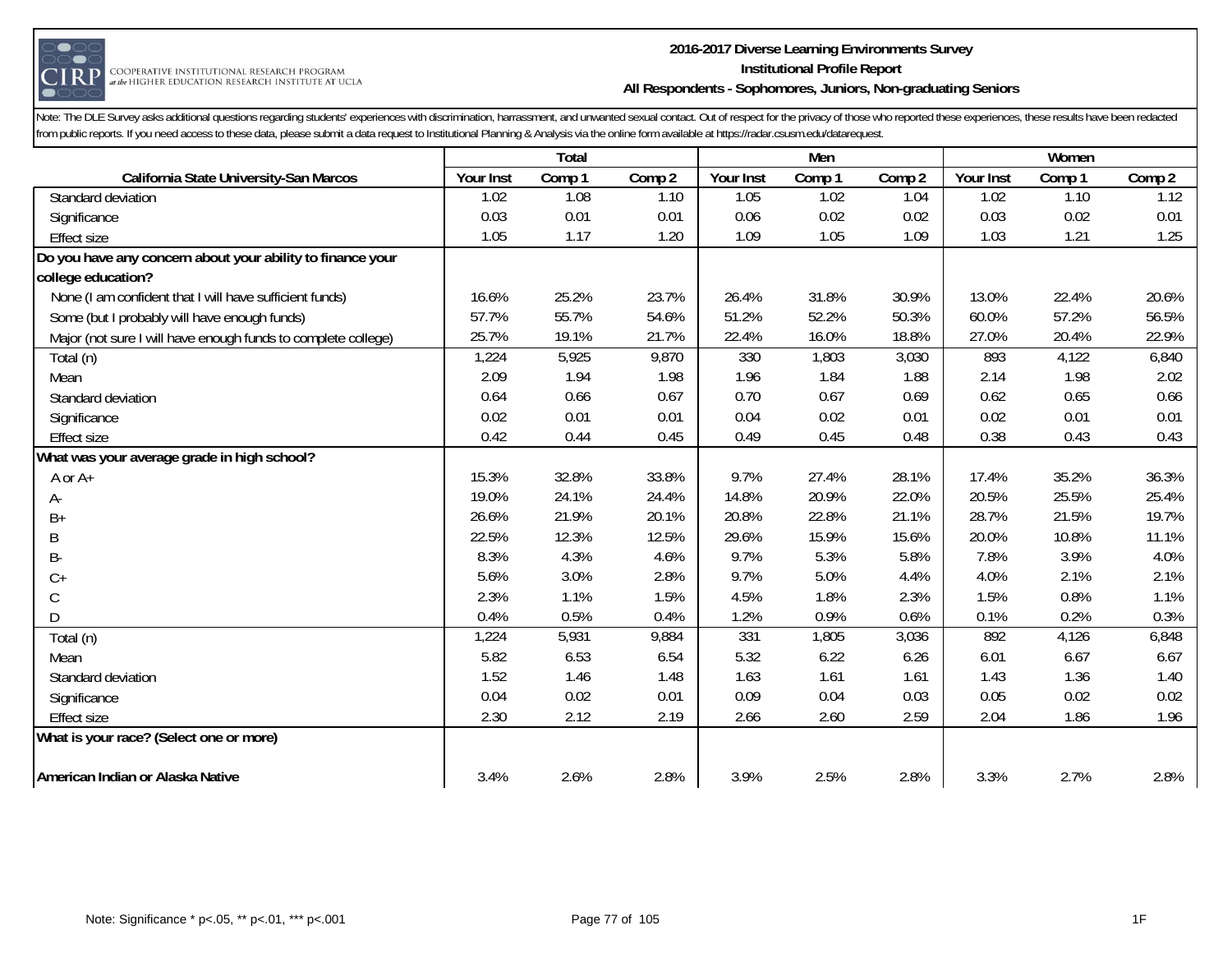

#### **2016-2017 Diverse Learning Environments Survey Institutional Profile Report All Respondents - Sophomores, Juniors, Non-graduating Seniors**

|                                                             |           | Total  |         |           | Men    |                   |           | Women   |         |
|-------------------------------------------------------------|-----------|--------|---------|-----------|--------|-------------------|-----------|---------|---------|
| California State University-San Marcos                      | Your Inst | Comp 1 | Comp 2  | Your Inst | Comp 1 | Comp <sub>2</sub> | Your Inst | Comp 1  | Comp 2  |
| Asian                                                       |           |        |         |           |        |                   |           |         |         |
| East Asian (e.g., Chinese, Japanese, Korean, Taiwanese)     | 6.0%      | 11.5%  | 9.8%    | 6.7%      | 12.2%  | 10.1%             | 5.8%      | 11.1%   | 9.7%    |
| Filipino                                                    | 9.1%      | 4.4%   | 3.6%    | 9.5%      | 4.2%   | 3.5%              | 8.9%      | 4.4%    | $3.6\%$ |
| Southeast Asian (e.g., Cambodian, Vietnamese, Hmong)        | 2.7%      | 1.9%   | 1.6%    | 2.3%      | 1.8%   | 1.5%              | 2.8%      | 1.9%    | 1.7%    |
| South Asian (e.g., Indian, Pakistani, Nepalese, Sri Lankan) | 1.1%      | 7.9%   | 5.8%    | 1.8%      | 8.1%   | 5.9%              | 0.9%      | 7.8%    | 5.7%    |
| Other Asian                                                 | 0.5%      | 0.4%   | $0.4\%$ | 1.0%      | 0.6%   | $0.5\%$           | 0.4%      | 0.3%    | $0.4\%$ |
| <b>Black</b>                                                |           |        |         |           |        |                   |           |         |         |
| African American/Black                                      | 4.7%      | 7.9%   | 8.0%    | 4.4%      | 6.9%   | 7.5%              | 4.8%      | 8.4%    | 8.3%    |
| African                                                     | 1.0%      | 1.7%   | 1.5%    | 1.3%      | 1.5%   | 1.5%              | 0.9%      | 1.7%    | 1.5%    |
| Caribbean                                                   | 0.2%      | 2.9%   | 2.1%    | 0.3%      | 2.8%   | 2.0%              | 0.2%      | 2.9%    | 2.2%    |
| Other Black                                                 | 0.1%      | 0.2%   | 0.3%    | 0.3%      | 0.3%   | 0.3%              | 0.1%      | 0.2%    | 0.3%    |
| Native Hawaiian or Other Pacific Islander                   | 1.3%      | 0.4%   | 0.5%    | 1.8%      | 0.5%   | 0.5%              | 1.1%      | $0.4\%$ | 0.5%    |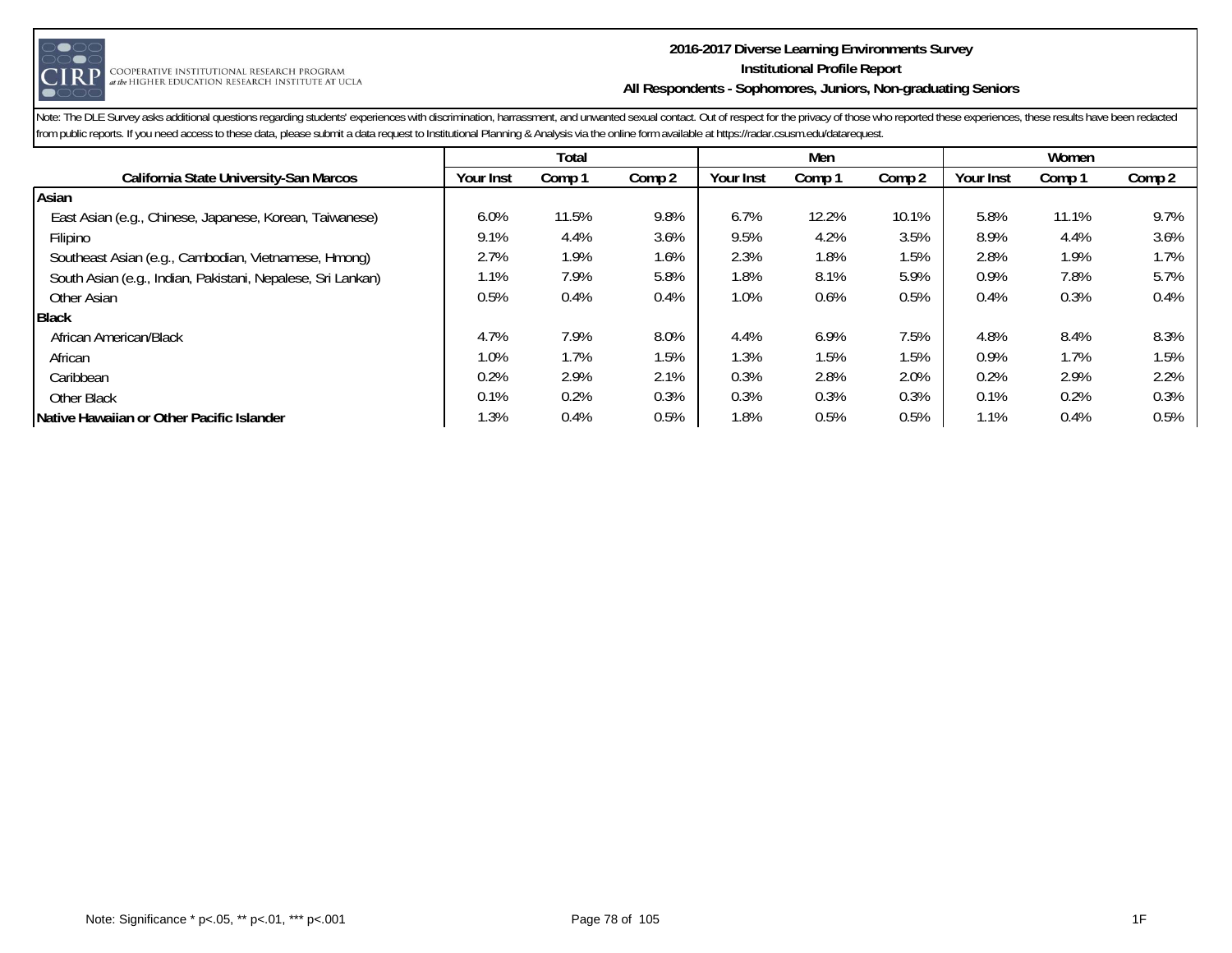

#### **2016-2017 Diverse Learning Environments Survey Institutional Profile Report All Respondents - Sophomores, Juniors, Non-graduating Seniors**

|                                        |           | Total  |        |           | Men    |        |           | Women  |        |
|----------------------------------------|-----------|--------|--------|-----------|--------|--------|-----------|--------|--------|
| California State University-San Marcos | Your Inst | Comp 1 | Comp 2 | Your Inst | Comp 1 | Comp 2 | Your Inst | Comp 1 | Comp 2 |
| Hispanic/Latino                        |           |        |        |           |        |        |           |        |        |
| Mexican American/Chicano               | 38.8%     | 11.9%  | 15.5%  | 33.2%     | 9.7%   | 13.9%  | 40.8%     | 12.8%  | 16.2%  |
| Puerto Rican                           | 1.3%      | 2.4%   | 2.1%   | 0.8%      | 2.2%   | 1.9%   | 1.4%      | 2.4%   | 2.2%   |
| Central American                       | 2.2%      | 1.3%   | 1.8%   | 2.8%      | 1.1%   | 1.6%   | 2.0%      | 1.4%   | 1.8%   |
| Other Hispanic or Latino               | 5.1%      | 5.3%   | 4.9%   | 5.7%      | 5.5%   | 5.2%   | 5.0%      | 5.2%   | 4.7%   |
| Middle Eastern                         | 2.9%      | 2.8%   | 2.7%   | 5.1%      | 3.2%   | 2.9%   | 2.2%      | 2.6%   | 2.6%   |
| White                                  |           |        |        |           |        |        |           |        |        |
| European                               | 36.2%     | 45.1%  | 47.9%  | 40.4%     | 46.3%  | 49.0%  | 34.7%     | 44.6%  | 47.4%  |
| Other White                            | 10.8%     | 8.9%   | 9.0%   | 11.6%     | 9.0%   | 8.8%   | 10.5%     | 8.9%   | 9.1%   |
| Total (n)                              | 1,497     | 7,466  | 12,225 | 389       | 2,259  | 3,765  | 1,107     | 5,207  | 8,460  |
| Race/Ethnicity Group                   |           |        |        |           |        |        |           |        |        |
| American Indian                        | 0.3%      | 0.2%   | 0.2%   | 0.3%      | 0.3%   | 0.2%   | 0.3%      | 0.2%   | 0.2%   |
| Asian                                  | 12.0%     | 20.8%  | 16.3%  | 12.1%     | 21.5%  | 16.6%  | 11.9%     | 20.5%  | 16.1%  |
| <b>Black</b>                           | 2.8%      | 7.4%   | 7.1%   | 2.3%      | 6.6%   | 6.9%   | 3.0%      | 7.7%   | 7.2%   |
| Hawaiian                               | 0.3%      | 0.1%   | 0.1%   | 0.5%      | 0.1%   | 0.1%   | 0.2%      | 0.1%   | 0.1%   |
| Hispanic                               | 34.7%     | 12.8%  | 15.3%  | 28.8%     | 11.0%  | 13.9%  | 36.8%     | 13.6%  | 15.9%  |
| White                                  | 31.8%     | 43.7%  | 46.3%  | 36.5%     | 45.4%  | 47.4%  | 30.1%     | 42.9%  | 45.8%  |
| Two or more races                      | 17.0%     | 12.2%  | 12.3%  | 19.0%     | 11.5%  | 11.9%  | 16.4%     | 12.4%  | 12.5%  |
| Unknown                                | 1.2%      | 2.9%   | 2.4%   | 0.5%      | 3.6%   | 3.1%   | 1.4%      | 2.6%   | 2.2%   |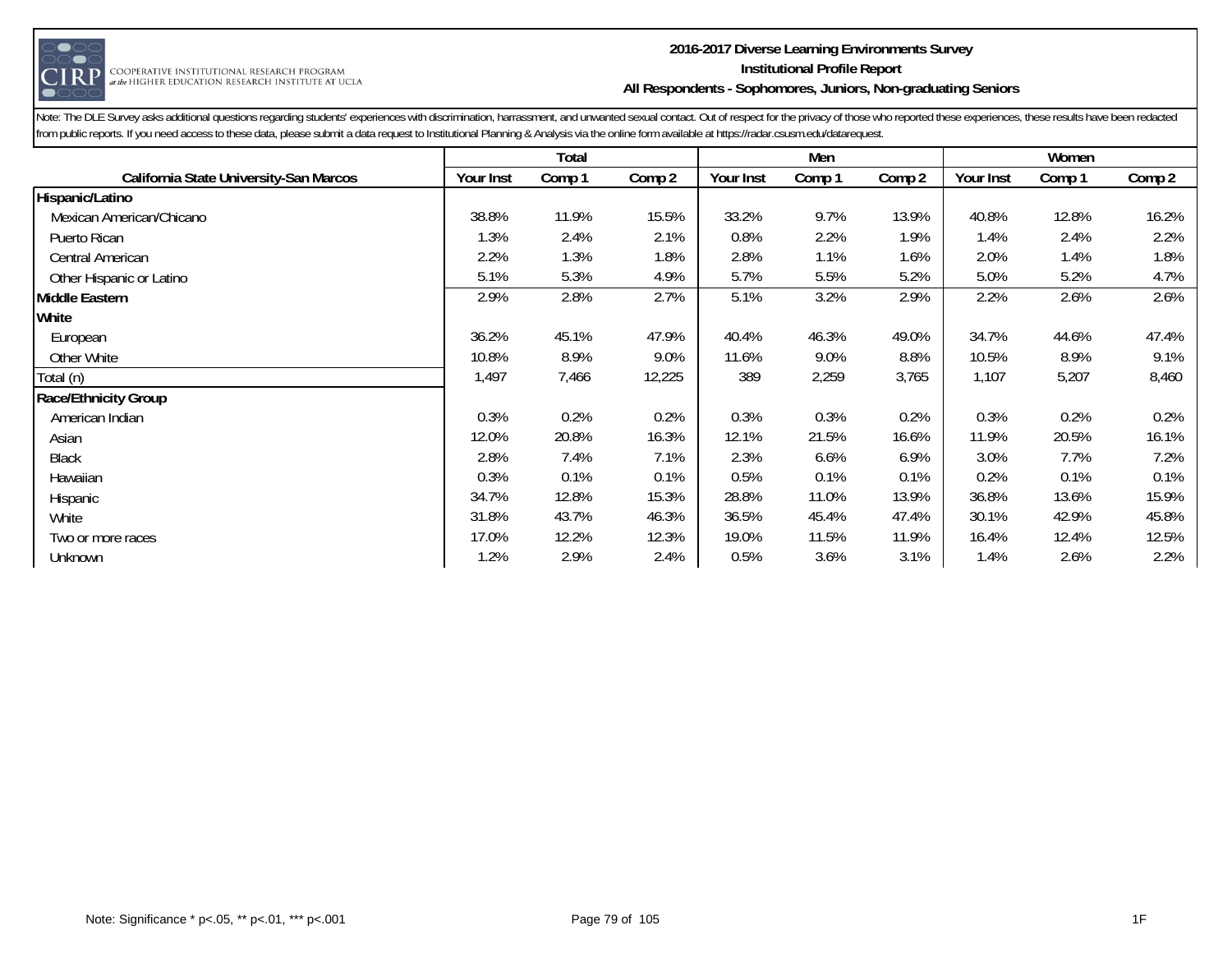

#### **2016-2017 Diverse Learning Environments Survey Institutional Profile Report All Respondents - Sophomores, Juniors, Non-graduating Seniors**

|                                                                    |           | Total  |        |           | Men    |        |           | Women  |        |
|--------------------------------------------------------------------|-----------|--------|--------|-----------|--------|--------|-----------|--------|--------|
| California State University-San Marcos                             | Your Inst | Comp 1 | Comp 2 | Your Inst | Comp 1 | Comp 2 | Your Inst | Comp 1 | Comp 2 |
| Total (n)                                                          | 1,497     | 7,466  | 12,225 | 389       | 2,259  | 3,765  | 1,107     | 5,207  | 8,460  |
| What is your sexual orientation?                                   |           |        |        |           |        |        |           |        |        |
| Heterosexual/Straight                                              | 92.8%     | 86.2%  | 85.8%  | 91.2%     | 87.9%  | 88.1%  | 93.5%     | 85.4%  | 84.8%  |
| Gay                                                                | 1.1%      | 2.1%   | 2.1%   | 4.0%      | 6.2%   | 6.3%   | 0.1%      | 0.3%   | 0.2%   |
| Lesbian                                                            | 0.9%      | 1.2%   | 1.3%   | 0.3%      | 0.1%   | 0.1%   | 1.1%      | 1.7%   | 1.8%   |
| <b>Bisexual</b>                                                    | 3.4%      | 6.6%   | 6.7%   | 2.7%      | 3.7%   | 3.5%   | 3.6%      | 7.9%   | 8.1%   |
| Queer                                                              | 0.6%      | 1.7%   | 1.9%   | 0.3%      | 0.6%   | 0.8%   | 0.6%      | 2.2%   | 2.3%   |
| Other                                                              | 1.2%      | 2.3%   | 2.3%   | 1.5%      | 1.6%   | 1.3%   | 1.1%      | 2.5%   | 2.7%   |
| Total (n)                                                          | 1,221     | 5,922  | 9,863  | 328       | 1,799  | 3,025  | 892       | 4,123  | 6,838  |
| What is your current gender identity?                              |           |        |        |           |        |        |           |        |        |
| Different identity (free response)                                 | 0.5%      | 0.5%   | 0.4%   | 1.3%      | 1.0%   | 0.7%   | 0.2%      | 0.2%   | 0.3%   |
| Genderqueer/Gender non-conforming                                  | 0.3%      | 1.1%   | 1.1%   | 0.0%      | 0.5%   | 0.5%   | 0.3%      | 1.4%   | 1.3%   |
| Trans woman                                                        | 0.0%      | 0.0%   | 0.0%   | 0.0%      | 0.0%   | 0.1%   | 0.0%      | 0.0%   | 0.0%   |
| Trans man                                                          | 0.2%      | 0.1%   | 0.1%   | 0.0%      | 0.1%   | 0.1%   | 0.3%      | 0.1%   | 0.2%   |
| Woman                                                              | 73.7%     | 68.9%  | 68.2%  | 1.0%      | 0.6%   | 0.5%   | 99.3%     | 98.3%  | 98.1%  |
| Man                                                                | 25.4%     | 29.4%  | 30.1%  | 97.7%     | 97.7%  | 98.0%  | 0.0%      | 0.0%   | 0.1%   |
| Total (n)                                                          | 1,492     | 7,299  | 12,015 | 388       | 2,193  | 3,684  | 1,103     | 5,106  | 8,331  |
| Please provide your best estimate of your total family income last |           |        |        |           |        |        |           |        |        |
| year. Consider income from all sources before taxes.               |           |        |        |           |        |        |           |        |        |
| Less than \$10,000                                                 |           |        |        |           |        |        |           |        |        |
|                                                                    | 6.9%      | 5.1%   | 5.1%   | 8.2%      | 4.9%   | 4.9%   | 6.4%      | 5.1%   | 5.3%   |
| \$10,000 to 14,999                                                 | 7.4%      | 4.4%   | 4.4%   | 5.8%      | 4.4%   | 4.2%   | 8.0%      | 4.4%   | 4.5%   |
| \$15,000 to 19,999                                                 | 6.4%      | 3.9%   | 3.9%   | 5.2%      | 3.6%   | 3.7%   | 6.9%      | 4.0%   | 4.0%   |
| \$20,000 to 24,999                                                 | 8.2%      | 5.3%   | 5.2%   | 8.8%      | 5.9%   | 5.1%   | 8.0%      | 5.1%   | 5.3%   |
| \$25,000 to 29,999                                                 | 6.9%      | 4.5%   | 4.4%   | 5.5%      | 4.2%   | 3.7%   | 7.4%      | 4.6%   | 4.7%   |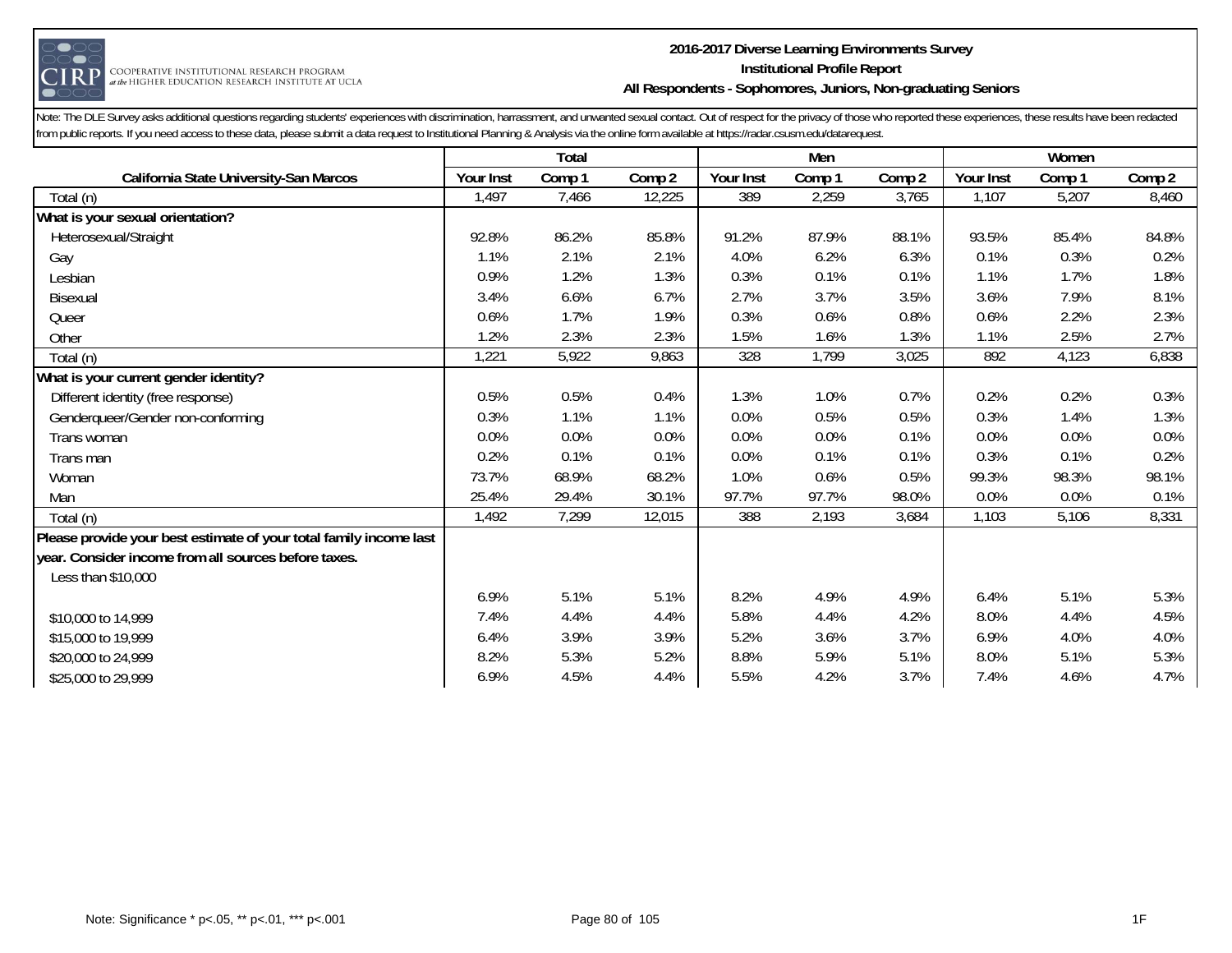

#### **2016-2017 Diverse Learning Environments Survey Institutional Profile Report All Respondents - Sophomores, Juniors, Non-graduating Seniors**

|                                                                     |           | Total  |        |           | Men    |        |           | Women  |        |
|---------------------------------------------------------------------|-----------|--------|--------|-----------|--------|--------|-----------|--------|--------|
| California State University-San Marcos                              | Your Inst | Comp 1 | Comp 2 | Your Inst | Comp 1 | Comp 2 | Your Inst | Comp 1 | Comp 2 |
| \$30,000 to 39,999                                                  | 8.2%      | 6.8%   | 7.1%   | 9.5%      | 5.2%   | 5.6%   | 7.8%      | 7.4%   | 7.8%   |
| \$40,000 to 49,999                                                  | 8.1%      | 7.4%   | 8.1%   | 8.8%      | 7.2%   | 7.5%   | 7.9%      | 7.5%   | 8.3%   |
| \$50,000 to 59,999                                                  | 8.9%      | 8.5%   | 8.6%   | 7.6%      | 7.6%   | 8.0%   | 9.4%      | 8.9%   | 8.9%   |
| \$60,000 to 74,999                                                  | 9.0%      | 9.5%   | 10.1%  | 11.6%     | 9.8%   | 10.0%  | 8.0%      | 9.4%   | 10.1%  |
| \$75,000 to 99,999                                                  | 9.4%      | 12.3%  | 12.4%  | 8.2%      | 11.0%  | 11.7%  | 9.8%      | 12.8%  | 12.6%  |
| \$100,000 to 149,999                                                | 12.2%     | 17.4%  | 16.1%  | 10.7%     | 18.9%  | 18.1%  | 12.8%     | 16.7%  | 15.2%  |
| \$150,000 to 199,999                                                | 4.6%      | 7.0%   | 6.5%   | 5.2%      | 7.7%   | 7.3%   | 4.3%      | 6.6%   | 6.1%   |
| \$200,000 to 249,999                                                | 1.9%      | 3.9%   | 3.6%   | 2.4%      | 5.2%   | 4.6%   | 1.6%      | 3.3%   | 3.1%   |
| \$250,000 or more                                                   | 1.8%      | 4.1%   | 4.6%   | 2.4%      | 4.4%   | 5.4%   | 1.6%      | 4.0%   | 4.2%   |
| Total (n)                                                           | 1,203     | 5,795  | 9,635  | 328       | 1,759  | 2,958  | 874       | 4,036  | 6,677  |
| Did you use financial aid this academic year?                       |           |        |        |           |        |        |           |        |        |
| Yes                                                                 | 73.3%     | 63.4%  | 69.0%  | 68.8%     | 60.6%  | 65.8%  | 74.9%     | 64.6%  | 70.4%  |
| No, I did not apply                                                 | 14.5%     | 24.3%  | 21.0%  | 16.7%     | 28.6%  | 25.2%  | 13.8%     | 22.5%  | 19.1%  |
| No, I applied but was turned down                                   | 12.2%     | 12.3%  | 10.0%  | 14.5%     | 10.8%  | 8.9%   | 11.3%     | 12.9%  | 10.5%  |
| Total (n)                                                           | 1,217     | 5,863  | 9,732  | 330       | 1,793  | 2,995  | 886       | 4,070  | 6,737  |
| Did you use any of the following types of financial aid this        |           |        |        |           |        |        |           |        |        |
| academic year?                                                      |           |        |        |           |        |        |           |        |        |
|                                                                     |           |        |        |           |        |        |           |        |        |
| Military or VA funding (GI Bill, Military tuition assistance, etc.) | 10.2%     | 4.6%   | 3.6%   | 17.9%     | 8.1%   | 6.7%   | 7.6%      | 3.1%   | 2.3%   |
| Work-study                                                          | 5.5%      | 19.5%  | 26.9%  | 5.9%      | 18.3%  | 24.4%  | 5.3%      | 20.0%  | 27.9%  |
| Pell Grant                                                          | 63.5%     | 57.5%  | 52.9%  | 62.7%     | 56.2%  | 51.7%  | 63.9%     | 58.1%  | 53.3%  |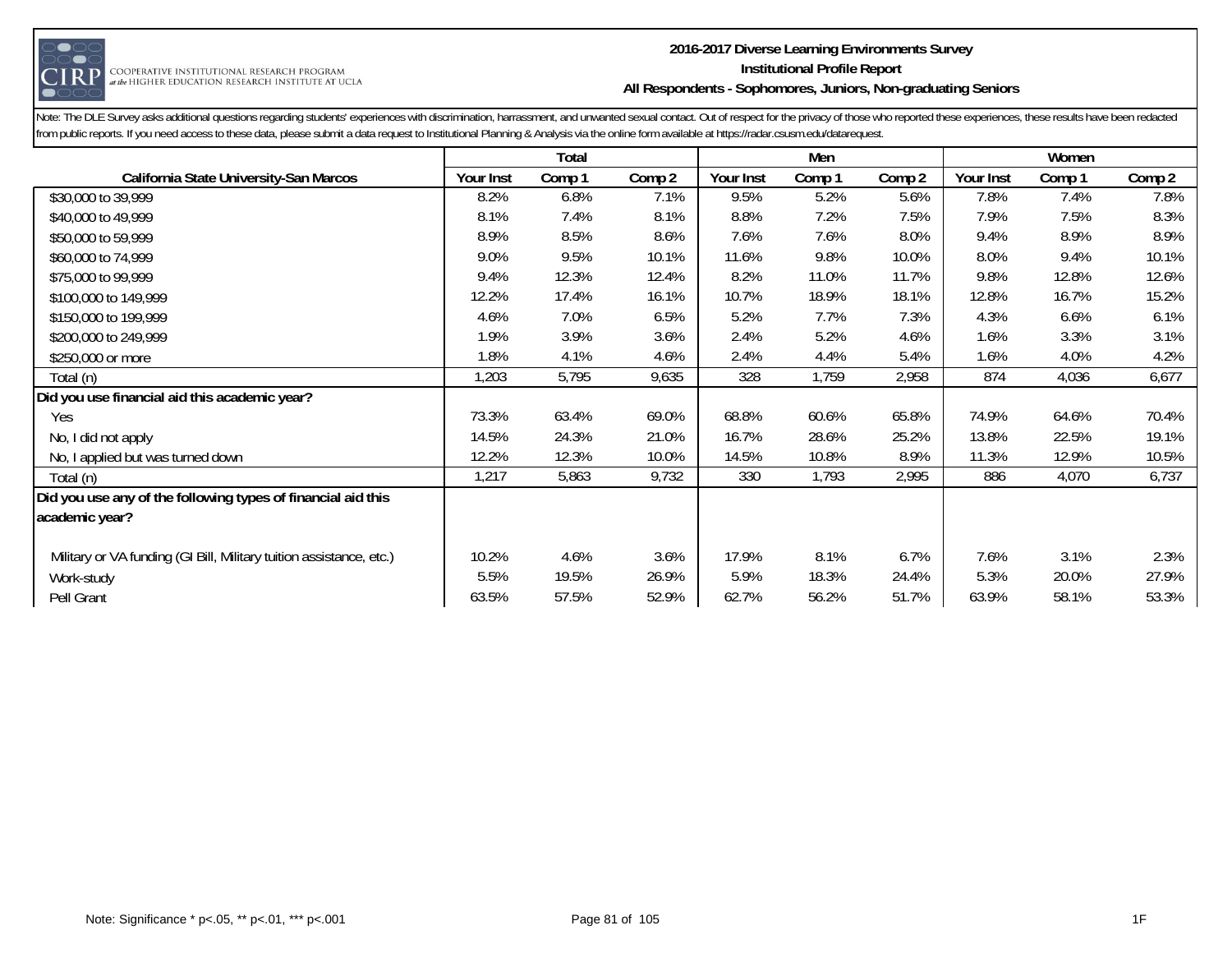

#### **2016-2017 Diverse Learning Environments Survey Institutional Profile Report All Respondents - Sophomores, Juniors, Non-graduating Seniors**

|                                              |           | <b>Total</b> |        |                  | Men    |        |           | Women  |        |
|----------------------------------------------|-----------|--------------|--------|------------------|--------|--------|-----------|--------|--------|
| California State University-San Marcos       | Your Inst | Comp 1       | Comp 2 | Your Inst        | Comp 1 | Comp 2 | Your Inst | Comp 1 | Comp 2 |
| Need-based scholarships                      | 37.3%     | 46.3%        | 49.7%  | 30.5%            | 43.7%  | 47.1%  | 39.7%     | 47.3%  | 50.8%  |
| Merit-based scholarships                     | 19.0%     | 34.3%        | 49.6%  | 17.4%            | 32.4%  | 48.0%  | 19.6%     | 35.1%  | 50.3%  |
| Loans                                        | 54.9%     | 72.4%        | 76.0%  | 49.3%            | 70.7%  | 74.2%  | 56.7%     | 73.1%  | 76.8%  |
| Total (n)                                    | 873       | 3,706        | 6,717  | 223              | 1,083  | 1,973  | 649       | 2,623  | 4,744  |
| Primary/Probable Major (aggregated)          |           |              |        |                  |        |        |           |        |        |
| Agriculture                                  | 0.1%      | 0.2%         | 0.2%   | 0.3%             | 0.1%   | 0.1%   | 0.0%      | 0.2%   | 0.2%   |
| <b>Biological &amp; Life Sciences</b>        | 10.9%     | 13.3%        | 12.3%  | 12.5%            | 12.0%  | 10.8%  | 10.3%     | 13.8%  | 13.0%  |
| <b>Business</b>                              | 19.2%     | 15.1%        | 17.4%  | 28.1%            | 17.5%  | 21.7%  | 15.9%     | 14.1%  | 15.5%  |
| Education                                    | 4.5%      | 3.5%         | 4.5%   | 1.2%             | 1.3%   | 1.6%   | 5.7%      | 4.5%   | 5.8%   |
| Engineering                                  | 0.8%      | 6.9%         | 5.1%   | 2.1%             | 13.1%  | 9.5%   | 0.3%      | 4.2%   | 3.1%   |
| English                                      | 1.2%      | 2.3%         | 2.7%   | 1.2%             | 1.8%   | 1.9%   | 1.1%      | 2.5%   | 3.0%   |
| <b>Health Professions</b>                    | 15.3%     | 11.6%        | 10.2%  | 8.9%             | 7.4%   | 6.9%   | 17.7%     | 13.4%  | 11.7%  |
| <b>History or Political Science</b>          | 2.6%      | 4.3%         | 4.6%   | 3.7%             | 5.0%   | 5.5%   | 2.3%      | 4.1%   | 4.1%   |
| Arts and Humanities                          | 5.0%      | 8.2%         | 8.5%   | 4.0%             | 6.0%   | 6.3%   | 5.3%      | 9.2%   | 9.5%   |
| Fine Arts                                    | 2.5%      | 2.1%         | 2.5%   | 3.1%             | 1.8%   | 2.2%   | 2.3%      | 2.3%   | 2.6%   |
| Mathematics or Computer Science              | 4.6%      | 4.9%         | 5.1%   | 12.5%            | 10.3%  | 10.4%  | 1.7%      | 2.5%   | 2.7%   |
| <b>Physical Science</b>                      | 1.6%      | 2.3%         | 2.2%   | 2.4%             | 4.0%   | 3.6%   | 1.2%      | 1.6%   | 1.6%   |
| Social Science                               | 19.9%     | 15.5%        | 15.2%  | 12.2%            | 10.8%  | 10.8%  | 22.7%     | 17.5%  | 17.1%  |
| Justice and Security                         | 3.6%      | 2.1%         | 2.0%   | 3.4%             | 2.2%   | 1.9%   | 3.7%      | 2.0%   | 2.0%   |
| <b>Library Science</b>                       | 0.0%      | 0.0%         | 0.1%   | 0.0%             | 0.0%   | 0.0%   | 0.0%      | 0.0%   | 0.2%   |
| Technical/Vocational (2-yr schools only)     | 0.0%      | 0.0%         | 0.0%   | 0.0%             | 0.0%   | 0.0%   | 0.0%      | 0.0%   | 0.0%   |
| Non-technical/Vocational (2-yr schools only) | 0.0%      | 0.0%         | 0.0%   | 0.0%             | 0.0%   | 0.0%   | 0.0%      | 0.0%   | 0.0%   |
| Other                                        | 8.1%      | 6.9%         | 6.8%   | 4.0%             | 5.9%   | 6.2%   | 9.6%      | 7.4%   | 7.1%   |
| Undecided                                    | 0.2%      | 0.7%         | 0.8%   | 0.3%             | 0.6%   | 0.7%   | 0.2%      | 0.8%   | 0.8%   |
| Total (n)                                    | 1,211     | 5,852        | 8,988  | $\overline{327}$ | 1,789  | 2,785  | 883       | 4,063  | 6,203  |
| Second Major (aggregated)                    |           |              |        |                  |        |        |           |        |        |
| Agriculture                                  | 0.0%      | 0.1%         | 0.1%   | 0.0%             | 0.3%   | 0.2%   | 0.0%      | 0.0%   | 0.0%   |
| <b>Biological &amp; Life Sciences</b>        | 5.1%      | 6.3%         | 5.9%   | 7.8%             | 7.6%   | 6.8%   | 4.1%      | 5.7%   | 5.5%   |
| <b>Business</b>                              | 14.9%     | 12.9%        | 15.1%  | 19.6%            | 14.3%  | 18.6%  | 13.1%     | 12.2%  | 13.5%  |
| Education                                    | 3.0%      | 4.3%         | 4.6%   | 0.0%             | 2.2%   | 3.0%   | 4.1%      | 5.3%   | 5.4%   |
| Engineering                                  | 2.4%      | 1.8%         | 1.5%   | 7.8%             | 4.5%   | 3.7%   | 0.4%      | 0.6%   | 0.5%   |
| English                                      | 1.9%      | 2.9%         | 2.7%   | 1.0%             | 2.2%   | 2.1%   | 2.2%      | 3.2%   | 3.0%   |
| <b>Health Professions</b>                    | 8.4%      | 4.2%         | 4.1%   | 2.9%             | 3.1%   | 3.1%   | 10.5%     | 4.7%   | 4.5%   |
| <b>History or Political Science</b>          | 2.4%      | 4.5%         | 4.3%   | 3.9%             | 5.0%   | 4.9%   | 1.9%      | 4.3%   | 4.0%   |
| Arts and Humanities                          | 6.2%      | 10.0%        | 10.1%  | 5.9%             | 10.1%  | 9.1%   | 6.4%      | 9.9%   | 10.6%  |
| Fine Arts                                    | 4.1%      | 2.8%         | 2.8%   | 4.9%             | 2.0%   | 2.1%   | 3.7%      | 3.1%   | 3.1%   |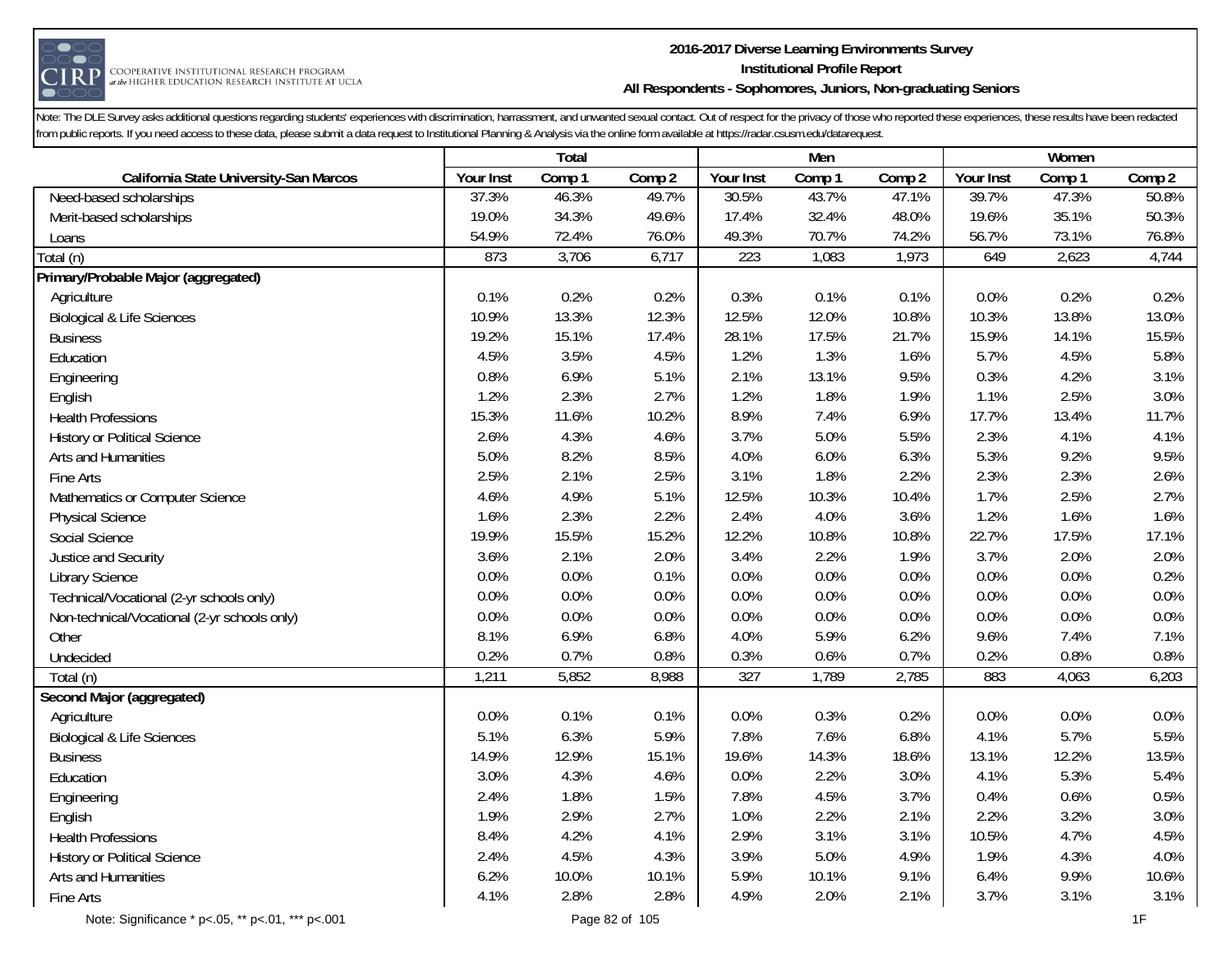

#### **2016-2017 Diverse Learning Environments Survey Institutional Profile Report All Respondents - Sophomores, Juniors, Non-graduating Seniors**

|                                                         |           | Total  |        |           | Men    |        |           | Women  |        |
|---------------------------------------------------------|-----------|--------|--------|-----------|--------|--------|-----------|--------|--------|
| California State University-San Marcos                  | Your Inst | Comp 1 | Comp 2 | Your Inst | Comp 1 | Comp 2 | Your Inst | Comp 1 | Comp 2 |
| Mathematics or Computer Science                         | 2.7%      | 5.1%   | 5.1%   | 2.9%      | 9.6%   | 9.2%   | 2.6%      | 3.0%   | 3.2%   |
| <b>Physical Science</b>                                 | 1.6%      | 1.7%   | 1.9%   | 2.0%      | 3.4%   | 3.2%   | 1.5%      | 1.0%   | 1.3%   |
| Social Science                                          | 17.6%     | 19.6%  | 17.7%  | 8.8%      | 13.5%  | 12.6%  | 21.0%     | 22.4%  | 20.1%  |
| Justice and Security                                    | 2.4%      | 2.1%   | 2.2%   | 2.0%      | 2.0%   | 1.6%   | 2.6%      | 2.2%   | 2.5%   |
| <b>Library Science</b>                                  | 0.3%      | 0.1%   | 0.2%   | 0.0%      | 0.2%   | 0.1%   | 0.4%      | 0.1%   | 0.2%   |
| Technical/Vocational (2-yr schools only)                | 0.0%      | 0.0%   | 0.0%   | 0.0%      | 0.0%   | 0.0%   | 0.0%      | 0.0%   | 0.0%   |
| Non-technical/Vocational (2-yr schools only)            | 0.0%      | 0.0%   | 0.0%   | 0.0%      | 0.0%   | 0.0%   | 0.0%      | 0.0%   | 0.0%   |
| Other                                                   | 13.3%     | 13.2%  | 13.4%  | 12.7%     | 11.2%  | 11.1%  | 13.5%     | 14.2%  | 14.5%  |
| Undecided                                               | 13.6%     | 8.5%   | 8.3%   | 17.6%     | 9.0%   | 8.6%   | 12.0%     | 8.3%   | 8.1%   |
| Total (n)                                               | 369       | 2,070  | 3,153  | 102       | 645    | 1,006  | 267       | 1,425  | 2,147  |
| How many hours per week do you work for pay on-campus?  |           |        |        |           |        |        |           |        |        |
| None                                                    |           |        |        |           |        |        |           |        |        |
|                                                         | 80.3%     | 65.5%  | 62.6%  | 79.2%     | 67.1%  | 65.5%  | 80.9%     | 64.8%  | 61.4%  |
| $1-5$ hrs                                               | 1.8%      | 5.5%   | 7.5%   | 2.0%      | 4.1%   | 6.4%   | 1.8%      | 6.1%   | 7.9%   |
| 6-10 hrs                                                | 3.8%      | 11.3%  | 13.1%  | 4.6%      | 10.5%  | 11.2%  | 3.5%      | 11.6%  | 13.9%  |
| 11-15 hrs                                               | 4.7%      | 8.1%   | 7.5%   | 5.9%      | 8.2%   | 7.0%   | 4.1%      | 8.1%   | 7.7%   |
| 16-20 hrs                                               | 6.8%      | 6.4%   | 5.8%   | 6.2%      | 6.3%   | 5.7%   | 7.0%      | 6.4%   | 5.8%   |
| 21-30 hrs                                               | 1.0%      | 1.9%   | 1.9%   | 1.3%      | 2.2%   | 2.2%   | 0.8%      | 1.8%   | 1.7%   |
| 31-40 hrs                                               | 1.4%      | 0.8%   | 1.0%   | 0.0%      | 0.6%   | 0.9%   | 1.9%      | 0.9%   | 1.1%   |
| Over 40 hrs                                             | 0.3%      | 0.5%   | 0.6%   | 1.0%      | 1.0%   | 1.1%   | 0.0%      | 0.3%   | 0.4%   |
| Total (n)                                               | 1,154     | 5,702  | 9,444  | 307       | 1,743  | 2,892  | 846       | 3,959  | 6,552  |
| Mean                                                    | 1.65      | 1.96   | 1.99   | 1.67      | 1.96   | 1.96   | 1.65      | 1.96   | 2.00   |
| Standard deviation                                      | 1.45      | 1.54   | 1.54   | 1.44      | 1.59   | 1.59   | 1.46      | 1.51   | 1.52   |
| Significance                                            | 0.04      | 0.02   | 0.02   | 0.08      | 0.04   | 0.03   | 0.05      | 0.02   | 0.02   |
| <b>Effect size</b>                                      | 2.11      | 2.36   | 2.37   | 2.09      | 2.53   | 2.51   | 2.12      | 2.29   | 2.30   |
| How many hours per week do you work for pay off-campus? |           |        |        |           |        |        |           |        |        |
| None                                                    |           |        |        |           |        |        |           |        |        |
|                                                         | 35.1%     | 57.1%  | 54.7%  | 37.0%     | 61.1%  | 57.4%  | 34.3%     | 55.4%  | 53.5%  |
| $1-5$ hrs                                               | 6.2%      | 6.9%   | 6.6%   | 5.8%      | 7.0%   | 5.8%   | 6.3%      | 6.9%   | 6.9%   |
| 6-10 hrs                                                | 7.6%      | 7.2%   | 6.9%   | 7.4%      | 6.9%   | 6.9%   | 7.6%      | 7.3%   | 6.9%   |
| 11-15 hrs                                               | 8.4%      | 6.8%   | 6.4%   | 8.7%      | 5.1%   | 4.7%   | 8.2%      | 7.6%   | 7.2%   |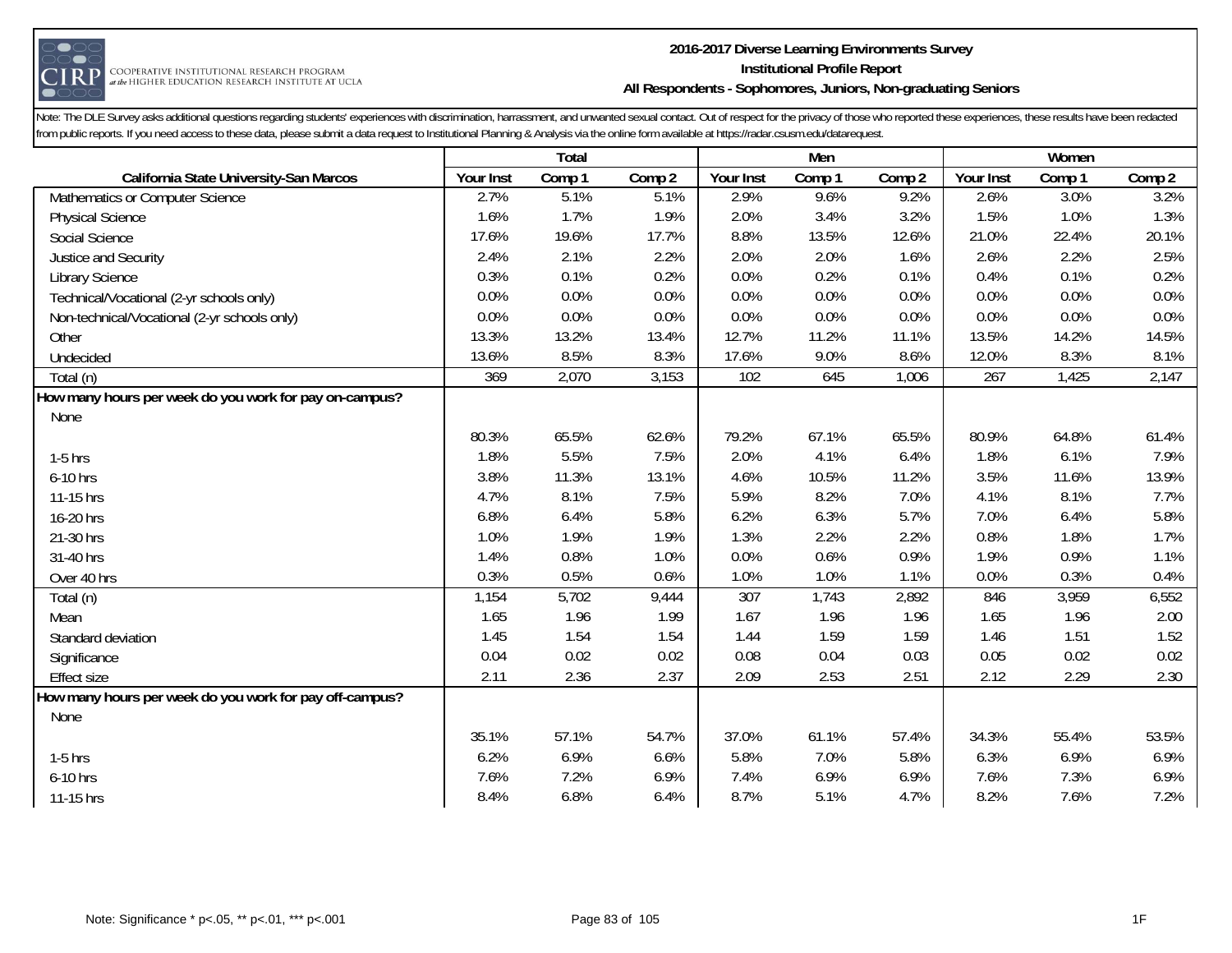

#### **2016-2017 Diverse Learning Environments Survey Institutional Profile Report All Respondents - Sophomores, Juniors, Non-graduating Seniors**

|                                                    |           | Total  |        |           | Men    |        |           | Women  |        |
|----------------------------------------------------|-----------|--------|--------|-----------|--------|--------|-----------|--------|--------|
| California State University-San Marcos             | Your Inst | Comp 1 | Comp 2 | Your Inst | Comp 1 | Comp 2 | Your Inst | Comp 1 | Comp 2 |
| 16-20 hrs                                          | 13.8%     | 8.5%   | 8.5%   | 11.9%     | 7.4%   | 7.3%   | 14.5%     | 8.9%   | 9.0%   |
| 21-30 hrs                                          | 16.6%     | 7.3%   | 7.1%   | 14.8%     | 5.4%   | 5.9%   | 17.3%     | 8.1%   | 7.6%   |
| 31-40 hrs                                          | 8.5%      | 4.2%   | 5.6%   | 9.0%      | 3.9%   | 5.4%   | 8.4%      | 4.3%   | 5.7%   |
| Over 40 hrs                                        | 3.9%      | 2.1%   | 4.2%   | 5.5%      | 3.3%   | 6.6%   | 3.3%      | 1.6%   | 3.2%   |
| Total (n)                                          | 1,149     | 5,479  | 9,141  | 311       | 1,680  | 2,817  | 837       | 3,799  | 6,324  |
| Mean                                               | 3.63      | 2.51   | 2.72   | 3.60      | 2.39   | 2.71   | 3.64      | 2.57   | 2.73   |
| Standard deviation                                 | 2.35      | 2.09   | 2.27   | 2.43      | 2.10   | 2.38   | 2.33      | 2.08   | 2.23   |
| Significance                                       | 0.07      | 0.03   | 0.02   | 0.14      | 0.05   | 0.04   | 0.08      | 0.03   | 0.03   |
| Effect size                                        | 5.54      | 4.37   | 5.17   | 5.89      | 4.41   | 5.65   | 5.42      | 4.34   | 4.96   |
| Highest academic degree that you intend to obtain? |           |        |        |           |        |        |           |        |        |
| None                                               | 6.3%      | 4.5%   | 4.0%   | 5.5%      | 4.9%   | 4.4%   | 6.6%      | 4.3%   | 3.9%   |
| Vocational certificate                             | 0.3%      | 0.2%   | 0.2%   | 0.3%      | 0.2%   | 0.2%   | 0.3%      | 0.3%   | 0.3%   |
| Associate (A.A. or equivalent)                     | 3.4%      | 1.6%   | 1.7%   | 4.0%      | 1.8%   | 1.5%   | 3.2%      | 1.6%   | 1.8%   |
| Bachelors degree (B.A., B.S., B.D., etc.)          | 21.4%     | 18.5%  | 18.4%  | 31.8%     | 22.8%  | 22.0%  | 17.5%     | 16.7%  | 16.8%  |
| Masters degree (M.A., M.S., M.B.A., etc.)          | 44.9%     | 43.3%  | 43.2%  | 34.3%     | 40.0%  | 40.9%  | 48.7%     | 44.7%  | 44.2%  |
| $J.D.$ (Law)                                       | 2.7%      | 4.2%   | 4.5%   | 2.8%      | 4.1%   | 4.5%   | 2.7%      | 4.2%   | 4.4%   |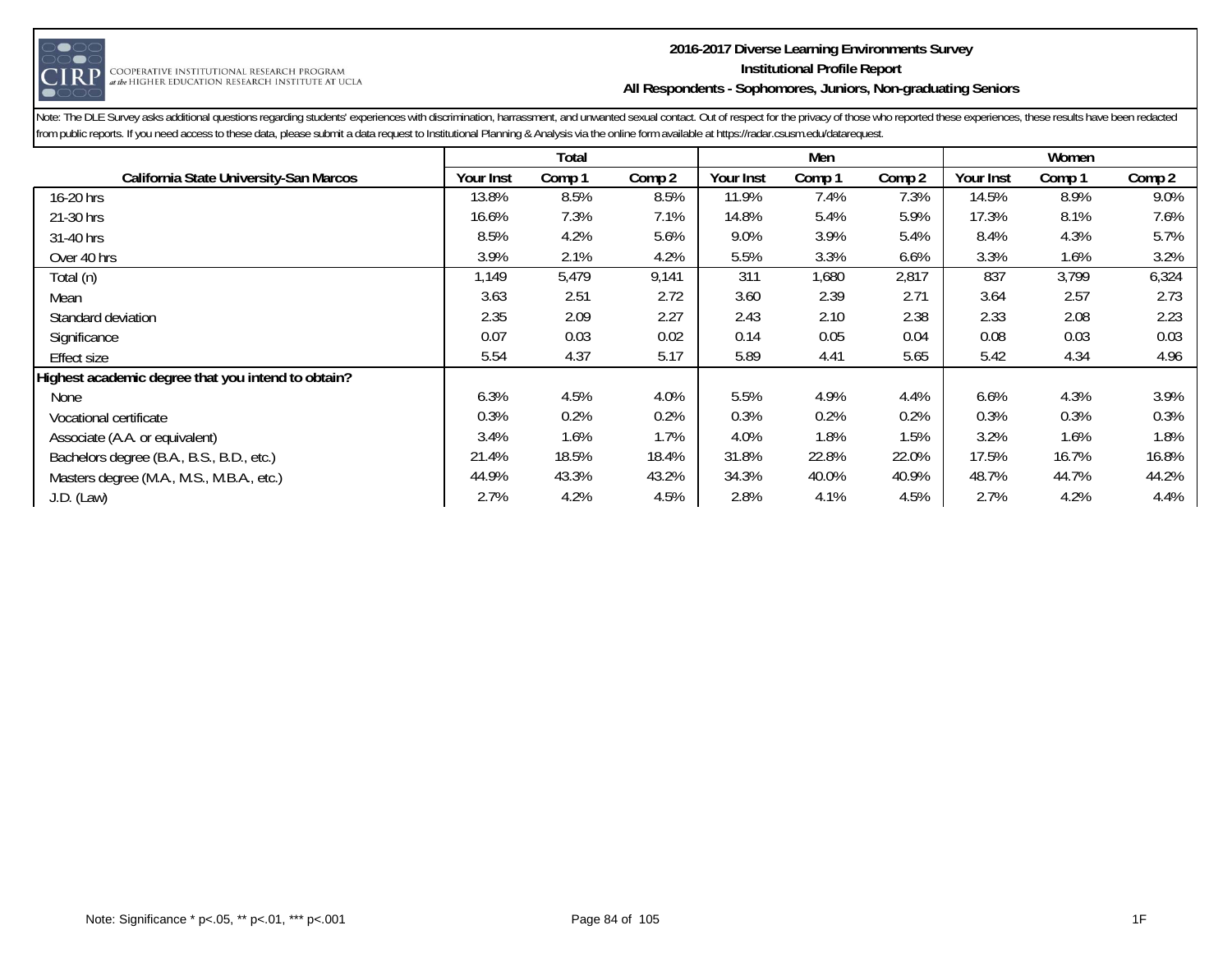

#### **2016-2017 Diverse Learning Environments Survey Institutional Profile Report All Respondents - Sophomores, Juniors, Non-graduating Seniors**

|                                                                   |           | <b>Total</b> |        |                  | Men    |        |           | Women  |        |
|-------------------------------------------------------------------|-----------|--------------|--------|------------------|--------|--------|-----------|--------|--------|
| California State University-San Marcos                            | Your Inst | Comp 1       | Comp 2 | Your Inst        | Comp 1 | Comp 2 | Your Inst | Comp 1 | Comp 2 |
| M.D., D.D.S., D.V.M., etc. (Medical)                              | 3.7%      | 8.2%         | 7.9%   | 4.0%             | 7.9%   | 7.2%   | 3.6%      | 8.4%   | 8.2%   |
| Ph.D.                                                             | 16.9%     | 18.8%        | 19.4%  | 17.1%            | 17.7%  | 18.6%  | 16.9%     | 19.3%  | 19.7%  |
| Professional Doctorate (Ed.D., Psy.D., etc.)                      | 0.3%      | 0.6%         | 0.7%   | 0.3%             | 0.6%   | 0.6%   | 0.3%      | 0.6%   | 0.7%   |
| Other                                                             | 0.0%      | 0.0%         | 0.0%   | 0.0%             | 0.0%   | 0.0%   | 0.0%      | 0.0%   | 0.0%   |
| Total (n)                                                         | 1,206     | 5,817        | 9,677  | $\overline{327}$ | 1,779  | 2,983  | 878       | 4,038  | 6,694  |
| Highest academic degree that you intend to obtain at this         |           |              |        |                  |        |        |           |        |        |
| college?                                                          |           |              |        |                  |        |        |           |        |        |
| None                                                              | 2.2%      | 1.8%         | 1.8%   | 1.9%             | 2.3%   | 2.4%   | 2.3%      | 1.6%   | 1.5%   |
| Vocational certificate                                            | 0.0%      | 0.1%         | 0.1%   | 0.0%             | 0.1%   | 0.1%   | 0.0%      | 0.0%   | 0.1%   |
| Associate (A.A. or equivalent)                                    | 0.3%      | 0.3%         | 0.4%   | 0.6%             | 0.3%   | 0.4%   | 0.2%      | 0.3%   | 0.3%   |
| Bachelors degree (B.A., B.S., B.D., etc.)                         | 80.9%     | 75.3%        | 73.6%  | 83.3%            | 75.0%  | 73.2%  | 80.1%     | 75.5%  | 73.8%  |
| Masters degree (M.A., M.S., M.B.A., etc.)                         | 15.1%     | 17.1%        | 19.6%  | 12.7%            | 16.0%  | 19.2%  | 15.8%     | 17.6%  | 19.8%  |
| $J.D.$ (Law)                                                      | 0.0%      | 0.4%         | 0.7%   | 0.0%             | 0.7%   | 0.8%   | 0.0%      | 0.3%   | 0.7%   |
| M.D., D.D.S., D.V.M., etc. (Medical)                              | 0.2%      | 1.3%         | 0.9%   | 0.3%             | 1.5%   | 0.9%   | 0.1%      | 1.2%   | 0.9%   |
| Ph.D.                                                             | 0.9%      | 3.1%         | 2.5%   | 1.2%             | 3.4%   | 2.6%   | 0.8%      | 3.0%   | 2.5%   |
| Professional Doctorate (Ed.D., Psy.D., etc.)                      | 0.4%      | 0.5%         | 0.5%   | 0.0%             | 0.6%   | 0.4%   | 0.6%      | 0.5%   | 0.5%   |
| Other                                                             | 0.0%      | 0.0%         | 0.0%   | 0.0%             | 0.0%   | 0.0%   | 0.0%      | 0.0%   | 0.0%   |
| Total (n)                                                         | 1,195     | 5,783        | 9,640  | 323              | 1,770  | 2,971  | 871       | 4,013  | 6,669  |
| What is the average grade you received during your college        |           |              |        |                  |        |        |           |        |        |
| career - Overall GPA?                                             |           |              |        |                  |        |        |           |        |        |
| A or A+                                                           | 12.0%     | 16.5%        | 19.8%  | 8.0%             | 14.9%  | 17.5%  | 13.5%     | 17.3%  | 20.8%  |
| A-                                                                | 17.0%     | 17.3%        | 21.2%  | 14.5%            | 14.7%  | 18.7%  | 17.9%     | 18.4%  | 22.4%  |
| $B/B+$                                                            | 33.1%     | 28.3%        | 28.4%  | 32.9%            | 28.3%  | 29.3%  | 33.0%     | 28.3%  | 28.0%  |
| B-                                                                | 22.0%     | 21.9%        | 18.5%  | 28.3%            | 24.0%  | 20.4%  | 19.6%     | 21.0%  | 17.6%  |
| $C+$                                                              | 11.3%     | 10.7%        | 8.1%   | 9.5%             | 10.9%  | 8.5%   | 11.9%     | 10.6%  | 7.9%   |
| $\mathsf C$                                                       | 4.3%      | 4.5%         | 3.5%   | 6.2%             | 6.3%   | 5.1%   | 3.6%      | 3.7%   | 2.8%   |
| D                                                                 | 0.4%      | 0.7%         | 0.5%   | 0.6%             | 0.8%   | 0.6%   | 0.3%      | 0.7%   | 0.5%   |
| Total (n)                                                         | 1,207     | 5,829        | 9,707  | 325              | 1,784  | 2,996  | 881       | 4,045  | 6,711  |
| Mean                                                              | 5.44      | 5.53         | 5.83   | 5.18             | 5.35   | 5.64   | 5.54      | 5.61   | 5.91   |
| Standard deviation                                                | 1.74      | 1.83         | 1.77   | 1.71             | 1.86   | 1.82   | 1.74      | 1.81   | 1.74   |
| Significance                                                      | 0.05      | 0.02         | 0.02   | 0.09             | 0.04   | 0.03   | 0.06      | 0.03   | 0.02   |
| <b>Effect size</b>                                                | 3.02      | 3.35         | 3.13   | 2.92             | 3.47   | 3.29   | 3.03      | 3.28   | 3.04   |
| What is the average grade you received during your college career |           |              |        |                  |        |        |           |        |        |
| Primary Major GPA?                                                |           |              |        |                  |        |        |           |        |        |
| A or A+                                                           | 18.2%     | 23.4%        | 27.6%  | 13.9%            | 22.3%  | 26.2%  | 19.6%     | 23.9%  | 28.2%  |
| $A -$                                                             | 19.9%     | 19.9%        | 22.7%  | 19.1%            | 17.5%  | 20.3%  | 20.2%     | 21.0%  | 23.8%  |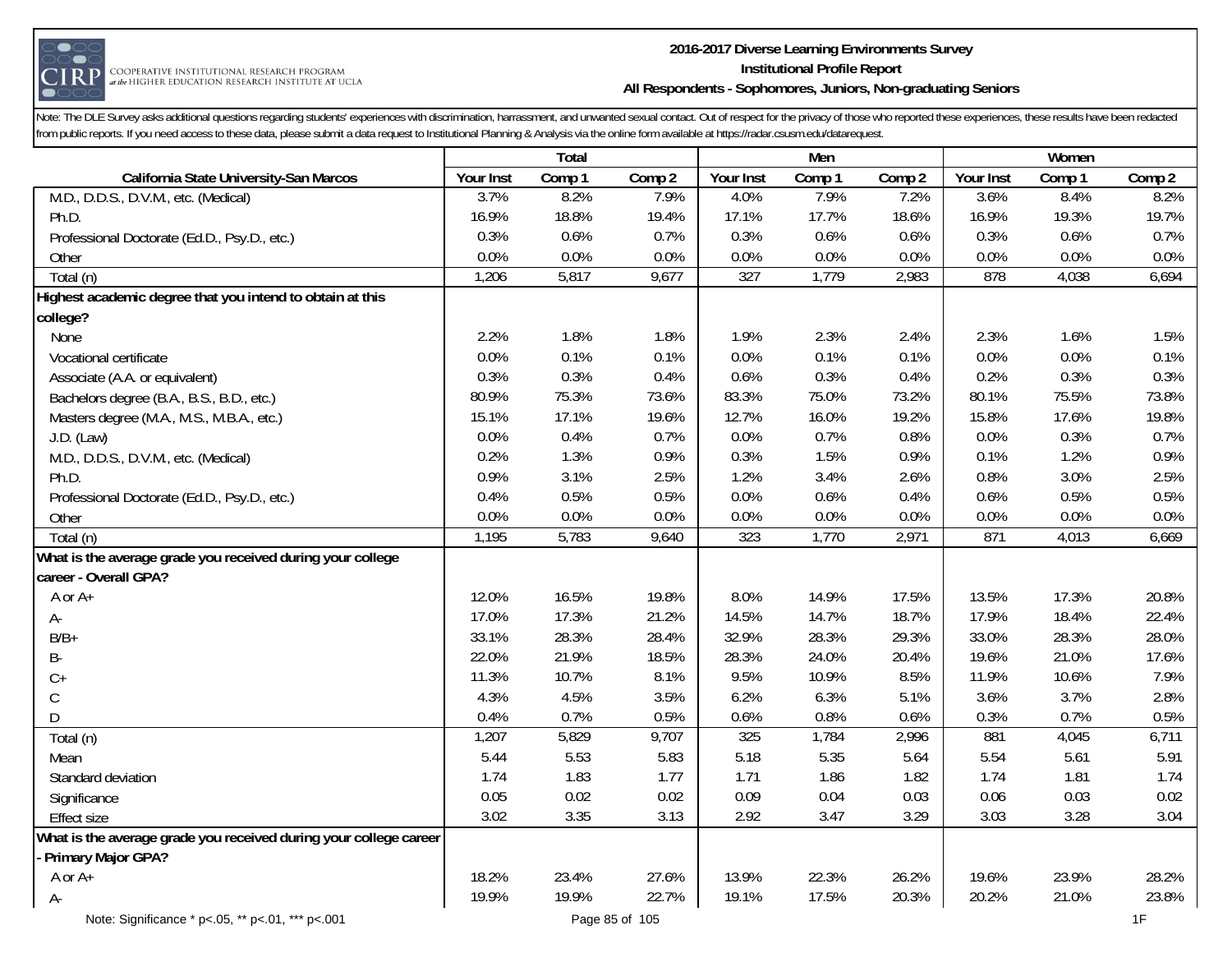

#### **2016-2017 Diverse Learning Environments Survey Institutional Profile Report All Respondents - Sophomores, Juniors, Non-graduating Seniors**

|                                        | Total     |       |        |           | Men   |                 | Women     |       |        |
|----------------------------------------|-----------|-------|--------|-----------|-------|-----------------|-----------|-------|--------|
| California State University-San Marcos | Your Inst | Comp  | Comp 2 | Your Inst | Comp  | Comp 2          | Your Inst | Comp  | Comp 2 |
| $B/B+$                                 | 30.0%     | 27.2% | 25.8%  | 31.4%     | 28.4% | 27.6%           | 29.6%     | 26.6% | 25.0%  |
|                                        | 18.6%     | 18.0% | 15.1%  | 20.8%     | 18.8% | 16.704<br>10.Z% | 17.8%     | 17.6% | 14.6%  |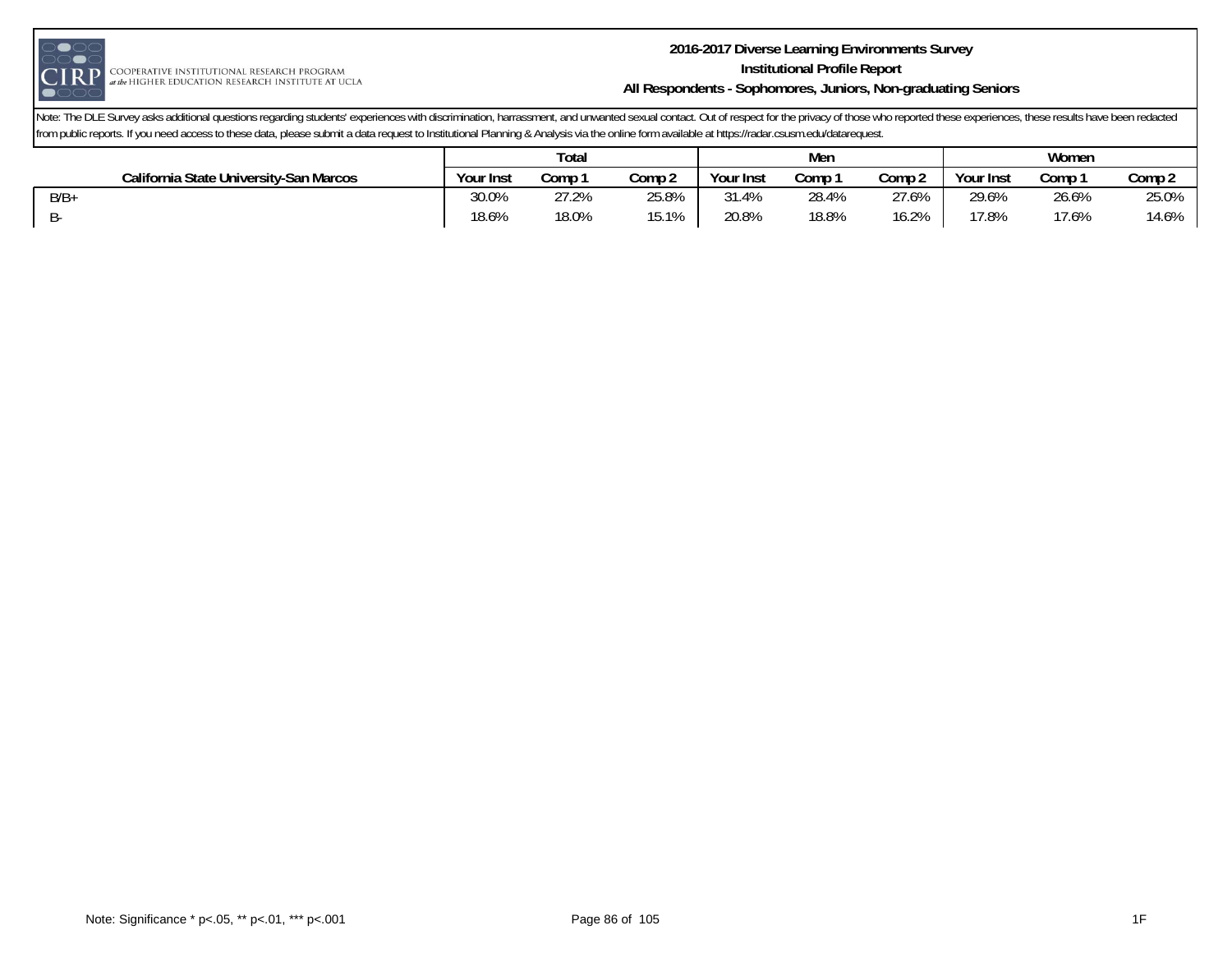

#### **2016-2017 Diverse Learning Environments Survey Institutional Profile Report All Respondents - Sophomores, Juniors, Non-graduating Seniors**

|                                                               |           | <b>Total</b> |        |           | Men    |        |           | Women  |        |
|---------------------------------------------------------------|-----------|--------------|--------|-----------|--------|--------|-----------|--------|--------|
| California State University-San Marcos                        | Your Inst | Comp 1       | Comp 2 | Your Inst | Comp 1 | Comp 2 | Your Inst | Comp 1 | Comp 2 |
| $C+$                                                          | 8.5%      | 8.0%         | 6.1%   | 7.9%      | 8.6%   | 6.5%   | 8.7%      | 7.7%   | 5.9%   |
| С                                                             | 4.3%      | 3.0%         | 2.3%   | 5.3%      | 3.5%   | 2.6%   | 3.9%      | 2.8%   | 2.1%   |
| D                                                             | 0.5%      | 0.6%         | 0.4%   | 1.7%      | 0.8%   | 0.6%   | 0.1%      | 0.4%   | 0.3%   |
| Total (n)                                                     | 1,129     | 5,441        | 9,087  | 303       | 1,672  | 2,831  | 825       | 3,769  | 6,256  |
| Mean                                                          | 5.74      | 5.92         | 6.18   | 5.52      | 5.80   | 6.08   | 5.82      | 5.97   | 6.23   |
| Standard deviation                                            | 1.78      | 1.79         | 1.71   | 1.82      | 1.83   | 1.75   | 1.76      | 1.77   | 1.69   |
| Significance                                                  | 0.05      | 0.02         | 0.02   | 0.10      | 0.04   | 0.03   | 0.06      | 0.03   | 0.02   |
| <b>Effect size</b>                                            | 3.18      | 3.19         | 2.92   | 3.33      | 3.33   | 3.05   | 3.11      | 3.12   | 2.85   |
| <b>Military Status:</b>                                       |           |              |        |           |        |        |           |        |        |
| A discharged veteran NOT serving in Active Duty, Reserves, or |           |              |        |           |        |        |           |        |        |
| National Guard                                                | 2.8%      | 1.2%         | 1.1%   | 6.8%      | 2.7%   | 2.6%   | 1.4%      | 0.5%   | 0.5%   |
| In Active Duty                                                | 0.1%      | 0.1%         | 0.2%   | 0.3%      | 0.2%   | 0.4%   | 0.0%      | 0.0%   | 0.1%   |
| In Reserves or National Guard                                 | 0.4%      | 0.5%         | 0.4%   | 1.6%      | 1.5%   | 1.2%   | 0.0%      | 0.1%   | 0.1%   |
| ROTC, cadet, or midshipman at a service academy               | 0.4%      | 0.3%         | 0.3%   | 1.0%      | 0.6%   | 0.5%   | 0.2%      | 0.2%   | 0.2%   |
| None                                                          | 96.3%     | 97.9%        | 98.0%  | 90.4%     | 95.0%  | 95.3%  | 98.4%     | 99.1%  | 99.2%  |
| Total (n)                                                     | 1,479     | 7,260        | 11,935 | 384       | 2,181  | 3,658  | 1,094     | 5,079  | 8,277  |
| How long have you served in the Armed Forces?                 |           |              |        |           |        |        |           |        |        |
| More than 20 years                                            | 2.0%      | 3.5%         | 2.0%   | 3.0%      | 4.0%   | 2.4%   | 0.0%      | 2.4%   | 1.3%   |
| 16 to 20 years                                                | 2.0%      | 1.4%         | 3.7%   | 3.0%      | 2.0%   | 4.8%   | 0.0%      | 0.0%   | 1.3%   |
| 11 to 15 years                                                | 8.2%      | 6.3%         | 6.5%   | 12.1%     | 8.0%   | 7.8%   | 0.0%      | 2.4%   | 3.8%   |
| 6 to 10 years                                                 | 28.6%     | 30.3%        | 32.2%  | 21.2%     | 30.0%  | 31.3%  | 43.8%     | 31.0%  | 34.2%  |
| 2 to 5 years                                                  | 51.0%     | 37.3%        | 33.1%  | 51.5%     | 38.0%  | 36.7%  | 50.0%     | 35.7%  | 25.3%  |
| Less than 2 years                                             | 8.2%      | 21.1%        | 22.4%  | 9.1%      | 18.0%  | 16.9%  | 6.3%      | 28.6%  | 34.2%  |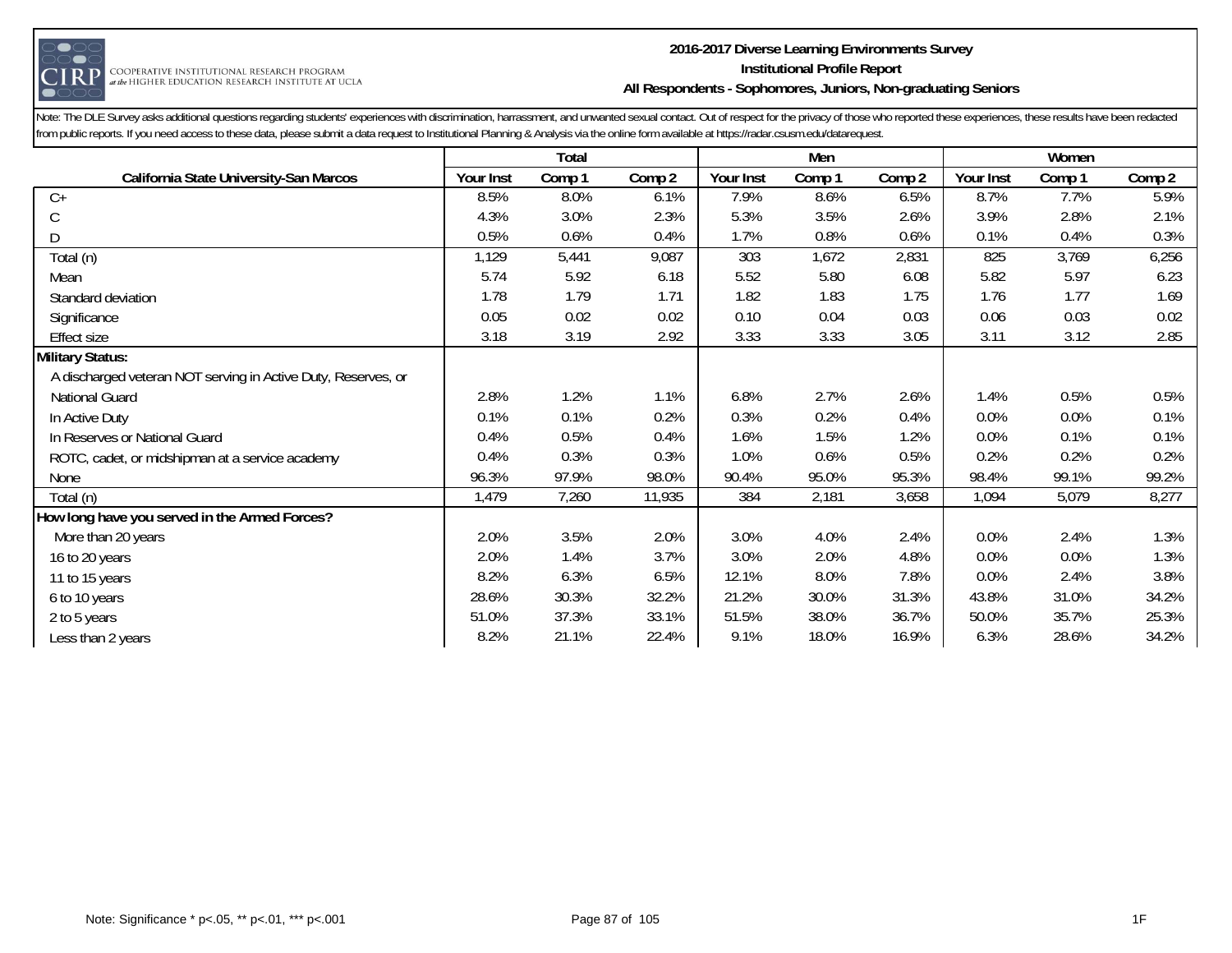

#### **2016-2017 Diverse Learning Environments Survey Institutional Profile Report All Respondents - Sophomores, Juniors, Non-graduating Seniors**

|                                                                 |           | Total  |        |           | Men    |        |           | Women  |                 |
|-----------------------------------------------------------------|-----------|--------|--------|-----------|--------|--------|-----------|--------|-----------------|
| <b>California State University-San Marcos</b>                   | Your Inst | Comp 1 | Comp 2 | Your Inst | Comp 1 | Comp 2 | Your Inst | Comp 1 | Comp 2          |
| Total (n)                                                       | 49        | 142    | 245    | 33        | 100    | 166    | 16        | 42     | $\overline{79}$ |
| Have you served in a theater of combat operations?              |           |        |        |           |        |        |           |        |                 |
| Yes                                                             | 44.2%     | 37.2%  | 42.0%  | 42.9%     | 45.1%  | 48.4%  | 47.1%     | 19.6%  | 29.3%           |
| <b>No</b>                                                       | 55.8%     | 62.8%  | 58.0%  | 57.1%     | 54.9%  | 51.6%  | 52.9%     | 80.4%  | 70.7%           |
| Total (n)                                                       | 52        | 148    | 243    | 35        | 102    | 161    | 17        | 46     | 82              |
| How many total months did you serve in a theater of combat      |           |        |        |           |        |        |           |        |                 |
| operations?                                                     |           |        |        |           |        |        |           |        |                 |
| More than 48 months                                             | 4.2%      | 1.7%   | 6.8%   | 6.7%      | 2.1%   | 8.1%   | 0.0%      | 0.0%   | 3.2%            |
| 37 to 48 months                                                 | 0.0%      | 3.4%   | 1.7%   | 0.0%      | 4.3%   | 2.3%   | 0.0%      | 0.0%   | 0.0%            |
| 25 to 36 months                                                 | 8.3%      | 12.1%  | 7.7%   | 6.7%      | 12.8%  | 7.0%   | 11.1%     | 9.1%   | 9.7%            |
| 13 to 24 months                                                 | 33.3%     | 29.3%  | 31.6%  | 46.7%     | 31.9%  | 33.7%  | 11.1%     | 18.2%  | 25.8%           |
| 6 to 12 months                                                  | 45.8%     | 39.7%  | 36.8%  | 33.3%     | 36.2%  | 34.9%  | 66.7%     | 54.5%  | 41.9%           |
| Less than six months                                            | 8.3%      | 13.8%  | 15.4%  | 6.7%      | 12.8%  | 14.0%  | 11.1%     | 18.2%  | 19.4%           |
| Total (n)                                                       | 24        | 58     | 117    | 15        | 47     | 86     | 9         | 11     | 31              |
| How often have you utilized the campus veteran services office? |           |        |        |           |        |        |           |        |                 |
| Very Often                                                      |           |        |        |           |        |        |           |        |                 |
|                                                                 | 21.6%     | 17.7%  | 11.8%  | 23.5%     | 20.0%  | 14.5%  | 17.6%     | 12.8%  | 6.8%            |
| Often                                                           | 23.5%     | 17.7%  | 11.4%  | 17.6%     | 17.0%  | 10.8%  | 35.3%     | 19.1%  | 12.5%           |
| Sometimes                                                       | 23.5%     | 21.8%  | 18.1%  | 20.6%     | 22.0%  | 17.5%  | 29.4%     | 21.3%  | 19.3%           |
| Seldom                                                          | 11.8%     | 12.9%  | 13.8%  | 14.7%     | 15.0%  | 16.9%  | 5.9%      | 8.5%   | 8.0%            |
| <b>Never</b>                                                    | 19.6%     | 29.3%  | 38.2%  | 23.5%     | 25.0%  | 34.3%  | 11.8%     | 38.3%  | 45.5%           |
| My campus does not have a veteran services office               | 0.0%      | 0.7%   | 6.7%   | 0.0%      | 1.0%   | 6.0%   | 0.0%      | 0.0%   | 8.0%            |
| Total (n)                                                       | 51        | 147    | 254    | 34        | 100    | 166    | 17        | 47     | 88              |
| If applicable, how long ago were you discharged from military   |           |        |        |           |        |        |           |        |                 |
| service?                                                        |           |        |        |           |        |        |           |        |                 |
| More than 4 years                                               | 41.2%     | 30.2%  | 27.7%  | 38.2%     | 33.0%  | 29.5%  | 47.1%     | 24.5%  | 24.4%           |
| 2 to 4 years                                                    | 21.6%     | 14.1%  | 14.1%  | 20.6%     | 13.0%  | 15.7%  | 23.5%     | 16.3%  | 11.1%           |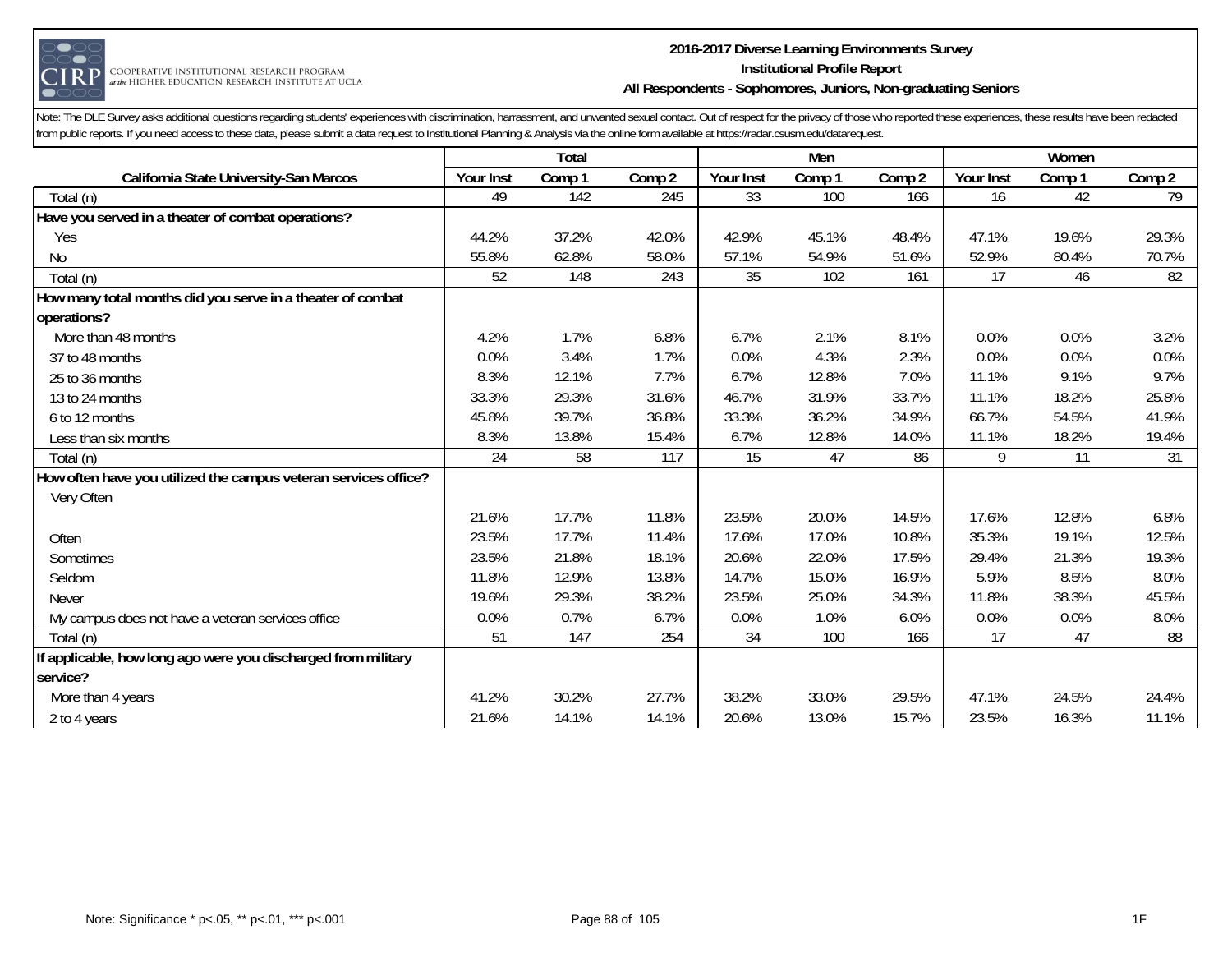

#### **2016-2017 Diverse Learning Environments Survey Institutional Profile Report All Respondents - Sophomores, Juniors, Non-graduating Seniors**

|                                                           |                 | Total  |        |                 | Men    |        |                 | Women  |        |
|-----------------------------------------------------------|-----------------|--------|--------|-----------------|--------|--------|-----------------|--------|--------|
| California State University-San Marcos                    | Your Inst       | Comp 1 | Comp 2 | Your Inst       | Comp 1 | Comp 2 | Your Inst       | Comp 1 | Comp 2 |
| 1 to 2 years                                              | 17.6%           | 11.4%  | 10.5%  | 20.6%           | 13.0%  | 12.7%  | 11.8%           | 8.2%   | 6.7%   |
| 7 to 12 months                                            | 0.0%            | 2.7%   | 2.0%   | 0.0%            | 4.0%   | 3.0%   | 0.0%            | 0.0%   | 0.0%   |
| 4 to 6 months                                             | 2.0%            | 3.4%   | 3.1%   | 0.0%            | 3.0%   | 3.0%   | 5.9%            | 4.1%   | 3.3%   |
| Less than three months                                    | 0.0%            | 0.0%   | 0.4%   | 0.0%            | 0.0%   | 0.0%   | 0.0%            | 0.0%   | 1.1%   |
| Not applicable                                            | 17.6%           | 38.3%  | 42.2%  | 20.6%           | 34.0%  | 36.1%  | 11.8%           | 46.9%  | 53.3%  |
| Total (n)                                                 | $\overline{51}$ | 149    | 256    | $\overline{34}$ | 100    | 166    | $\overline{17}$ | 49     | 90     |
| Do you speak a language other than English at home?       |                 |        |        |                 |        |        |                 |        |        |
| No                                                        | 54.2%           | 60.9%  | 63.0%  | 57.2%           | 61.2%  | 63.2%  | 53.0%           | 60.8%  | 62.9%  |
| Yes                                                       | 45.8%           | 39.1%  | 37.0%  | 42.8%           | 38.8%  | 36.8%  | 47.0%           | 39.2%  | 37.1%  |
| Total (n)                                                 | 1,179           | 5,765  | 9,576  | 320             | 1,767  | 2,962  | 858             | 3,998  | 6,614  |
| With which language do you feel more comfortable?         |                 |        |        |                 |        |        |                 |        |        |
| (only if student does not speak English at home)          |                 |        |        |                 |        |        |                 |        |        |
| English                                                   | 48.2%           | 55.7%  | 52.5%  | 46.2%           | 56.8%  | 54.1%  | 48.8%           | 55.2%  | 51.8%  |
| Other Language                                            | 9.6%            | 6.7%   | 8.0%   | 11.7%           | 8.0%   | 9.1%   | 8.8%            | 6.1%   | 7.5%   |
| Equally comfortable with English and Other Language       | 42.3%           | 37.7%  | 39.5%  | 42.1%           | 35.2%  | 36.8%  | 42.3%           | 38.7%  | 40.7%  |
| Total (n)                                                 | 575             | 2,358  | 3,743  | 145             | 711    | 1,138  | 430             | 1,647  | 2,605  |
| Highest level of education: Parent/Guardian 1             |                 |        |        |                 |        |        |                 |        |        |
| Junior high/middle school or less                         | 14.4%           | 5.3%   | 5.7%   | 11.7%           | 4.2%   | 4.6%   | 15.5%           | 5.8%   | 6.2%   |
| Some high school                                          | 7.6%            | 5.0%   | 5.2%   | 7.7%            | 5.0%   | 5.1%   | 7.5%            | 5.0%   | 5.2%   |
| High school graduate                                      | 19.2%           | 16.3%  | 16.2%  | 19.8%           | 17.4%  | 17.5%  | 19.0%           | 15.9%  | 15.7%  |
| Some college                                              | 20.1%           | 15.2%  | 15.6%  | 17.6%           | 13.9%  | 14.5%  | 21.1%           | 15.8%  | 16.0%  |
| Associate's degree (A.A. or equivalent)                   | 7.1%            | 7.1%   | 7.4%   | 7.4%            | 5.7%   | 6.3%   | 7.0%            | 7.8%   | 8.0%   |
| Bachelor's degree (B.A., B.S., etc.)                      | 19.1%           | 28.5%  | 27.5%  | 23.1%           | 29.7%  | 28.5%  | 17.6%           | 27.9%  | 27.1%  |
| Master's degree (M.A., M.S., MBA, etc.)                   | 7.1%            | 15.1%  | 14.9%  | 7.4%            | 15.3%  | 15.2%  | 6.9%            | 15.0%  | 14.7%  |
| Doctoral or Professional degree (Ph.D., J.D., M.D., etc.) | 5.3%            | 7.4%   | 7.5%   | 5.2%            | 8.9%   | 8.4%   | 5.3%            | 6.8%   | 7.1%   |
| Don't know                                                | 0.0%            | 0.0%   | 0.0%   | 0.0%            | 0.0%   | 0.0%   | 0.0%            | 0.0%   | 0.0%   |
| Total (n)                                                 | 1,192           | 5,768  | 9,611  | 324             | 1,755  | 2,956  | 867             | 4,013  | 6,655  |
| Highest level of education: Parent/Guardian 2             |                 |        |        |                 |        |        |                 |        |        |
| Junior high/middle school or less                         | 16.9%           | 6.0%   | 6.4%   | 13.0%           | 4.3%   | 4.7%   | 18.3%           | 6.8%   | 7.2%   |
| Some high school                                          | 6.9%            | 5.5%   | 5.5%   | 6.0%            | 4.9%   | 4.9%   | 7.2%            | 5.8%   | 5.8%   |
| High school graduate                                      | 20.4%           | 17.7%  | 17.8%  | 21.6%           | 17.3%  | 18.1%  | 20.0%           | 17.8%  | 17.7%  |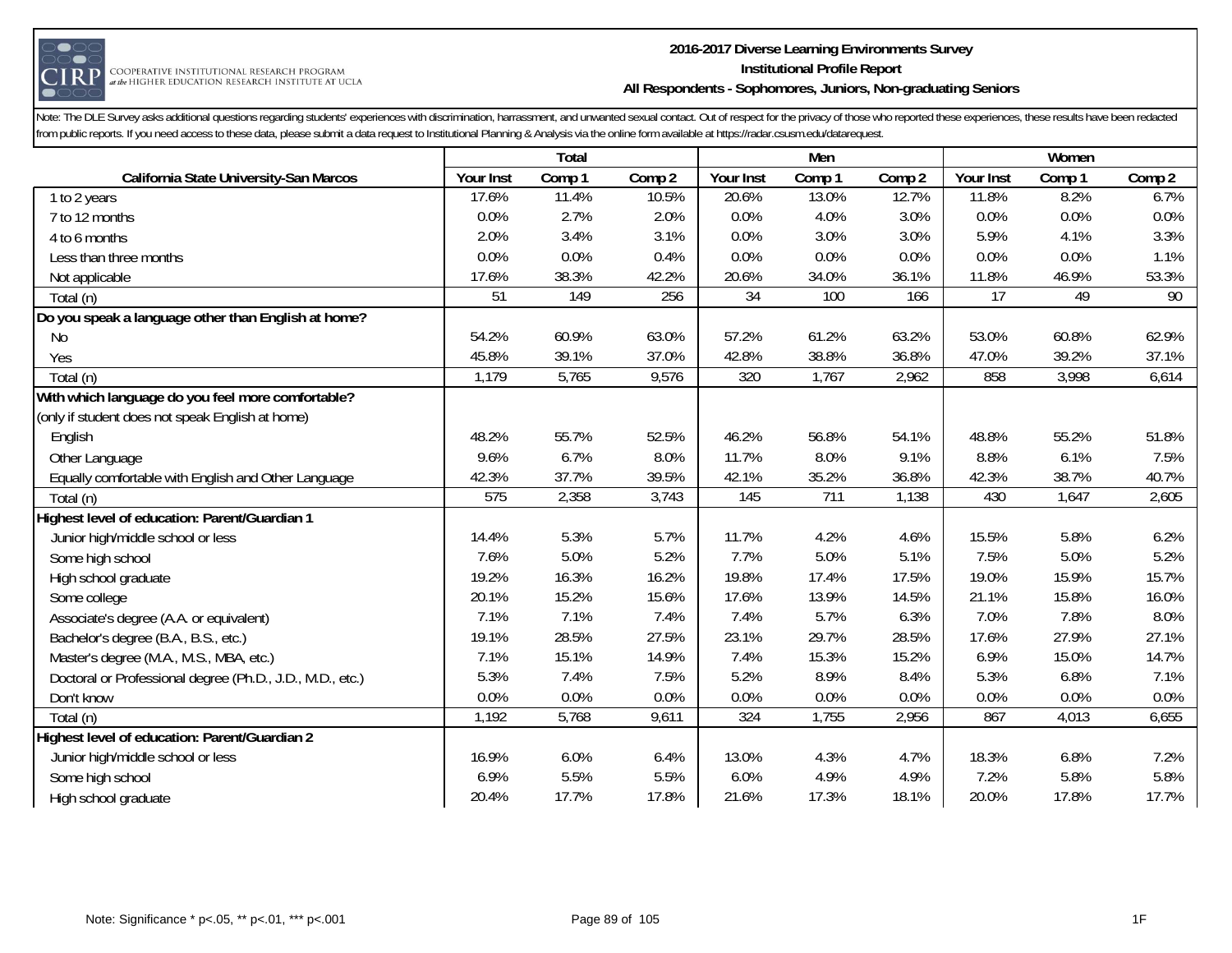

#### **2016-2017 Diverse Learning Environments Survey Institutional Profile Report All Respondents - Sophomores, Juniors, Non-graduating Seniors**

|                                                                |           | Total  |        |                  | Men    |         |           | Women  |        |
|----------------------------------------------------------------|-----------|--------|--------|------------------|--------|---------|-----------|--------|--------|
| <b>California State University-San Marcos</b>                  | Your Inst | Comp 1 | Comp 2 | <b>Your Inst</b> | Comp 1 | Comp 2  | Your Inst | Comp 1 | Comp 2 |
| Some college                                                   | 19.5%     | 15.5%  | 15.3%  | 19.7%            | 14.7%  | 14.3%   | 19.5%     | 15.9%  | 15.7%  |
| Associate's degree (A.A. or equivalent)                        | 8.1%      | 7.7%   | 8.1%   | 8.6%             | 7.3%   | 8.0%    | 7.9%      | 8.0%   | 8.1%   |
| Bachelor's degree (B.A., B.S., etc.)                           | 16.9%     | 27.4%  | 26.7%  | 17.8%            | 30.3%  | 29.2%   | 16.5%     | 26.2%  | 25.5%  |
| Master's degree (M.A., M.S., MBA, etc.)                        | 5.8%      | 13.0%  | 13.1%  | 5.7%             | 13.4%  | 13.6%   | 5.7%      | 12.8%  | 12.8%  |
| Doctoral or Professional degree (Ph.D., J.D., M.D., etc.)      | 5.7%      | 7.2%   | 7.1%   | 7.6%             | 7.9%   | 7.2%    | 5.0%      | 6.9%   | 7.1%   |
| Don't know                                                     | $0.0\%$   | 0.0%   | 0.0%   | 0.0%             | 0.0%   | $0.0\%$ | 0.0%      | 0.0%   | 0.0%   |
| Total (n)                                                      | 1,163     | 5,588  | 9,273  | 315              | 1,704  | 2,866   | 847       | 3,884  | 6,407  |
| First generation in college                                    |           |        |        |                  |        |         |           |        |        |
| No.                                                            | 69.8%     | 82.0%  | 81.4%  | 71.9%            | 82.5%  | 82.3%   | 69.0%     | 81.8%  | 81.1%  |
| Yes                                                            | 30.2%     | 18.0%  | 18.6%  | 28.1%            | 17.5%  | 17.7%   | 31.0%     | 18.2%  | 18.9%  |
| Do you have any of the following disabilities or medical       |           |        |        |                  |        |         |           |        |        |
| conditions?                                                    |           |        |        |                  |        |         |           |        |        |
| Learning disability (dyslexia, etc.)                           | 4.0%      | 3.9%   | 4.4%   | 5.8%             | 3.6%   | 3.9%    | 3.3%      | 4.0%   | 4.6%   |
| Attention-deficit/hyperactivity disorder (ADHD)                | 8.2%      | 8.0%   | 8.1%   | 11.2%            | 9.1%   | 9.5%    | 7.1%      | 7.4%   | 7.5%   |
| Autism spectrum disorder                                       | 0.8%      | 1.0%   | 0.9%   | 1.6%             | 1.5%   | 1.4%    | 0.6%      | 0.7%   | 0.6%   |
| Physical disability (speech, sight, mobility, hearing, etc.)   | 4.9%      | 4.1%   | 4.5%   | 6.5%             | 5.0%   | 4.8%    | 4.3%      | 3.7%   | 4.3%   |
| Chronic illness (cancer, diabetes, autoimmune disorders, etc.) | 4.5%      | 5.2%   | 5.1%   | 2.5%             | 3.6%   | 3.3%    | 5.2%      | 5.9%   | 5.9%   |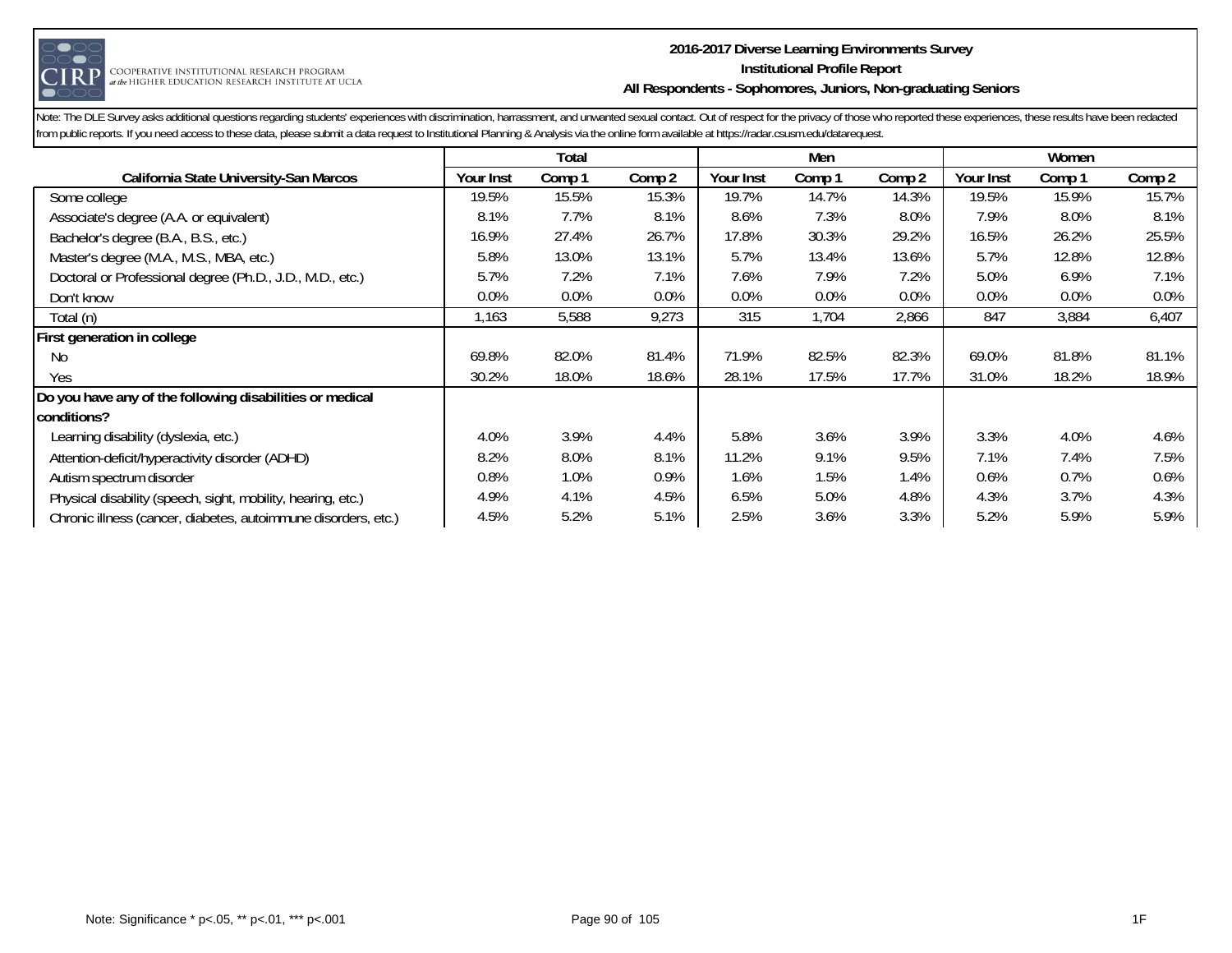

#### **2016-2017 Diverse Learning Environments Survey Institutional Profile Report All Respondents - Sophomores, Juniors, Non-graduating Seniors**

|                                                                           |           | Total  |        |           | Men    |        |           | Women  |        |
|---------------------------------------------------------------------------|-----------|--------|--------|-----------|--------|--------|-----------|--------|--------|
| California State University-San Marcos                                    | Your Inst | Comp 1 | Comp 2 | Your Inst | Comp 1 | Comp 2 | Your Inst | Comp 1 | Comp 2 |
| Psychological disorder (depression, etc.)                                 | 19.6%     | 24.8%  | 25.1%  | 15.1%     | 16.8%  | 16.0%  | 21.2%     | 28.4%  | 29.1%  |
| Other                                                                     | 4.0%      | 4.0%   | 4.5%   | 4.2%      | 3.9%   | 4.1%   | 4.0%      | 4.1%   | 4.7%   |
| Total (n)                                                                 | 1,119     | 5,306  | 8,852  | 308       | 1,651  | 2,766  | 810       | 3,655  | 6,086  |
| At any time since you turned 13, were you in foster care or were          |           |        |        |           |        |        |           |        |        |
| you a dependent of the court?                                             |           |        |        |           |        |        |           |        |        |
| No                                                                        | 98.1%     | 98.2%  | 98.1%  | 97.9%     | 97.8%  | 97.6%  | 98.2%     | 98.5%  | 98.3%  |
| Yes                                                                       | 0.9%      | 0.9%   | 0.9%   | 0.3%      | 0.7%   | 0.9%   | 1.1%      | 0.9%   | 0.9%   |
| I don'tknow                                                               | 1.0%      | 0.9%   | 1.0%   | 1.8%      | 1.5%   | 1.5%   | 0.7%      | 0.6%   | 0.8%   |
| How would you characterize your political views?                          |           |        |        |           |        |        |           |        |        |
| Far left                                                                  | 3.0%      | 6.4%   | 6.5%   | 2.2%      | 6.2%   | 5.9%   | 3.3%      | 6.5%   | 6.7%   |
| Liberal                                                                   | 34.0%     | 44.9%  | 44.2%  | 24.7%     | 35.9%  | 34.6%  | 37.5%     | 48.8%  | 48.5%  |
| Middle-of-the-road                                                        | 45.8%     | 35.0%  | 35.2%  | 51.9%     | 40.8%  | 41.2%  | 43.6%     | 32.5%  | 32.6%  |
| Conservative                                                              | 16.3%     | 12.8%  | 13.2%  | 20.9%     | 15.7%  | 16.7%  | 14.6%     | 11.6%  | 11.6%  |
| Far right                                                                 | 0.8%      | 0.9%   | 0.9%   | 0.3%      | 1.4%   | 1.6%   | 1.0%      | 0.7%   | 0.6%   |
| Total (n)                                                                 | 1,182     | 5,735  | 9,547  | 320       | 1,750  | 2,947  | 861       | 3,985  | 6,600  |
| Which of the following most accurately describes your                     |           |        |        |           |        |        |           |        |        |
| background?                                                               |           |        |        |           |        |        |           |        |        |
| My parents/legal guardians and I were born in the United States           | 44.6%     | 49.4%  | 53.7%  | 45.2%     | 49.3%  | 53.6%  | 44.4%     | 49.4%  | 53.7%  |
| I was born in the United States; one parent/guardian was not              | 13.1%     | 10.2%  | 10.2%  | 14.2%     | 10.1%  | 9.9%   | 12.7%     | 10.3%  | 10.3%  |
| I was born in the United States; both my parents/legal guardians          |           |        |        |           |        |        |           |        |        |
| were not                                                                  | 26.5%     | 24.3%  | 21.0%  | 25.8%     | 24.3%  | 20.8%  | 26.7%     | 24.3%  | 21.1%  |
| Foreign-born naturalized citizen                                          | 8.3%      | 8.7%   | 7.2%   | 8.0%      | 9.0%   | 7.2%   | 8.4%      | 8.6%   | 7.3%   |
| Permanent legal resident                                                  | 2.6%      | 3.2%   | 2.7%   | 2.2%      | 2.8%   | 2.6%   | 2.8%      | 3.4%   | 2.7%   |
| Foreign born on student visa                                              | 2.6%      | 2.9%   | 3.9%   | 3.1%      | 3.3%   | 4.7%   | 2.4%      | 2.8%   | 3.5%   |
| Other status                                                              | 2.4%      | 1.2%   | 1.3%   | 1.5%      | 1.1%   | 1.2%   | 2.7%      | 1.2%   | 1.4%   |
| Total (n)                                                                 | 1,187     | 5,754  | 9,575  | 325       | 1,758  | 2,945  | 861       | 3,996  | 6,630  |
| At what age did you arrive in the U.S.?                                   |           |        |        |           |        |        |           |        |        |
| (only if student was "foreign-born naturalized citizen", "Permanent legal |           |        |        |           |        |        |           |        |        |
| resident", "Foreign born on student visa", or "Other status")             |           |        |        |           |        |        |           |        |        |
| Under 5                                                                   | 69.9%     | 72.0%  | 68.1%  | 66.7%     | 69.3%  | 64.4%  | 71.0%     | 73.2%  | 69.9%  |
| $6 - 12$                                                                  | 10.7%     | 12.5%  | 11.5%  | 9.8%      | 12.8%  | 11.8%  | 11.0%     | 12.3%  | 11.4%  |
| 13-18                                                                     | 9.4%      | 9.0%   | 9.7%   | 13.8%     | 10.9%  | 11.4%  | 7.8%      | 8.2%   | 8.8%   |
| 19-25                                                                     | 9.4%      | 6.0%   | 9.1%   | 9.8%      | 6.6%   | 10.4%  | 9.3%      | 5.8%   | 8.4%   |
| 26 or older                                                               | 0.7%      | 0.5%   | 1.6%   | 0.0%      | 0.4%   | 2.0%   | 0.9%      | 0.5%   | 1.4%   |
| Total (n)                                                                 | 458       | 2,150  | 3,157  | 123       | 680    | 1,014  | 335       | 1,470  | 2,143  |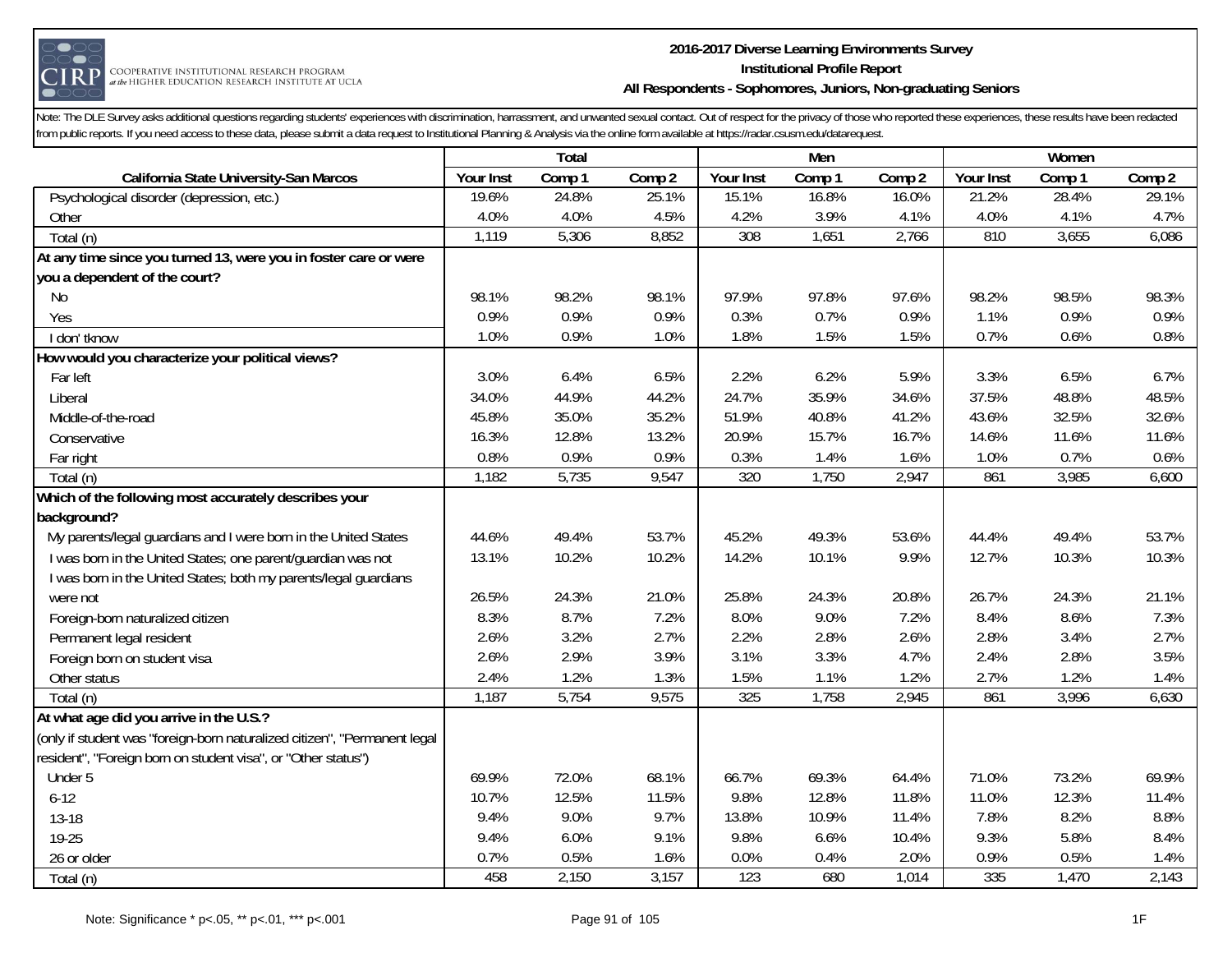

#### **2016-2017 Diverse Learning Environments Survey Institutional Profile Report All Respondents - Sophomores, Juniors, Non-graduating Seniors**

|                                                  | Total     |      |        |           | Men   |        | Women     |       |        |
|--------------------------------------------------|-----------|------|--------|-----------|-------|--------|-----------|-------|--------|
| California State University-San Marcos           | Your Inst | Comp | Comp 2 | Your Inst | Comp  | Comp 2 | Your Inst | Comp  | Comp 2 |
| What is your preferred religious identification? |           |      |        |           |       |        |           |       |        |
| Agnostic                                         | 9.1%      | 4.2% | 13.3%  | 14.0%     | 18.3% | 16.1%  | 7.3%      | 12.5% | 12.1%  |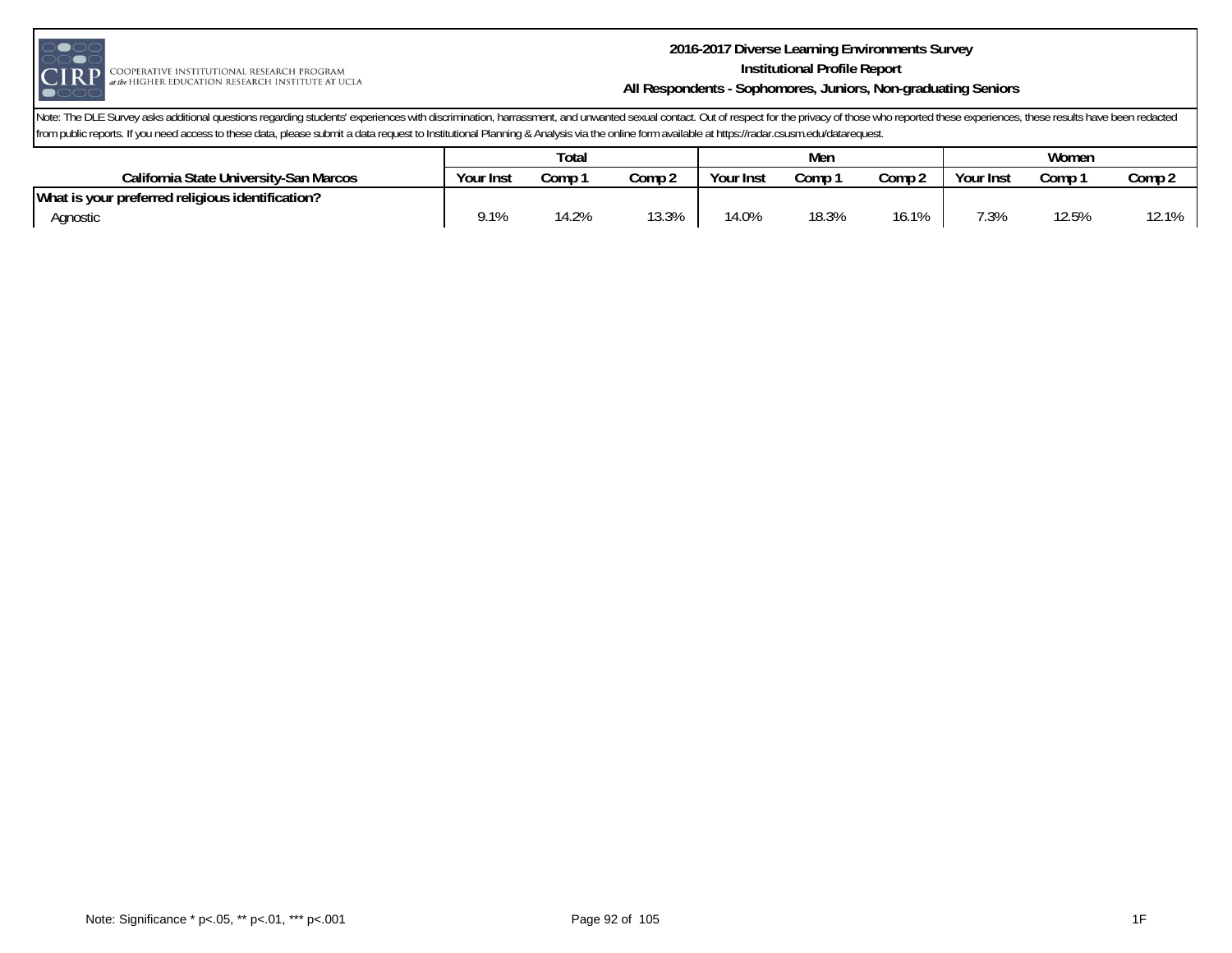

#### **2016-2017 Diverse Learning Environments Survey Institutional Profile Report All Respondents - Sophomores, Juniors, Non-graduating Seniors**

|                                        |           | <b>Total</b> |        |           | Men    |        |           | Women  |        |
|----------------------------------------|-----------|--------------|--------|-----------|--------|--------|-----------|--------|--------|
| California State University-San Marcos | Your Inst | Comp 1       | Comp 2 | Your Inst | Comp 1 | Comp 2 | Your Inst | Comp 1 | Comp 2 |
| Atheist                                | 5.5%      | 8.5%         | 8.0%   | 6.5%      | 10.8%  | 9.9%   | 5.0%      | 7.5%   | 7.1%   |
| <b>Baptist</b>                         | 1.9%      | 4.5%         | 4.0%   | 1.9%      | 3.6%   | 3.6%   | 2.0%      | 4.9%   | 4.2%   |
| <b>Buddhist</b>                        | 2.2%      | 2.3%         | 1.9%   | 2.5%      | 2.4%   | 2.0%   | 2.1%      | 2.2%   | 1.9%   |
| Church of Christ                       | 6.4%      | 3.6%         | 3.7%   | 6.9%      | 3.3%   | 3.7%   | 6.3%      | 3.7%   | 3.7%   |
| Eastern Orthodox                       | 0.5%      | 1.0%         | 1.1%   | 0.6%      | 1.3%   | 1.1%   | 0.5%      | 0.9%   | 1.1%   |
| Episcopalian                           | 0.3%      | 0.5%         | 0.7%   | 0.0%      | 0.3%   | 0.6%   | 0.5%      | 0.5%   | 0.7%   |
| Hindu                                  | 0.4%      | 3.8%         | 2.5%   | 0.9%      | 3.3%   | 2.3%   | 0.2%      | 3.9%   | 2.6%   |
| Jewish                                 | 1.1%      | 3.3%         | 2.7%   | 1.9%      | 3.9%   | 2.9%   | 0.8%      | 3.0%   | 2.6%   |
| LDS (Mormon)                           | 0.8%      | 0.3%         | 0.3%   | 1.2%      | 0.3%   | 0.2%   | 0.6%      | 0.2%   | 0.3%   |
| Lutheran                               | 1.2%      | 0.9%         | 1.8%   | 1.2%      | 1.1%   | 1.9%   | 1.2%      | 0.8%   | 1.8%   |
| Methodist                              | 0.4%      | 1.6%         | 2.4%   | 0.3%      | 1.6%   | 2.4%   | 0.5%      | 1.6%   | 2.4%   |
| Muslim                                 | 1.6%      | 3.2%         | 2.8%   | 3.1%      | 3.4%   | 2.7%   | 1.0%      | 3.2%   | 2.8%   |
| Presbyterian                           | 0.8%      | 2.2%         | 2.1%   | 0.3%      | 2.0%   | 1.8%   | 1.0%      | 2.2%   | 2.2%   |
| Quaker                                 | 0.0%      | 0.1%         | 0.1%   | 0.0%      | 0.2%   | 0.2%   | 0.0%      | 0.0%   | 0.1%   |
| Roman Catholic                         | 29.2%     | 19.4%        | 21.7%  | 25.9%     | 17.8%  | 20.9%  | 30.5%     | 20.1%  | 22.0%  |
| Seventh-day Adventist                  | 0.3%      | 0.2%         | 0.2%   | 0.0%      | 0.1%   | 0.1%   | 0.3%      | 0.2%   | 0.3%   |
| United Church of Christ/Congregational | 0.3%      | 0.2%         | 0.4%   | 0.3%      | 0.2%   | 0.4%   | 0.2%      | 0.2%   | 0.4%   |
| Other Christian                        | 15.0%     | 11.8%        | 12.9%  | 9.3%      | 8.4%   | 10.2%  | 17.1%     | 13.3%  | 14.1%  |
| Other Religion                         | 2.2%      | 2.6%         | 2.6%   | 2.5%      | 2.3%   | 2.3%   | 2.1%      | 2.8%   | 2.8%   |
| None                                   | 20.7%     | 15.8%        | 14.9%  | 20.6%     | 15.5%  | 14.5%  | 20.7%     | 15.9%  | 15.1%  |
| Total (n)                              | 1,181     | 5,758        | 9,591  | 321       | 1,757  | 2,953  | 859       | 4,001  | 6,638  |
| What is your age?                      |           |              |        |           |        |        |           |        |        |
| 16 or younger                          | 0.0%      | 0.0%         | 0.0%   | 0.0%      | 0.1%   | 0.0%   | 0.0%      | 0.0%   | 0.0%   |
| 17                                     | 0.0%      | 0.0%         | 0.1%   | 0.0%      | 0.0%   | 0.1%   | 0.0%      | 0.0%   | 0.1%   |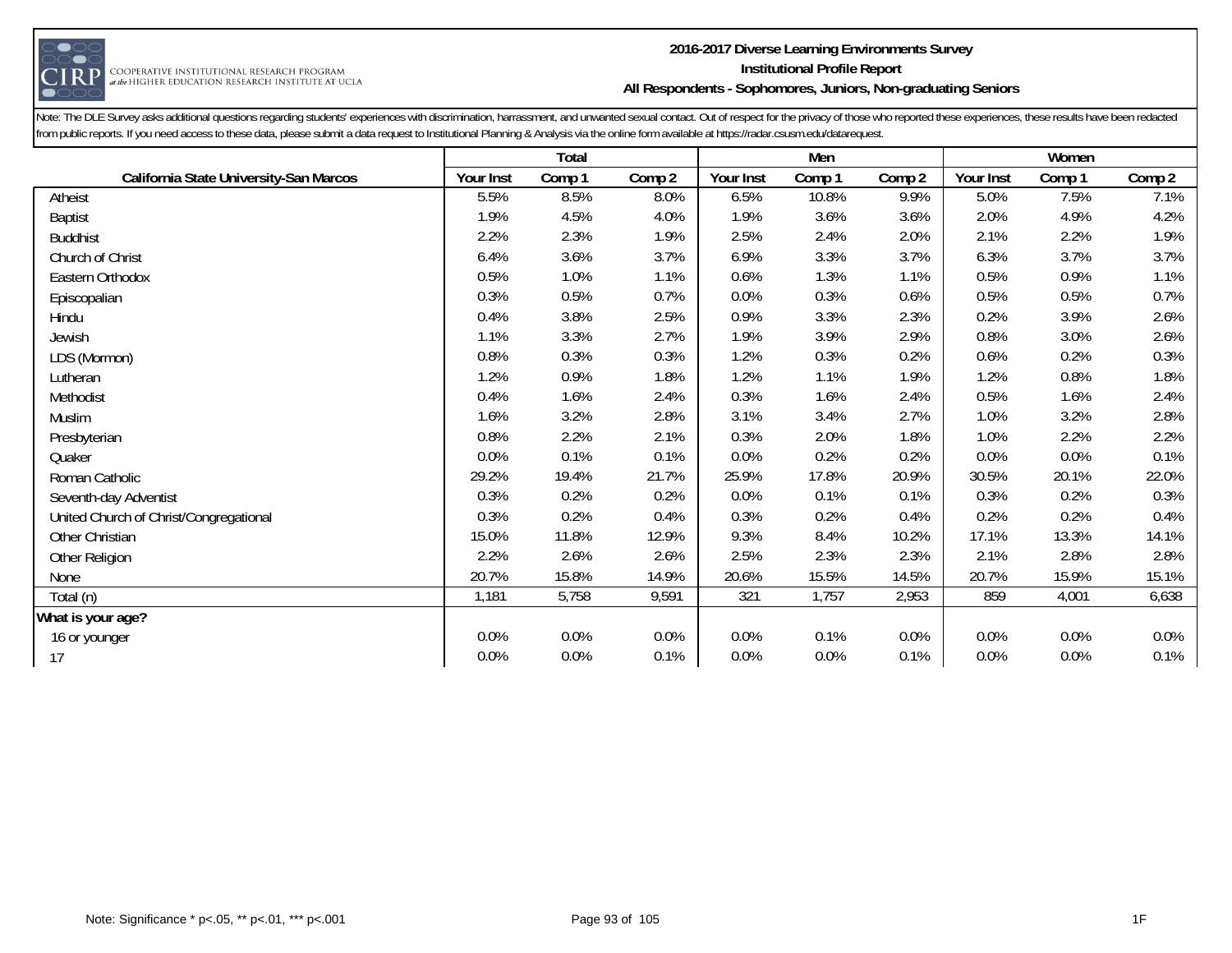

#### **2016-2017 Diverse Learning Environments Survey Institutional Profile Report All Respondents - Sophomores, Juniors, Non-graduating Seniors**

|                                                      |           | Total  |        |           | Men    |        |           | Women  |        |
|------------------------------------------------------|-----------|--------|--------|-----------|--------|--------|-----------|--------|--------|
| California State University-San Marcos               | Your Inst | Comp 1 | Comp 2 | Your Inst | Comp 1 | Comp 2 | Your Inst | Comp 1 | Comp 2 |
| 18                                                   | 0.3%      | 2.0%   | 4.6%   | 0.3%      | 1.4%   | 3.5%   | 0.3%      | 2.3%   | 5.1%   |
| 19                                                   | 9.9%      | 16.0%  | 16.5%  | 6.8%      | 14.3%  | 15.7%  | 11.0%     | 16.8%  | 16.9%  |
| 20                                                   | 21.6%     | 26.6%  | 24.0%  | 16.9%     | 24.7%  | 21.9%  | 23.4%     | 27.4%  | 24.9%  |
| 21 to 24                                             | 47.9%     | 46.0%  | 40.3%  | 48.6%     | 47.0%  | 41.4%  | 47.5%     | 45.5%  | 39.9%  |
| 25 to 29                                             | 11.4%     | 4.7%   | 6.9%   | 15.1%     | 6.6%   | 8.2%   | 10.0%     | 3.8%   | 6.3%   |
| 30 to 39                                             | 5.2%      | 2.6%   | 4.4%   | 8.6%      | 3.7%   | 5.6%   | 3.9%      | 2.1%   | 3.8%   |
| 40 to 54                                             | 2.8%      | 1.7%   | 2.6%   | 2.2%      | 1.9%   | 3.1%   | 3.0%      | 1.6%   | 2.4%   |
| 55 or older                                          | 1.0%      | 0.4%   | 0.5%   | 1.5%      | 0.5%   | 0.5%   | 0.8%      | 0.4%   | 0.6%   |
| Total (n)                                            | 1,195     | 5,796  | 9,656  | 325       | 1,767  | 2,969  | 869       | 4,029  | 6,687  |
| How many children do you have under 18 years old?    |           |        |        |           |        |        |           |        |        |
| 0                                                    | 92.8%     | 96.4%  | 95.3%  | 93.1%     | 96.4%  | 95.0%  | 92.7%     | 96.5%  | 95.4%  |
|                                                      | 3.6%      | 1.7%   | 2.2%   | 2.2%      | 1.4%   | 1.9%   | 4.1%      | 1.8%   | 2.4%   |
| $\overline{2}$                                       | 2.4%      | 1.2%   | 1.6%   | 2.5%      | 1.1%   | 1.9%   | 2.3%      | 1.2%   | 1.5%   |
| $\mathfrak{Z}$                                       | 1.1%      | 0.4%   | 0.6%   | 1.9%      | 0.6%   | 0.8%   | 0.8%      | 0.4%   | 0.5%   |
| $4+$                                                 | 0.2%      | 0.2%   | 0.3%   | 0.3%      | 0.5%   | 0.4%   | 0.1%      | 0.2%   | 0.2%   |
| Total (n)                                            | 1,181     | 5,749  | 9,569  | 321       | 1,759  | 2,952  | 859       | 3,990  | 6,617  |
| How many children do you have 18 years old or older? |           |        |        |           |        |        |           |        |        |
| 0                                                    | 97.1%     | 98.3%  | 97.8%  | 97.2%     | 98.1%  | 98.0%  | 97.1%     | 98.4%  | 97.7%  |
|                                                      | 1.3%      | 0.7%   | 0.9%   | 1.3%      | 0.7%   | 0.9%   | 1.3%      | 0.7%   | 1.0%   |
| $\overline{2}$                                       | 0.8%      | 0.5%   | 0.6%   | 0.6%      | 0.5%   | 0.5%   | 0.8%      | 0.5%   | 0.6%   |
| $\mathfrak{Z}$                                       | 0.5%      | 0.3%   | 0.4%   | 0.6%      | 0.3%   | 0.4%   | 0.5%      | 0.3%   | 0.4%   |
| $4+$                                                 | 0.3%      | 0.2%   | 0.3%   | 0.3%      | 0.3%   | 0.3%   | 0.4%      | 0.2%   | 0.3%   |
| Total (n)                                            | 1,172     | 5,715  | 9,492  | 316       | 1,748  | 2,916  | 855       | 3,967  | 6,576  |
| Primary/Probable Major (disaggregated)               |           |        |        |           |        |        |           |        |        |
| Art, fine and applied                                | 1.7%      | 1.6%   | 2.3%   | 1.8%      | 1.1%   | 2.0%   | 1.7%      | 1.8%   | 2.5%   |
| English (language and literature)                    | 1.2%      | 2.3%   | 2.9%   | 1.2%      | 1.8%   | 1.9%   | 1.1%      | 2.5%   | 3.4%   |
| History                                              | 0.6%      | 1.6%   | 1.6%   | 1.5%      | 2.4%   | 2.5%   | 0.2%      | 1.3%   | 1.3%   |
| Journalism/Communication                             | 3.5%      | 5.3%   | 4.9%   | 3.7%      | 3.1%   | 3.0%   | 3.5%      | 6.3%   | 5.8%   |
| Classical and Modern Languages and Literature        | 0.1%      | 0.4%   | 0.4%   | 0.0%      | 0.2%   | 0.2%   | 0.1%      | 0.4%   | 0.4%   |
| Media/Film Studies                                   | 0.7%      | 0.3%   | 0.8%   | 1.2%      | 0.3%   | 1.1%   | 0.6%      | 0.3%   | 0.7%   |
| Music                                                | 0.1%      | 0.6%   | 0.8%   | 0.0%      | 0.8%   | 1.0%   | 0.1%      | 0.5%   | 0.7%   |
| Philosophy                                           | 0.2%      | 0.5%   | 0.7%   | 0.0%      | 0.9%   | 1.0%   | 0.2%      | 0.3%   | 0.6%   |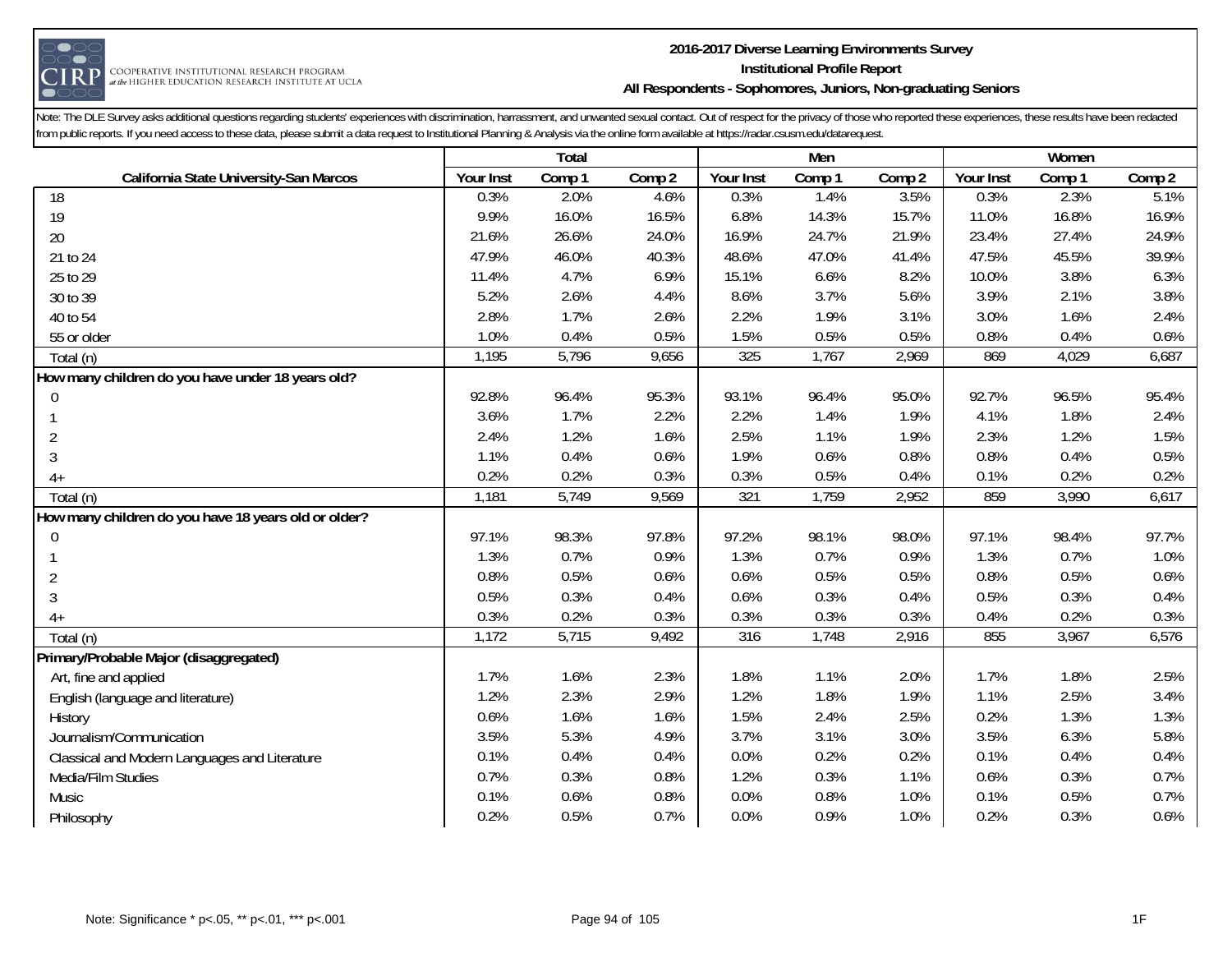

#### **2016-2017 Diverse Learning Environments Survey Institutional Profile Report All Respondents - Sophomores, Juniors, Non-graduating Seniors**

|                                              |           | <b>Total</b> |        |           | Men     |        |           | Women  |        |
|----------------------------------------------|-----------|--------------|--------|-----------|---------|--------|-----------|--------|--------|
| California State University-San Marcos       | Your Inst | Comp 1       | Comp 2 | Your Inst | Comp 1  | Comp 2 | Your Inst | Comp 1 | Comp 2 |
| Theater/Drama                                | 0.0%      | 0.4%         | 1.0%   | 0.0%      | 0.3%    | 0.9%   | 0.0%      | 0.4%   | 1.0%   |
| Theology/Religion                            | 0.0%      | 0.1%         | 0.3%   | 0.0%      | 0.1%    | 0.4%   | 0.0%      | 0.1%   | 0.2%   |
| Other Arts and Humanities                    | 1.1%      | 1.0%         | 0.9%   | 0.3%      | 0.6%    | 0.6%   | 1.4%      | 1.1%   | 1.0%   |
| Biology (general)                            | 5.9%      | 5.5%         | 5.8%   | 5.2%      | 5.1%    | 5.0%   | 6.2%      | 5.7%   | 6.1%   |
| Animal Biology (zoology)                     | 0.0%      | 0.8%         | 0.5%   | 0.0%      | 0.4%    | 0.2%   | 0.0%      | 1.0%   | 0.7%   |
| Ecology & Evolutionary Biology               | 0.2%      | 0.6%         | 0.4%   | 0.9%      | 0.6%    | 0.5%   | $0.0\%$   | 0.6%   | 0.4%   |
| Marine Biology                               | 0.2%      | 0.2%         | 0.1%   | 0.0%      | 0.2%    | 0.1%   | 0.2%      | 0.3%   | 0.2%   |
| Microbiology                                 | 0.0%      | 0.3%         | 0.2%   | 0.0%      | 0.1%    | 0.1%   | 0.0%      | 0.3%   | 0.2%   |
| Molecular, Cellular, & Developmental Biology | 1.1%      | 0.9%         | 0.7%   | 2.1%      | 1.2%    | 0.9%   | 0.7%      | 0.8%   | 0.7%   |
| Neurobiology/Neuroscience                    | 0.2%      | 1.2%         | 1.3%   | 0.6%      | 1.2%    | 1.0%   | 0.0%      | 1.2%   | 1.4%   |
| Plant Biology (botany)                       | 0.0%      | 0.1%         | 0.1%   | 0.0%      | 0.2%    | 0.2%   | 0.0%      | 0.1%   | 0.1%   |
| <b>Agriculture/Natural Resources</b>         | 0.1%      | 0.2%         | 0.2%   | 0.3%      | 0.1%    | 0.1%   | 0.0%      | 0.2%   | 0.2%   |
| Biochemistry/Biophysics                      | 1.8%      | 0.9%         | 0.9%   | 2.4%      | 1.3%    | 1.2%   | 1.6%      | 0.7%   | 0.8%   |
| <b>Environmental Science</b>                 | 0.7%      | 1.4%         | 1.2%   | 1.2%      | 1.2%    | 1.1%   | 0.6%      | 1.5%   | 1.2%   |
| Other Biological Science                     | 0.7%      | 1.2%         | 1.0%   | 0.0%      | 0.6%    | 0.4%   | 1.0%      | 1.5%   | 1.3%   |
| Accounting                                   | 3.4%      | 2.2%         | 2.7%   | 4.3%      | 2.2%    | 3.1%   | 3.0%      | 2.3%   | 2.5%   |
| Business Admin. (general)                    | 6.6%      | 2.5%         | 4.4%   | 9.8%      | 3.0%    | 6.2%   | 5.4%      | 2.3%   | 3.6%   |
| Entrepreneurship                             | 0.3%      | 0.2%         | 0.1%   | 0.3%      | 0.1%    | 0.1%   | 0.3%      | 0.2%   | 0.1%   |
| Finance                                      | 1.6%      | 2.5%         | 2.3%   | 2.1%      | 3.7%    | 3.9%   | 1.4%      | 1.9%   | 1.6%   |
| Hospitality/Tourism                          | 0.0%      | 0.0%         | 0.1%   | 0.0%      | 0.1%    | 0.0%   | 0.0%      | 0.0%   | 0.1%   |
| Human Resources Management                   | 1.3%      | 2.5%         | 1.6%   | 0.3%      | 1.6%    | 1.0%   | 1.7%      | 2.9%   | 1.9%   |
| <b>International Business</b>                | 0.2%      | 0.2%         | 0.4%   | 0.0%      | $0.0\%$ | 0.3%   | 0.2%      | 0.3%   | 0.5%   |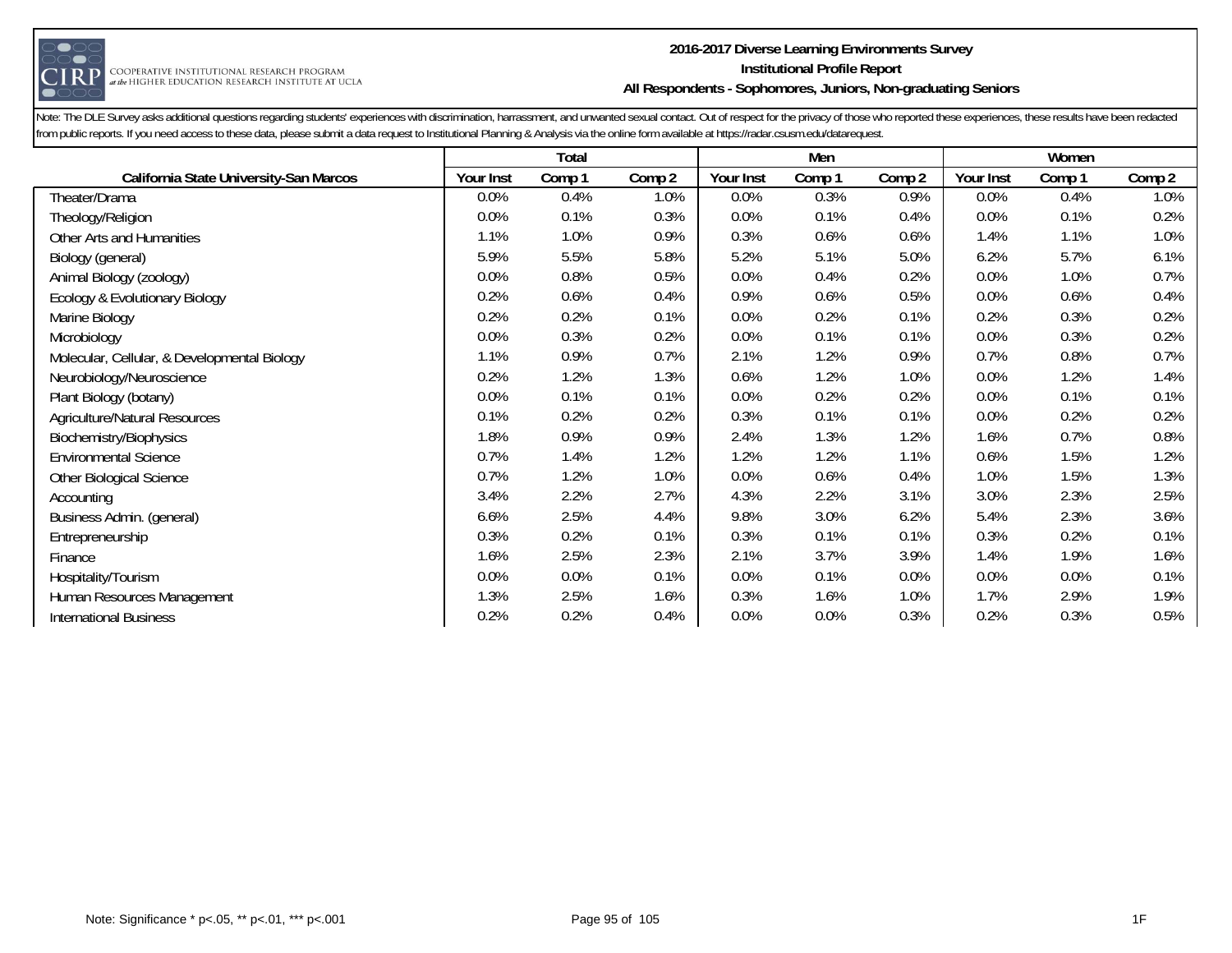

#### **2016-2017 Diverse Learning Environments Survey Institutional Profile Report All Respondents - Sophomores, Juniors, Non-graduating Seniors**

|                                                  |           | Total  |        |           | Men    |        |           | Women   |         |
|--------------------------------------------------|-----------|--------|--------|-----------|--------|--------|-----------|---------|---------|
| California State University-San Marcos           | Your Inst | Comp 1 | Comp 2 | Your Inst | Comp 1 | Comp 2 | Your Inst | Comp 1  | Comp 2  |
| Marketing                                        | 2.5%      | 1.8%   | 1.6%   | 3.4%      | 1.6%   | 1.5%   | 2.1%      | 1.8%    | 1.7%    |
| Management                                       | 0.0%      | 0.0%   | 0.0%   | 0.0%      | 0.0%   | 0.0%   | 0.0%      | 0.0%    | 0.0%    |
| <b>Computer/Management Information Systems</b>   | 2.8%      | 2.1%   | 2.4%   | 7.3%      | 3.7%   | 3.7%   | 1.1%      | 1.4%    | 1.8%    |
| <b>Real Estate</b>                               | 0.0%      | 0.1%   | 0.1%   | 0.0%      | 0.0%   | 0.1%   | 0.0%      | 0.1%    | 0.1%    |
| <b>Other Business</b>                            | 0.5%      | 1.1%   | 0.9%   | 0.6%      | 1.5%   | 1.1%   | 0.5%      | 1.0%    | 0.8%    |
| Primary/Probable Major (disaggregated)           |           |        |        |           |        |        |           |         |         |
| <b>Elementary Education</b>                      | 3.5%      | 2.0%   | 2.6%   | 0.6%      | 0.3%   | 0.4%   | 4.6%      | 2.7%    | 3.5%    |
| Music/Art Education                              | 0.0%      | 0.3%   | 0.4%   | 0.0%      | 0.3%   | 0.3%   | 0.0%      | 0.2%    | 0.4%    |
| <b>Physical Education/Recreation</b>             | 0.1%      | 0.1%   | 0.2%   | 0.0%      | 0.2%   | 0.3%   | 0.1%      | 0.1%    | 0.1%    |
| Secondary Education                              | 0.2%      | 0.4%   | 0.4%   | 0.3%      | 0.3%   | 0.4%   | 0.2%      | 0.4%    | 0.4%    |
| <b>Special Education</b>                         | 0.2%      | 0.5%   | 0.4%   | 0.0%      | 0.0%   | 0.0%   | 0.3%      | 0.7%    | 0.5%    |
| Other Education                                  | 0.3%      | 0.2%   | 0.5%   | 0.3%      | 0.1%   | 0.1%   | 0.3%      | 0.2%    | 0.7%    |
| Aerospace/Aeronautical/Astronautical Engineering | 0.0%      | 0.2%   | 0.1%   | 0.0%      | 0.5%   | 0.3%   | 0.0%      | 0.0%    | 0.0%    |
| <b>Biological/Agricultural Engineering</b>       | 0.1%      | 0.0%   | 0.0%   | 0.3%      | 0.1%   | 0.0%   | 0.0%      | $0.0\%$ | $0.0\%$ |
| <b>Biomedical Engineering</b>                    | 0.1%      | 0.6%   | 0.4%   | 0.3%      | 0.8%   | 0.5%   | 0.0%      | 0.6%    | 0.4%    |
| <b>Chemical Engineering</b>                      | 0.0%      | 0.6%   | 0.4%   | 0.0%      | 1.0%   | 0.7%   | 0.0%      | 0.4%    | 0.3%    |
| Civil Engineering                                | 0.0%      | 0.6%   | 0.4%   | 0.0%      | 1.2%   | 0.7%   | 0.0%      | 0.3%    | 0.2%    |
| <b>Computer Engineering</b>                      | 0.4%      | 1.1%   | 0.9%   | 1.5%      | 2.2%   | 1.9%   | 0.0%      | 0.5%    | 0.5%    |
| Electrical/Electronic/Communications Engineering | 0.0%      | 0.7%   | 0.5%   | 0.0%      | 1.7%   | 1.2%   | 0.0%      | 0.3%    | 0.2%    |
| <b>Engineering Science/Engineering Physics</b>   | 0.0%      | 0.1%   | 0.1%   | 0.0%      | 0.3%   | 0.2%   | 0.0%      | 0.0%    | 0.0%    |
| Environmental/Environmental Health Engineering   | 0.2%      | 0.2%   | 0.2%   | 0.0%      | 0.3%   | 0.2%   | 0.3%      | 0.2%    | 0.1%    |
| Industrial/Manufacturing Engineering             | 0.0%      | 0.5%   | 0.3%   | 0.0%      | 0.6%   | 0.3%   | 0.0%      | 0.4%    | 0.3%    |
| Materials Engineering                            | 0.0%      | 0.3%   | 0.2%   | 0.0%      | 0.7%   | 0.4%   | 0.0%      | 0.2%    | 0.1%    |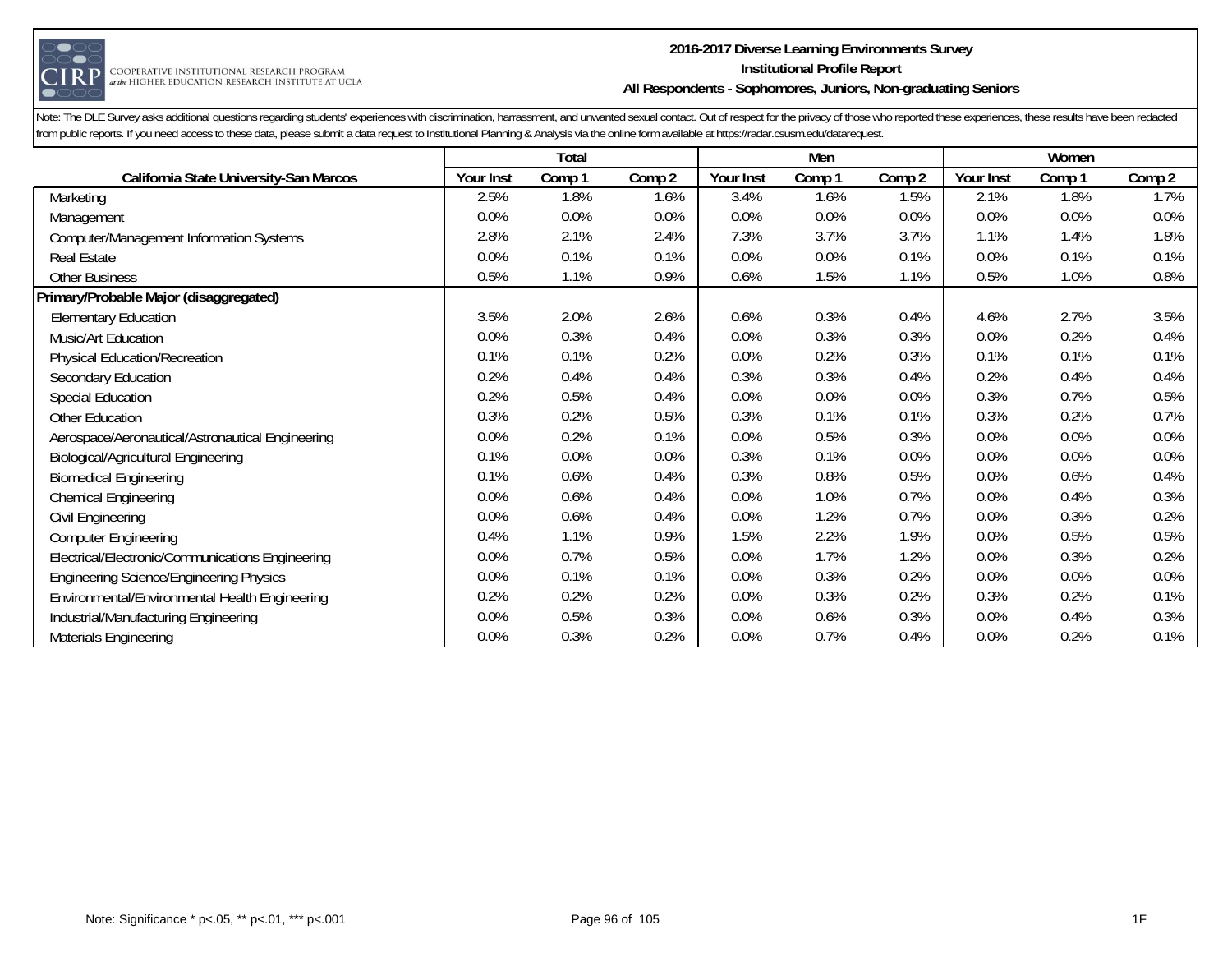

#### **2016-2017 Diverse Learning Environments Survey Institutional Profile Report All Respondents - Sophomores, Juniors, Non-graduating Seniors**

|                                           |           | Total  |        |           | Men    |        |           | Women  |        |
|-------------------------------------------|-----------|--------|--------|-----------|--------|--------|-----------|--------|--------|
| California State University-San Marcos    | Your Inst | Comp 1 | Comp 2 | Your Inst | Comp 1 | Comp 2 | Your Inst | Comp 1 | Comp 2 |
| <b>Mechanical Engineering</b>             | $0.0\%$   | 1.7%   | 1.1%   | 0.0%      | 3.4%   | 2.2%   | 0.0%      | 1.0%   | 0.6%   |
| Other Engineering                         | 0.0%      | 0.2%   | 0.2%   | 0.0%      | 0.4%   | 0.3%   | 0.0%      | 0.1%   | 0.1%   |
| <b>Clinical Laboratory Science</b>        | $0.0\%$   | 0.1%   | 0.1%   | 0.0%      | 0.1%   | 0.1%   | 0.0%      | 0.1%   | 0.1%   |
| <b>Health Care Administration/Studies</b> | 1.2%      | 1.3%   | 0.9%   | 0.3%      | 0.4%   | 0.3%   | 1.5%      | 1.6%   | 1.2%   |
| Health Technology                         | 0.0%      | 0.1%   | 0.0%   | 0.0%      | 0.1%   | 0.0%   | 0.0%      | 0.0%   | 0.0%   |
| Kinesiology                               | 7.0%      | 3.6%   | 3.2%   | 7.0%      | 3.5%   | 3.4%   | 7.0%      | 3.7%   | 3.1%   |
| Nursing                                   | 4.5%      | 2.3%   | 2.0%   | 1.2%      | 0.7%   | 0.7%   | 5.8%      | 3.0%   | 2.6%   |
| Pharmacy                                  | 0.1%      | 1.7%   | 1.0%   | 0.0%      | 1.7%   | 1.0%   | 0.1%      | 1.6%   | 1.0%   |
| Therapy (occupational, physical, speech)  | 1.2%      | 0.8%   | 0.7%   | 0.0%      | 0.3%   | 0.4%   | 1.6%      | 1.0%   | 0.9%   |
| Other Health Profession                   | 1.3%      | 1.7%   | 1.5%   | 0.3%      | 0.6%   | 0.6%   | 1.7%      | 2.2%   | 1.9%   |
| <b>Computer Science</b>                   | 3.5%      | 3.1%   | 2.9%   | 10.7%     | 7.6%   | 7.0%   | 0.8%      | 1.1%   | 1.1%   |
| Mathematics/Statistics                    | 1.1%      | 1.6%   | 1.8%   | 1.8%      | 2.5%   | 2.7%   | 0.8%      | 1.2%   | 1.4%   |
| Other Math and Computer Science           | 0.1%      | 0.2%   | 0.2%   | 0.0%      | 0.2%   | 0.2%   | 0.1%      | 0.2%   | 0.2%   |
| Astronomy & Astrophysics                  | 0.0%      | 0.2%   | 0.1%   | 0.0%      | 0.3%   | 0.3%   | 0.0%      | 0.1%   | 0.1%   |
| Atmospheric Sciences                      | 0.0%      | 0.1%   | 0.0%   | 0.0%      | 0.1%   | 0.1%   | 0.0%      | 0.0%   | 0.0%   |
| Chemistry                                 | 0.5%      | 1.0%   | 1.1%   | 0.6%      | 1.5%   | 1.5%   | 0.5%      | 0.8%   | 0.9%   |
| Primary/Probable Major (disaggregated)    |           |        |        |           |        |        |           |        |        |
| Earth & Planetary Sciences                | 0.1%      | 0.2%   | 0.2%   | 0.0%      | 0.3%   | 0.2%   | 0.1%      | 0.2%   | 0.2%   |
| Marine Sciences                           | 0.0%      | 0.1%   | 0.0%   | 0.0%      | 0.2%   | 0.1%   | 0.0%      | 0.0%   | 0.0%   |
| Physics                                   | 0.9%      | 0.7%   | 0.7%   | 1.8%      | 1.5%   | 1.4%   | 0.6%      | 0.4%   | 0.3%   |
| <b>Other Physical Science</b>             | 0.1%      | 0.1%   | 0.1%   | 0.0%      | 0.1%   | 0.1%   | 0.1%      | 0.1%   | 0.1%   |
| Anthropology                              | 1.3%      | 0.6%   | 0.5%   | 1.2%      | 0.2%   | 0.3%   | 1.4%      | 0.7%   | 0.6%   |
| Economics                                 | 1.1%      | 2.2%   | 2.1%   | 1.8%      | 4.0%   | 3.9%   | 0.8%      | 1.3%   | 1.3%   |
| <b>Ethnic/Cultural Studies</b>            | 0.0%      | 0.2%   | 0.2%   | 0.0%      | 0.1%   | 0.1%   | 0.0%      | 0.3%   | 0.3%   |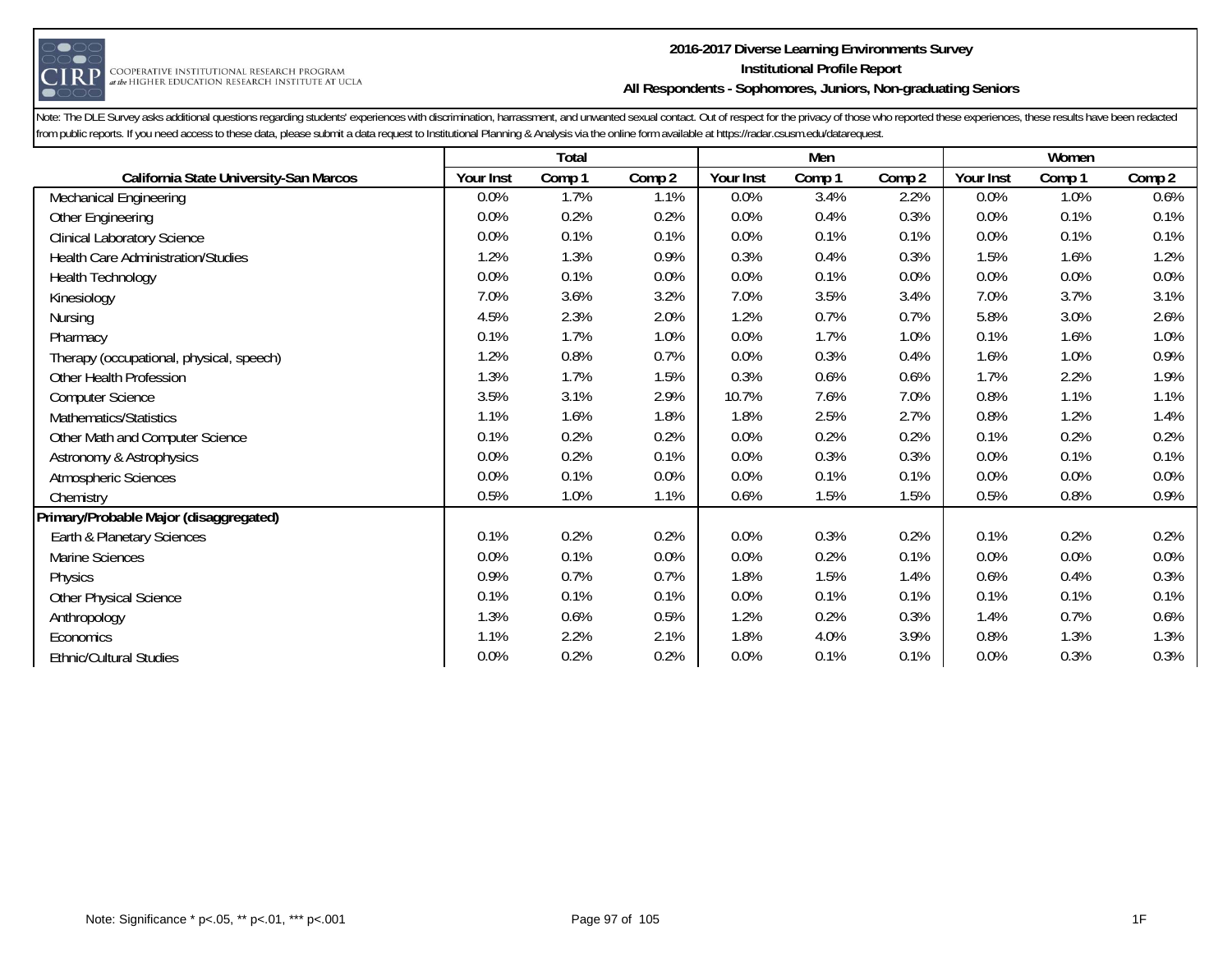

#### **2016-2017 Diverse Learning Environments Survey Institutional Profile Report All Respondents - Sophomores, Juniors, Non-graduating Seniors**

|                                                     |           | Total  |         |           | Men     |        |                  | Women  |         |
|-----------------------------------------------------|-----------|--------|---------|-----------|---------|--------|------------------|--------|---------|
| California State University-San Marcos              | Your Inst | Comp 1 | Comp 2  | Your Inst | Comp 1  | Comp 2 | <b>Your Inst</b> | Comp 1 | Comp 2  |
| Geography                                           | 0.0%      | 0.2%   | 0.2%    | 0.0%      | 0.4%    | 0.3%   | 0.0%             | 0.1%   | 0.2%    |
| Political Science (gov't., international relations) | 2.1%      | 2.7%   | 3.1%    | 2.1%      | 2.6%    | 3.4%   | 2.0%             | 2.8%   | 3.0%    |
| Psychology                                          | 9.6%      | 6.9%   | 7.1%    | 5.2%      | 3.3%    | 3.5%   | 11.2%            | 8.4%   | 8.7%    |
| <b>Public Policy</b>                                | $0.0\%$   | 0.8%   | 0.6%    | $0.0\%$   | 0.7%    | 0.5%   | 0.0%             | 0.9%   | $0.6\%$ |
| Social Work                                         | 0.9%      | 1.4%   | 1.2%    | $0.0\%$   | 0.5%    | 0.5%   | 1.2%             | 1.8%   | 1.5%    |
| Sociology                                           | 5.5%      | 2.1%   | 2.4%    | 3.4%      | 1.2%    | 1.1%   | 6.2%             | 2.6%   | 3.0%    |
| Women's/Gender Studies                              | 0.3%      | 0.4%   | 0.3%    | 0.0%      | 0.1%    | 0.1%   | 0.5%             | 0.5%   | 0.4%    |
| <b>Other Social Science</b>                         | 1.2%      | 0.7%   | 0.6%    | 0.6%      | 0.4%    | 0.3%   | 1.4%             | 0.8%   | 0.7%    |
| Architecture or Urban Planning                      | 0.0%      | 0.2%   | 0.2%    | 0.0%      | 0.4%    | 0.3%   | 0.0%             | 0.1%   | 0.1%    |
| Criminal Justice                                    | 3.6%      | 2.0%   | 1.8%    | 3.4%      | 2.1%    | 1.7%   | 3.7%             | 2.0%   | 1.8%    |
| <b>Library Science</b>                              | 0.0%      | 0.0%   | 0.1%    | 0.0%      | $0.0\%$ | 0.0%   | 0.0%             | 0.0%   | 0.1%    |
| Security & Protective Services                      | 0.0%      | 0.0%   | $0.0\%$ | $0.0\%$   | 0.1%    | 0.0%   | 0.0%             | 0.0%   | $0.0\%$ |
| Military Sciences/Technology/Operations             | 0.0%      | 0.0%   | 0.0%    | 0.0%      | $0.0\%$ | 0.0%   | 0.0%             | 0.0%   | $0.0\%$ |
| Other                                               | 8.3%      | 7.2%   | 6.9%    | 4.0%      | 6.1%    | 6.2%   | 9.9%             | 7.7%   | 7.3%    |
| Undecided                                           | 0.2%      | 0.7%   | 0.8%    | 0.3%      | 0.6%    | 0.7%   | 0.2%             | 0.8%   | 0.8%    |
| Total (n)                                           | 1,214     | 5,869  | 9,697   | 327       | 1,792   | 2,994  | 886              | 4,077  | 6,703   |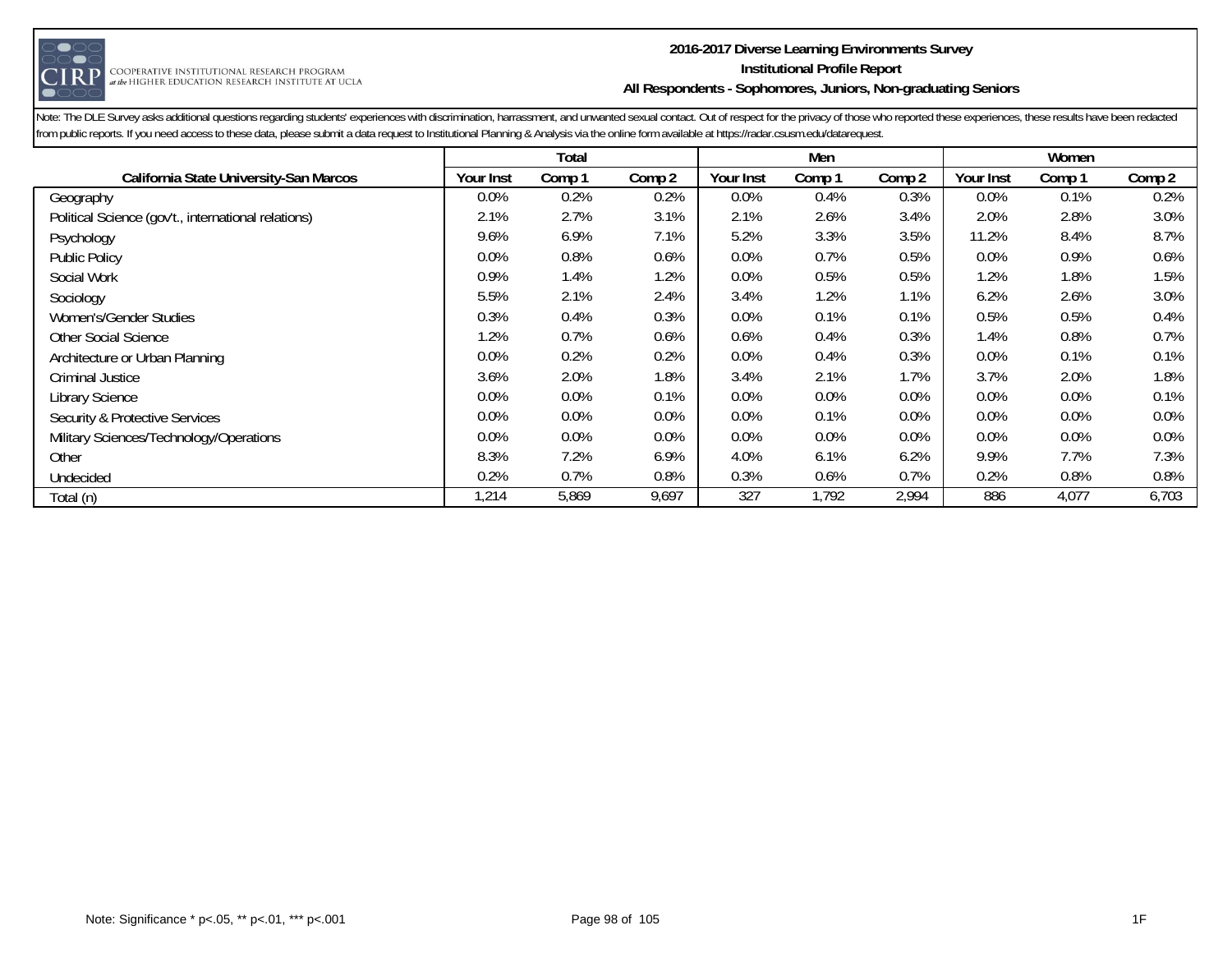

#### **2016-2017 Diverse Learning Environments Survey Institutional Profile Report All Respondents - Sophomores, Juniors, Non-graduating Seniors**

|                                                | <b>Total</b> |        |        | Men       |        |        | Women     |        |         |
|------------------------------------------------|--------------|--------|--------|-----------|--------|--------|-----------|--------|---------|
| California State University-San Marcos         | Your Inst    | Comp 1 | Comp 2 | Your Inst | Comp 1 | Comp 2 | Your Inst | Comp 1 | Comp 2  |
| Second Major (disaggregated)                   |              |        |        |           |        |        |           |        |         |
| Art, fine and applied                          | 2.7%         | 2.3%   | 2.6%   | 2.9%      | 1.2%   | 1.7%   | 2.6%      | 2.7%   | 3.0%    |
| English (language and literature)              | 1.9%         | 2.8%   | 2.7%   | 1.0%      | 2.2%   | 2.1%   | 2.2%      | 3.2%   | 3.0%    |
| History                                        | 1.4%         | 1.9%   | 1.9%   | 1.0%      | 2.3%   | 2.3%   | 1.5%      | 1.8%   | 1.7%    |
| Journalism/Communication                       | 3.0%         | 3.4%   | 2.8%   | 3.9%      | 3.1%   | 2.7%   | 2.6%      | 3.6%   | 2.8%    |
| Classical and Modern Languages and Literature  | 0.8%         | 2.0%   | 2.3%   | 1.0%      | 2.0%   | 1.8%   | 0.7%      | 2.0%   | 2.5%    |
| Media/Film Studies                             | 1.4%         | 0.5%   | 1.0%   | 2.0%      | 0.8%   | 1.0%   | 1.1%      | 0.4%   | 0.9%    |
| Music                                          | 0.5%         | 0.9%   | 1.3%   | 1.0%      | 1.1%   | 1.3%   | 0.4%      | 0.8%   | 1.3%    |
| Philosophy                                     | 0.3%         | 1.1%   | 1.4%   | 0.0%      | 2.0%   | 1.9%   | 0.4%      | 0.6%   | 1.1%    |
| Theatre/Drama                                  | 0.3%         | 0.4%   | 0.8%   | 0.0%      | 0.6%   | 0.7%   | 0.4%      | 0.4%   | $0.8\%$ |
| Theology/Religion                              | 0.0%         | 0.2%   | 0.5%   | 0.0%      | 0.0%   | 0.3%   | 0.0%      | 0.4%   | 0.6%    |
| Other Arts and Humanities                      | 1.4%         | 1.9%   | 1.8%   | 0.0%      | 1.2%   | 0.9%   | 1.9%      | 2.2%   | 2.2%    |
| Biology (general)                              | 1.4%         | 2.4%   | 2.2%   | 1.0%      | 2.5%   | 2.4%   | 1.5%      | 2.4%   | 2.1%    |
| Animal Biology (zoology)                       | 0.8%         | 0.5%   | 0.4%   | 1.0%      | 0.6%   | 0.5%   | 0.7%      | 0.5%   | 0.4%    |
| Ecology & Evolutionary Biology                 | 0.0%         | 0.0%   | 0.0%   | 0.0%      | 0.0%   | 0.0%   | 0.0%      | 0.1%   | 0.0%    |
| Marine Biology                                 | 0.0%         | 0.1%   | 0.1%   | 0.0%      | 0.0%   | 0.0%   | 0.0%      | 0.2%   | 0.2%    |
| Microbiology                                   | 0.5%         | 0.2%   | 0.2%   | 1.0%      | 0.5%   | 0.4%   | 0.4%      | 0.1%   | 0.2%    |
| Molecular, Cellular, & Developmental Biology   | 0.8%         | 0.7%   | 0.5%   | 2.0%      | 1.2%   | 0.9%   | 0.4%      | 0.4%   | 0.4%    |
| Neurobiology/Neuroscience                      | 1.1%         | 0.3%   | 0.5%   | 2.0%      | 0.5%   | 0.6%   | 0.7%      | 0.3%   | 0.4%    |
| Plant Biology (botany)                         | 0.0%         | 0.3%   | 0.2%   | 0.0%      | 0.3%   | 0.3%   | 0.0%      | 0.3%   | 0.2%    |
| <b>Agriculture/Natural Resources</b>           | 0.0%         | 0.1%   | 0.1%   | 0.0%      | 0.3%   | 0.2%   | 0.0%      | 0.0%   | 0.0%    |
| Biochemistry/Biophysics                        | 0.0%         | 0.3%   | 0.4%   | 0.0%      | 0.5%   | 0.4%   | 0.0%      | 0.3%   | 0.4%    |
| <b>Environmental Science</b>                   | 0.5%         | 0.6%   | 0.6%   | 1.0%      | 0.8%   | 0.6%   | 0.4%      | 0.5%   | 0.6%    |
| Other Biological Science                       | 0.0%         | 0.7%   | 0.5%   | 0.0%      | 0.8%   | 0.6%   | 0.0%      | 0.7%   | 0.5%    |
| Accounting                                     | 1.4%         | 0.6%   | 1.0%   | 0.0%      | 0.5%   | 1.2%   | 1.9%      | 0.7%   | 0.9%    |
| Business Admin. (general)                      | 5.4%         | 2.7%   | 2.9%   | 7.8%      | 2.9%   | 3.3%   | 4.5%      | 2.5%   | 2.7%    |
| Entrepreneurship                               | 1.1%         | 0.8%   | 0.8%   | 2.9%      | 1.2%   | 1.4%   | 0.4%      | 0.6%   | 0.5%    |
| Finance                                        | 1.4%         | 1.3%   | 1.5%   | 2.9%      | 1.7%   | 1.9%   | 0.7%      | 1.1%   | 1.3%    |
| Hospitality/Tourism                            | 0.0%         | 0.0%   | 0.0%   | 0.0%      | 0.0%   | 0.0%   | 0.0%      | 0.0%   | 0.0%    |
| Human Resources Management                     | 0.3%         | 2.5%   | 1.9%   | 0.0%      | 2.0%   | 1.3%   | 0.4%      | 2.7%   | 2.1%    |
| <b>International Business</b>                  | 0.5%         | 0.2%   | 0.3%   | 0.0%      | 0.0%   | 0.1%   | 0.7%      | 0.3%   | 0.5%    |
| Marketing                                      | 2.2%         | 1.8%   | 2.0%   | 2.0%      | 2.0%   | 2.7%   | 2.2%      | 1.7%   | 1.7%    |
| Management                                     | 0.0%         | 0.0%   | 0.0%   | 0.0%      | 0.0%   | 0.0%   | 0.0%      | 0.0%   | 0.0%    |
| <b>Computer/Management Information Systems</b> | 2.2%         | 2.0%   | 2.8%   | 2.0%      | 2.5%   | 4.3%   | 2.2%      | 1.8%   | 2.1%    |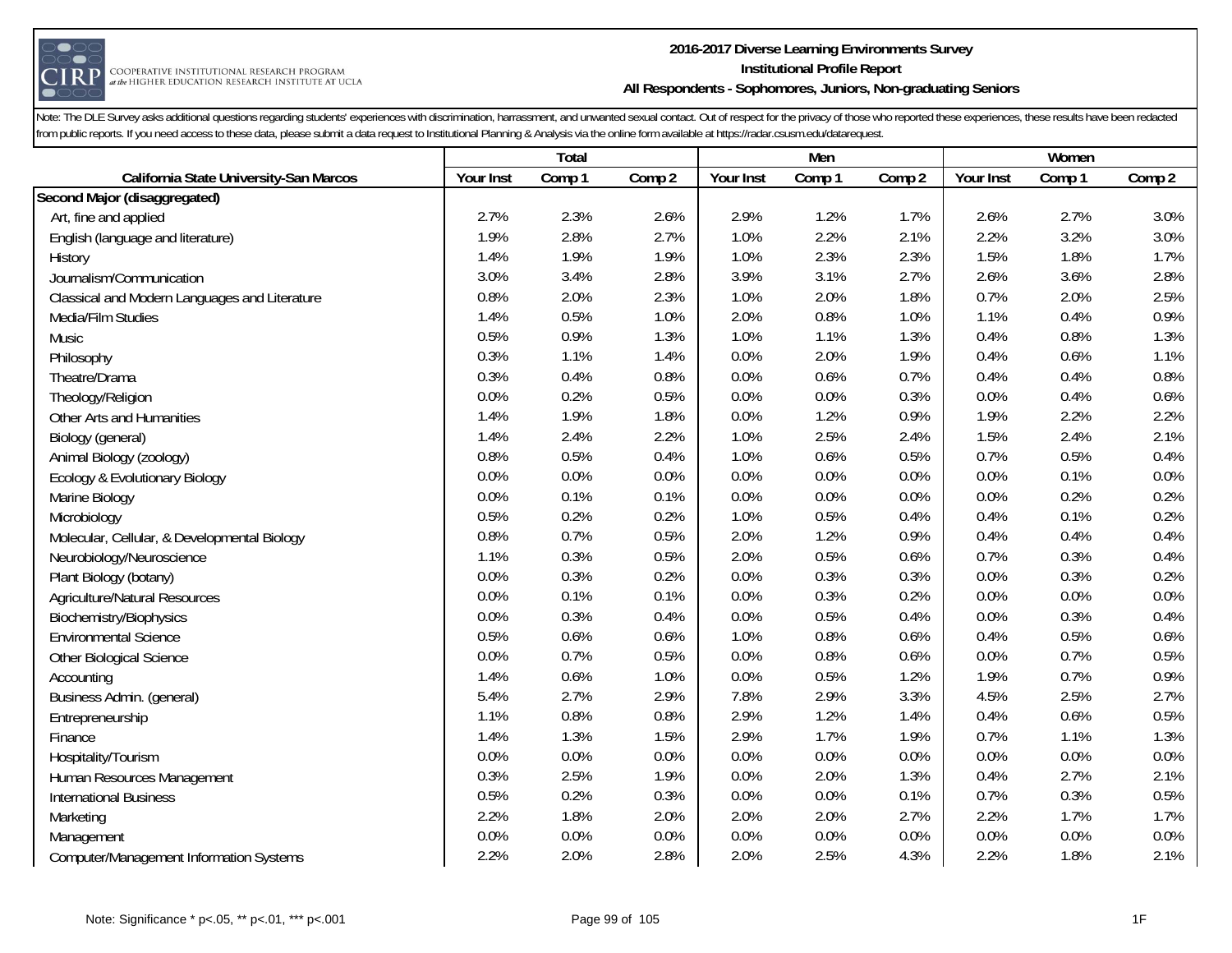

#### **2016-2017 Diverse Learning Environments Survey Institutional Profile Report All Respondents - Sophomores, Juniors, Non-graduating Seniors**

|                                                  |           | Total  |        |           | Men     |        |           | Women  |         |
|--------------------------------------------------|-----------|--------|--------|-----------|---------|--------|-----------|--------|---------|
| California State University-San Marcos           | Your Inst | Comp 1 | Comp 2 | Your Inst | Comp 1  | Comp 2 | Your Inst | Comp 1 | Comp 2  |
| <b>Real Estate</b>                               | 0.3%      | 0.1%   | 0.1%   | 1.0%      | 0.3%    | 0.3%   | 0.0%      | 0.1%   | 0.1%    |
| <b>Other Business</b>                            | 0.3%      | 0.9%   | 0.8%   | 1.0%      | 1.1%    | 1.0%   | 0.0%      | 0.8%   | 0.8%    |
| Second Major (disaggregated)                     |           |        |        |           |         |        |           |        |         |
| <b>Elementary Education</b>                      | 0.5%      | 1.3%   | 1.1%   | 0.0%      | 0.2%    | 0.3%   | 0.7%      | 1.8%   | 1.5%    |
| Music/Art Education                              | 0.0%      | 0.3%   | 0.3%   | 0.0%      | 0.3%    | 0.4%   | 0.0%      | 0.3%   | 0.3%    |
| <b>Physical Education/Recreation</b>             | 0.3%      | 0.1%   | 0.2%   | 0.0%      | 0.0%    | 0.3%   | 0.4%      | 0.1%   | 0.1%    |
| Secondary Education                              | 0.3%      | 1.4%   | 1.7%   | 0.0%      | 1.4%    | 1.7%   | 0.4%      | 1.4%   | 1.7%    |
| <b>Special Education</b>                         | 1.1%      | 0.3%   | 0.5%   | 0.0%      | 0.0%    | 0.1%   | 1.5%      | 0.5%   | 0.7%    |
| Other Education                                  | 0.8%      | 0.9%   | 0.7%   | 0.0%      | 0.3%    | 0.3%   | 1.1%      | 1.1%   | 0.9%    |
| Aerospace/Aeronautical/Astronautical Engineering | 0.3%      | 0.3%   | 0.2%   | 1.0%      | 0.8%    | 0.5%   | 0.0%      | 0.1%   | $0.0\%$ |
| <b>Biological/Agricultural Engineering</b>       | 0.0%      | 0.0%   | 0.0%   | 0.0%      | 0.2%    | 0.1%   | 0.0%      | 0.0%   | $0.0\%$ |
| <b>Biomedical Engineering</b>                    | 0.0%      | 0.1%   | 0.1%   | 0.0%      | 0.2%    | 0.1%   | 0.0%      | 0.1%   | $0.0\%$ |
| <b>Chemical Engineering</b>                      | 0.0%      | 0.2%   | 0.2%   | 0.0%      | 0.6%    | 0.4%   | 0.0%      | 0.1%   | 0.1%    |
| Civil Engineering                                | 0.0%      | 0.0%   | 0.0%   | 0.0%      | $0.0\%$ | 0.0%   | 0.0%      | 0.0%   | 0.0%    |
| <b>Computer Engineering</b>                      | 1.6%      | 0.5%   | 0.5%   | 4.9%      | 1.2%    | 1.4%   | 0.4%      | 0.1%   | 0.2%    |
| Electrical/Electronic/Communications Engineering | 0.3%      | 0.3%   | 0.2%   | 1.0%      | 0.9%    | 0.6%   | 0.0%      | 0.1%   | 0.0%    |
| <b>Engineering Science/Engineering Physics</b>   | 0.0%      | 0.0%   | 0.0%   | 0.0%      | 0.2%    | 0.1%   | 0.0%      | 0.0%   | 0.0%    |
| Environmental/Environmental Health Engineering   | 0.3%      | 0.0%   | 0.1%   | 1.0%      | 0.2%    | 0.1%   | 0.0%      | 0.0%   | 0.0%    |
| Industrial/Manufacturing Engineering             | 0.0%      | 0.0%   | 0.1%   | 0.0%      | 0.0%    | 0.1%   | 0.0%      | 0.0%   | 0.0%    |
| Materials Engineering                            | 0.0%      | 0.1%   | 0.1%   | 0.0%      | 0.2%    | 0.1%   | 0.0%      | 0.1%   | 0.1%    |
| <b>Mechanical Engineering</b>                    | 0.0%      | 0.0%   | 0.1%   | 0.0%      | 0.0%    | 0.2%   | 0.0%      | 0.0%   | 0.0%    |
| Other Engineering                                | 0.0%      | 0.1%   | 0.1%   | 0.0%      | 0.2%    | 0.1%   | 0.0%      | 0.1%   | $0.0\%$ |
| <b>Clinical Laboratory Science</b>               | 0.3%      | 0.0%   | 0.1%   | 0.0%      | 0.0%    | 0.1%   | 0.4%      | 0.1%   | 0.0%    |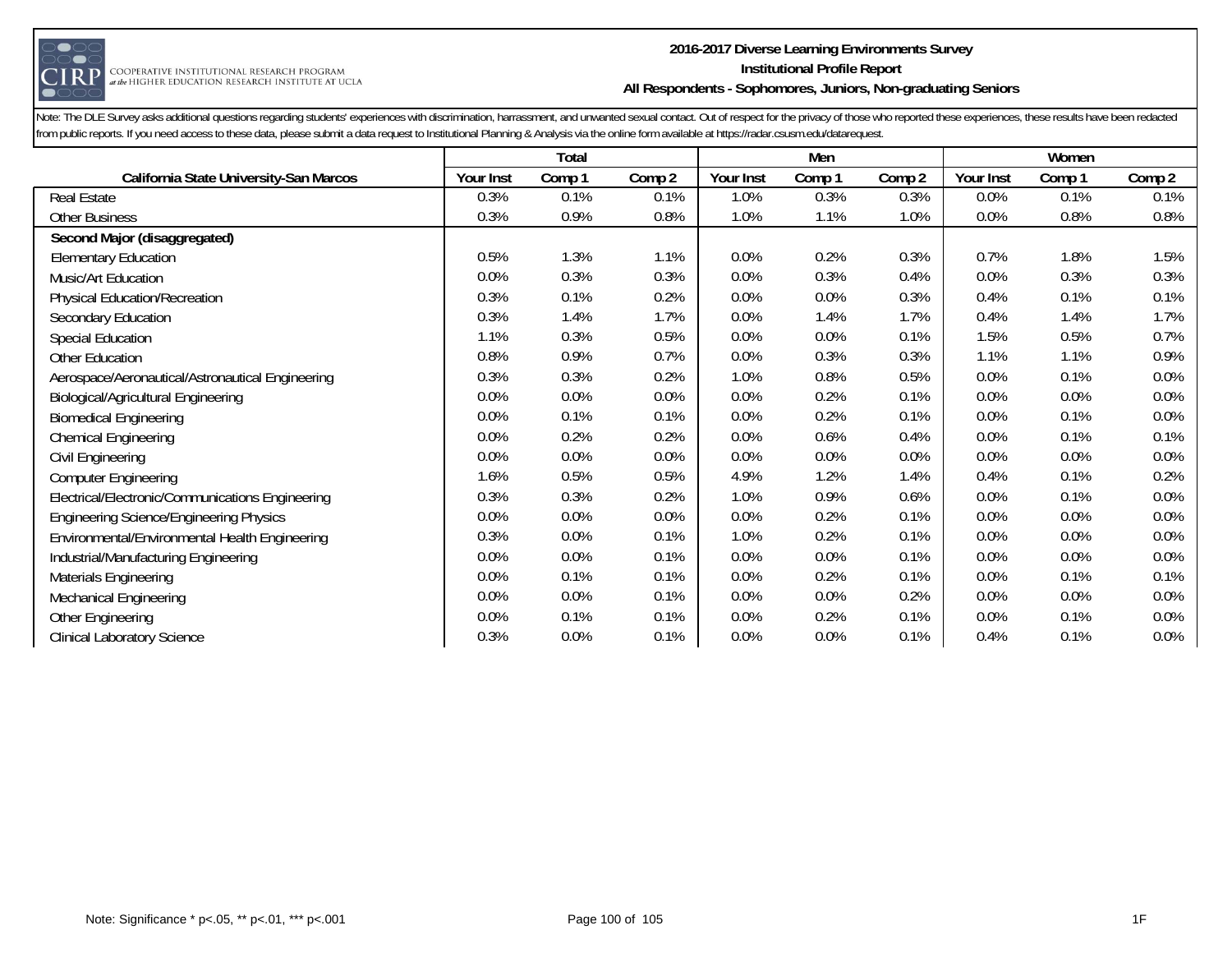

#### **2016-2017 Diverse Learning Environments Survey Institutional Profile Report All Respondents - Sophomores, Juniors, Non-graduating Seniors**

|                                          |           | <b>Total</b> |        |           | Men    |        |           | Women   |         |
|------------------------------------------|-----------|--------------|--------|-----------|--------|--------|-----------|---------|---------|
| California State University-San Marcos   | Your Inst | Comp 1       | Comp 2 | Your Inst | Comp 1 | Comp 2 | Your Inst | Comp 1  | Comp 2  |
| Health Care Administration/Studies       | 0.8%      | 0.9%         | 0.9%   | 1.0%      | 0.9%   | 0.9%   | 0.7%      | 0.9%    | $0.9\%$ |
| <b>Health Technology</b>                 | 0.0%      | 0.1%         | 0.1%   | 0.0%      | 0.3%   | 0.2%   | 0.0%      | 0.1%    | 0.1%    |
| Kinesiology                              | 1.1%      | 0.5%         | 0.4%   | 0.0%      | 0.5%   | 0.5%   | 1.5%      | 0.5%    | 0.4%    |
| Nursing                                  | 3.5%      | 1.1%         | 0.9%   | 2.0%      | 0.6%   | 0.4%   | 4.1%      | 1.3%    | 1.1%    |
| Pharmacy                                 | 0.3%      | 0.2%         | 0.2%   | 0.0%      | 0.0%   | 0.0%   | 0.4%      | 0.3%    | 0.3%    |
| Therapy (occupational, physical, speech) | 0.5%      | 0.2%         | 0.2%   | 0.0%      | 0.2%   | 0.3%   | 0.7%      | 0.2%    | 0.2%    |
| Other Health Profession                  | 1.9%      | 1.1%         | 1.0%   | 0.0%      | 0.6%   | 0.6%   | 2.6%      | 1.3%    | 1.3%    |
| <b>Computer Science</b>                  | 0.3%      | 2.0%         | 2.0%   | 0.0%      | 4.8%   | 4.5%   | 0.4%      | 0.7%    | 0.9%    |
| Mathematics/Statistics                   | 2.4%      | 3.1%         | 2.8%   | 2.9%      | 4.8%   | 4.4%   | 2.2%      | 2.3%    | 2.1%    |
| Other Math and Computer Science          | 0.0%      | 0.0%         | 0.2%   | 0.0%      | 0.0%   | 0.3%   | 0.0%      | $0.0\%$ | 0.2%    |
| Astronomy & Astrophysics                 | 0.0%      | 0.1%         | 0.1%   | 0.0%      | 0.3%   | 0.2%   | 0.0%      | 0.1%    | $0.0\%$ |
| Atmospheric Science                      | 0.0%      | 0.0%         | 0.0%   | 0.0%      | 0.0%   | 0.0%   | 0.0%      | $0.0\%$ | $0.0\%$ |
| Chemistry                                | 1.4%      | 1.0%         | 1.0%   | 1.0%      | 1.9%   | 1.5%   | 1.5%      | 0.6%    | 0.8%    |
| Second Major (disaggregated)             |           |              |        |           |        |        |           |         |         |
| Earth & Planetary Sciences               | 0.0%      | 0.0%         | 0.0%   | 0.0%      | 0.0%   | 0.0%   | 0.0%      | 0.0%    | 0.0%    |
| Marine Sciences (incl. Oceanography)     | 0.0%      | 0.1%         | 0.1%   | 0.0%      | 0.3%   | 0.2%   | 0.0%      | 0.1%    | $0.0\%$ |
| Physics                                  | 0.3%      | 0.4%         | 0.5%   | 1.0%      | 0.9%   | 1.3%   | 0.0%      | 0.1%    | 0.2%    |
| <b>Other Physical Science</b>            | 0.0%      | 0.0%         | 0.1%   | 0.0%      | 0.0%   | 0.1%   | 0.0%      | 0.1%    | 0.1%    |
| Anthropology                             | 0.8%      | 0.9%         | 0.8%   | 0.0%      | 1.2%   | 0.8%   | 1.1%      | 0.8%    | 0.8%    |
| Economics                                | 1.1%      | 2.9%         | 2.5%   | 2.9%      | 5.0%   | 4.3%   | 0.4%      | 2.0%    | 1.7%    |
| <b>Ethnic/Cultural Studies</b>           | 0.5%      | 0.7%         | 1.0%   | 0.0%      | 0.2%   | 0.5%   | 0.7%      | 1.0%    | 1.2%    |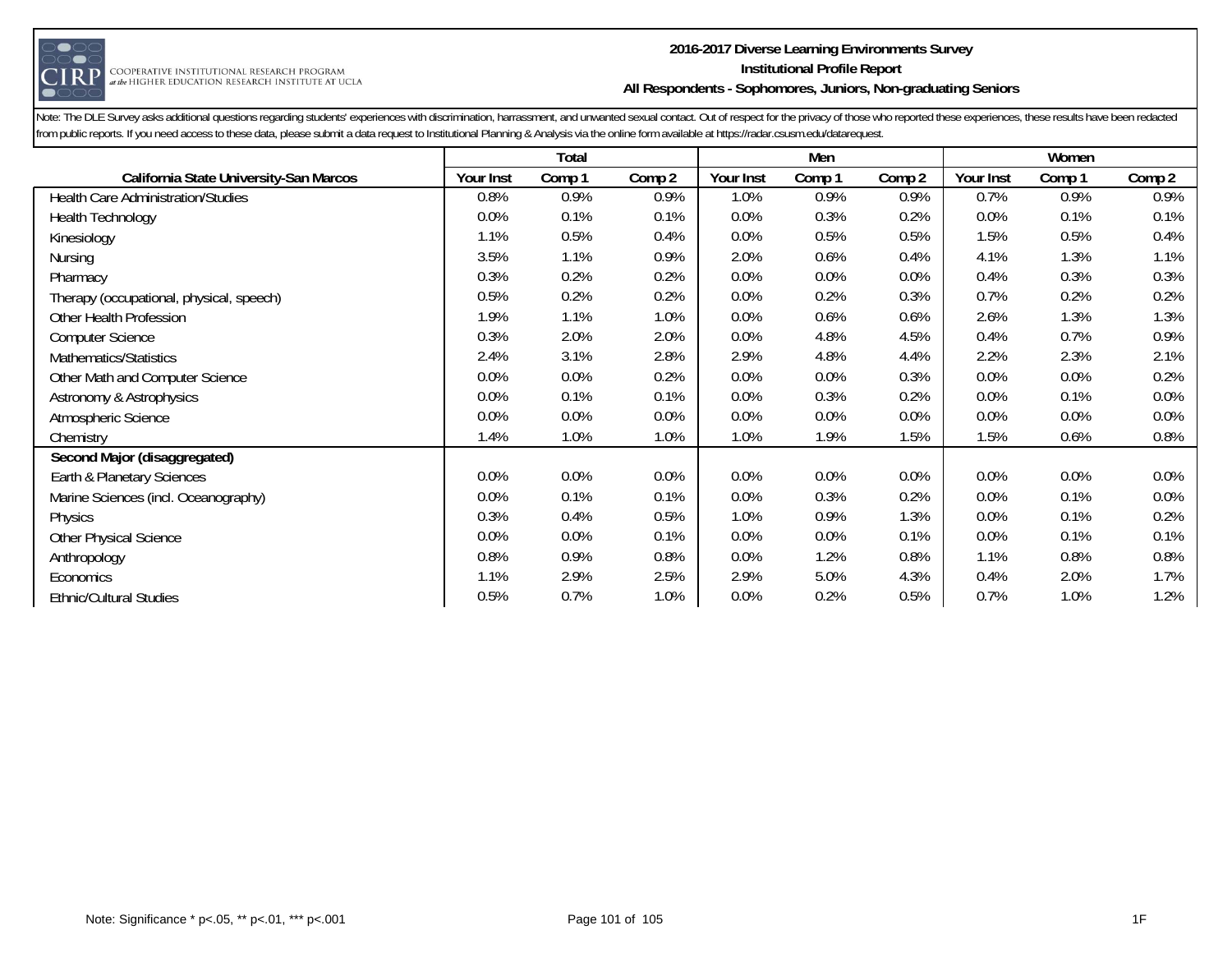

#### **2016-2017 Diverse Learning Environments Survey Institutional Profile Report All Respondents - Sophomores, Juniors, Non-graduating Seniors**

|                                                     |                  | Total  |        |           | Men    |        |           | Women  |         |
|-----------------------------------------------------|------------------|--------|--------|-----------|--------|--------|-----------|--------|---------|
| California State University-San Marcos              | <b>Your Inst</b> | Comp 1 | Comp 2 | Your Inst | Comp 1 | Comp 2 | Your Inst | Comp 1 | Comp 2  |
| Geography                                           | $0.0\%$          | 0.2%   | 0.2%   | $0.0\%$   | 0.2%   | 0.3%   | $0.0\%$   | 0.2%   | 0.2%    |
| Political Science (gov't., international relations) | 1.1%             | 2.6%   | 3.1%   | 2.9%      | 2.6%   | 3.3%   | 0.4%      | 2.5%   | 3.0%    |
| Psychology                                          | 7.3%             | 7.9%   | 6.5%   | 3.9%      | 4.5%   | 3.9%   | 8.6%      | 9.5%   | 7.7%    |
| <b>Public Policy</b>                                | 0.0%             | 0.7%   | 0.6%   | 0.0%      | 0.3%   | 0.3%   | 0.0%      | 0.9%   | 0.7%    |
| Social Work                                         | 1.1%             | 0.7%   | 0.7%   | 1.0%      | 0.5%   | 0.4%   | 1.1%      | 0.8%   | 0.9%    |
| Sociology                                           | 4.9%             | 3.1%   | 3.4%   | 1.0%      | 0.9%   | 1.8%   | 6.3%      | 4.1%   | 4.1%    |
| Women's/Gender Studies                              | 0.8%             | 1.6%   | 1.3%   | 0.0%      | 0.3%   | 0.3%   | 1.1%      | 2.2%   | 1.8%    |
| Other Social Science                                | 1.1%             | 0.8%   | 0.7%   | 0.0%      | 0.5%   | 0.3%   | 1.5%      | 0.9%   | 0.9%    |
| Architecture or Urban Planning                      | 0.0%             | 0.0%   | 0.0%   | 0.0%      | 0.0%   | 0.0%   | 0.0%      | 0.0%   | 0.0%    |
| Criminal Justice                                    | 2.2%             | 2.0%   | 1.9%   | 1.0%      | 1.7%   | 1.2%   | 2.6%      | 2.1%   | 2.2%    |
| <b>Library Science</b>                              | 0.3%             | 0.1%   | 0.1%   | 0.0%      | 0.2%   | 0.1%   | 0.4%      | 0.1%   | 0.2%    |
| Security & Protective Services                      | 0.0%             | 0.0%   | 0.0%   | 0.0%      | 0.0%   | 0.0%   | 0.0%      | 0.0%   | 0.0%    |
| Military Sciences/Technology/Operations             | 0.3%             | 0.1%   | 0.1%   | 1.0%      | 0.3%   | 0.4%   | 0.0%      | 0.1%   | $0.0\%$ |
| Other                                               | 13.5%            | 13.3%  | 13.5%  | 12.7%     | 11.2%  | 11.1%  | 13.8%     | 14.2%  | 14.6%   |
| Undecided                                           | 13.5%            | 8.5%   | 7.9%   | 17.6%     | 9.0%   | 8.3%   | 11.9%     | 8.3%   | 7.6%    |
| Total (n)                                           | 370              | 2,071  | 3,471  | 102       | 645    | 1,090  | 268       | 1,426  | 2,381   |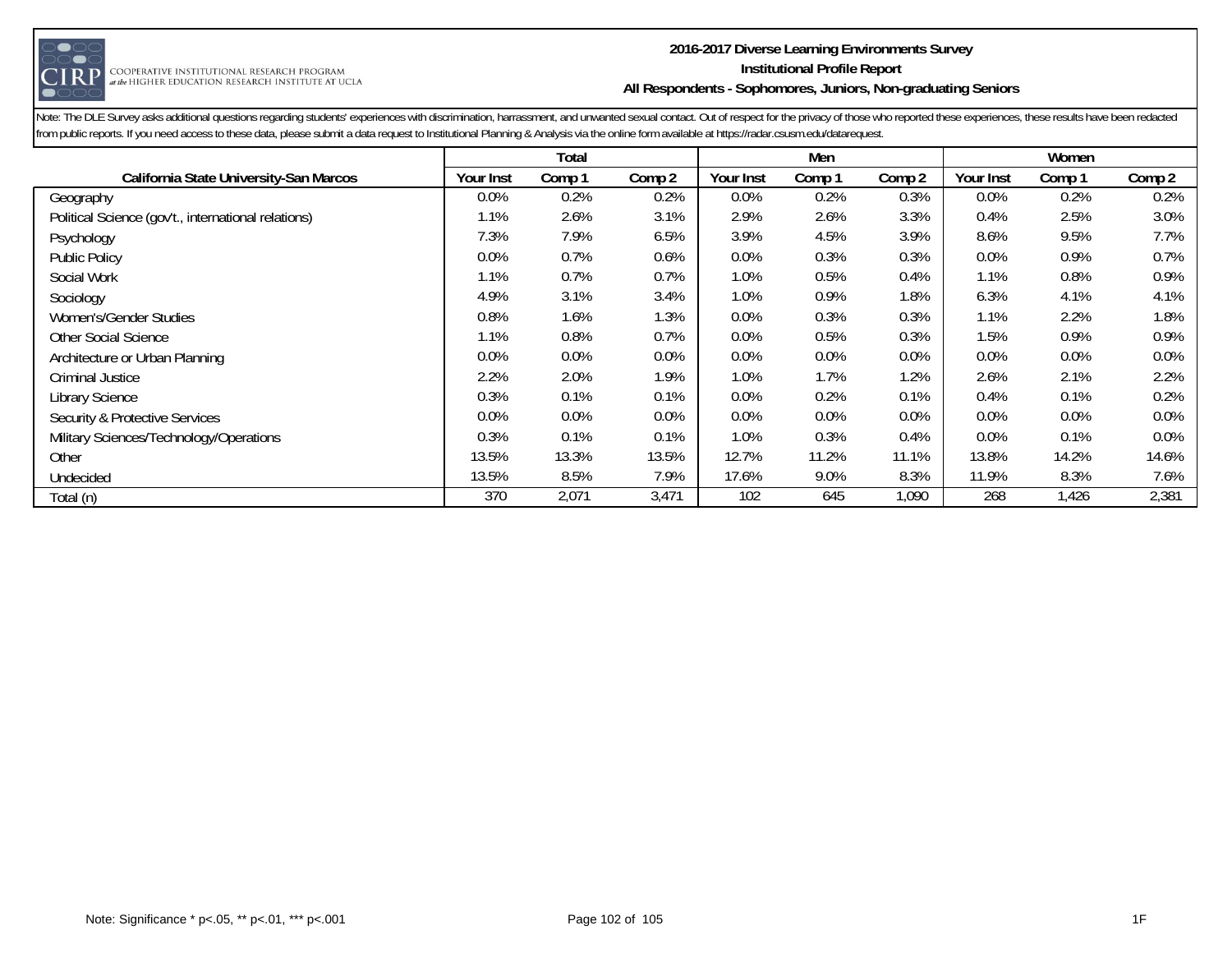

**IRP** COOPERATIVE INSTITUTIONAL RESEARCH PROGRAM<br>**IRP** absenigher education research institute at ucla

### **2016‐2017 Diverse Learning Environments Survey**

### **List of Participating Institutions**

| <b>ACE</b> | <b>INSTITUTION</b>                       | <b>STATE</b>   | Classroom<br>Climate | Transition<br>into Major | Intergroup<br>Relations | <b>Climate for Transfer</b><br>Students at 2-Year<br><b>Institutions</b> | Climate for Transfer Students at 4-<br><b>Year Institutions</b> | Spirituality |
|------------|------------------------------------------|----------------|----------------------|--------------------------|-------------------------|--------------------------------------------------------------------------|-----------------------------------------------------------------|--------------|
|            | <b>Public/Private Universities</b>       |                |                      |                          |                         |                                                                          |                                                                 |              |
| 172        | Pepperdine University                    | CA             |                      |                          | Χ                       |                                                                          |                                                                 | Χ            |
| 184        | University of La Verne                   | CA             | $\sf X$              |                          | $\mathsf X$             |                                                                          |                                                                 | Χ            |
| 631        | DePaul University                        | IL             | $\overline{X}$       | $\mathsf{X}$             | $\mathsf X$             |                                                                          |                                                                 | $\mathsf X$  |
| 1432       | University of Mississippi Main Campus    | <b>MS</b>      |                      |                          |                         |                                                                          |                                                                 |              |
| 1668       | Rutgers University-New Brunswick         | NJ             | $\mathsf X$          |                          |                         |                                                                          |                                                                 |              |
| 5569       | <b>Azusa Pacific University</b>          | CA             |                      |                          |                         |                                                                          |                                                                 |              |
|            | <b>Public 4yr Colleges</b>               |                |                      |                          |                         |                                                                          |                                                                 |              |
| 2518       | <b>Austin Peay State University</b>      | TN             |                      |                          | Χ                       |                                                                          | Χ                                                               |              |
| 2633       | Midwestern State University              | TΧ             | $\sf X$              | X                        | $\mathsf X$             |                                                                          | $\mathsf X$                                                     | Χ            |
| 2674       | <b>Tarleton State University</b>         | TX             | $\sf X$              |                          | $\mathsf X$             |                                                                          |                                                                 | $\mathsf X$  |
| 2866       | Western Washington University            | <b>WA</b>      | $\sf X$              |                          | $\mathsf X$             |                                                                          |                                                                 |              |
| 4851       | California State University-San Marcos   | CA             | $\sf X$              | $\mathsf{X}$             |                         |                                                                          | $\mathsf X$                                                     |              |
| 9126       | Texas A&M University-Central Texas       | TX             | $\sf X$              | $\mathsf X$              | $\mathsf X$             |                                                                          | $\mathsf X$                                                     |              |
|            | <b>Private Nonsectarian 4yr Colleges</b> |                |                      |                          |                         |                                                                          |                                                                 |              |
| 91         | John Brown University                    | <b>AR</b>      | X                    | X                        | Χ                       |                                                                          |                                                                 | Χ            |
| 143        | California Institute of the Arts         | CA             | $\overline{X}$       |                          |                         |                                                                          |                                                                 |              |
| 199        | Mills College                            | CA             | $\sf X$              |                          | Χ                       |                                                                          |                                                                 |              |
| 653        | Lake Forest College                      | IL             | $\sf X$              |                          | $\mathsf X$             |                                                                          |                                                                 |              |
| 1749       | <b>Colgate University</b>                | <b>NY</b>      | $\sf X$              |                          | $\mathsf X$             |                                                                          |                                                                 |              |
| 5275       | Bay Path College                         | <b>MA</b>      | $\sf X$              | $\mathsf{X}$             | $\mathsf X$             |                                                                          |                                                                 | Χ            |
| 5626       | Roger Williams University                | R <sub>l</sub> | $\sf X$              |                          |                         |                                                                          |                                                                 |              |
|            | <b>Private 4yr Colleges</b>              |                |                      |                          |                         |                                                                          |                                                                 |              |
| 89         | Hendrix College                          | AR             | Χ                    |                          | Χ                       |                                                                          |                                                                 |              |
| 687        | Dominican University                     | CA             | $\sf X$              |                          |                         |                                                                          |                                                                 |              |
| 853        | Simpson College                          | IA             | $\sf X$              |                          | Χ                       |                                                                          |                                                                 |              |
| 2787       | Emory and Henry College                  | VA             |                      |                          | Χ                       |                                                                          |                                                                 |              |
| 91         | John Brown University                    | AR             | X                    | X                        | $\mathsf X$             |                                                                          |                                                                 | X            |
| 143        | California Institute of the Arts         | CA             | Χ                    |                          |                         |                                                                          |                                                                 |              |
| 199        | Mills College                            | CA             | $\sf X$              |                          | Χ                       |                                                                          |                                                                 |              |
| 653        | Lake Forest College                      | IL             | $\overline{X}$       |                          | $\overline{X}$          |                                                                          |                                                                 |              |
| 1749       | <b>Colgate University</b>                | <b>NY</b>      | $\overline{X}$       |                          | $\overline{X}$          |                                                                          |                                                                 |              |
| 5275       | <b>Bay Path College</b>                  | МA             | $\overline{X}$       |                          | $\overline{X}$          |                                                                          |                                                                 |              |
| 5626       | <b>Roger Williams University</b>         | RI             | X                    | X                        | X                       |                                                                          |                                                                 |              |